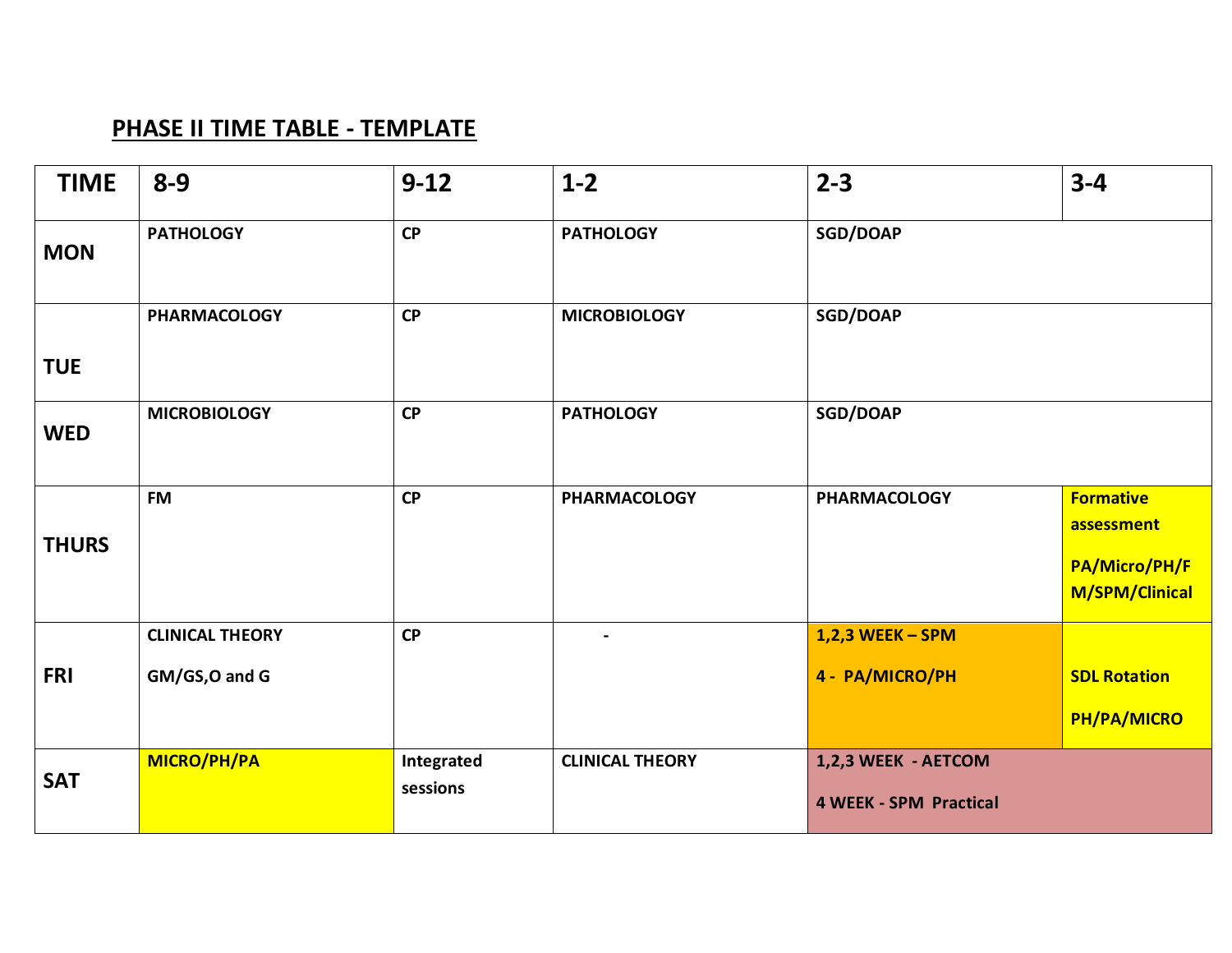### **PHASE II TIME TABLE – WEEK 1**

| <b>TIME</b>  | $8 - 9$                         | $9 - 12$                                                                                                                                                                                                           | $1-2$                                                  | $2 - 3$ | $3 - 4$                                                      |
|--------------|---------------------------------|--------------------------------------------------------------------------------------------------------------------------------------------------------------------------------------------------------------------|--------------------------------------------------------|---------|--------------------------------------------------------------|
| <b>MON</b>   |                                 |                                                                                                                                                                                                                    |                                                        |         |                                                              |
| <b>TUE</b>   |                                 |                                                                                                                                                                                                                    |                                                        |         |                                                              |
| <b>WED</b>   |                                 |                                                                                                                                                                                                                    |                                                        |         |                                                              |
|              | FM Lecture $-$ FM 1.1 Basics of | <b>CP</b>                                                                                                                                                                                                          | <b>Introduction - Lecture</b>                          |         | PA (1.1,1.2)-                                                |
|              | <b>Forensic medicine</b>        | <b>General Medicine</b>                                                                                                                                                                                            | <b>Definitions, Important concepts in Pharmacology</b> |         | Lecture                                                      |
|              | 1.2 History of FM               | $-3$ hours                                                                                                                                                                                                         | PH 1.1, 1.9, 1.59, 1.2, 1.60, 3.5, 3.7                 |         | <b>Introduction to</b><br>pathology                          |
| <b>THURS</b> | <b>Lecture</b>                  | IM1.10 Elicit<br>document and<br>present an<br>appropriate history<br>that will establish<br>the diagnosis, cause<br>and severity of heart<br>failure including:<br>presenting<br>complaints,<br>precipitating and |                                                        |         | <b>Role of</b><br>pathologist,<br>terms used in<br>pathology |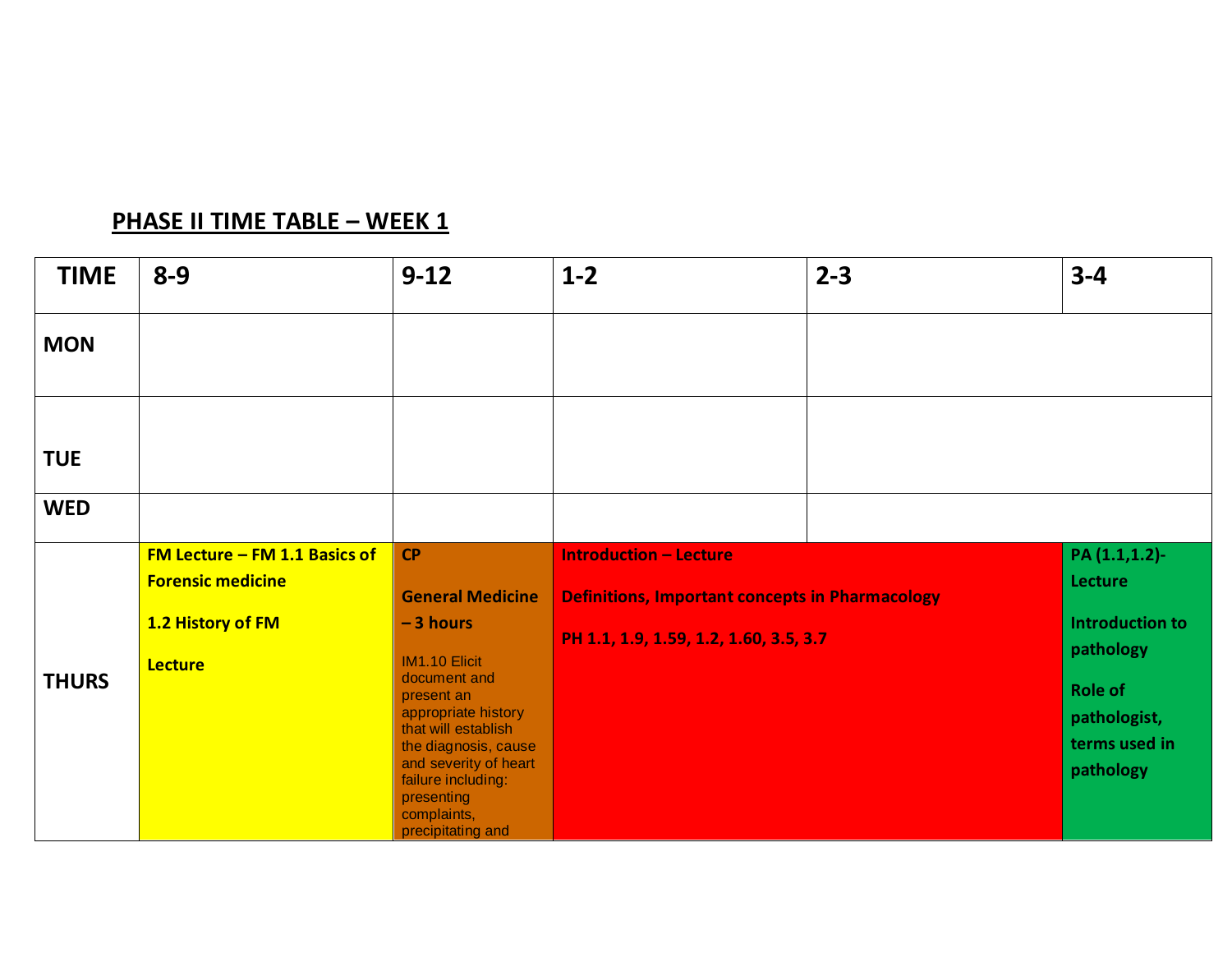|               |                                              | exacerbating factors,<br>risk<br>factors exercise<br>tolerance, changes in<br>sleep patterns,<br>features<br>suggestive of<br>infective endocarditis<br><b>Bedside clinic</b> |                                                                                                              |                                        |  |
|---------------|----------------------------------------------|-------------------------------------------------------------------------------------------------------------------------------------------------------------------------------|--------------------------------------------------------------------------------------------------------------|----------------------------------------|--|
| <b>FRIDAY</b> | <b>HOLIDAY</b>                               |                                                                                                                                                                               |                                                                                                              |                                        |  |
|               | MI (1.1)Introduction & History               | 9-10 - lecture MI(                                                                                                                                                            | <b>CLINICAL THEORY - IM</b>                                                                                  | <b>AETCOM (2 HOURS)</b>                |  |
|               | of clinical microbiology -<br><b>lecture</b> | 1.1)<br>Morphology &<br><b>Physiology of</b><br>bacteria                                                                                                                      | 22.5,22.6.22.7, 22.8 Mineral<br><b>Fluid electrolyte and acid base</b><br><b>disorders</b><br><b>Lecture</b> | 2.1 Foundations of communication - SGD |  |
| <b>SAT</b>    |                                              | $10-11-$ (PA 1.3) -<br><b>SGD: History of</b><br><b>Pathology</b><br>11-12 -Lecture<br>PH1.3, 2.1 Dosage                                                                      |                                                                                                              |                                        |  |
|               |                                              | forms, NDDS                                                                                                                                                                   |                                                                                                              |                                        |  |

#### **PHASE II TIME TABLE – WEEK 2**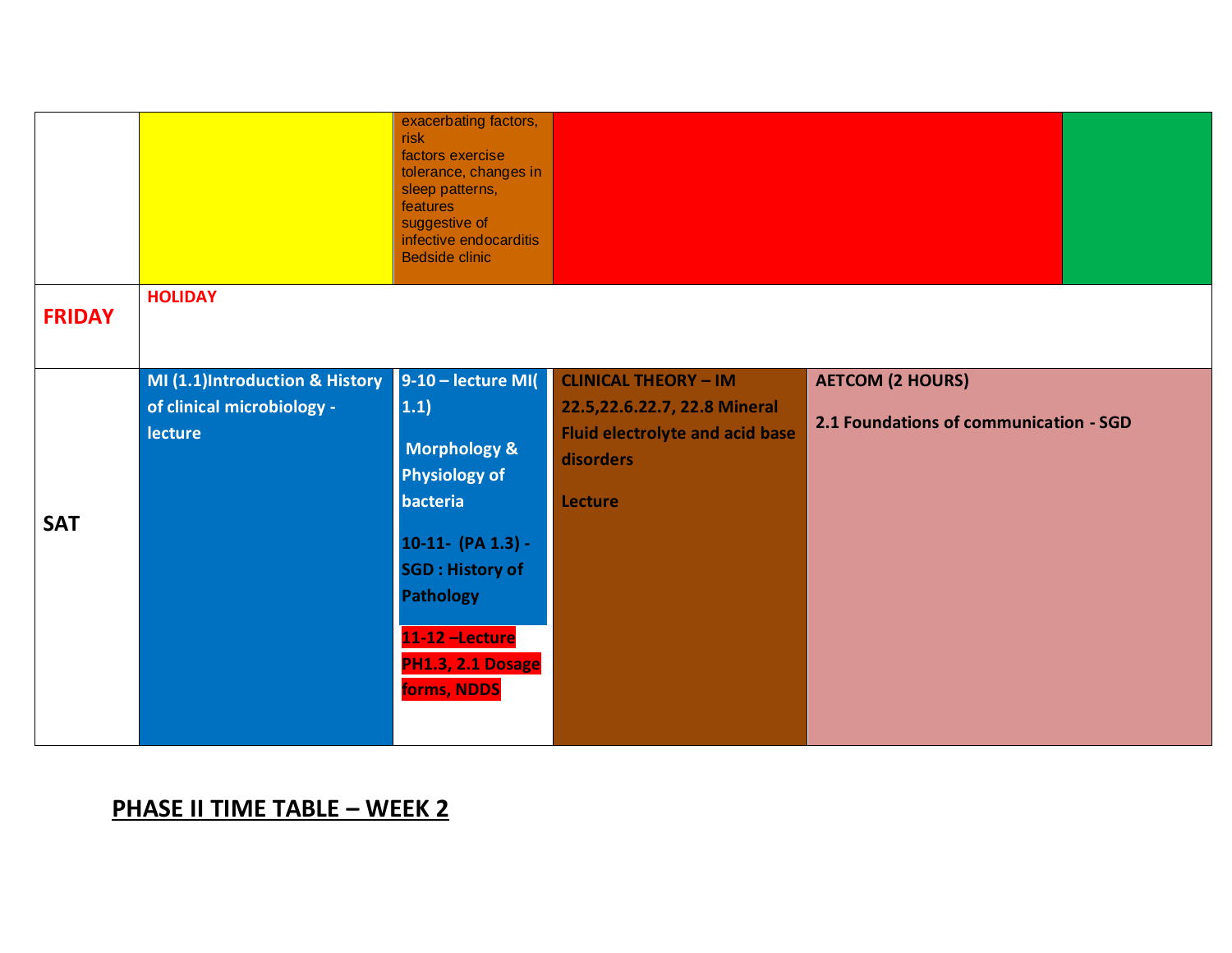| <b>TIME</b> | $8 - 9$                                                                                           | $9 - 12$                                                                                                                                                                                                                                                                                                                                                                                                                                                                                                                                                                                                                | $1 - 2$                                                                                 | $2 - 3$                                                                                                                                                      | $3 - 4$ |
|-------------|---------------------------------------------------------------------------------------------------|-------------------------------------------------------------------------------------------------------------------------------------------------------------------------------------------------------------------------------------------------------------------------------------------------------------------------------------------------------------------------------------------------------------------------------------------------------------------------------------------------------------------------------------------------------------------------------------------------------------------------|-----------------------------------------------------------------------------------------|--------------------------------------------------------------------------------------------------------------------------------------------------------------|---------|
| <b>MON</b>  | PA (2.1)- Lecture : Cause,<br>mechanism, types of cell injury<br>and their clinical significance. | <b>CP</b><br><b>General Medicine</b><br>$-3$ hours<br>IM1.11 Perform and<br>demonstrate a<br>systematic<br>examination based<br>on the<br>history that will help<br>establish the<br>diagnosis and<br>estimate its severity<br>including:<br>measurement of<br>pulse, blood pressure<br>and respiratory<br>rate, jugular forms<br>and<br>venous pulses,<br>peripheral pulses,<br>conjunctiva and<br>fundus, lung, cardiac<br>examination including<br>palpation and<br>auscultation with<br>identification of heart<br>sounds and<br>murmurs, abdominal<br>distension and<br>splenic palpation<br><b>Bedside clinic</b> | PA (2.2) - Lecture : Etiology of<br>cell injury, reversible and<br>irreversible injury. | PH 1.3 DOAP - Ex1,2, 5<br>Ex 30,31 Sources of drugs, Scientists well known<br>in Pharmacology, P Drug, Essential drugs<br><b>Sources of drug information</b> |         |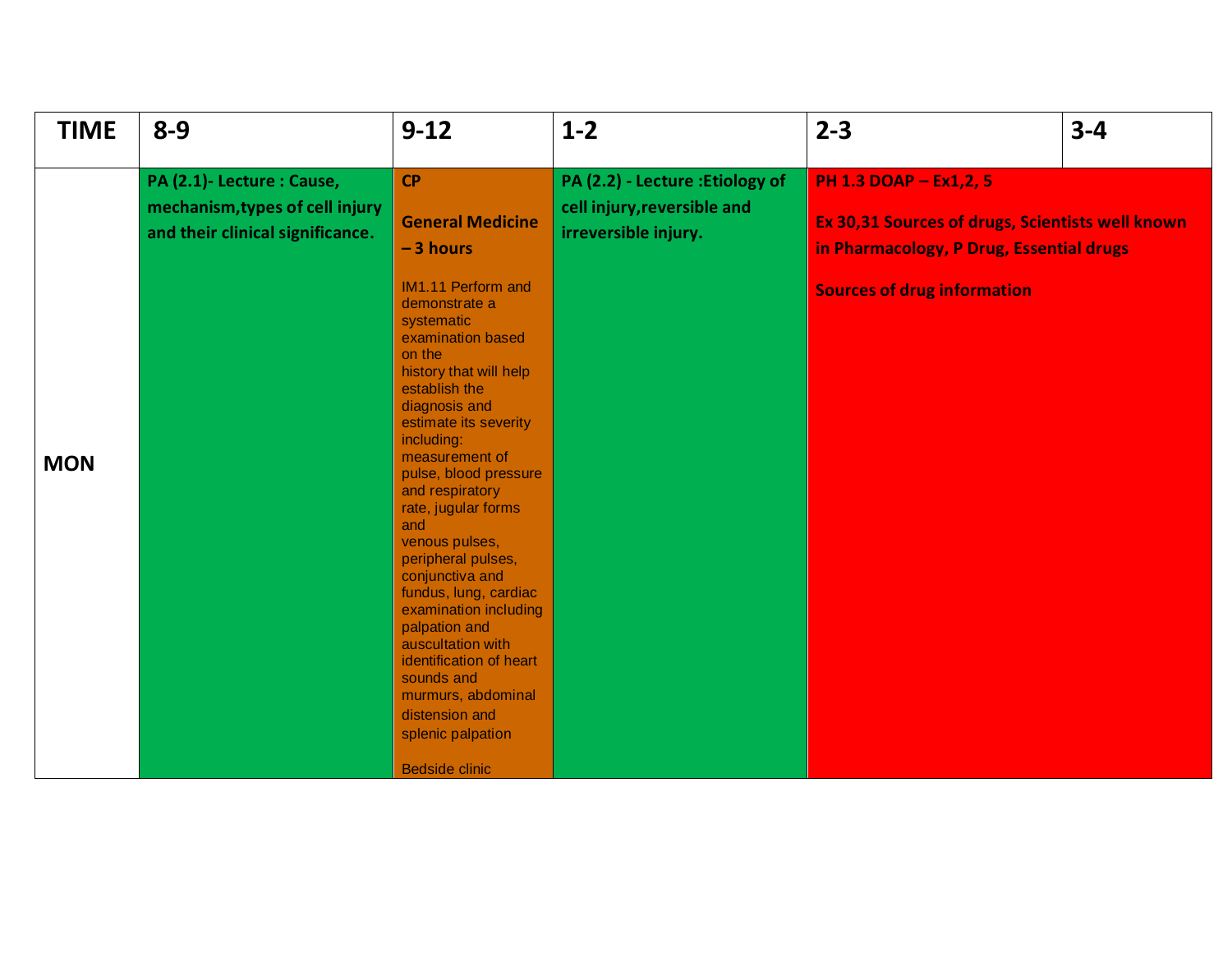|              | PH-1.11, 4.1 SGD                                                                              | <b>CP</b>                                                                                                                                                                                                                 | MI (1.1) Lecture                                                                            | MI(1.1)                                                                                                                         |                                                        |
|--------------|-----------------------------------------------------------------------------------------------|---------------------------------------------------------------------------------------------------------------------------------------------------------------------------------------------------------------------------|---------------------------------------------------------------------------------------------|---------------------------------------------------------------------------------------------------------------------------------|--------------------------------------------------------|
| <b>TUE</b>   | <b>Routes of administration</b>                                                               | <b>General Medicine</b><br>$-3$ hours<br><b>IM1.12 Demonstrate</b><br>peripheral pulse,<br>volume, character,<br>quality and<br>variation in various<br>causes of heart<br>failure<br><b>Bedside clinic</b>               | <b>Overview of bacterial</b><br>infections, Lab diagnosis of<br><b>bacterial infections</b> | <b>SGD-Microscopy, Morphology,</b><br>Demonstration-Capsule, spore, hanging drop<br><b>DOAP-Simple staining(COCCI, Bacilli)</b> |                                                        |
| <b>WED</b>   | MI 1.1 Culture media,<br>methods, ABST-SGD                                                    | <b>CP - General</b><br>Medicine $-3$<br><b>hours</b><br><b>IM1.13 Measure the</b><br>blood pressure<br>accurately, recognise<br>and discuss<br>alterations in blood<br>pressure in valvular<br>heart disease and<br>other | PA (2.4) -Lecture : Cell death,<br>types, apoptosis, necrosis and<br>autolysis.             | PA(2.3) SGD- Intracellular accumulation of fats<br>, proteins and pigments.                                                     |                                                        |
|              |                                                                                               | causes of heart<br>failure and cardiac<br>tamponade<br><b>Bedside clinic</b>                                                                                                                                              |                                                                                             |                                                                                                                                 |                                                        |
| <b>THURS</b> | <b>WEEK2--FM 1.3 Legal</b><br>procedures CrPC, IPC Lecture<br><b>FM 1.4 Courts</b><br>lecture | <b>CP - General</b><br>Medicine $-3$<br>hours<br><b>IM1.14 Demonstrate</b>                                                                                                                                                | PH 1.4 - Absorption, Distribution of drugs<br><b>Lecture</b>                                |                                                                                                                                 | <b>Formative</b><br>assessment $-$<br><b>Pathology</b> |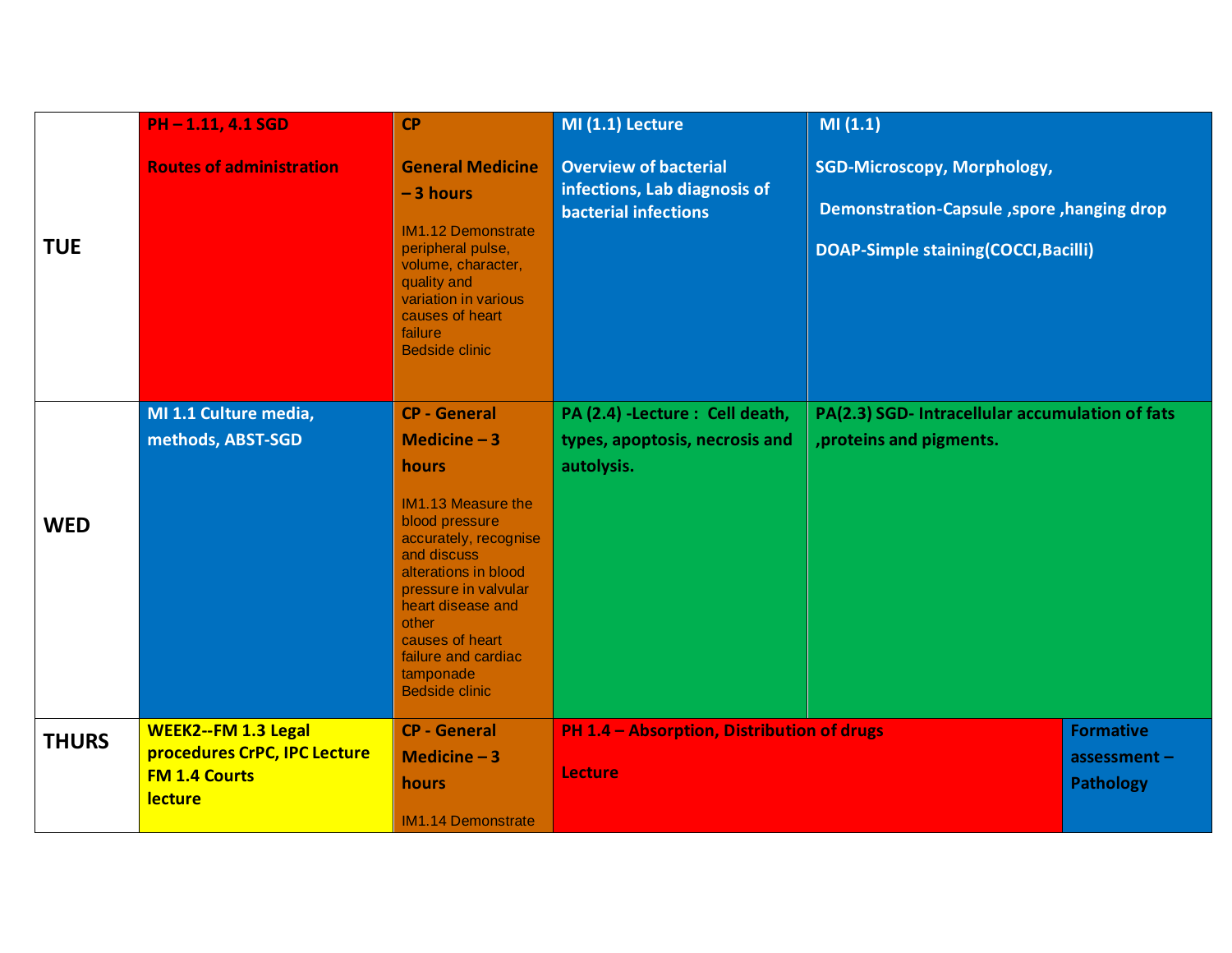|            |                                       | and measure jugular<br>venous distension S<br><b>Bedside clinic</b>                                                                                                      |                                 |                                  |                                         |
|------------|---------------------------------------|--------------------------------------------------------------------------------------------------------------------------------------------------------------------------|---------------------------------|----------------------------------|-----------------------------------------|
|            |                                       |                                                                                                                                                                          |                                 |                                  |                                         |
|            | <b>SU 17.3 Mass casuality, Triage</b> | <b>CP - General</b>                                                                                                                                                      | No class                        | SPM - CM 1.7 Indicators of       | PA(2.5)-                                |
|            | Lecture                               | Medicine $-3$<br>hours                                                                                                                                                   |                                 | health Lecture                   | <b>SDL:Pathologic</b><br>calcifications |
| <b>FRI</b> |                                       | IM1.15 Identify and<br>describe the timing,<br>pitch quality<br>conduction and<br>significance of<br>precordial murmurs<br>and their variations<br><b>Bedside clinic</b> |                                 |                                  | and gangrene.                           |
|            | <b>PH 1.4 Excretion of drugs</b>      | $9-10 - M11.1 SGD$                                                                                                                                                       | <b>CLINICAL THEORY - OG 8.1</b> | <b>AETCOM (2 hours) - SGD</b>    |                                         |
|            | <b>Lecture</b>                        | <b>Bacterial genetics</b>                                                                                                                                                | <b>Antenatal care Lecture</b>   | 2.1 Foundations of communication |                                         |
|            |                                       | 10-11- PA (2.6) -                                                                                                                                                        |                                 |                                  |                                         |
| <b>SAT</b> |                                       | <b>SGD: Cellular</b>                                                                                                                                                     |                                 |                                  |                                         |
|            |                                       | adaptations.                                                                                                                                                             |                                 |                                  |                                         |
|            |                                       | $11-12$ PH1.4 -                                                                                                                                                          |                                 |                                  |                                         |
|            |                                       | <b>Lecture</b>                                                                                                                                                           |                                 |                                  |                                         |
|            |                                       | <b>Metabolism of</b>                                                                                                                                                     |                                 |                                  |                                         |
|            |                                       | drugs                                                                                                                                                                    |                                 |                                  |                                         |

### **TIME TABLE – WEEK 3**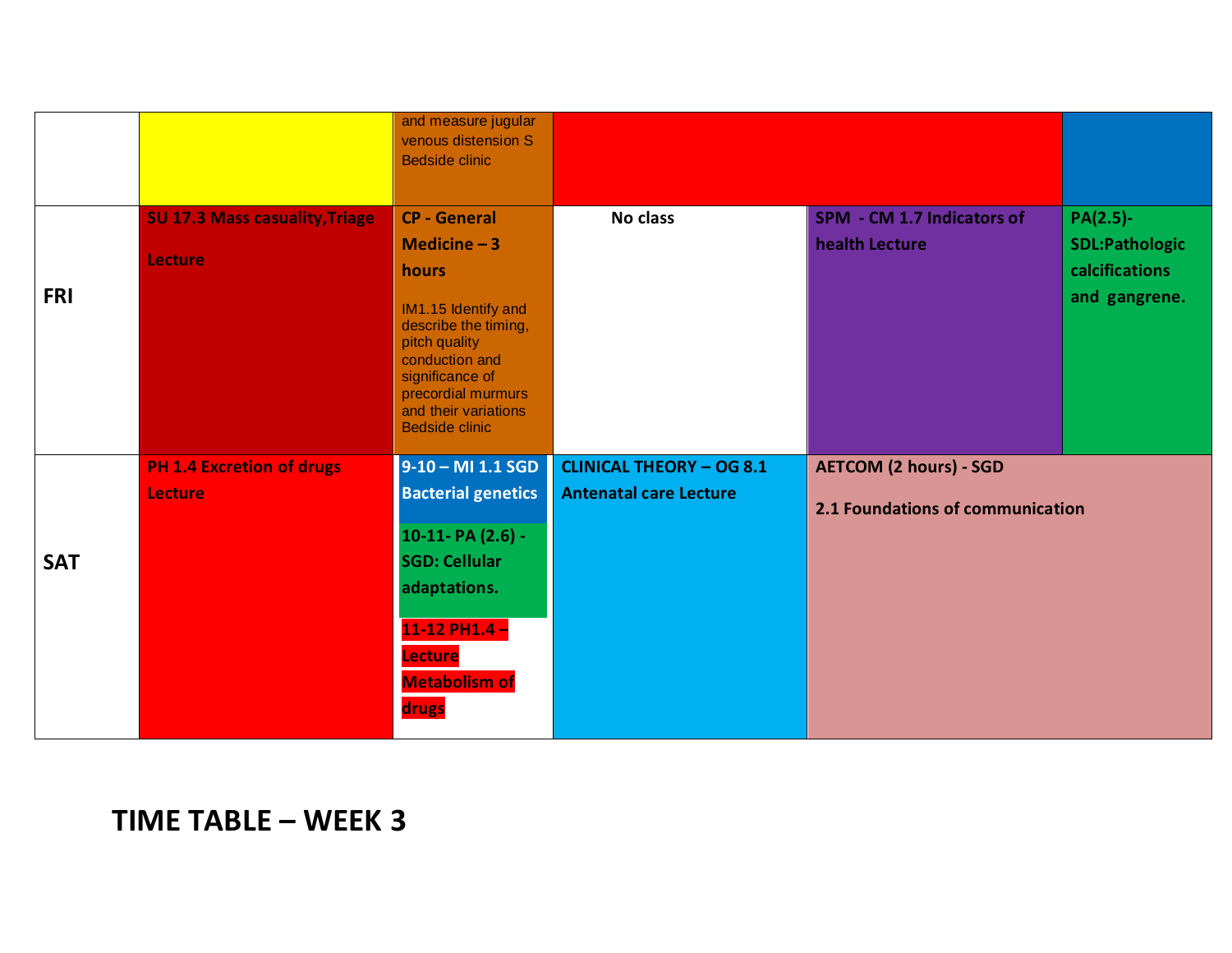| <b>TIME</b> | $8 - 9$                                                                                                                     | $9 - 12$                                                                                                                                                                                                                                          | $1 - 2$                                                                                                                | $2 - 3$<br>$3 - 4$                                                                                                                |
|-------------|-----------------------------------------------------------------------------------------------------------------------------|---------------------------------------------------------------------------------------------------------------------------------------------------------------------------------------------------------------------------------------------------|------------------------------------------------------------------------------------------------------------------------|-----------------------------------------------------------------------------------------------------------------------------------|
| <b>MON</b>  | PA (2.7)-Lecture : Cellular<br>ageing and apoptosis.                                                                        | <b>CP - General Medicine</b><br>$-3$ hours<br>IM1.16 Generate a<br>differential diagnosis<br>based on the clinical<br>presentation<br>and prioritise it based on<br>the most likely diagnosis of<br><b>Heart Failure</b><br><b>Bedside clinic</b> | PA (3.1)-Lecture :<br><b>Pathogenesis of Amyloidosis.</b>                                                              | PH - SGD/DOAP1.3 Ex No. 3,4<br><b>Parenteral routes of drug administration</b><br>Setting up IV infusion in a mannequin skill lab |
| <b>TUE</b>  | $PH - 1.4$<br><b>Metabolism of drugs</b><br><b>Lecture</b>                                                                  | $CP - CP$<br>General Medicine - 3<br>hours<br><b>IM1.17 Order and interpret</b><br>diagnostic testing based<br>on the clinical<br>diagnosis including 12 lead<br>ECG, Chest radiograph,<br>blood cultures<br><b>Bedside clinic</b>                | MI (1.1) Lecture<br><b>Overview of fungal infections,</b><br>classification, morphology,<br>type of mycoses            | MI(1.1)<br><b>SGD-Lab diagnosis of fungal infections-Microscopy</b><br>and SDA                                                    |
| <b>WED</b>  | $MI(1.1)$ -Lecture-<br><b>Overview of viral</b><br>infections,<br>classification, morphology,<br>replication, Lab diagnosis | $CP - CP$<br>General Medicine - 3<br>hours<br><b>IM1.18 Perform and</b><br>interpret a 12 lead ECG<br><b>Bedside clinic</b>                                                                                                                       | PA (4.1)- SGD: General<br>features of acute and chronic<br>inflammation.<br><b>Integration with General</b><br>surgery | PA(2.8)- DOAP: Cell injury in gross and microscopy.<br>PA(3.2)-DOAP: Identify and describe amyloidosis.                           |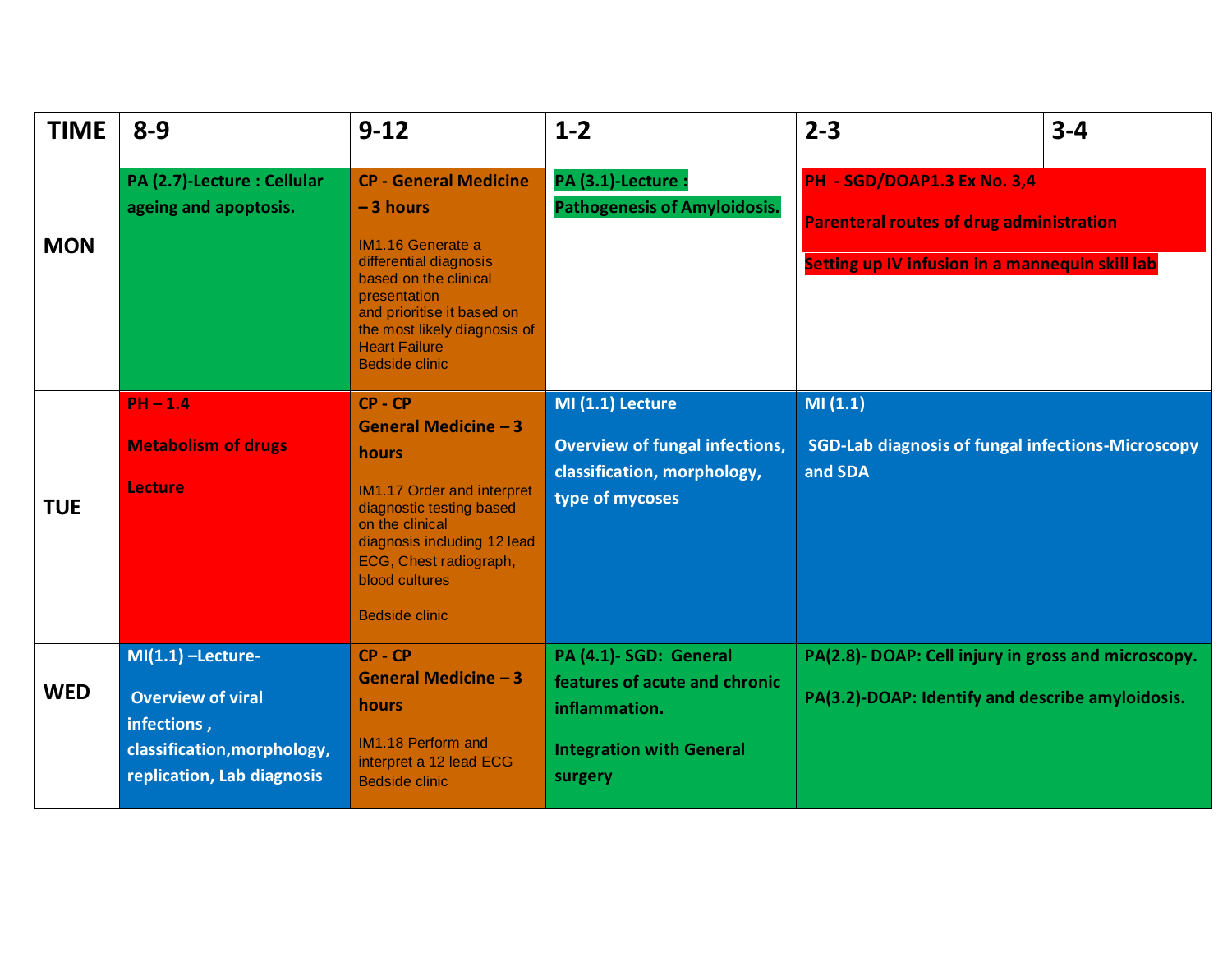| <b>THURS</b> | <b>FM 1.4 Court procedures</b><br><b>Lecture</b>                                                                                | $CP - CP$<br>General Medicine $-3$<br>hours<br><b>IM3.4 Elicit document and</b><br>present an appropriate<br>history including the<br>evolution, risk factors<br>including immune status<br>and occupational risk of<br>Pneumonia<br><b>Bedside clinic</b>                                                         | <b>PH.1.5 - Pharmacodynamics</b><br><b>Lecture</b> | <b>PH 1.15 Pharmacodynamics</b><br><b>SGD</b> | <b>Formative</b><br>assessment<br><b>Pharmacology</b>     |
|--------------|---------------------------------------------------------------------------------------------------------------------------------|--------------------------------------------------------------------------------------------------------------------------------------------------------------------------------------------------------------------------------------------------------------------------------------------------------------------|----------------------------------------------------|-----------------------------------------------|-----------------------------------------------------------|
| <b>FRI</b>   | Clinical theory - IM<br>22.5, 22.6. 22.7, 22.8<br><b>Mineral Fluid electrolyte</b><br>and acid base disorders<br><b>Lecture</b> | $CP - CP$<br>General Medicine - 3<br>hours<br>IM3.5 Perform, document<br>and demonstrate a<br>physical examination<br>including general<br>examination and<br>appropriate examination of<br>the<br>lungs that establishes the<br>diagnosis, complications<br>and severity of<br>Pneumonia<br><b>Bedside clinic</b> | <b>No class</b>                                    | SPM - CM 3.1 Air pollution<br><b>SDL</b>      | SDL - MI(1.1)<br><b>Virus host</b><br><b>interactions</b> |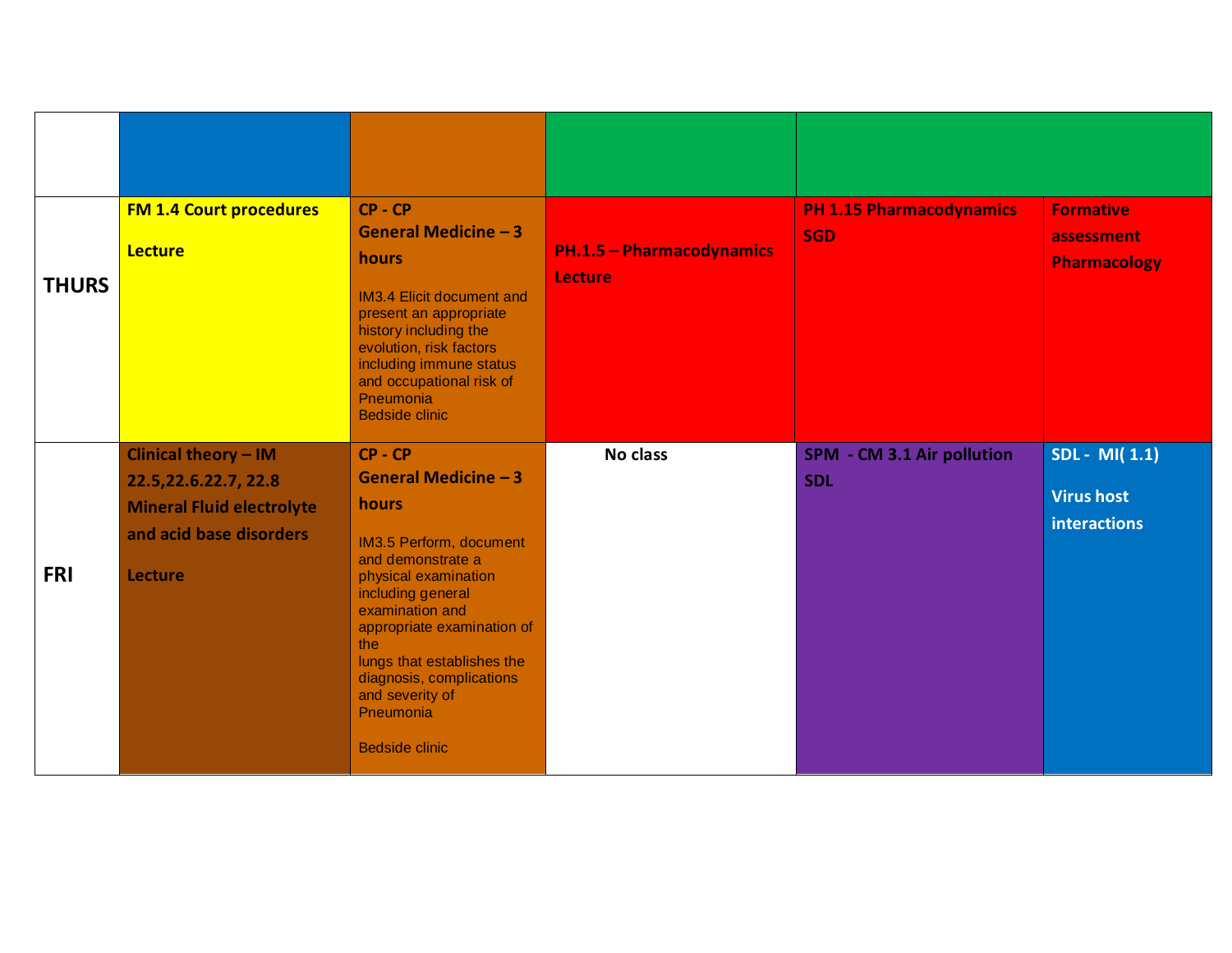|            | PA (4.2)-Lecture: Mediators 9-10 - SGD MI 1.1 |                                                                                                                                                         | <b>CLINICAL THEORY - Clinical</b> | <b>Sports</b> |
|------------|-----------------------------------------------|---------------------------------------------------------------------------------------------------------------------------------------------------------|-----------------------------------|---------------|
|            | of acute inflammation.                        | <b>Overview of parasitic</b>                                                                                                                            | theory - SU 1.1,1.2               |               |
|            |                                               | infections,                                                                                                                                             | Homeostasis, cell injury -        |               |
|            | <b>Integration with General</b>               | <b>classification and</b>                                                                                                                               | <b>Mediators, Metabolic</b>       |               |
|            | surgery                                       | terminologies, Lab                                                                                                                                      | response - Lecture                |               |
|            |                                               | diagnosis of parasitic                                                                                                                                  |                                   |               |
| <b>SAT</b> |                                               | <b>infections</b>                                                                                                                                       |                                   |               |
|            |                                               | 10-11- PA (4.3)-<br>Lecture : Chronic<br>inflammation, causes,<br>types with examples.<br>$11-12 - PH$ 1.5 -<br><b>Pharmacodynamics 3</b><br><b>SGD</b> |                                   |               |

| <b>TIME</b> | $8 - 9$                                                                                      | $9 - 12$                                                                  | $1 - 2$                                                                                       | $2 - 3$                                                                                                                    | $3 - 4$ |
|-------------|----------------------------------------------------------------------------------------------|---------------------------------------------------------------------------|-----------------------------------------------------------------------------------------------|----------------------------------------------------------------------------------------------------------------------------|---------|
| <b>MON</b>  | PA (5.1)-Lecture : Process of<br>repair and regeneration.<br><b>Integration with General</b> | CP - CP<br><b>General Medicine</b><br>$-3$ hours<br><b>IM3.6 Generate</b> | PA(6.1) - Lecture : Describe<br>the pathogenesis of odema.<br><b>Integration with General</b> | <b>PH SGD/DOAP 1.4 Ex. 17, 18</b><br><b>Pharmacokinetics and bioavailability</b><br>calculations and mathematical problems |         |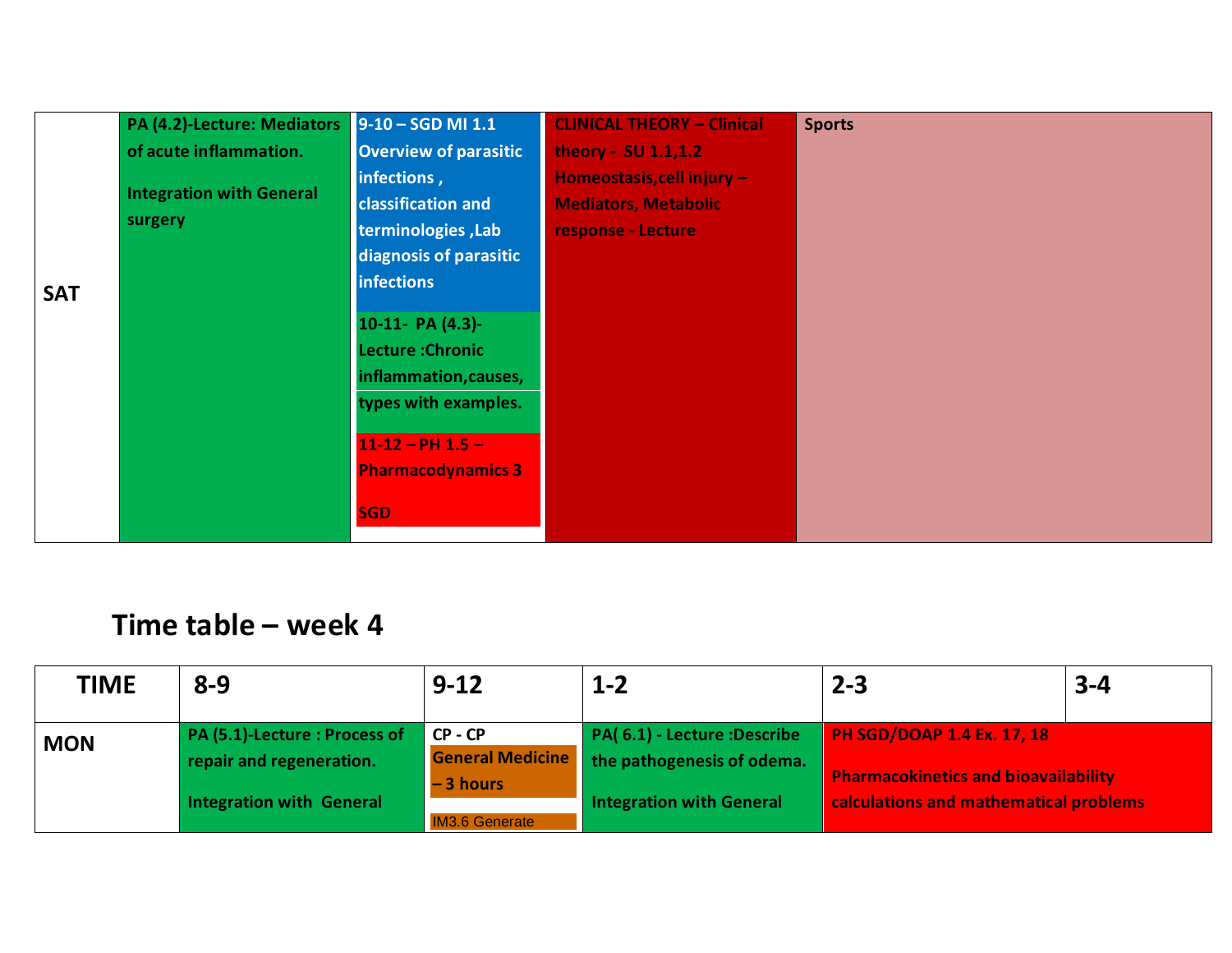|            | <b>Surgery</b>                                                                                                            | document and<br>present a differential<br>diagnosis based on<br>the clinical features,<br>and prioritise the<br>diagnosis based on<br>the<br>presentation<br><b>Bedside clinic</b>                                                                                                                                                                          | <b>Medicine</b>                                                                       |                                                                                                             |
|------------|---------------------------------------------------------------------------------------------------------------------------|-------------------------------------------------------------------------------------------------------------------------------------------------------------------------------------------------------------------------------------------------------------------------------------------------------------------------------------------------------------|---------------------------------------------------------------------------------------|-------------------------------------------------------------------------------------------------------------|
| <b>TUE</b> | PH 1.6, 1.7<br>Pharmacovigilance<br><b>Pandemic Module 2.5:</b><br><b>Exploration of off label uses</b><br><b>Lecture</b> | CP-CP<br><b>General Medicine</b><br>$-3$ hours<br>IM3.7 Order and<br>interpret diagnostic<br>tests based on the<br>clinical<br>presentation<br>including: CBC,<br>Chest X ray PA view,<br>Mantoux, sputum<br>gram stain, sputum<br>culture and<br>sensitivity, pleural<br>fluid examination<br>and culture, HIV<br>testing and ABG<br><b>Bedside clinic</b> | MI 1.1 -Lecture -Normal<br>flora - Role of microbes in<br>health and disease -Lecture | MI (1.4 & 1.5)<br>SGD-Sterilization and disinfection -classify,<br>choose appropriate methods, applications |
| <b>WED</b> | Clinical theory - OG 9.1<br><b>Abortion - Etiology,</b><br>types, management<br><b>Lecture</b>                            | CP-CP<br><b>General Medicine</b><br>$-3$ hours<br><b>IM3.8 Demonstrate in</b><br>a mannequin and<br>interpret results of an<br>arterial<br>blood gas                                                                                                                                                                                                        | PA(6.4)-Lecture:<br><b>Etiopathogenesis of</b><br>thrombosis.                         | PA(4.4)- DOAP :Describe acute and chronic<br>inflammation in gross and microscopic<br>specimens.            |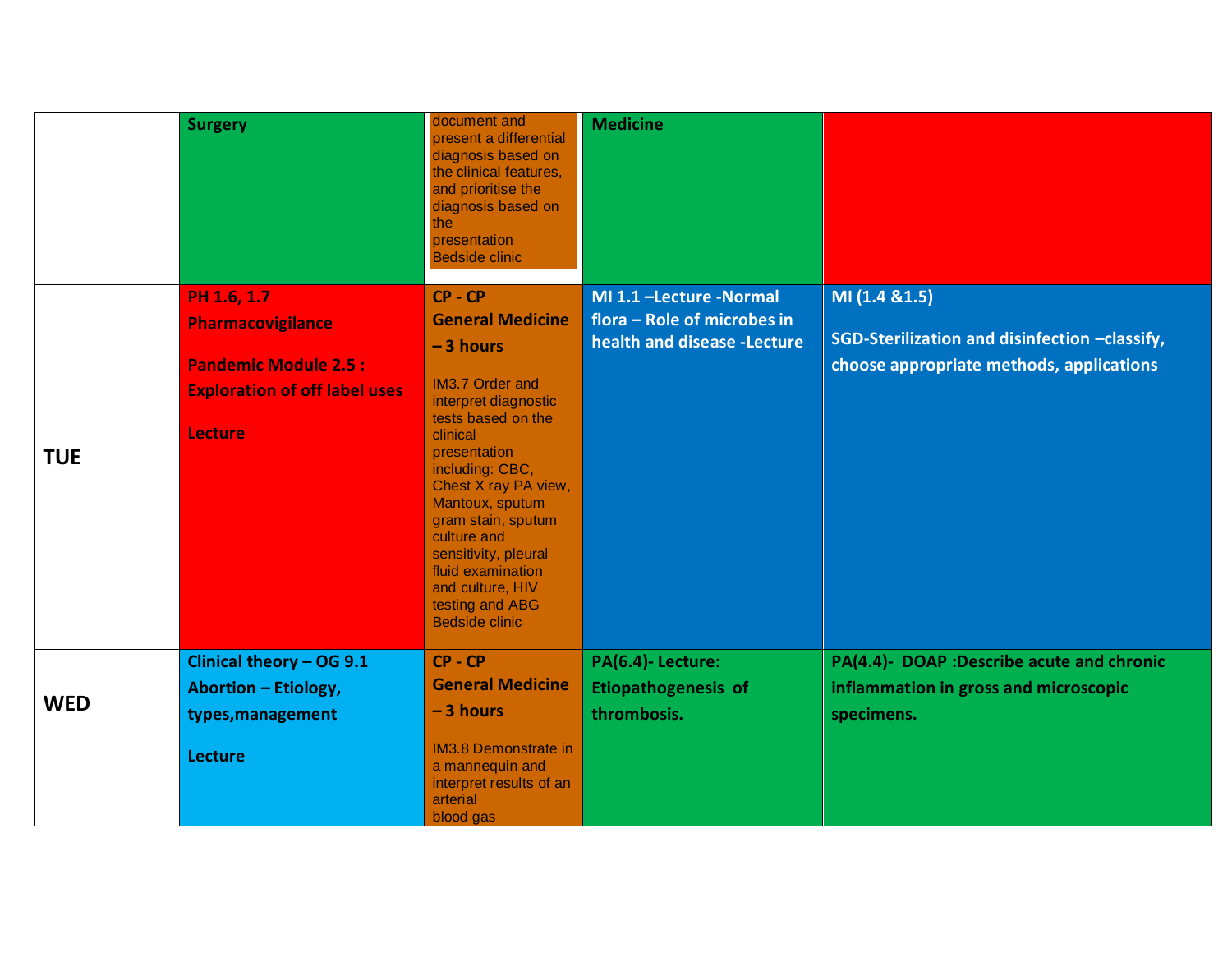|              |                                                                                                                                                                                                | examination<br><b>Bedside clinic</b>                                                                                                                                                                |                                                                                                 |                                                     |                                                                     |
|--------------|------------------------------------------------------------------------------------------------------------------------------------------------------------------------------------------------|-----------------------------------------------------------------------------------------------------------------------------------------------------------------------------------------------------|-------------------------------------------------------------------------------------------------|-----------------------------------------------------|---------------------------------------------------------------------|
| <b>THURS</b> | <b>FM1.6 Offences</b><br><b>1.7 Dying declaration&amp; Dying</b><br><b>Deposition</b><br><b>SGD</b>                                                                                            | $CP - CP$<br><b>General Medicine</b><br>$-3$ hours<br><b>IM3.9 Demonstrate in</b><br>a mannequin and<br>interpret results of a<br>pleural fluid<br>aspiration<br><b>DOAP</b> session                | SGD PH-1.64 GCP, Clinical trials<br>PH - 1.12, 1.56 Factors modifying drug action<br><b>SGD</b> |                                                     | <b>Formative</b><br>assessment<br><b>Microbiology</b>               |
| <b>FRI</b>   | MI (1.4), (1.5) - Lecture<br><b>Sterilization and disinfection-</b><br>classification and methods<br>used in laboratory and<br><b>clinical practice , Applications</b><br>-Surgery integration | $CP - CP$<br><b>General Medicine</b><br>$-3$ hours<br><b>IM3.10 Demonstrate</b><br>the correct technique<br>in a mannequin and<br>interpret<br>results of a blood<br>culture<br><b>DOAP</b> session | No class                                                                                        | SU 11.6 Safe surgery,<br><b>Antisepsis. Lecture</b> | <b>PA (6.2)-SDL:</b><br>Hyperemia,<br>hemorrhage<br>and congestion. |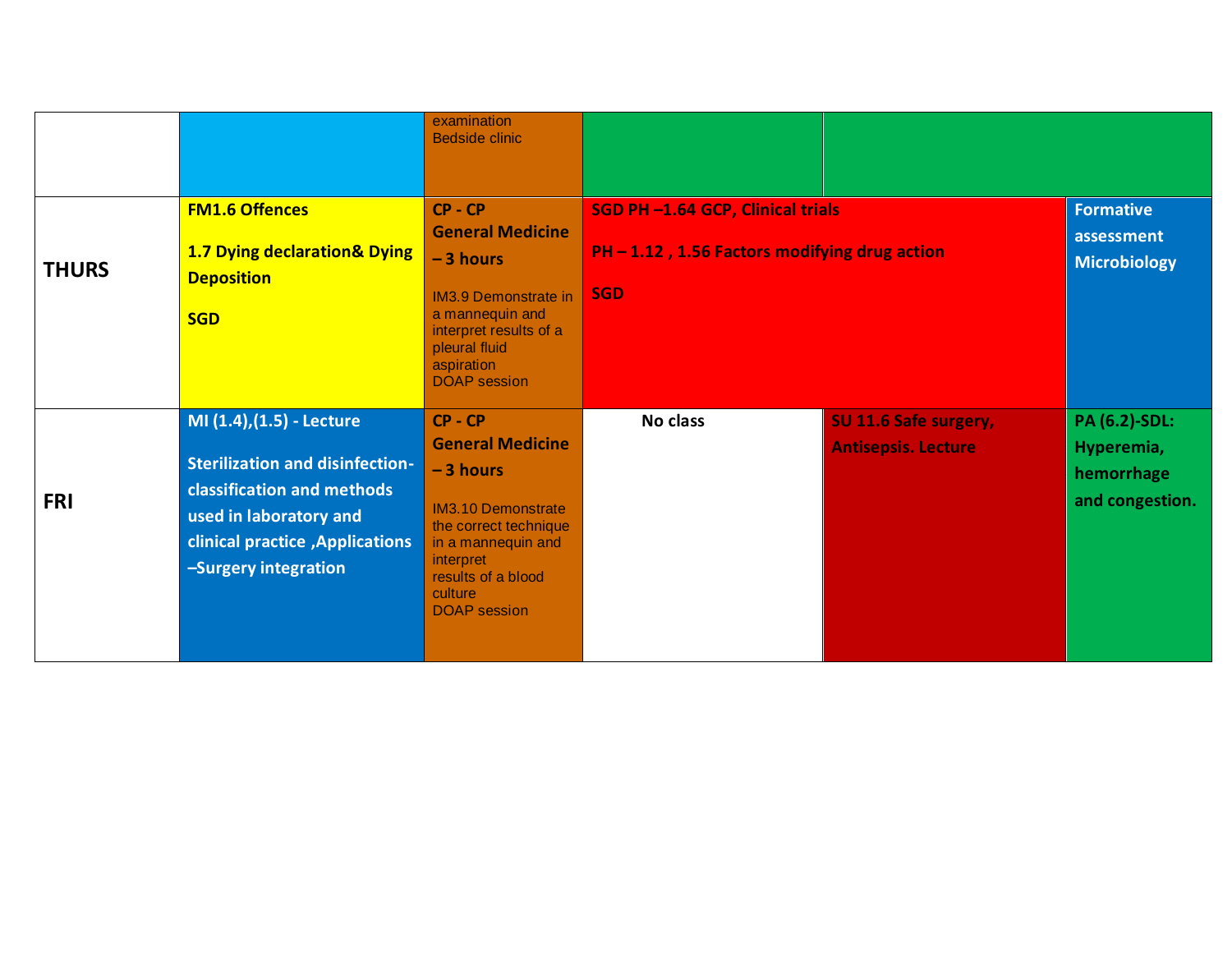|            | $8 - 10.30$ AM                                | $10.30$ AM $-$ 1 PM                           | $1.30$ PM $-$ 4 PM                            |
|------------|-----------------------------------------------|-----------------------------------------------|-----------------------------------------------|
|            | Pharmacology                                  | Microbiology                                  | Pathology                                     |
| <b>SAT</b> | 15 students / hour / Faculty                  | 15 students / hour / Faculty                  | 15 students / hour / Faculty                  |
|            | <b>Feed back, Reflections &amp; Mentoring</b> | <b>Feed back, Reflections &amp; Mentoring</b> | <b>Feed back, Reflections &amp; Mentoring</b> |
|            |                                               |                                               |                                               |
|            |                                               |                                               |                                               |
|            |                                               |                                               |                                               |
|            |                                               |                                               |                                               |

| <b>TIME</b> | $8 - 9$                                                                | $9 - 12$                                                                                                                                                                                                                                 | $1 - 2$                                                                                                                        | $2 - 3$                                                                      | $3 - 4$ |
|-------------|------------------------------------------------------------------------|------------------------------------------------------------------------------------------------------------------------------------------------------------------------------------------------------------------------------------------|--------------------------------------------------------------------------------------------------------------------------------|------------------------------------------------------------------------------|---------|
| $MON -$     | <b>Holiday</b>                                                         |                                                                                                                                                                                                                                          | <b>SGD/DOAP PH 1.4 Pharmacokinetics Ex. No. 19</b><br>on next 2 days                                                           |                                                                              |         |
| <b>TUE</b>  | <b>PH-1.12, 1.56 Factors</b><br>modifying drug action -2<br><b>SGD</b> | $CP - CP$<br><b>General Medicine</b><br>$-3$ hours<br><b>IM3 11 enumerate</b><br>the indications<br>further testing IM3.11<br>Describe and for<br>including<br>HRCT, Viral cultures,<br>PCR and specialised<br>testing<br>Bedside clinic | MI 8.5,8.6,8.7 SGD -Basics of<br>infection control, HAI-types,<br>risk factors , prevention, HICC<br><b>Integration-GM,SPM</b> | MI(1.2)DOAP-Gram stain -Gram Positive Cocci,<br><b>Gram Negative Bacilli</b> |         |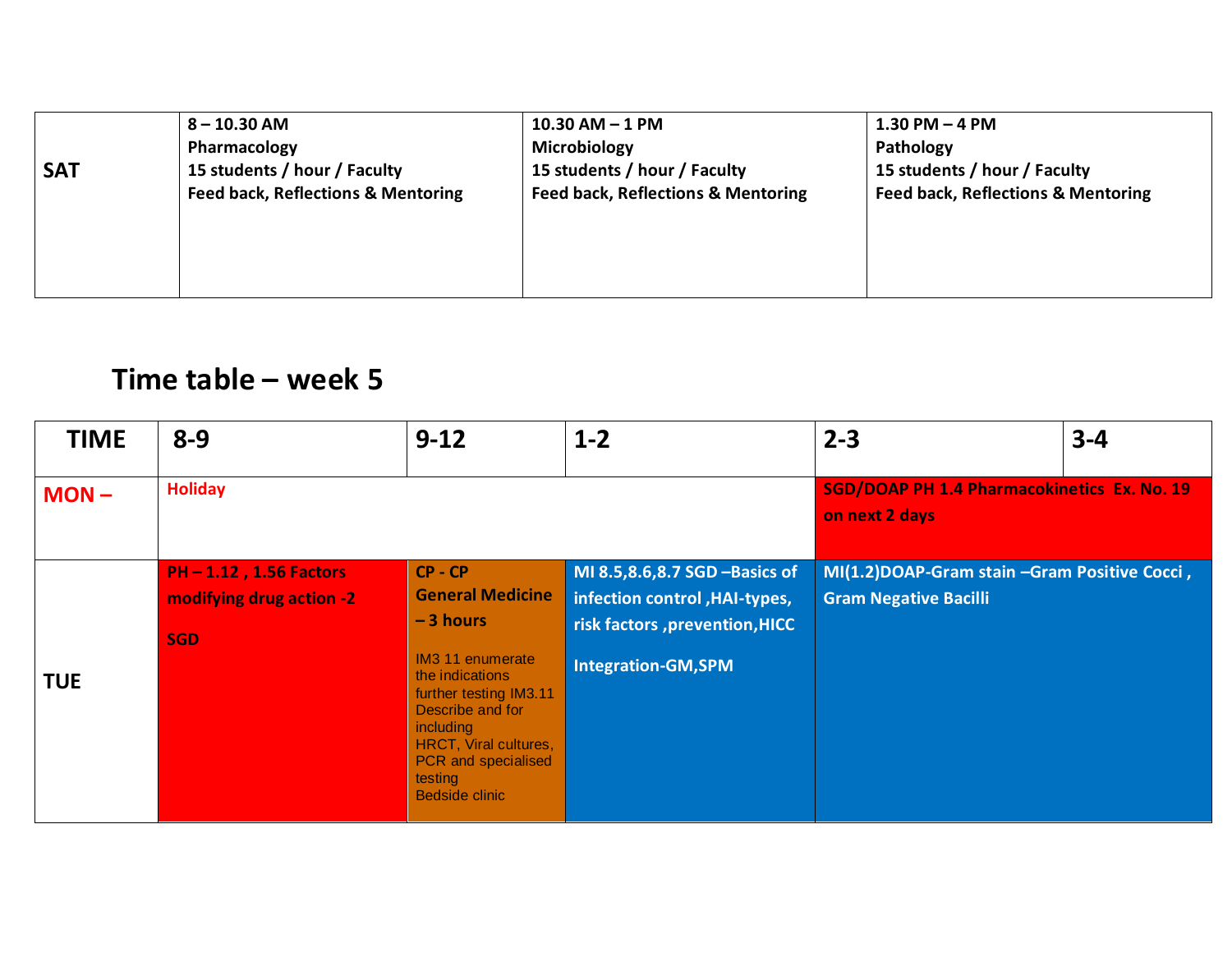|              | MI 8.5,8.6 SGD - Biomedical                         | <b>CP - General</b>                                                                                                                                                                                                                    | PA(6.5)-Lecture : Embolism, | PA (6.6,6.7)-SGD/DOAP:<br>Etiology, types, morphological changes and<br>clinical effects of ischemia/infarction. |                                    |
|--------------|-----------------------------------------------------|----------------------------------------------------------------------------------------------------------------------------------------------------------------------------------------------------------------------------------------|-----------------------------|------------------------------------------------------------------------------------------------------------------|------------------------------------|
|              | waste management, Needle                            | Medicine $-3$                                                                                                                                                                                                                          | causes and types.           |                                                                                                                  |                                    |
| <b>WED</b>   | stick injury -Lecture                               | hours<br>IM3.12 Select,<br>describe and<br>prescribe based on<br>the most likely<br>aetiology,<br>an appropriate<br>empirical<br>antimicrobial based<br>on the pharmacology<br>and antimicrobial<br>spectrum<br><b>Bed side clinic</b> |                             |                                                                                                                  |                                    |
| <b>THURS</b> | <b>Holiday</b>                                      |                                                                                                                                                                                                                                        |                             |                                                                                                                  |                                    |
|              |                                                     |                                                                                                                                                                                                                                        |                             |                                                                                                                  |                                    |
|              | <b>SGD - Pharmacology</b>                           | <b>CP-General</b>                                                                                                                                                                                                                      | No class                    | PA(6.3)-Lecture :                                                                                                | MI(1.1)                            |
|              |                                                     | Medicine $-3$                                                                                                                                                                                                                          |                             | Pathogenesis of shock.                                                                                           |                                    |
|              | PH 1.25 Types of shock and<br>role of Plasma volume | hours                                                                                                                                                                                                                                  |                             | <b>Integration with General</b><br><b>Medicine</b>                                                               | <b>Bacterial</b><br>pathogenicity, |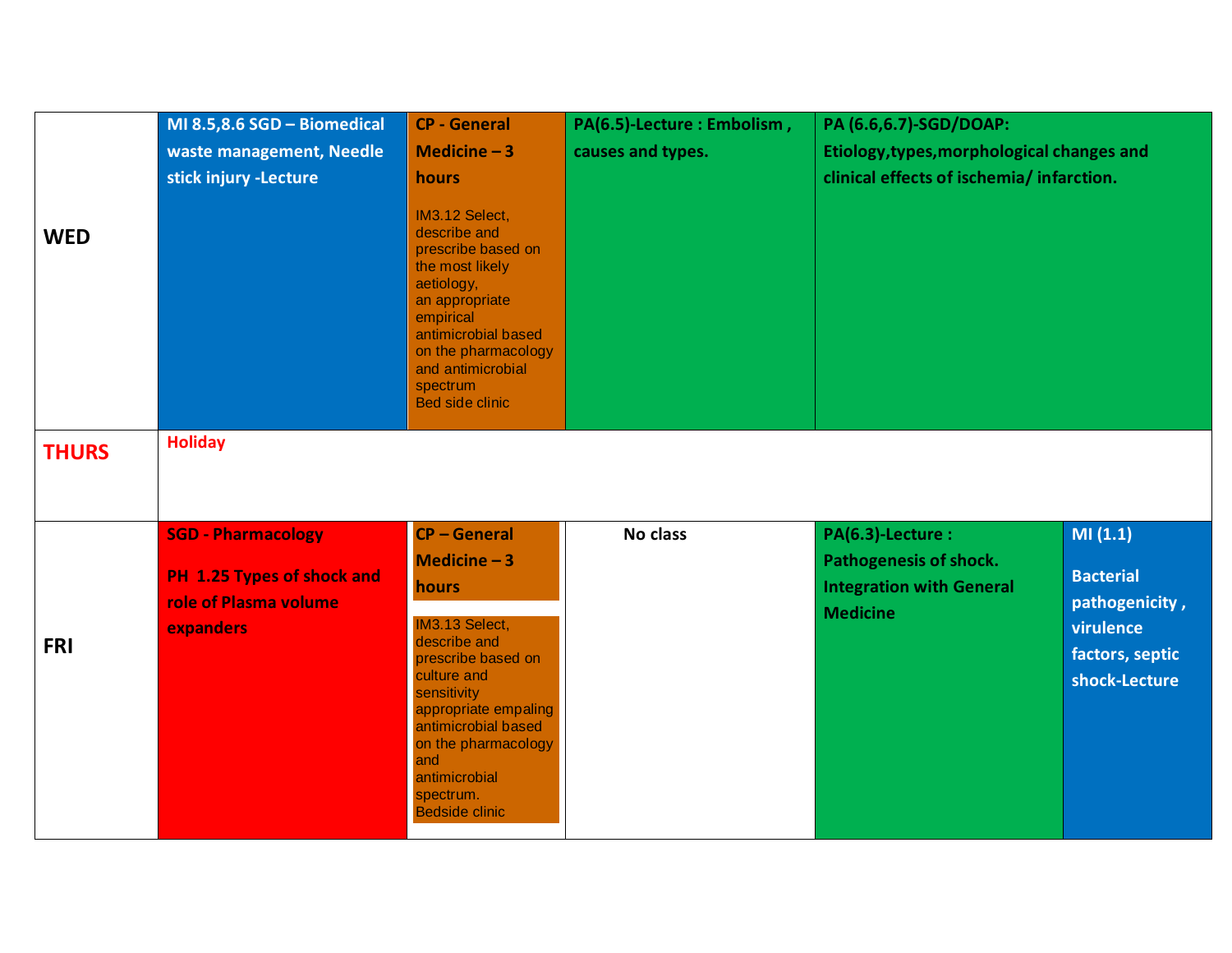|            | <b>PH 1.13 Adrenergics drugs 1</b>   | 9-10 - SURGERY         | SPM - CM 10.2 Genetic | <b>AETCOM - SGD</b>                     |
|------------|--------------------------------------|------------------------|-----------------------|-----------------------------------------|
|            | <b>Role of vasopressors in Mx of</b> | $SU$ 3.1, 3.2 -        | diseases - Practical  |                                         |
|            | shock - Lecture                      | <b>Blood and blood</b> | symposium SGD         | 2.1 Foundations of communication-1 hour |
|            |                                      | products,              |                       | 2.2 Foundations of bioethics - 1 hour   |
|            |                                      | <b>Indications,</b>    |                       |                                         |
|            |                                      | appropriate use,       |                       |                                         |
|            |                                      | <b>complications</b>   |                       |                                         |
|            |                                      | and observation        |                       |                                         |
|            |                                      | <b>Lecture</b>         |                       |                                         |
|            |                                      | 10-11-SU 2.1           |                       |                                         |
|            |                                      | <b>Shock surgical</b>  |                       |                                         |
|            |                                      |                        |                       |                                         |
| <b>SAT</b> |                                      | management             |                       |                                         |
|            |                                      | <b>Lecture</b>         |                       |                                         |
|            |                                      | $11-12$ - Clinical     |                       |                                         |
|            |                                      | theory - OG 9.3,       |                       |                                         |
|            |                                      | $16.1 - Acute$         |                       |                                         |
|            |                                      | abdomen and            |                       |                                         |
|            |                                      | ectopic                |                       |                                         |
|            |                                      | pregnancy,             |                       |                                         |
|            |                                      | etiology, clinical     |                       |                                         |
|            |                                      | features,              |                       |                                         |
|            |                                      | management,            |                       |                                         |
|            |                                      | differential           |                       |                                         |
|            |                                      | diagnosis, Use of      |                       |                                         |
|            |                                      | blood and blood        |                       |                                         |
|            |                                      | products               |                       |                                         |
|            |                                      | following              |                       |                                         |
|            |                                      | secondary shock        |                       |                                         |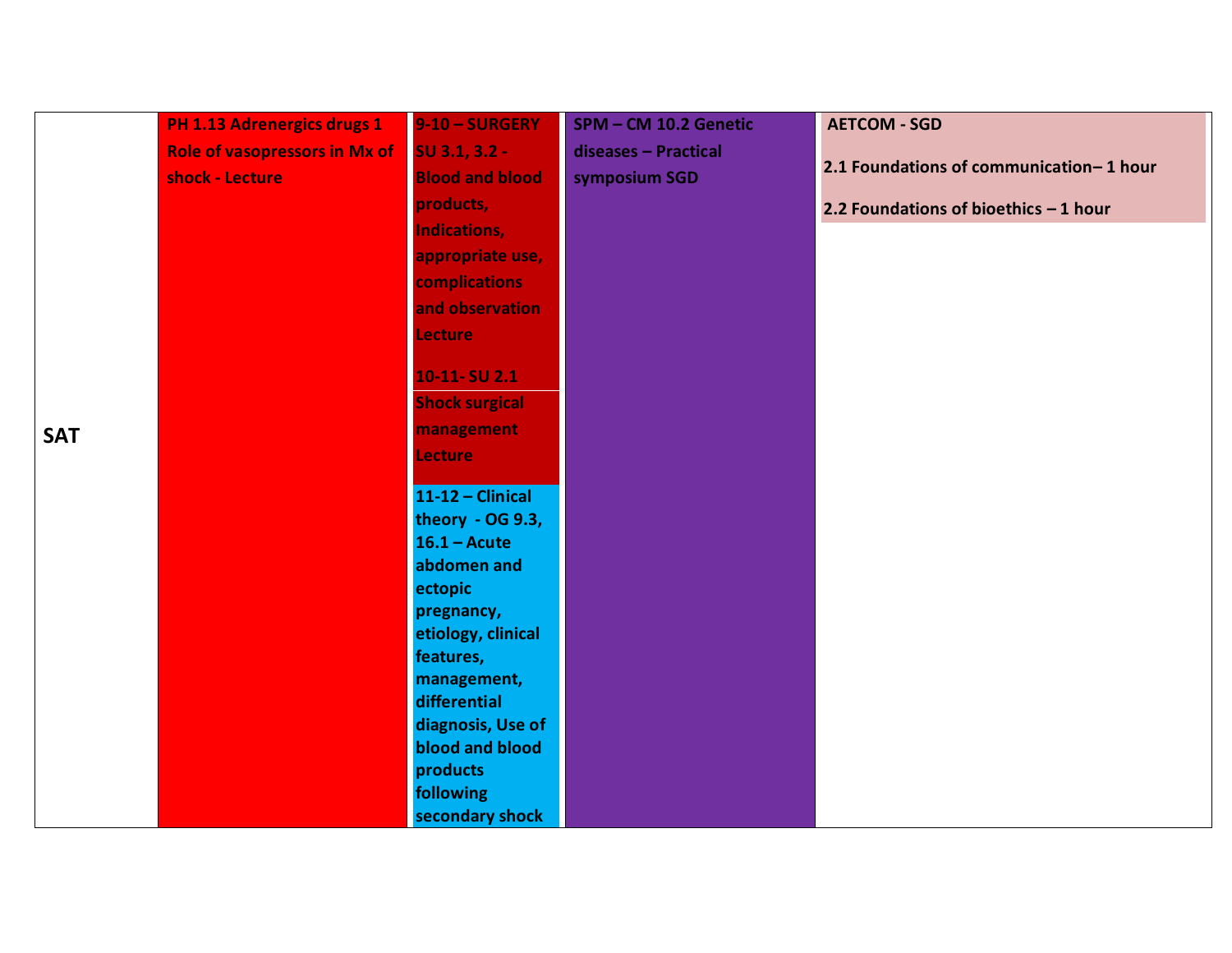|  | Lecture |  |
|--|---------|--|
|  |         |  |
|  |         |  |

| <b>TIME</b> | $8 - 9$                                                                                                                                                    | $9 - 12$                                                                                                                                                                                               | $1 - 2$                                                                                                    | $2 - 3$                                                                                    | $3 - 4$ |
|-------------|------------------------------------------------------------------------------------------------------------------------------------------------------------|--------------------------------------------------------------------------------------------------------------------------------------------------------------------------------------------------------|------------------------------------------------------------------------------------------------------------|--------------------------------------------------------------------------------------------|---------|
| <b>MON</b>  | PA (7.1)-Lecture: Define and<br>classify neoplasia.<br>Gross, microscopy, behaviour,<br>spread and difference<br>between benign and<br>malignant neoplasm. | <b>CP - General</b><br>Medicine $-3$<br>hours<br><b>IM3.14 Perform and</b><br>interpret a sputum<br>gram stain and AFB<br><b>DOAP</b> session                                                          | PA(7.2)- Lecture : Molecular<br>basis of cancer.                                                           | PA(7.1) - SGD/DOAP : Morphology of benign and<br>malignant neoplasms                       |         |
| <b>TUE</b>  | MI 8.5 & Pandemic module<br>2.1 - Lecture                                                                                                                  | <b>CP-General</b><br><b>Surgery 3 hours</b><br><b>Communicate</b><br>and counsel<br>patients and<br>families about<br>thetreatment and<br>prognosis of<br>shock<br><b>demonstrating</b><br>empathy and | MI 1.3 + Pandemic module<br>2.1-Epidemiology of common<br>infectious diseases. Isolation<br>ward visit-SGD | DOAP (MI 1.2)-Gram stain-Gram Positive<br>Cocci+PusCells, Gram Negative Bacilli +Pus Cells |         |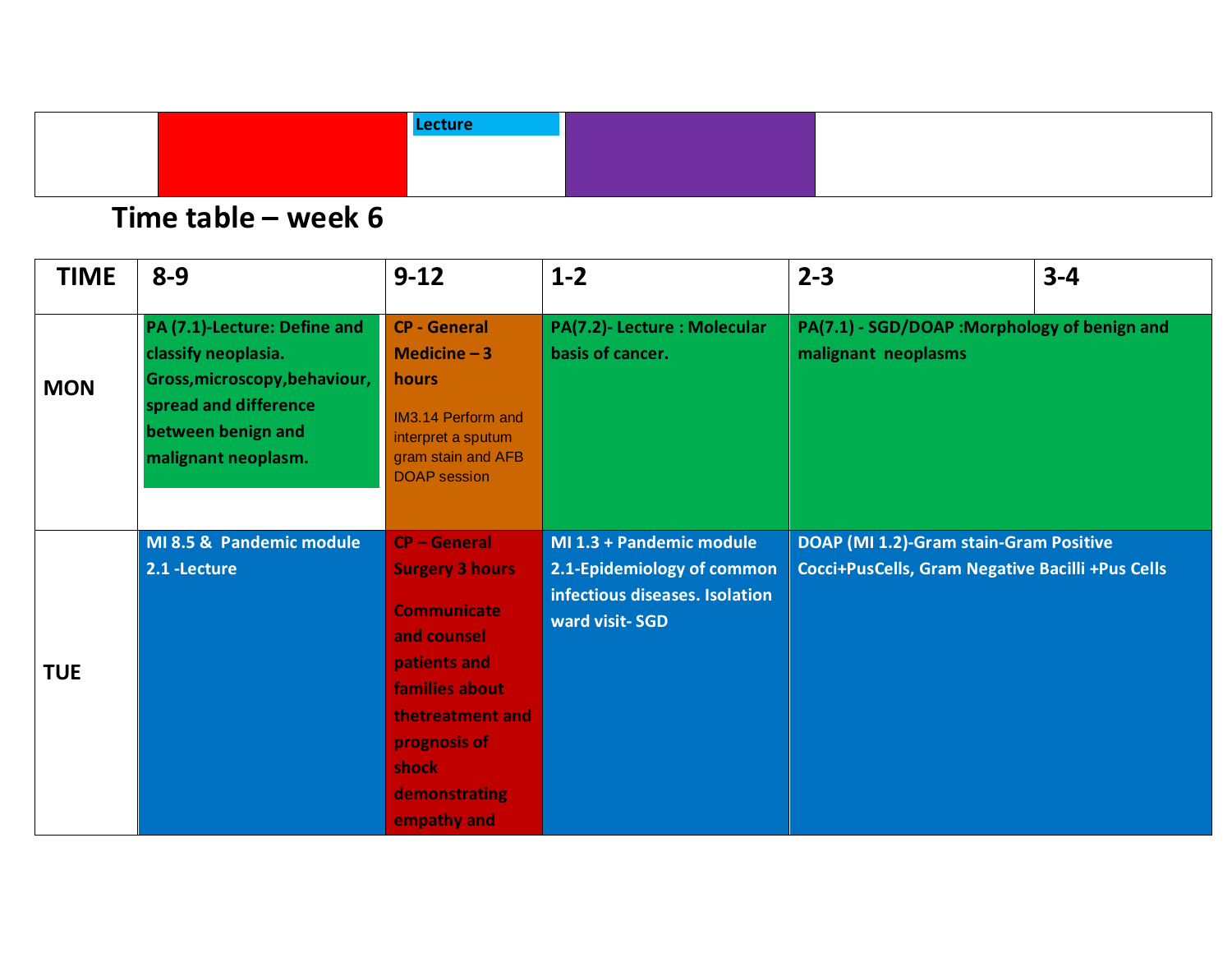|              |                                    | care.DOAP                  |                                          |                                                      |                  |
|--------------|------------------------------------|----------------------------|------------------------------------------|------------------------------------------------------|------------------|
|              |                                    | <b>SU 2.3</b>              |                                          |                                                      |                  |
|              |                                    |                            |                                          |                                                      |                  |
|              |                                    |                            |                                          |                                                      |                  |
|              | PH-1.13 Adrenergic drugs 2         | <b>CP - General</b>        | PA(7.2)-SGD : Molecular                  | PH 4.2 Ex . 16 Effect of drugs on Dog BP (Adrenergic |                  |
|              | <b>Lecture</b>                     | <b>Surgery 3 hours</b>     | basis of cancer.                         | drugs and blockers) DOAP/SGD                         |                  |
|              |                                    | $9 - 11$                   |                                          |                                                      |                  |
|              |                                    | <b>Communicate the</b>     |                                          |                                                      |                  |
|              |                                    | results of surgical        |                                          |                                                      |                  |
|              |                                    | <b>investigations</b>      |                                          |                                                      |                  |
|              |                                    | and counsel the<br>patient |                                          |                                                      |                  |
| <b>WED</b>   |                                    | appropriately SU           |                                          |                                                      |                  |
|              |                                    | 9.3 DOAP 2 hours           |                                          |                                                      |                  |
|              |                                    |                            |                                          |                                                      |                  |
|              |                                    | <b>11-12 Describe</b>      |                                          |                                                      |                  |
|              |                                    | the steps and              |                                          |                                                      |                  |
|              |                                    | obtain informed            |                                          |                                                      |                  |
|              |                                    | consent in a<br>simulated  |                                          |                                                      |                  |
|              |                                    |                            |                                          |                                                      |                  |
|              |                                    | <b>Environment SU</b>      |                                          |                                                      |                  |
|              |                                    | 10.2 DOAP 1 hour           |                                          |                                                      |                  |
| <b>THURS</b> | <b>FM 1.8 Medicolegal practice</b> | <b>CP - General</b>        | <b>PH 1.13 Alpha Adrenergic blockers</b> |                                                      | <b>Formative</b> |
|              | <b>FM 1.9 Documentation</b>        | <b>Surgery</b>             | Lecture 1, SGD 1                         |                                                      | assessment FM    |
|              | <b>Seminar-SGD</b>                 | <b>Perform basic</b>       |                                          |                                                      |                  |
|              |                                    | surgical Skills            |                                          |                                                      |                  |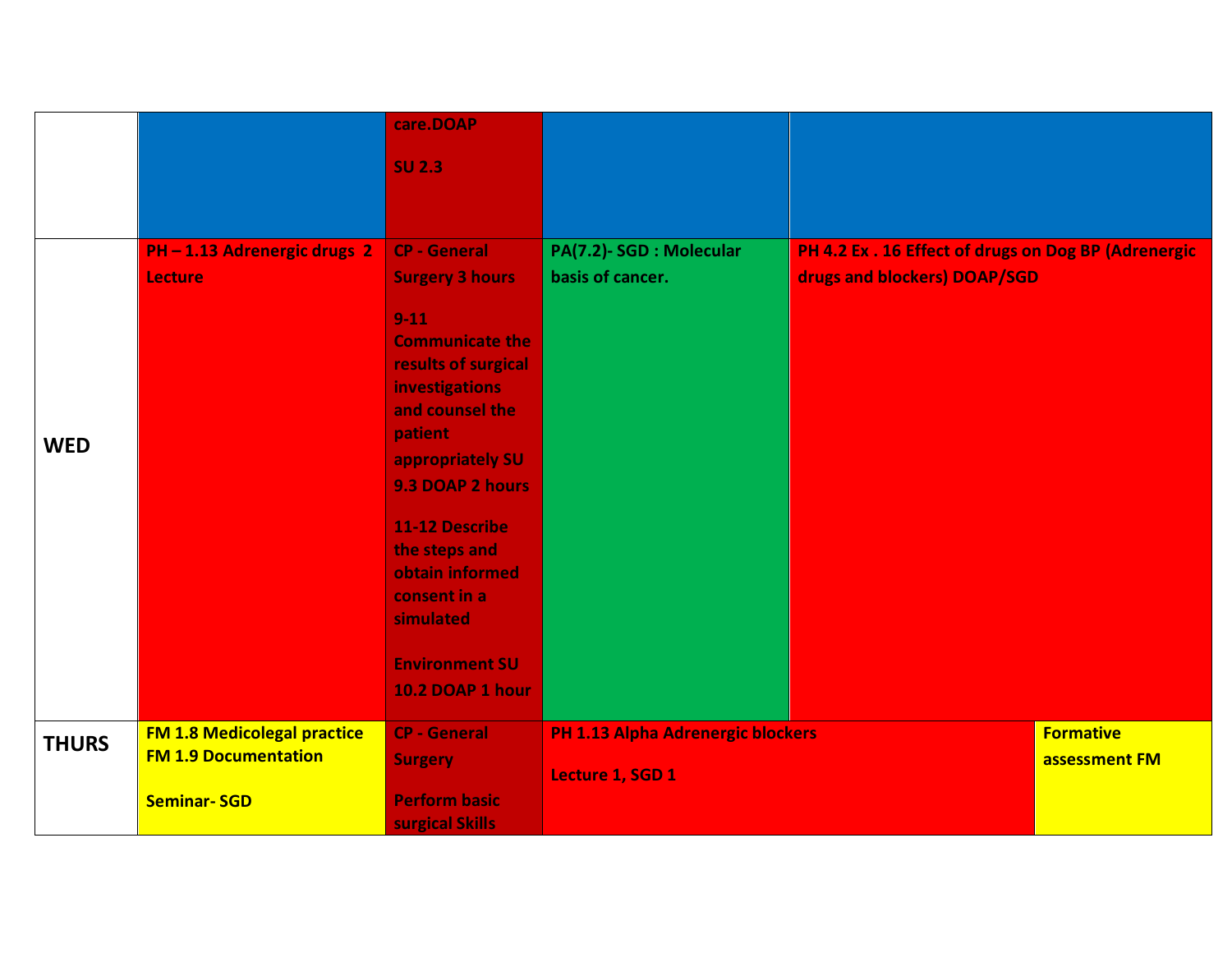|            |                                                                                                                                                        | such as First aid<br>including suturing<br>and minor<br>surgical<br>procedures in<br>simulated<br>environment<br>DOAP(3 hours)<br><b>SU 10.4</b>              |                                                                                                                         |                                                                                                                 |                                                                                                                                                 |
|------------|--------------------------------------------------------------------------------------------------------------------------------------------------------|---------------------------------------------------------------------------------------------------------------------------------------------------------------|-------------------------------------------------------------------------------------------------------------------------|-----------------------------------------------------------------------------------------------------------------|-------------------------------------------------------------------------------------------------------------------------------------------------|
| <b>FRI</b> | PA(11.1)-SGD :Pathogenesis<br>and features of common<br>cytogenetic abnormalities<br>and mutations in childhood<br><b>Integration with Paediatrics</b> | <b>CP - General</b><br><b>Surgery</b><br><b>Demonstrate</b><br>maintenance of<br>an airway in a<br>mannequin or<br><b>EquivalentDOAP</b><br>(3 hours) SU 11.3 | <b>No class</b>                                                                                                         | <b>SPM practicalCM 10.2</b><br>Genetic diseases -<br><b>Prevention &amp; Control</b><br>symposium<br><b>SGD</b> | <b>SDL-MI (8.7)</b><br><b>Standard</b><br>precautions,<br><b>Personal protective</b><br>equipments, Blood<br>and body fluid spill<br>management |
| <b>SAT</b> | PA(7.3) - SGD: Enumerate<br>carcinogens and describe the<br>process of carcinogenesis.                                                                 | <b>Integration topic</b><br>- Neoplasia<br>$9-10-MI -$<br><b>Lecture</b><br>(8.3) Oncogenic<br>viruses<br>10-11- PA( $7.4$ ) -<br><b>SGD</b> : Effects of     | <b>CLINICAL THEORY - SU 8.1</b><br><b>Ethics and Medico legal</b><br>practice in regard to Surgical<br>practice Lecture | <b>AETCOM - SDL</b><br>2.2 Foundations of bioethics - 1 hour<br>2.3 Health care as a right $-1$ hour            |                                                                                                                                                 |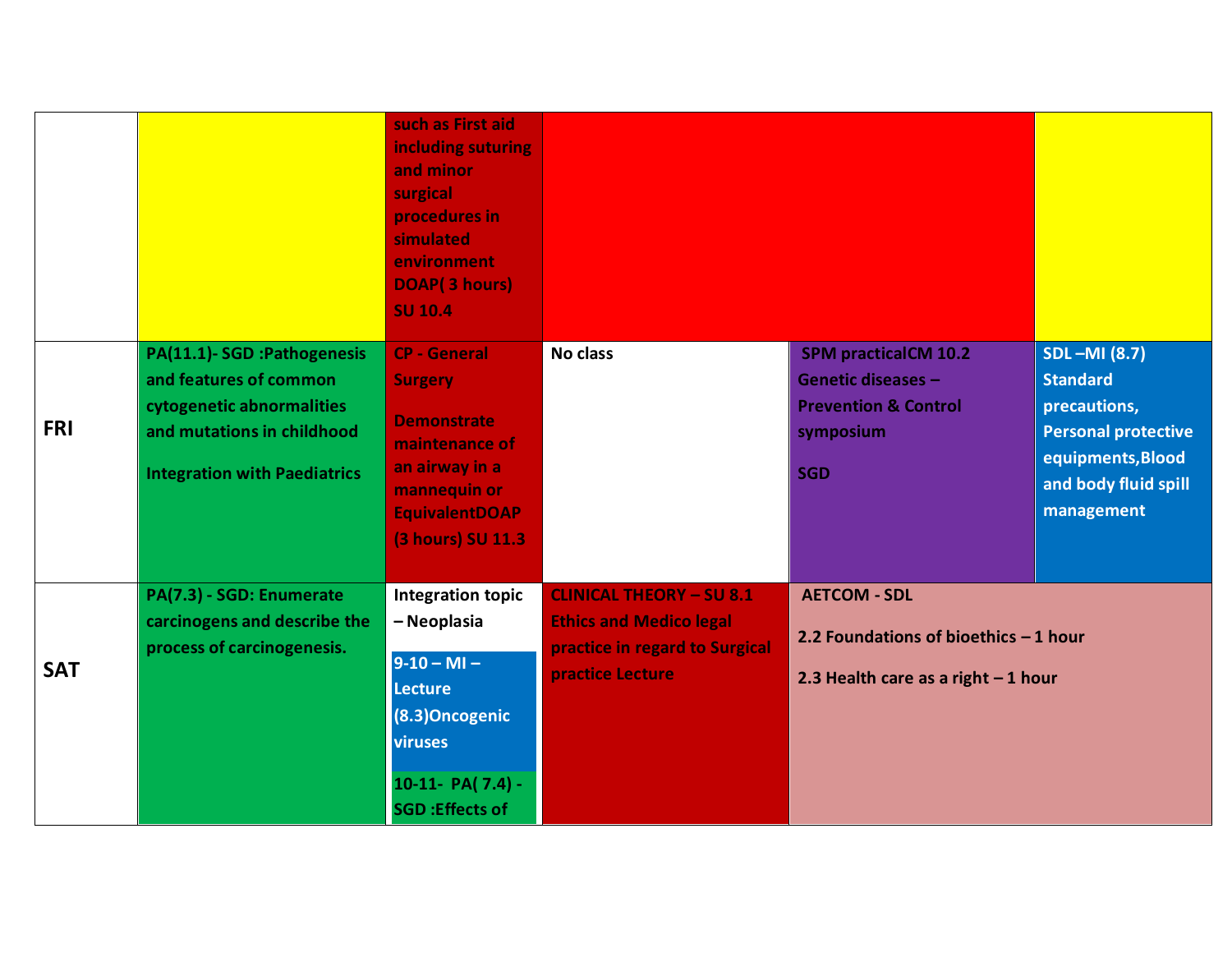| tumor on host          |  |
|------------------------|--|
| and para               |  |
| neoplastic             |  |
| syndromes.             |  |
|                        |  |
| $11-12 -$ Lecture      |  |
| <b>PH 1.49</b>         |  |
| <b>Introduction to</b> |  |
| anticancer drugs       |  |
|                        |  |

| <b>TIME</b> | $8 - 9$                                                                                                                                | $9 - 12$                                                                                                                                                                                                                           | $1 - 2$                                                                                                                        | $2 - 3$                                     | $3 - 4$ |
|-------------|----------------------------------------------------------------------------------------------------------------------------------------|------------------------------------------------------------------------------------------------------------------------------------------------------------------------------------------------------------------------------------|--------------------------------------------------------------------------------------------------------------------------------|---------------------------------------------|---------|
| <b>MON</b>  | PA(11.2)-SGD: Pathogenesis<br>of tumour and tumour like<br>conditions of Infancy &<br>childhood<br><b>Integration with Paediatrics</b> | <b>CP - General</b><br><b>Surgery</b><br><b>Observe common</b><br>surgical procedures<br>and assist in minor<br>surgical<br>procedures;<br><b>Observe emergency</b><br>lifesaving surgical<br>procedures.<br><b>DOAP (3 hours)</b> | PA(11.3) - SGD : Pathogenesis<br>of common storage disorders<br>in infancy & childhood<br><b>Integration with Paediatrics.</b> | DOAP PH 1.4 Ex No. 20,21,22 Drug antagonism |         |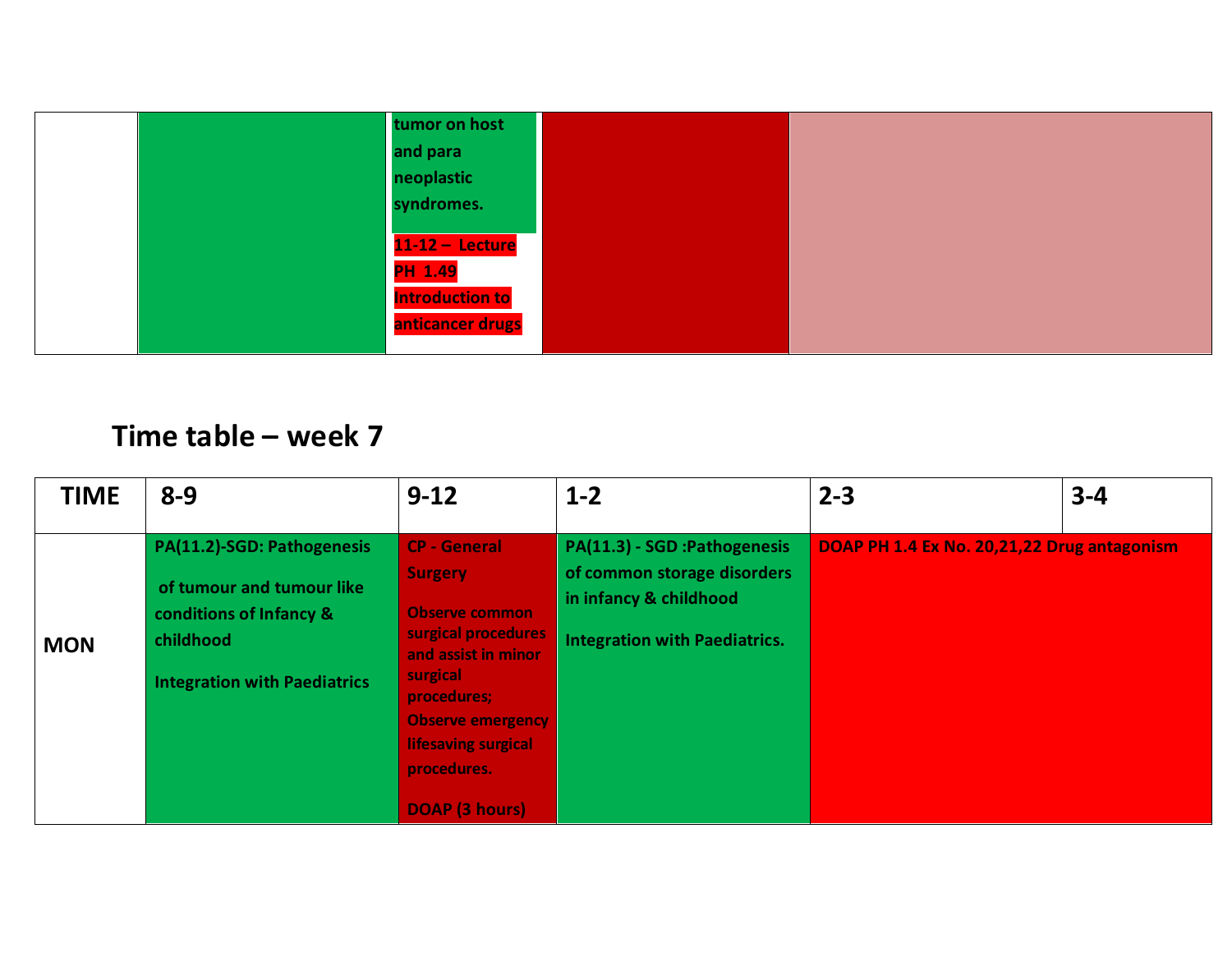|              |                                                                                                                        | <b>SU 10.3</b>                                                                                                                                                                                                                                |                                                                                                                                                                     |                                                                                                                                                                   |                |
|--------------|------------------------------------------------------------------------------------------------------------------------|-----------------------------------------------------------------------------------------------------------------------------------------------------------------------------------------------------------------------------------------------|---------------------------------------------------------------------------------------------------------------------------------------------------------------------|-------------------------------------------------------------------------------------------------------------------------------------------------------------------|----------------|
| <b>TUE</b>   | <b>PH-1.13 Beta blockers</b><br><b>Lecture</b>                                                                         | <b>CP - Counsel</b><br>patients and<br>family/ friends for<br><b>blood transfusion</b><br>and blood<br>donation.DOAP (3)<br>hours) SU 3.3                                                                                                     | MI 8.6+Pandemic module 2.1<br><b>Prevention of Hospital</b><br>acquired infections, Airborne,<br><b>Droplet and contact</b><br>precautions-SGD                      | (MI 8.7)+Pandemic module 2.1<br>DOAP/case discussion-Infection control practices<br>use of PPE, hand washing, Biomedical waste<br>management, needle stick injury |                |
| <b>WED</b>   | Clinical theory -IM 23.1. 23.2,<br>23.3, 23.4 Nutritional and<br><b>Vitamin deficiencies Lecture</b>                   | $CP -$<br><b>Communicate and</b><br>counsel patients<br>and families on<br>the outcome<br>and rehabilitation<br>demonstrating<br>empathy and<br>care. SU 4.4<br><b>Small group</b><br><b>Discussion (1)</b><br>hour)<br>Role play(2<br>hours) | PA (12.2)-SGD : Pathogenesis<br>of disorders caused by<br>protein calorie malnutrition &<br>starvation.<br><b>Integration with Biochemistry</b><br>and Paediatrics. | PA (8.1,8.3) -D0AP: Diagnostic role of cytology<br>and its application . Observation, staining and<br>interpretation of the cytology specimen.                    |                |
| <b>THURS</b> | OG 16.3 Clinical features,<br><b>Investigations, Monitoring,</b><br><b>Mx and prevention of IUGR</b><br><b>Lecture</b> | <b>CP - Counsel</b><br>patients and<br>relatives on organ<br>donation in a<br>simulated                                                                                                                                                       | <b>PH 1.14 Lecture Cholinergic drugs</b><br><b>Formative</b><br><b>PH 1.14 SGD Anticholinesterases - Pharmacology</b>                                               |                                                                                                                                                                   | assessment SPM |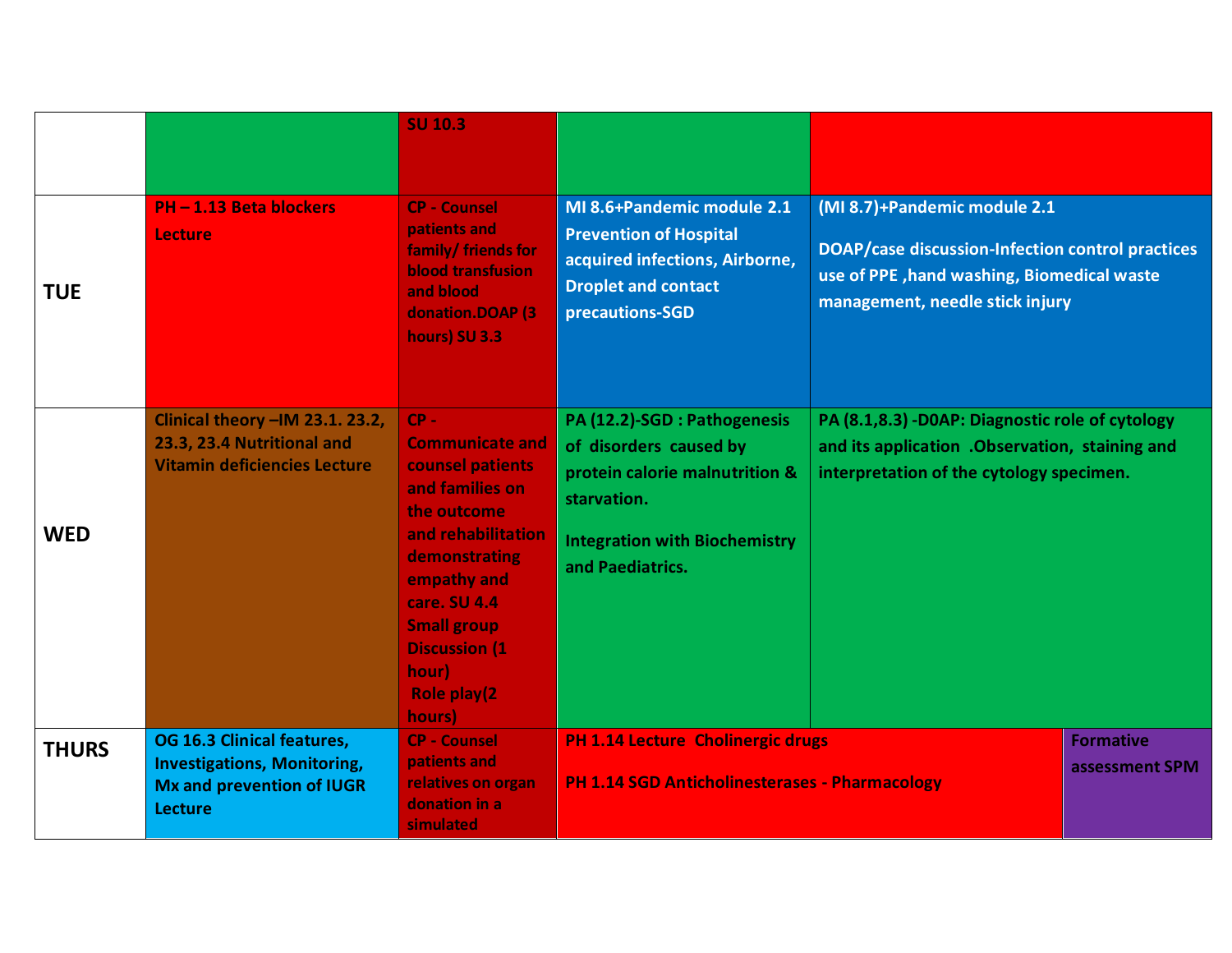|            |                                                                                                                        | <b>Environment.DOAP</b><br><b>3 hours SU 13.4</b>                                                                                                   |          |                                                                              |                                               |                                                                                 |
|------------|------------------------------------------------------------------------------------------------------------------------|-----------------------------------------------------------------------------------------------------------------------------------------------------|----------|------------------------------------------------------------------------------|-----------------------------------------------|---------------------------------------------------------------------------------|
| <b>FRI</b> | MI(1.7) Structure and<br>function of immune system-<br><b>Cells and organs of immune</b><br>system LECTURE<br>(PA 9.1) | <b>CP - Demonstrate</b><br>the techniques of<br>asepsis and<br>suturing in a<br>simulated<br><b>Environment.DOAP</b><br>(3 hours)<br><b>SU 14.4</b> | No class |                                                                              | SPM-CM 3.1 Noise,<br><b>Radiation Lecture</b> | <b>SGD PH 1.14 OP</b><br><b>Poisoning-</b><br><b>Pharmacological</b><br>aspects |
| <b>SAT</b> | $9 - 12$ PM<br><b>Reflections, Feedback &amp; Mentoring SPM</b>                                                        |                                                                                                                                                     |          | $1 - 4$ PM<br><b>Reflections, Feedback &amp; Mentoring Forensic Medicine</b> |                                               |                                                                                 |

| <b>TIME</b> | $8 - 9$                                                         | $9 - 12$                                                       | $1 - 2$                                                    | $2 - 3$                                           | $3 - 4$ |
|-------------|-----------------------------------------------------------------|----------------------------------------------------------------|------------------------------------------------------------|---------------------------------------------------|---------|
| <b>MON</b>  | <b>PA (9.1)- Lecture:</b><br><b>Mechanism and principles of</b> | <b>CP - Demonstrate</b><br>the steps in Basic<br>Life Support. | PA (9.2) -SGD : Mechanism<br>of Hypersensitivity reactions | <b>PH 1.58 Rabbit eye DOAP (Anticholinergics)</b> |         |
|             | immunity.                                                       | Transport of                                                   | Integration with                                           |                                                   |         |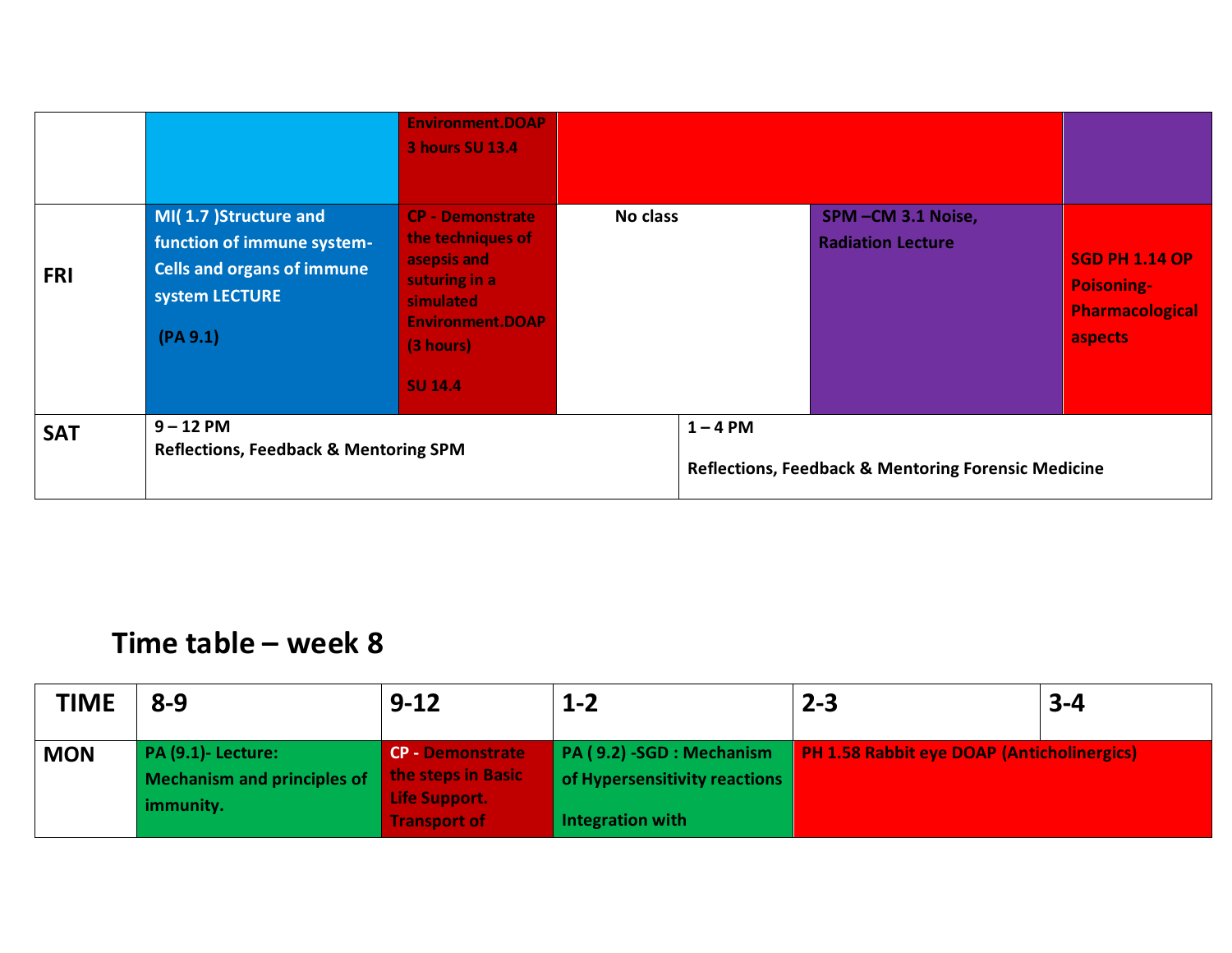|            |                                                                                                            | injured patient in a<br>simulated<br>environment.DOAP<br>(3 hours)<br><b>SU 17.2</b>                                                                                                                           | <b>Microbiology</b>                                                  |                                                                                    |
|------------|------------------------------------------------------------------------------------------------------------|----------------------------------------------------------------------------------------------------------------------------------------------------------------------------------------------------------------|----------------------------------------------------------------------|------------------------------------------------------------------------------------|
| <b>TUE</b> | <b>PH-1.14 SGD</b><br><b>Anticholinergics and its</b><br>application in<br>organophosphate poisoning       | <b>CP - Demonstrate</b><br><b>Airway</b><br>maintenance.<br><b>Recognize and</b><br>manage tension<br>pneumothorax,<br>hemothorax and<br>flail chest in<br>simulated<br>environment.DOAP<br>(3 hours) SU 17.10 | (MI 1.7, 1.8) Antigen, HLA<br>and antibody -SGD                      | MI(1.10) -SGD/DOAP Serological methods of<br>diagnosis- Antigen antibody reactions |
| <b>WED</b> | MI $(1.7, 1.8)$ Immunity -<br>concepts, Immune response<br>and immunological tolerance<br>(PA 9.1)-Lecture | <b>CP - Clinical</b><br>examination of<br>surgical<br>patient including<br>swelling and order<br>relevant<br>investigation for<br>diagnosis. Describe<br>and discuss                                           | PA(9.3)-Lecture: Immune<br>principle in transplant and<br>rejection. | PA (7.5)-SGD : Immunology and immune response<br>to cancer.                        |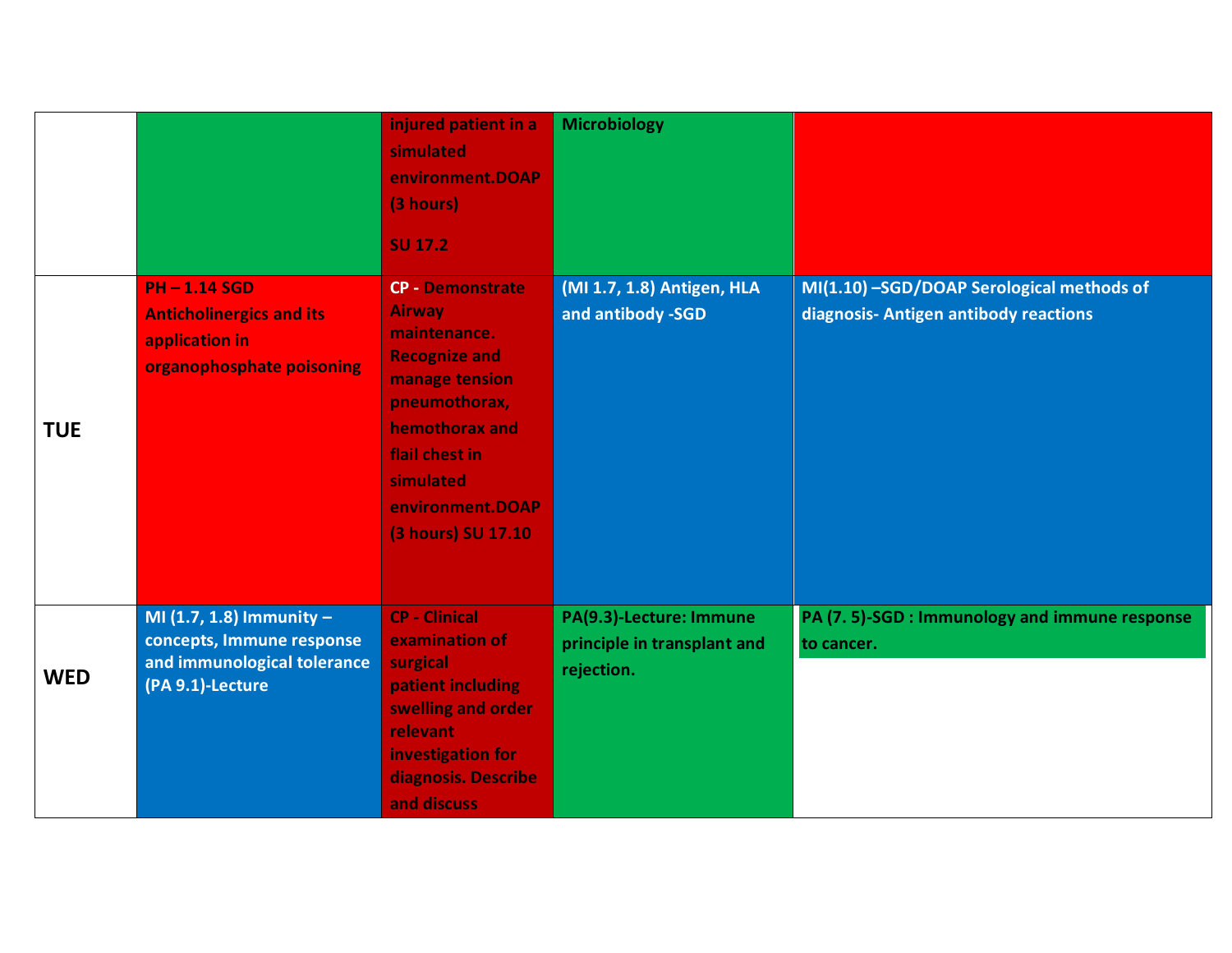|              |                                                                                                                                                                                | appropriate<br>treatment plan.<br><b>Bedside clinic (2)</b><br>hours) Small<br>group discussion (1<br><b>hour) SU 18.3</b>                                                       |                                                                                                                                                        |                                        |                                                                                     |
|--------------|--------------------------------------------------------------------------------------------------------------------------------------------------------------------------------|----------------------------------------------------------------------------------------------------------------------------------------------------------------------------------|--------------------------------------------------------------------------------------------------------------------------------------------------------|----------------------------------------|-------------------------------------------------------------------------------------|
| <b>THURS</b> | <b>FM9.5</b><br><b>Organophosphate Poisoning</b><br><b>Medico legal aspects</b><br><b>SDL</b><br><b>Integration with</b><br><b>Pharmacology and General</b><br><b>Medicine</b> | <b>CP - examination of</b><br>thyroid swellings<br>and discus the<br>differential<br>diagnosis and their<br>management<br><b>Bedside clinics (3)</b><br>hours)<br><b>SU 22.3</b> | Lecture PH 1.16 Histamine and antihistamines -<br><b>Pharmacological role in management of hypersensitivity</b><br>reactions<br><b>Lecture 1 SGD 1</b> |                                        | <b>Formative</b><br>assessment Clinical<br>subject                                  |
| <b>FRI</b>   | <b>FM 3.1</b><br><b>MEDICOLEGAL IMPORTANCE</b><br><b>OF Age</b><br><b>ESTABLISHMENT OF</b><br><b>IDENTITY IN LIVING ND DEAD</b><br><b>INVOLVING AGE</b><br><b>Lecture</b>      | <b>CP - Counsel the</b><br>patient and obtain<br>informed consent<br>for treatment of<br>malignant<br>conditions of the<br>breast.DOAP (3)<br><b>hours) SU 25.4</b>              | No class                                                                                                                                               | MI 1.8 COMPLEMENT<br><b>SYSTEM-SDL</b> | PA (8.2)-SDL : Basis<br>of<br>exfoliativecytology,<br>technique and<br>stains used. |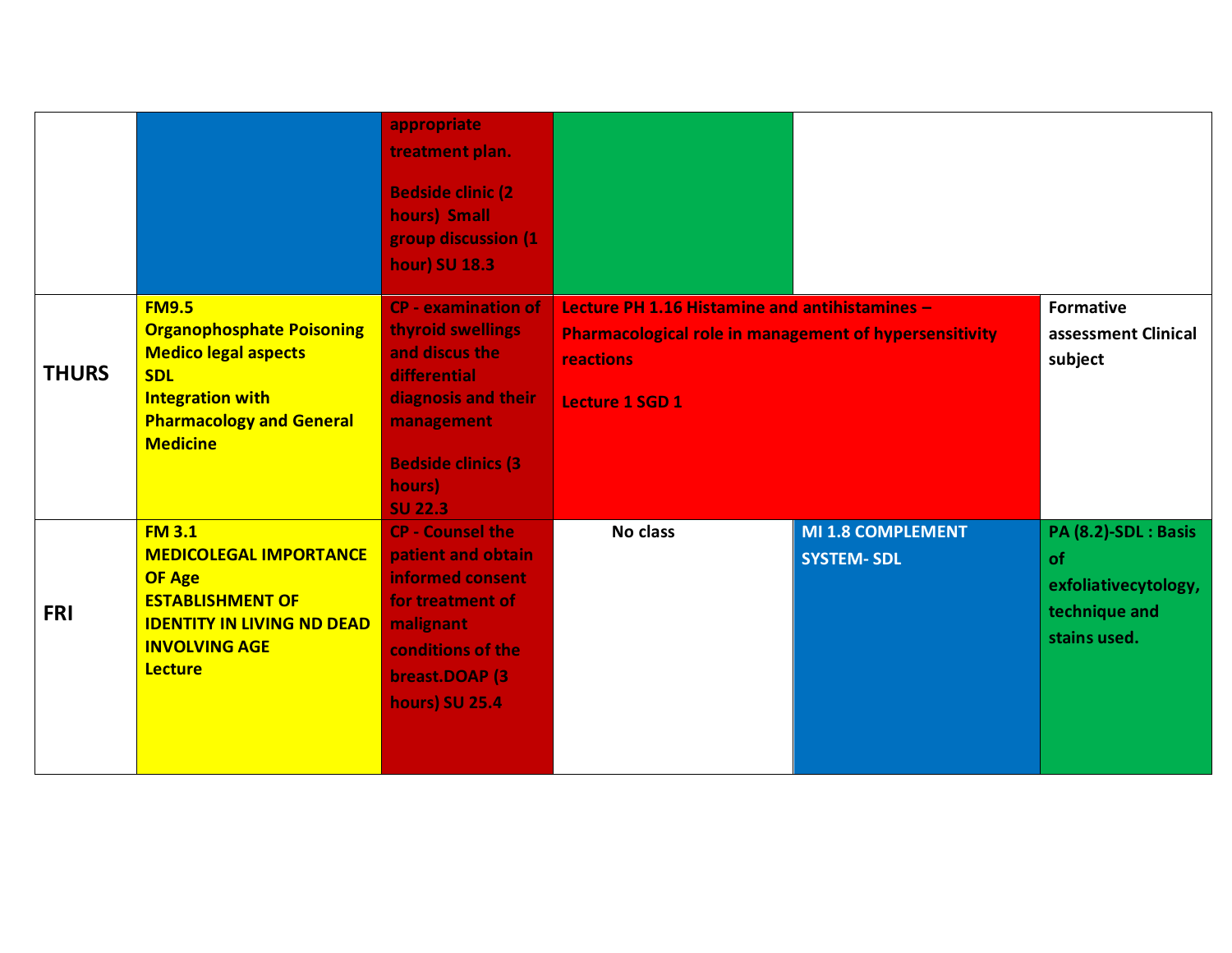|            | <b>Pharmacology</b>                 | $9-10 - PA (9.4)$        | <b>CLINICAL THEORY - IM</b>      | SPM Practical - CM 8.2 Accidents SGD/DOAP |
|------------|-------------------------------------|--------------------------|----------------------------------|-------------------------------------------|
|            |                                     | Lecture: Define          | 7.1,7.2,7.9, 7.10                |                                           |
|            | <b>Prostaglandins -</b>             | autoimmunity with        | <b>Autoimmune disorders</b>      |                                           |
|            | <b>Pharmacological applications</b> | examples of              | <b>Clinical approach Lecture</b> |                                           |
|            | <b>PH 1.16 SGD</b>                  | autoimmune               |                                  |                                           |
|            |                                     | disorders.               |                                  |                                           |
|            |                                     | <b>Integration with</b>  |                                  |                                           |
|            |                                     | <b>General Medicine.</b> |                                  |                                           |
|            |                                     |                          |                                  |                                           |
| <b>SAT</b> |                                     | $10-11 - MI(1.10)$       |                                  |                                           |
|            |                                     |                          |                                  |                                           |
|            |                                     | <b>Immunological</b>     |                                  |                                           |
|            |                                     | mechanisms of            |                                  |                                           |
|            |                                     | autoimmune               |                                  |                                           |
|            |                                     | disorders and            |                                  |                                           |
|            |                                     | diagnosis-Lecture        |                                  |                                           |
|            |                                     | 11-12 - SGD PH           |                                  |                                           |
|            |                                     |                          |                                  |                                           |
|            |                                     | <b>1.50 Pharmacology</b> |                                  |                                           |
|            |                                     |                          |                                  |                                           |
|            |                                     | <b>Immunomodulators</b>  |                                  |                                           |
|            |                                     |                          |                                  |                                           |

**Time table – week 9 / AITO Week/ HIV**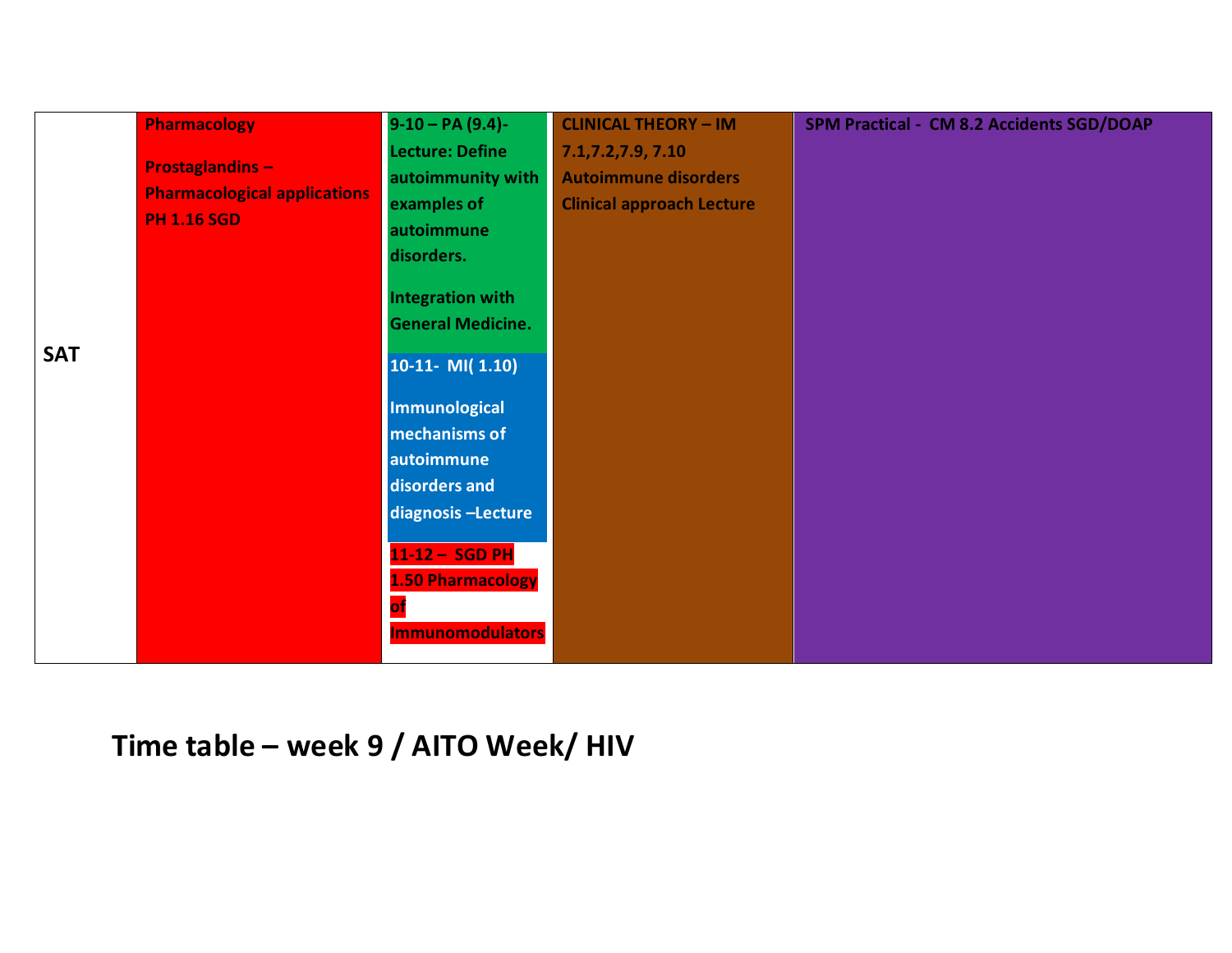| <b>TIME</b> |                                                                                                                                            | $9-12$                                                                                                                                                                                 | $1-2$                                                                                                                                                    | $2 - 3$                                                                                                             | $3 - 4$ |
|-------------|--------------------------------------------------------------------------------------------------------------------------------------------|----------------------------------------------------------------------------------------------------------------------------------------------------------------------------------------|----------------------------------------------------------------------------------------------------------------------------------------------------------|---------------------------------------------------------------------------------------------------------------------|---------|
| <b>MON</b>  | MI (2.7)-Lecture<br>Introduction of a case of HIV<br><b>HIV Virus -Morphology,</b><br>epidemiology,<br>etiopathogenesis                    | CP - palpate the<br><b>breast for breast</b><br>swelling in a<br>mannequin or<br>equivalent.DOAP<br>(3 hours) SU 25.5                                                                  | PA(9.6)-Lecture:Pathogenesis<br>of HIV                                                                                                                   | SGD - MI 2.7,8.15 Lab diagnosis, NACO strategies<br>and prophylaxis of HIV, Interpretation of lab<br><b>results</b> |         |
| <b>TUE</b>  | PH - (1.48) Drugs for HIV<br>Lecture                                                                                                       | <b>CP</b> Correct<br>examination of<br>the vascular<br>system and<br>enumerate and<br>describe the<br>investigation of<br>vascular disease.<br><b>DOAP (3 hours)</b><br><b>SU 27.2</b> | MI (1.10 ) Other<br>immunodeficiency diseases<br><b>(INTEGRATION WITH</b><br><b>PATHOLOGY)</b><br>MI (2.7) Complications &<br>management of HIV -Lecture | PH 1.48 HIV DOAP - Derangements in lab data in<br><b>HIV patients while on antiretroviral drugs</b>                 |         |
| <b>WED</b>  | <b>PA (9.5) - Lecture:</b><br><b>Pathogenesis and mechanism</b><br>of Autoimmune diseases.<br><b>Integration with General</b><br>Medicine. | <b>CP - Demonstrate</b><br>the correct<br>examination of<br>the lymphatic<br>system<br><b>DOAP (3 hours)</b><br><b>SU 27.8</b>                                                         | <b>PA (9.7) - Lecture:</b><br><b>Pathogenesis and mechanism</b><br>of Autoimmune diseases.<br><b>Integration with General</b><br>Medicine.               | <b>PA 9.6 HIV Case discussion</b>                                                                                   |         |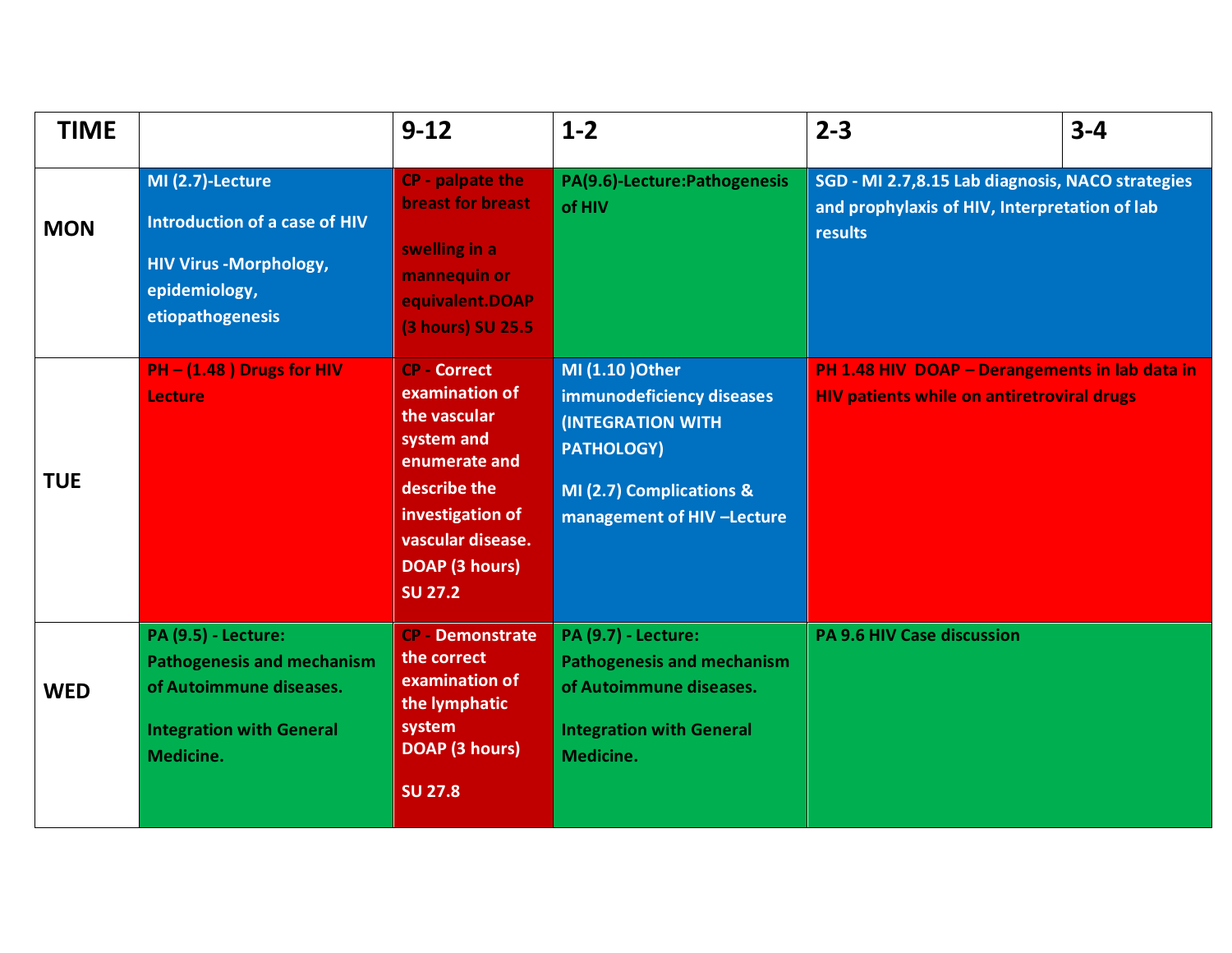| <b>THURS</b> | <b>FM 4.7 Ethics related to HIV</b><br><b>Seminar</b>                     | <b>CP - Demonstrate</b><br>the correct<br>technique to<br>examine the<br>patient with<br>hernia and<br>identify different<br>types of hernias<br><b>bedside clinic (3)</b><br><b>hours) SU 28.2</b> | <b>PH 1.48 HAART - Case</b><br>discussion (1 HOUR)<br><b>Integration with GM</b> | Lecture GM (IM 6.16,6.17,<br>6.18) (1 Hour)<br><b>Management of HIV patient</b>                                        | Movie on social<br>impact of HIV                               |
|--------------|---------------------------------------------------------------------------|-----------------------------------------------------------------------------------------------------------------------------------------------------------------------------------------------------|----------------------------------------------------------------------------------|------------------------------------------------------------------------------------------------------------------------|----------------------------------------------------------------|
| <b>FRI</b>   | IM 6.1,6.6 HIV Clinical<br>approach - Lecture                             | <b>SPORTS</b>                                                                                                                                                                                       | No class                                                                         | <b>SPM - Emerging&amp;re emerging</b><br>infections (Pandemic module<br>2.2)Lecture<br>+CM 8.3 NACP<br>Lecture(1 hour) | SDL - MI 8.2, 2.7<br><b>Opportunistic</b><br>infections in HIV |
| <b>SAT</b>   | AITO Topic - OG 12.7<br><b>HIV in pregnancy -</b><br><b>Special needs</b> | <b>AITO: HIV</b><br><b>Case discussion</b><br>Interaction with Staff -<br>Jyothis lab<br>Departments: PH, Mi,<br>PA, GM, FM, SPM                                                                    | <b>Feedback &amp; Reflections</b>                                                | <b>AETCOM-- 2HRS - SGD</b><br>2.3--Role of doctors in health care system                                               |                                                                |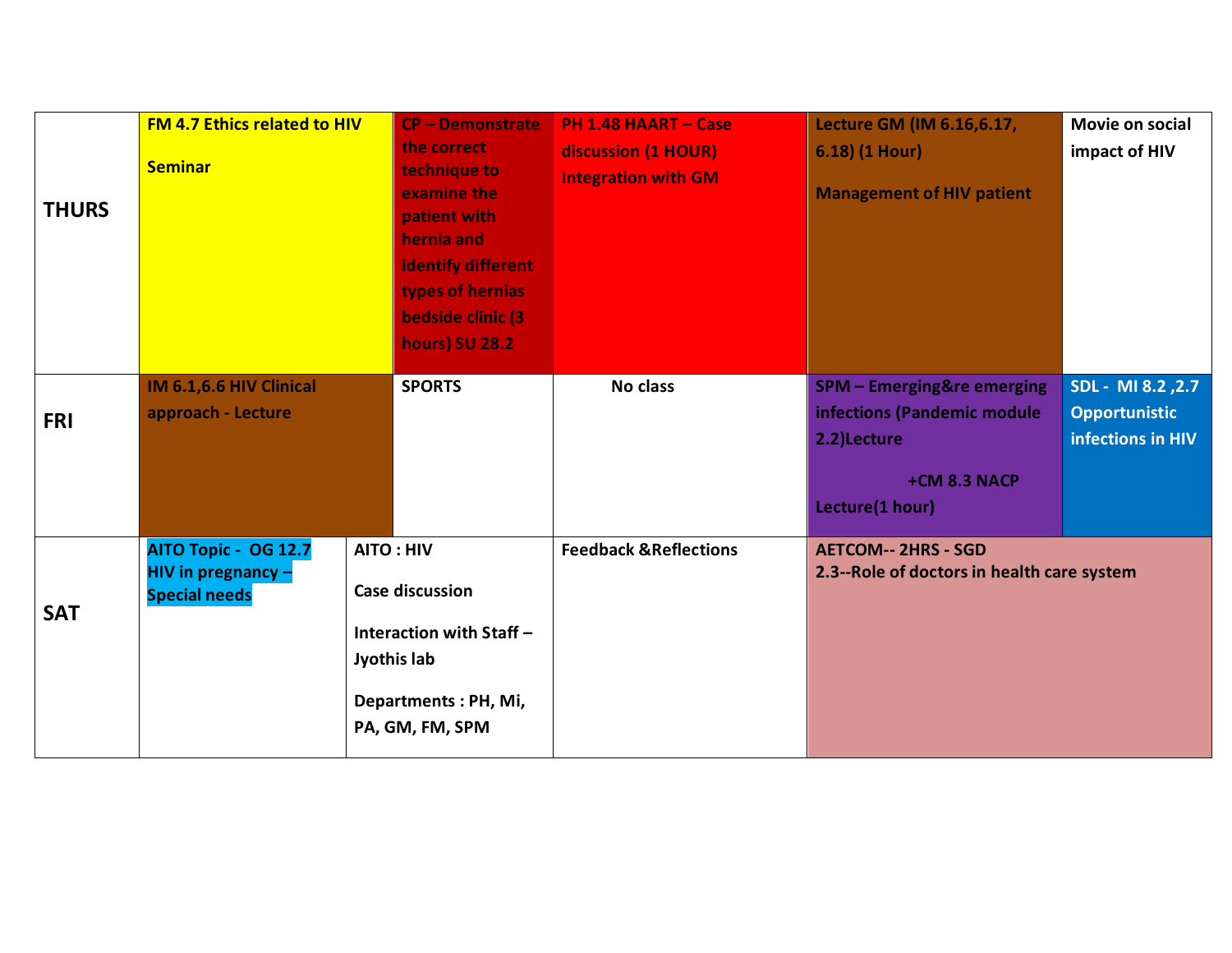# **Time table - Week 10**

| <b>TIME</b> | $8 - 9$                                                                                                                                                    | $9 - 12$                                                                                                                                | $1 - 2$                                                                                                                                                                    | $2 - 3$                                                                                                                                                                     | $3 - 4$ |
|-------------|------------------------------------------------------------------------------------------------------------------------------------------------------------|-----------------------------------------------------------------------------------------------------------------------------------------|----------------------------------------------------------------------------------------------------------------------------------------------------------------------------|-----------------------------------------------------------------------------------------------------------------------------------------------------------------------------|---------|
| <b>MON</b>  | PA(13.1, 13.2, 13.3)-Lecture:<br><b>Introduction to Hematology,</b><br>role of anticoagulants,<br>classification of anaemia.<br><b>Integration with GM</b> | <b>CP</b> - examination<br>of a patient with<br>disorders of the<br>stomach Bedside<br>clinic (3 hours)<br>28.9                         | PA (13.4) -SGD: Investigations<br>of anaemia.<br><b>Integration with General</b><br><b>Medicine</b>                                                                        | <b>PA(14.2)-SGD:</b><br><b>Etiology</b> , investigation and differential diagnosis<br>of microcytic hypochromic anaemia.<br><b>Integration with General Medicine.</b>       |         |
| <b>TUE</b>  | PH-1.15 Malaria drugs<br>Lecture                                                                                                                           | <b>CPDemonstrate a</b><br>digital rectal<br>examination of<br>the prostate in a<br>mannequin or<br>equivalent DOAP<br>(3 hours) SU 29.1 | MI(1.1, 2.5) Lecture<br><b>Etiology of Blood stream</b><br><b>infections</b><br>Parasites in peripheral smear-<br><b>MALARIA - Morphology, life</b><br>cycle, pathogenesis | <b>DOAP-MI 2.6</b><br>Peripheral smear- Malaria, other laboratory<br>diagnostic tests.<br>Rapid Malaria card test- Interpretation.<br><b>Peripheral smear- Microfilaria</b> |         |
| <b>WED</b>  | MI(2.5)<br><b>Lymphatic filariasis</b><br><b>Lecture</b>                                                                                                   | <b>CP</b><br><b>OG2.1-SGD</b><br><b>Describe and</b><br>discuss the                                                                     | PA(14.1)-SDL:Iron<br>metabolism.<br>Integration with biochemistry.                                                                                                         | PH 1.16 DOAP Ex No 13 Drugs on intestinal<br>smooth muscle                                                                                                                  |         |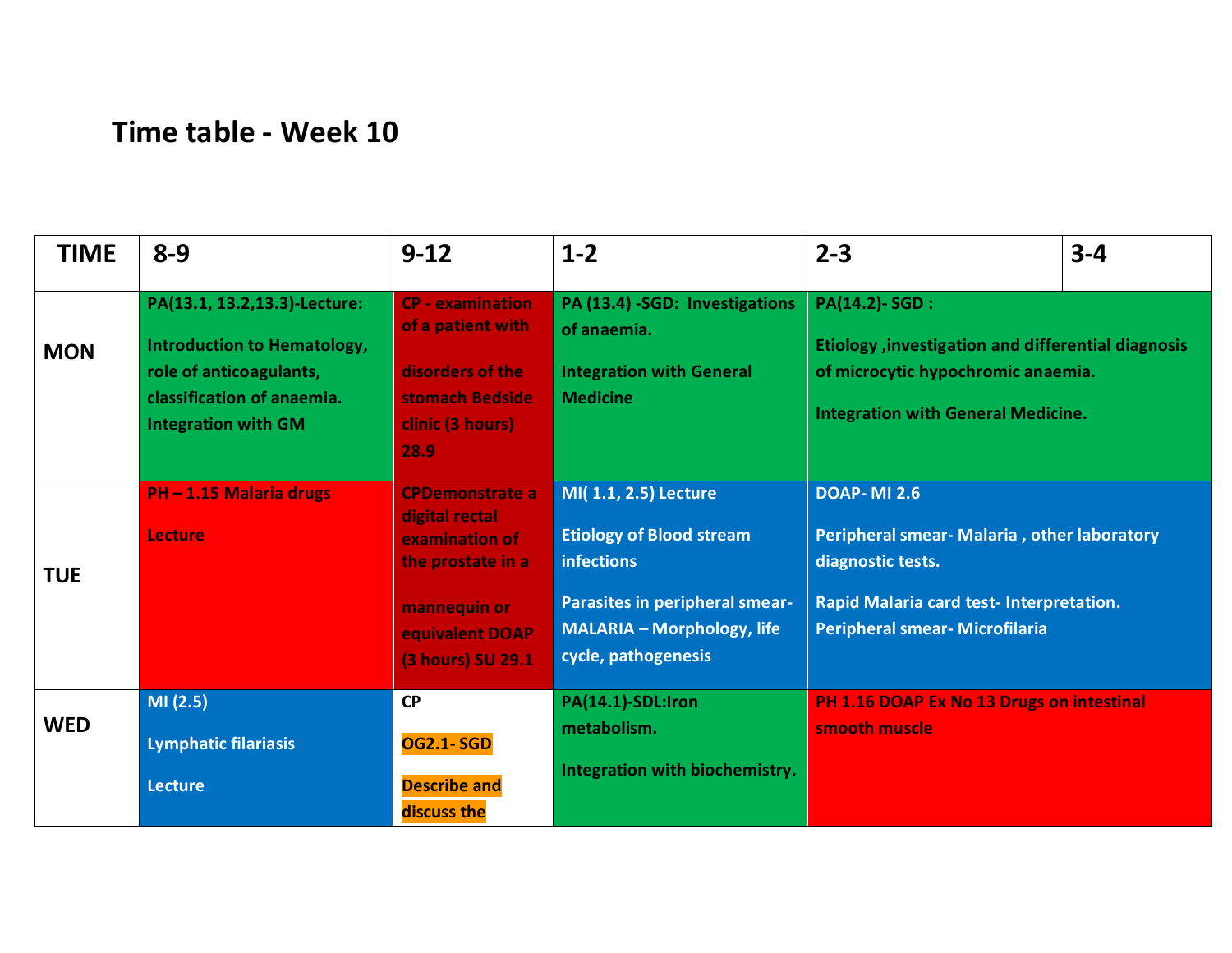|                                  |                                                                                                                             | development and<br>anatomy of the<br>female<br>reproductive<br>tract, relationship<br>to other pelvic<br>organs, applied<br>anatomy as<br>related to |                                                                                   |                                                    |
|----------------------------------|-----------------------------------------------------------------------------------------------------------------------------|------------------------------------------------------------------------------------------------------------------------------------------------------|-----------------------------------------------------------------------------------|----------------------------------------------------|
|                                  |                                                                                                                             | <b>Obstetrics and</b><br>Gynaecology.                                                                                                                |                                                                                   |                                                    |
|                                  | <b>FM3.1 ESTABLISHMENT OF</b><br><b>IDENTITY USING AGE WITH</b><br><b>THE HELP OF TEETH</b><br><b>ERUPTION, BONE DECAY,</b> | $CP - OG - 3 hours$<br><b>OG4.1-SGD</b><br><b>Describe and</b>                                                                                       | PH 1.54 - SGD Malaria drugs<br><b>PH 1.54 Lecture Malaria treatment SCHEDULES</b> | <b>Pathology</b><br><b>Formative</b><br>assessment |
| <b>THURS</b><br>Dec <sub>3</sub> | <b>BONE OSSIFICATION MARKS.</b><br><b>FM3.1IdentificationESTABLISH</b>                                                      | discuss the basic<br>embryology of                                                                                                                   |                                                                                   |                                                    |
|                                  | <b>MENT OF IDENTITY</b><br><b>INVOLVING RACE - SGD</b>                                                                      | fetus, factors<br>influencing fetal<br>growth and<br>development,<br>anatomy and                                                                     |                                                                                   |                                                    |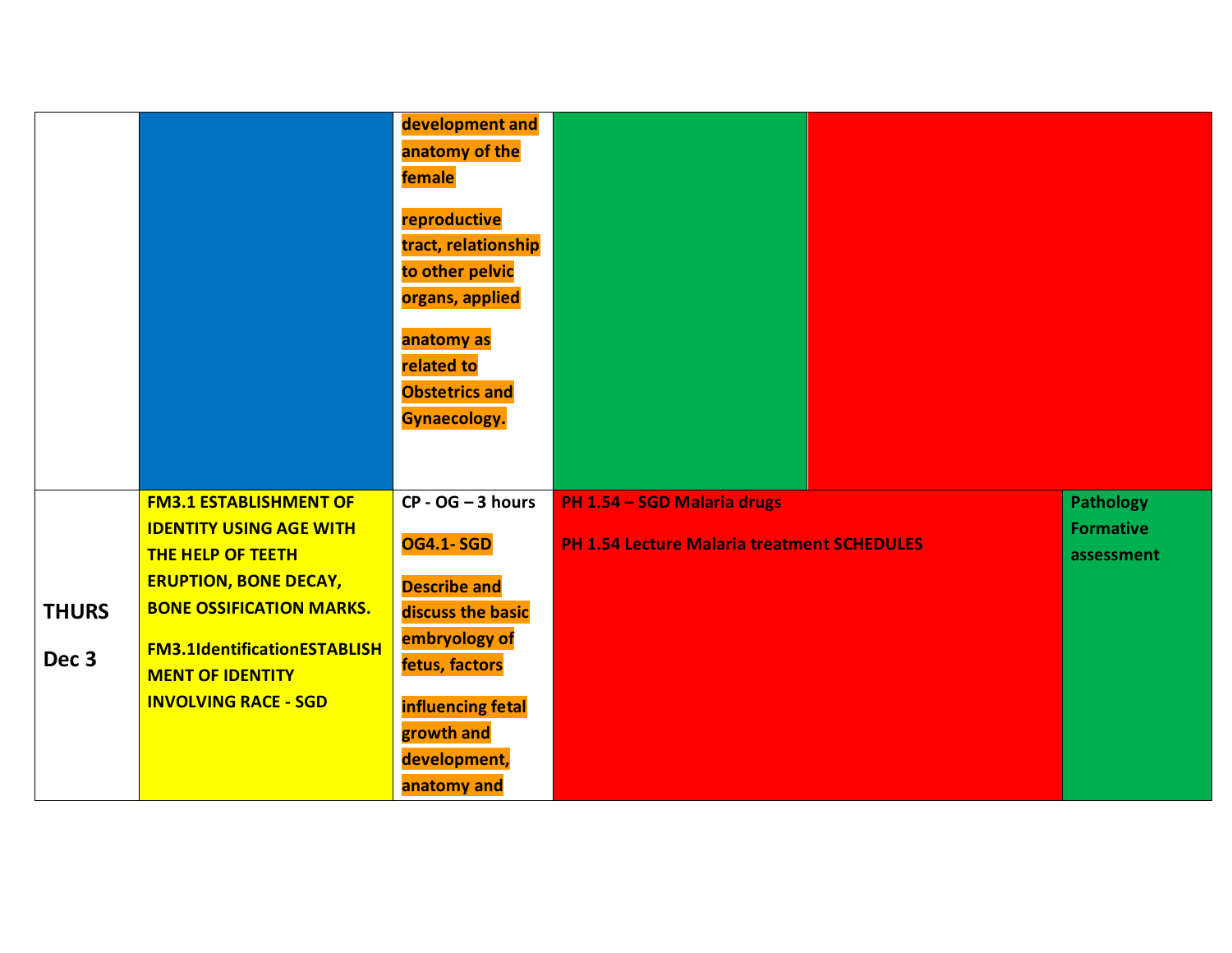|            |                                                                                                      | physiology<br>of placenta, and                                                                                                                                                                                                    |                                                                  |                                                                                                            |                                                                                                                                      |
|------------|------------------------------------------------------------------------------------------------------|-----------------------------------------------------------------------------------------------------------------------------------------------------------------------------------------------------------------------------------|------------------------------------------------------------------|------------------------------------------------------------------------------------------------------------|--------------------------------------------------------------------------------------------------------------------------------------|
| <b>FRI</b> | <b>Clinical theory</b><br>IM 4.22, 4.23, 4.24, 4.26<br><b>Malaria - Clinical approach</b><br>Lecture | teratogenesis<br><b>CP - OG</b><br><b>OG14.1-DOAP</b><br><b>Enumerate and</b><br>discuss the<br>diameters of<br>maternal pelvis                                                                                                   | No class                                                         | <b>SPM-CM3.2</b><br><b>Purification of water - Large</b><br>$scale - SOL$                                  | PH 1.54, 1.47<br><b>Integration with</b><br><b>GM Malaria</b><br><b>Management</b><br>and and Drugs<br>for Kala Azar<br>(AITO Topic) |
|            |                                                                                                      | and types                                                                                                                                                                                                                         |                                                                  |                                                                                                            |                                                                                                                                      |
| <b>SAT</b> | MI (2.5)- SGD<br><b>Kala azar</b>                                                                    | $9-10 - MICRO$<br>MI2.5-Malaria,<br>Kala azar,<br>Lymphatic<br><b>Filariasis-Case</b><br>scenario-Lecture<br><b>Integration with</b><br><b>Medicine</b><br>pathology<br>10-11- PA (10.1)-<br>Lecture :<br><b>Pathogenesis and</b> | <b>CLINICAL THEORY - SU 7.1</b><br><b>Surgical Audit Lecture</b> | <b>AETCOM - SGD</b><br>2.3 Health care as a right $-1$ hour<br>2.4 Working in a health care team $-1$ hour |                                                                                                                                      |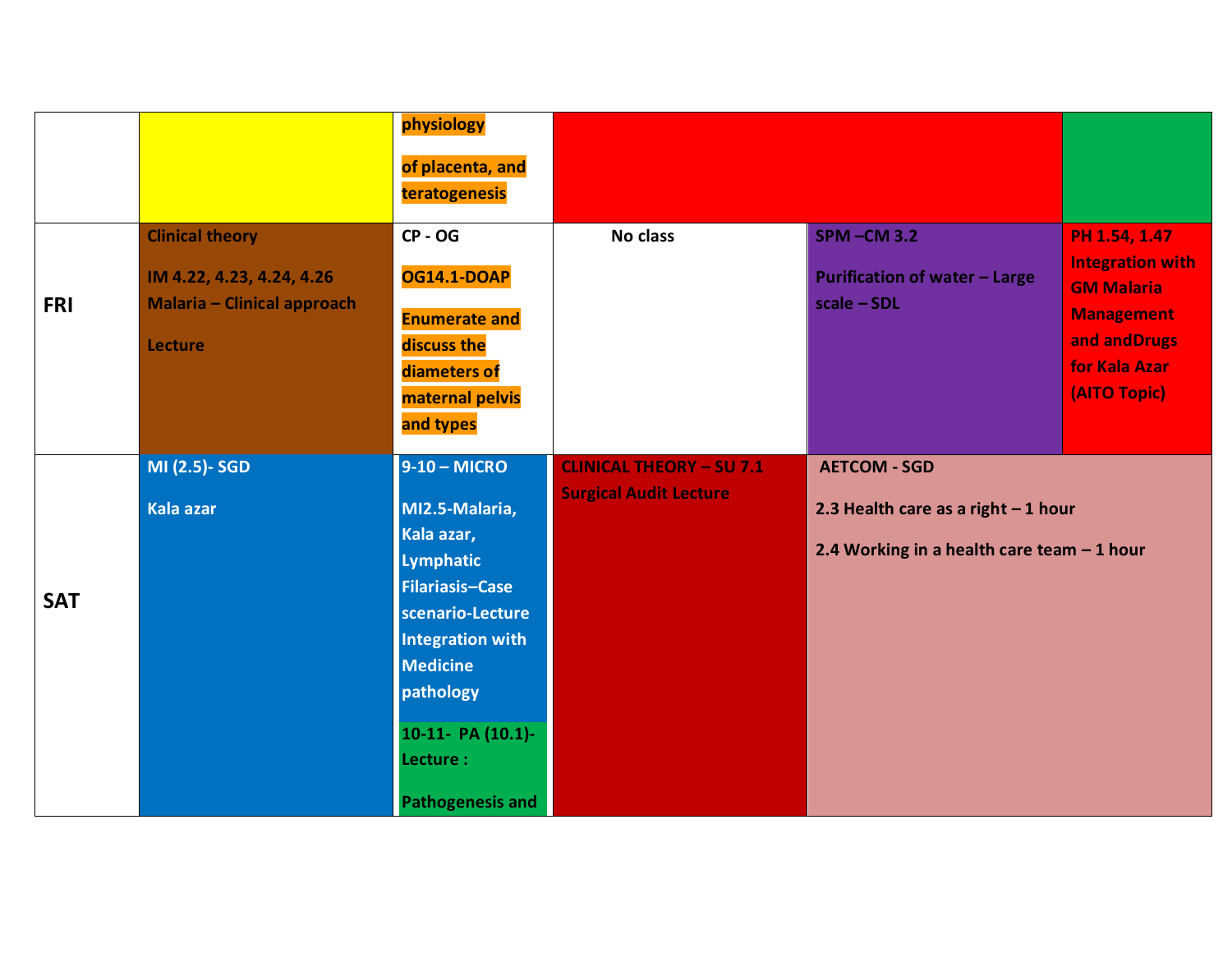

### **Time table week - 11**

| <b>TIME</b> | $8 - 9$ | $9 - 12$ | $1 - 2$ | $2 - 3$                                   | $3 - 4$ |
|-------------|---------|----------|---------|-------------------------------------------|---------|
| <b>MON</b>  |         |          |         | <b>Internal assessment - Pharmacology</b> |         |
|             |         |          |         |                                           |         |
|             |         |          |         | Internal assessment - Microbiology        |         |
| <b>TUE</b>  |         |          |         |                                           |         |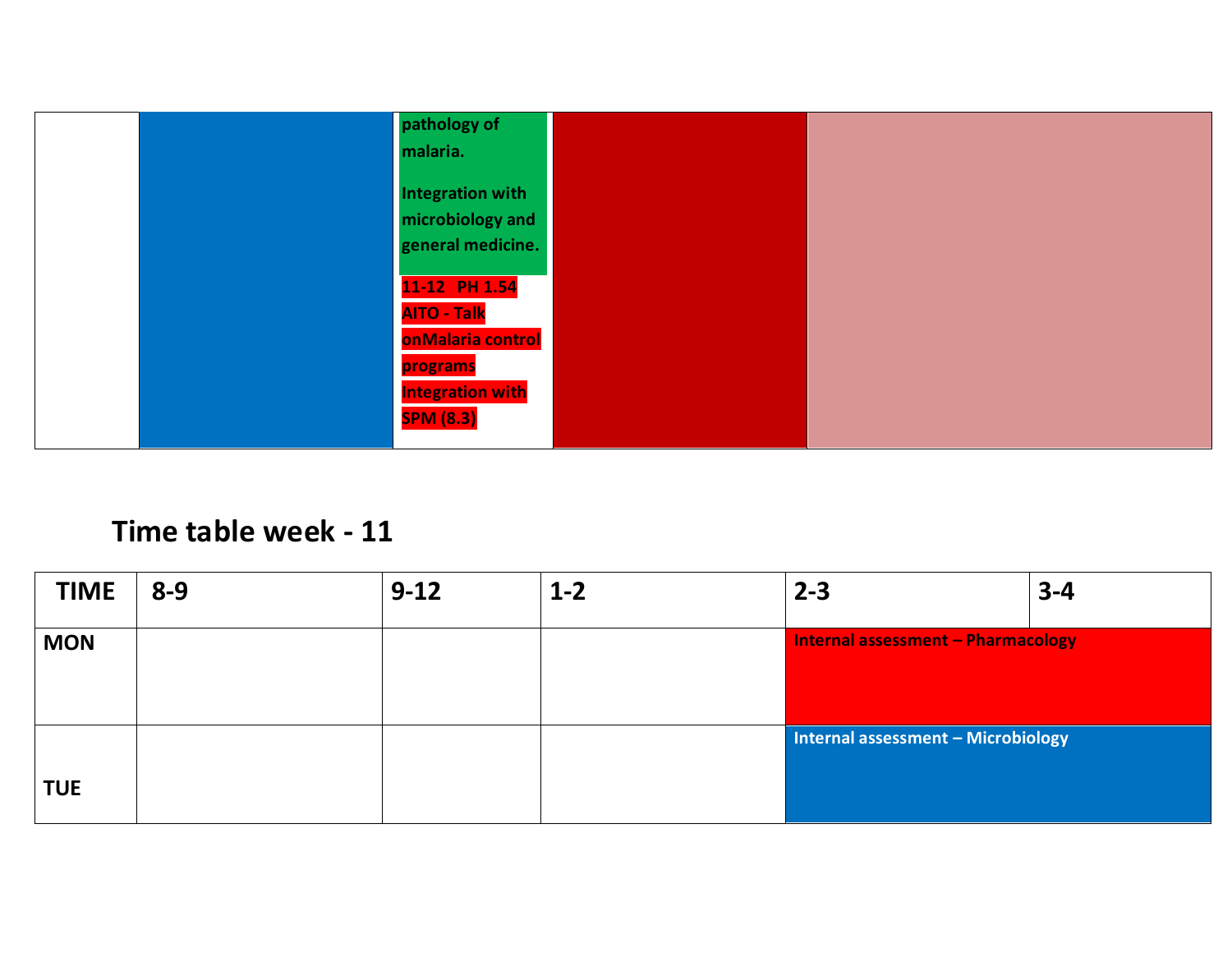| <b>WED</b>   |                                                                                             |                                                                                                                                                                             |                                                                                                                                               | Internal assessment -Pathology                   |                                                                                           |
|--------------|---------------------------------------------------------------------------------------------|-----------------------------------------------------------------------------------------------------------------------------------------------------------------------------|-----------------------------------------------------------------------------------------------------------------------------------------------|--------------------------------------------------|-------------------------------------------------------------------------------------------|
| <b>THURS</b> | <b>FM 3.1</b><br><b>ESTABLISHMENT OF</b><br><b>IDENTITY INVOLVING SEX</b><br><b>Lecture</b> | CP - OG 3hrs<br><b>AN49.1-DOAP</b><br><b>Describe &amp;</b><br>demonstrate the<br><b>Superficial &amp;</b><br><b>Deep perineal</b><br>pouch<br>(boundaries and<br>contents) | PH 1.35 Iron and hematopoietic factors SGD Integration<br>with GM<br>PH 1.25 Pharmacology of Coagulants, anticoagulants - 1<br><b>Lecture</b> |                                                  | MI (2.5) SGD<br>Other parasites in<br>peripheral smear-<br>Trypanosoma,<br><b>Babesia</b> |
| <b>FRI</b>   | <b>PH-SGD PH 1.25</b><br><b>Pharmacology of Coagulants,</b><br>anticoagulants 2             | CP - OG 3HRS<br><b>AN49.2-DOAP</b><br><b>Describe &amp;</b><br><b>identify Perineal</b>                                                                                     | <b>No class</b>                                                                                                                               | <b>PH 1.25 Antiplatelets-1</b><br><b>Lecture</b> | <b>PH 1.25 SGD</b><br><b>Antiplatelets +</b><br><b>Fibrinolytics</b>                      |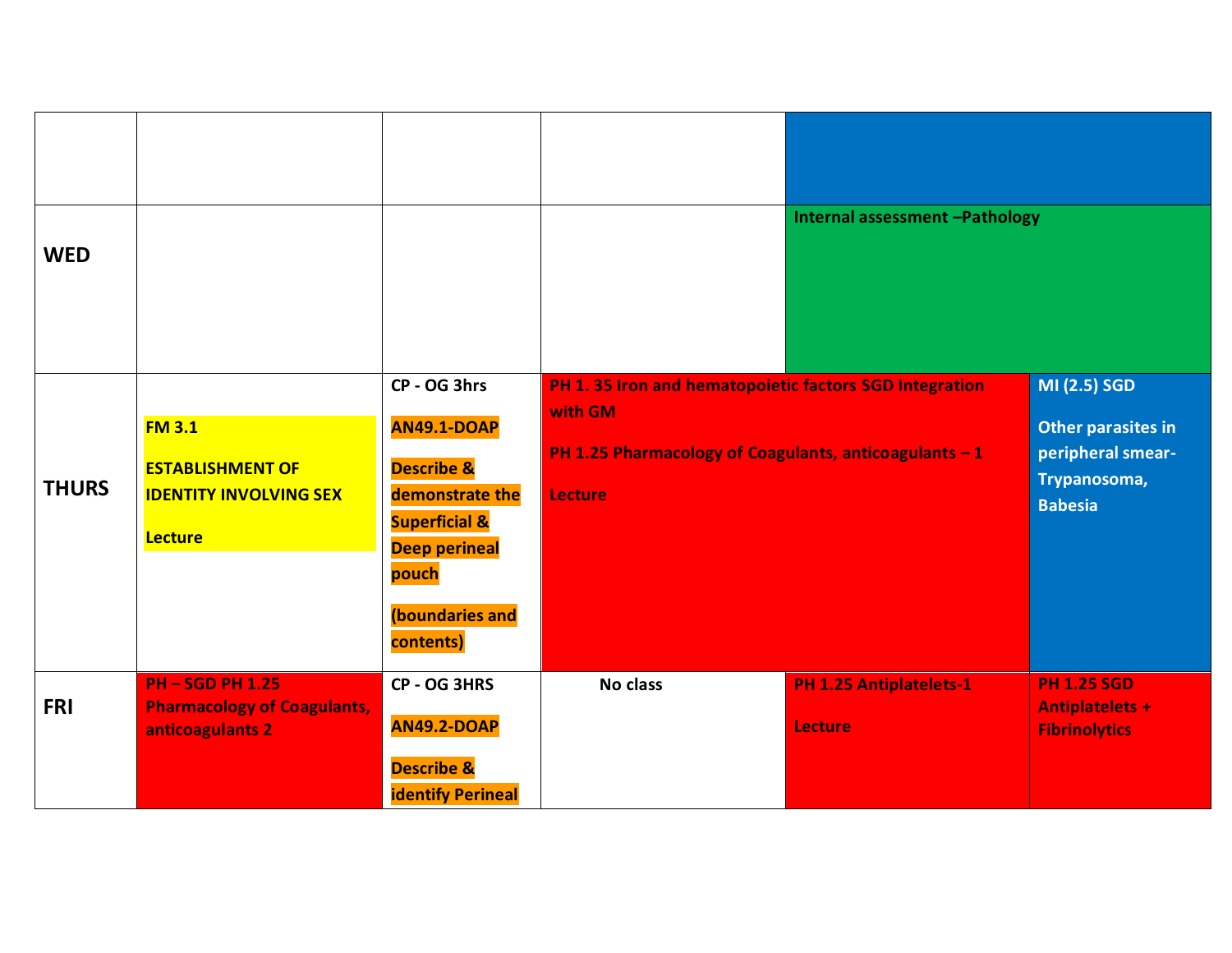|            |                                                                                                                                                  | body                                                                                                               |                                                                                  |               |  |
|------------|--------------------------------------------------------------------------------------------------------------------------------------------------|--------------------------------------------------------------------------------------------------------------------|----------------------------------------------------------------------------------|---------------|--|
|            |                                                                                                                                                  |                                                                                                                    |                                                                                  |               |  |
|            |                                                                                                                                                  |                                                                                                                    |                                                                                  |               |  |
|            | <b>2CLINICAL THEORY</b><br>IM 9.1, 9.2, 9.7, 9.8 Anemia<br><b>Clinical approach - Signs and</b><br>symptoms, Types,<br><b>Management Lecture</b> | 9-10 MI (2.4,2.5)-<br><b>Lecture Parasites</b><br>causing anemia-<br>Plasmodium,<br>Hook worm,<br>diphyllobothrium | <b>AITO Topic: OG 12.2</b><br><b>Anemia in pregnancy</b><br><b>SPECIAL NEEDS</b> | <b>SPORTS</b> |  |
| <b>SAT</b> |                                                                                                                                                  | 10-11 PA (15.1)-<br><b>SDL:Metabolism</b><br>of vitamin B12.<br><b>Integration with</b><br>biochemistry            |                                                                                  |               |  |
|            |                                                                                                                                                  | $11 - 12$<br>PA(15.2,15.4)-<br>Lecture:<br>Etiopathogenesis,<br>laboratory                                         |                                                                                  |               |  |
|            |                                                                                                                                                  | investigation of<br>Megaloblastic&<br>non megaloblastic<br>macrocytic<br>anaemia.<br><b>Integration with</b>       |                                                                                  |               |  |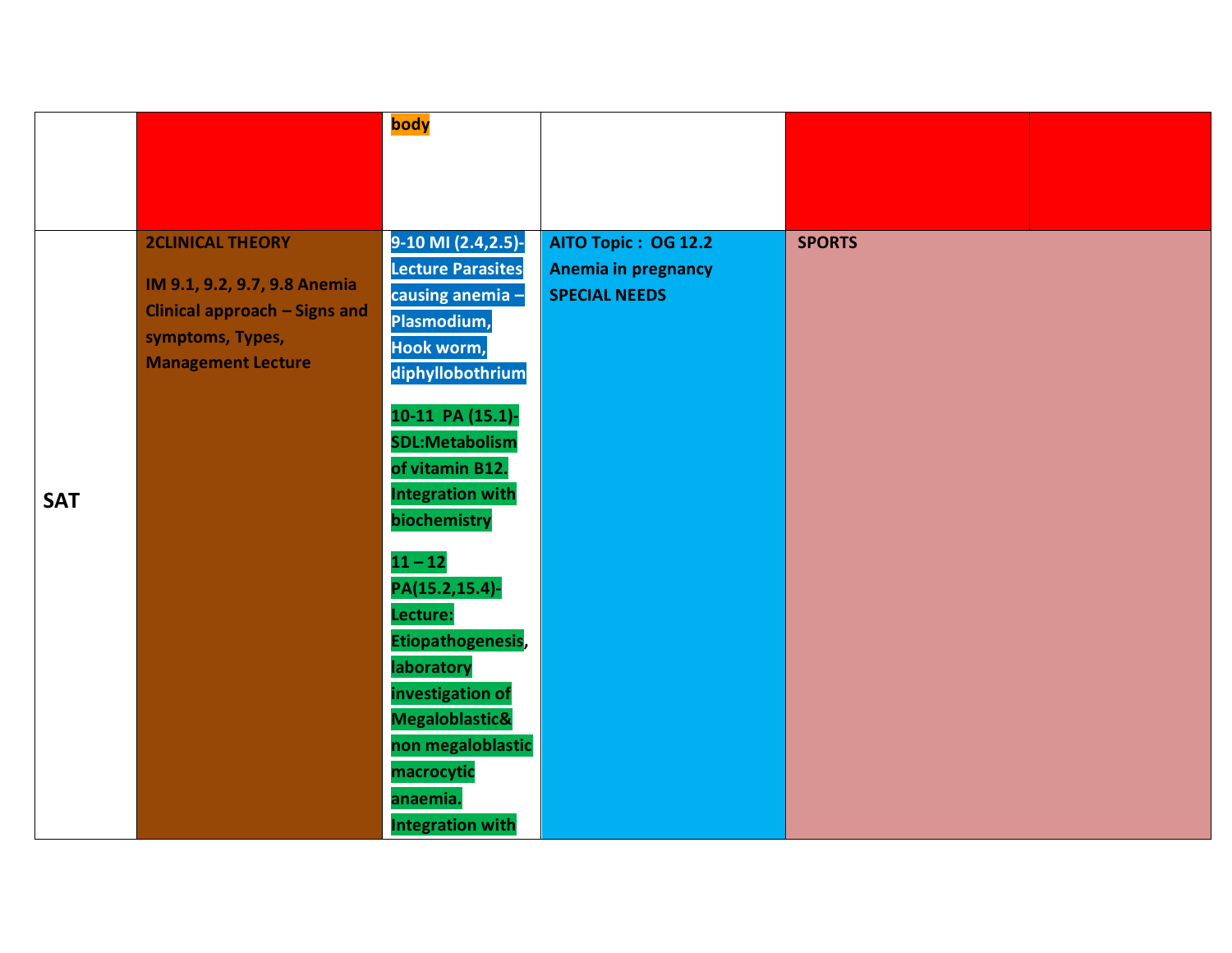|  | <u>____ulic.</u> |  |
|--|------------------|--|
|  |                  |  |

| <b>TIME</b> | $8 - 9$                                                                                                                                                                                                    | $9 - 12$                                                                                                                                                                                                                           | $1 - 2$                                                                                                                                                                                      | $2 - 3$                                                                                                                                                                                            | $3 - 4$ |
|-------------|------------------------------------------------------------------------------------------------------------------------------------------------------------------------------------------------------------|------------------------------------------------------------------------------------------------------------------------------------------------------------------------------------------------------------------------------------|----------------------------------------------------------------------------------------------------------------------------------------------------------------------------------------------|----------------------------------------------------------------------------------------------------------------------------------------------------------------------------------------------------|---------|
| <b>MON</b>  | PA(16.1,16.2)-SGD :<br><b>Introduction to hemolytic</b><br>anemia, etiopathogenesis<br>and hematological indices of<br>hemolytic anaemia.<br><b>Integration with biochemistry</b><br>and General Medicine. | $CP - OG - 3 hours$<br><b>AN53.1-DOAP</b><br><b>Identify &amp; hold</b><br>the bone in the<br>anatomical<br>position, Describe<br>thesalient<br>features,<br>articulations &<br>demonstrate the<br>attachments of<br>muscle groups | <b>PA (16.3)- Lecture:</b><br><b>Pathogenesis, hematological</b><br>indices and peripheral blood<br>picture in sickle cell anemia<br>and thalassemia integration<br>with biochemistry and GM | PH 3.3, 3.6, 5.1, 5.7<br><b>Pandemic Module: 2.5 New drug development,</b><br>therapeutic strategies<br>Ex 26,27 Critical appraisal, Informed consent,<br><b>GCP, Clinical trial</b><br>DOAP / SGD |         |
| <b>TUE</b>  | <b>PH 1.43 Introduction to</b><br>$antimicrobials -$<br><b>Pharmacological aspects</b><br><b>Lecture 1</b>                                                                                                 | $CP - OG - 3 hours$<br><b>AN53.2-DOAP</b><br><b>Demonstrate</b><br>anatomical                                                                                                                                                      | MI 1.1 Systemic mycosis<br>Lecture                                                                                                                                                           | MI (1.1) SGD- Systemic Candidiasis +<br>Lab diagnosis- demonstration                                                                                                                               |         |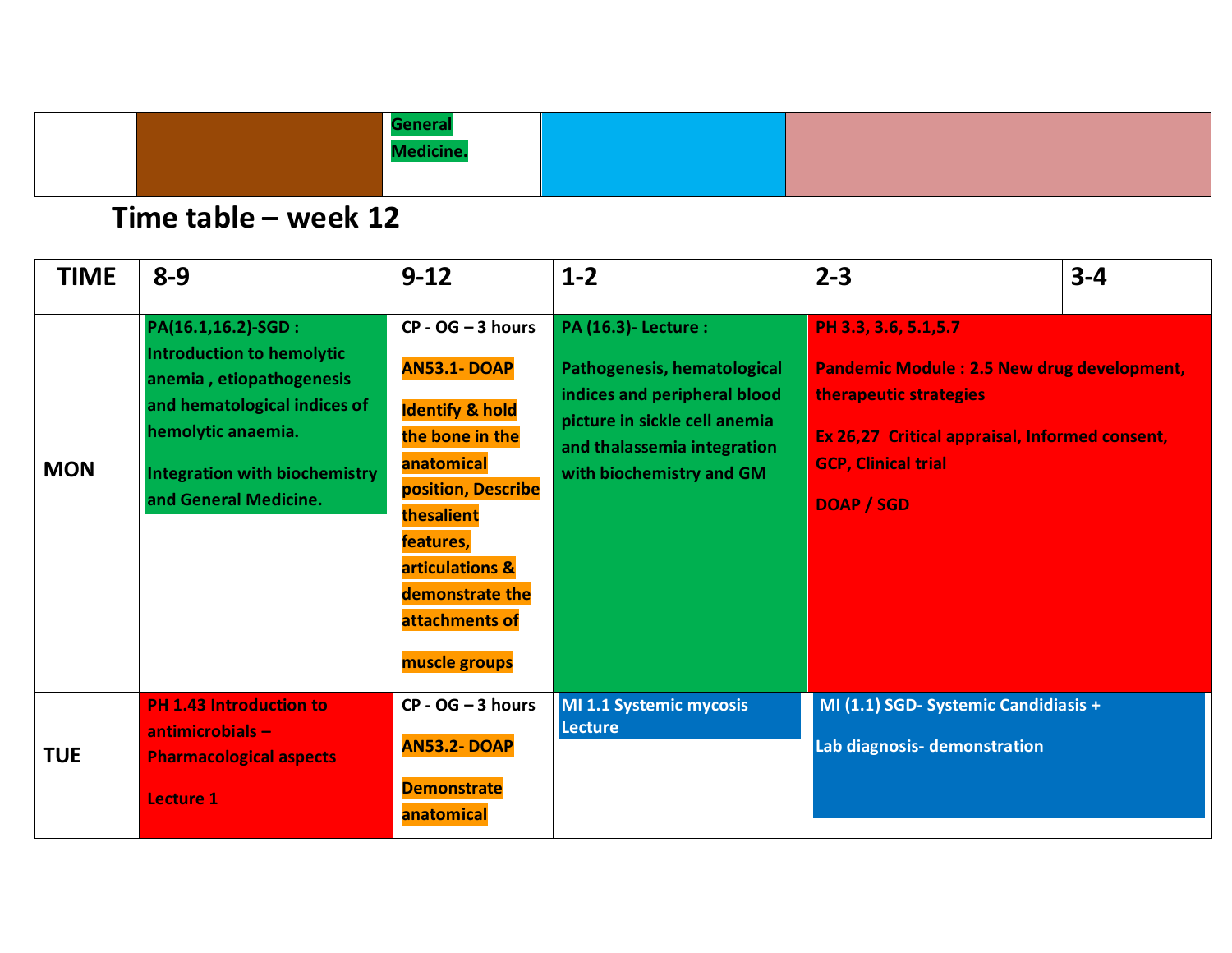|              |                                                                                                           | position of bony<br>pelvis & show<br>boundaries<br>of pelvic inlet,<br>pelvic cavity,<br>pelvic outlet                                                              |                                                                                                                                                                                     |                                                                                                                                                                                         |                                                    |  |
|--------------|-----------------------------------------------------------------------------------------------------------|---------------------------------------------------------------------------------------------------------------------------------------------------------------------|-------------------------------------------------------------------------------------------------------------------------------------------------------------------------------------|-----------------------------------------------------------------------------------------------------------------------------------------------------------------------------------------|----------------------------------------------------|--|
| <b>WED</b>   | MI 1.6-Lecture<br><b>Genetic mechanisms of drug</b><br>resistance                                         | $CP - OG - 3 hours$<br><b>AN53.3-SGD</b><br><b>Define true pelvis</b><br>and false pelvis<br>and demonstrate<br>sexdetermination<br>in male & female<br>bony pelvis | <b>PA (16.4)- Lecture</b><br>Pathogenesis, hematological<br>indices and PB picture in<br>acquired hemolytic anemia<br><b>Integration with biochemistry</b><br>and General Medicine. | PA(13.5,14.3,15.3,16.5,16.6)-DOAP:<br>Identify and describe the peripheral blood picture<br>in anaemia, microcytic anaemia,<br>macrocyticanaemia and in different hemolytic<br>anaemia. |                                                    |  |
| <b>THURS</b> | <b>FM 3.1</b><br><b>ESTABLISHMENT OF IDENTITY</b><br><b>INVOLVING SEX part II</b><br><b>Seminar / SGD</b> | $CP - OG - 3 hours$<br><b>OG14.1-DOAP</b><br><b>Enumerate and</b><br>discuss the<br>diameters of<br>maternal pelvis<br>and types                                    | <b>PH - Introduction to Antimicrobial agents SGD</b><br>PH 1.43 Antibiotic stewardship integration with<br>micro - Talk by HIC                                                      |                                                                                                                                                                                         | <b>Formative assessment</b><br><b>Pharmacology</b> |  |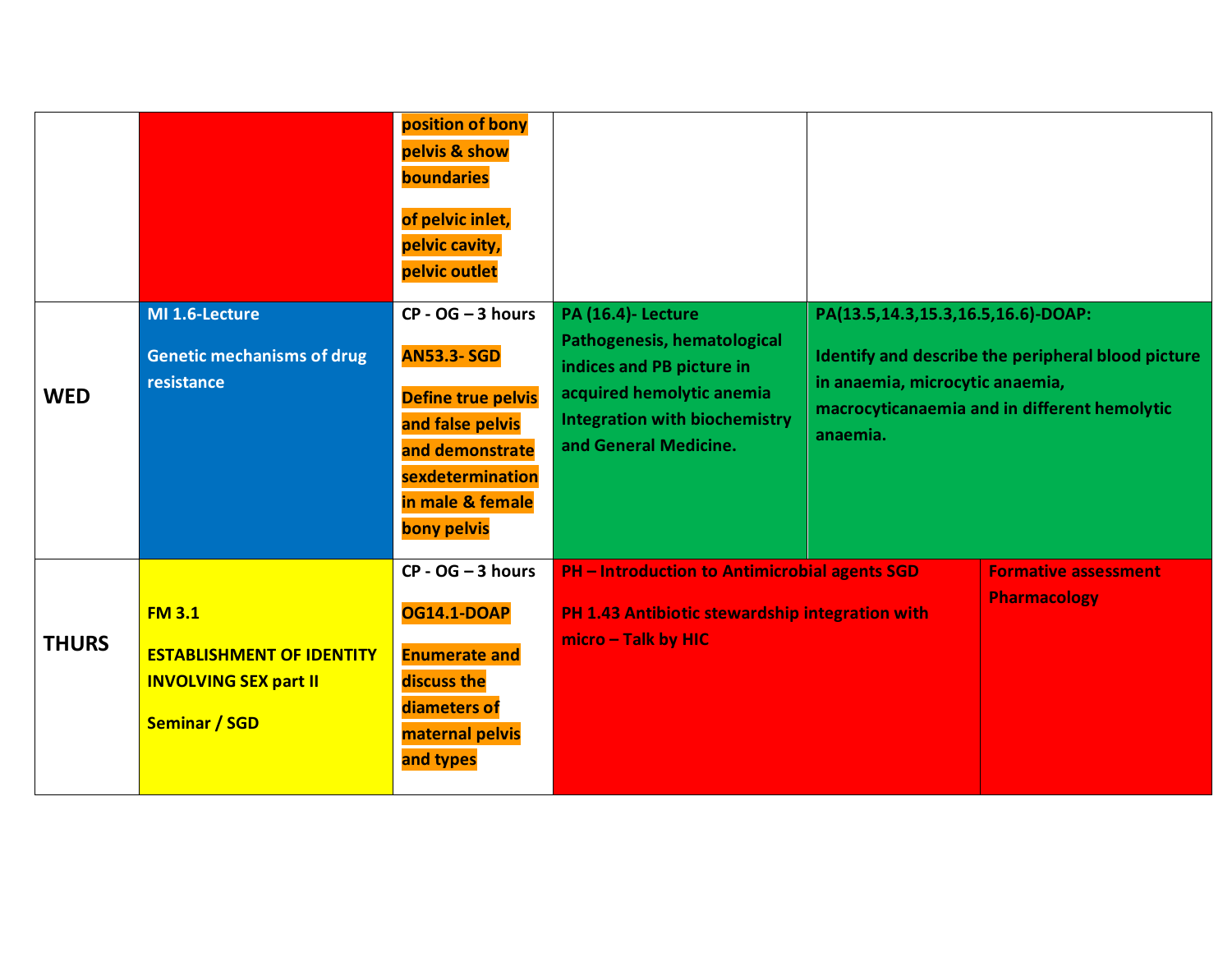| <b>FRI</b> | Clinical theory - SU 6.1<br><b>Surgical site infections Lecture</b>                                                               | $CP - OG - 3 hours$<br>OG17.1 -<br><b>SGD/Seminar</b><br><b>Describe and</b><br>discuss the<br>physiology of<br><b>lactation</b>                                                                                                           | <b>No class</b>                                                                                   | <b>PH 1.47-SDL</b><br><b>Anthelmintics -2</b>                                                                                                                                     | <b>MI 1.6 Antibiotic</b><br>susceptibility testing SGD |
|------------|-----------------------------------------------------------------------------------------------------------------------------------|--------------------------------------------------------------------------------------------------------------------------------------------------------------------------------------------------------------------------------------------|---------------------------------------------------------------------------------------------------|-----------------------------------------------------------------------------------------------------------------------------------------------------------------------------------|--------------------------------------------------------|
| <b>SAT</b> | <b>PA(17.1)- SGD</b><br>:Etiopathogenesis and lab<br>findings in aplastic anemia.<br><b>Integration with General</b><br>Medicine. | 10-11Lecture PH<br><b>1.43 Penicillins 1</b><br>11-12 SGD<br><b>Penicillins 2</b><br>$9-10-(Ml-1.6)$<br>Lecture Penicillin<br><b>Resistance</b><br>mechanisms and<br>its effect on<br><b>infectious</b><br>diseases-<br><b>Integration</b> | <b>CLINICAL THEORY - OG 13.2</b><br>PROM, Pretemlabour, Post<br>dated pregnancy<br><b>Lecture</b> | <b>SPM-CM 11.5</b><br><b>Universal Standard Precautions</b><br>٠<br><b>Factors responsible for emerging &amp;re emerging</b><br>diseases (PM2.2)CM8.1<br>DOAP/Role play - 2 hours |                                                        |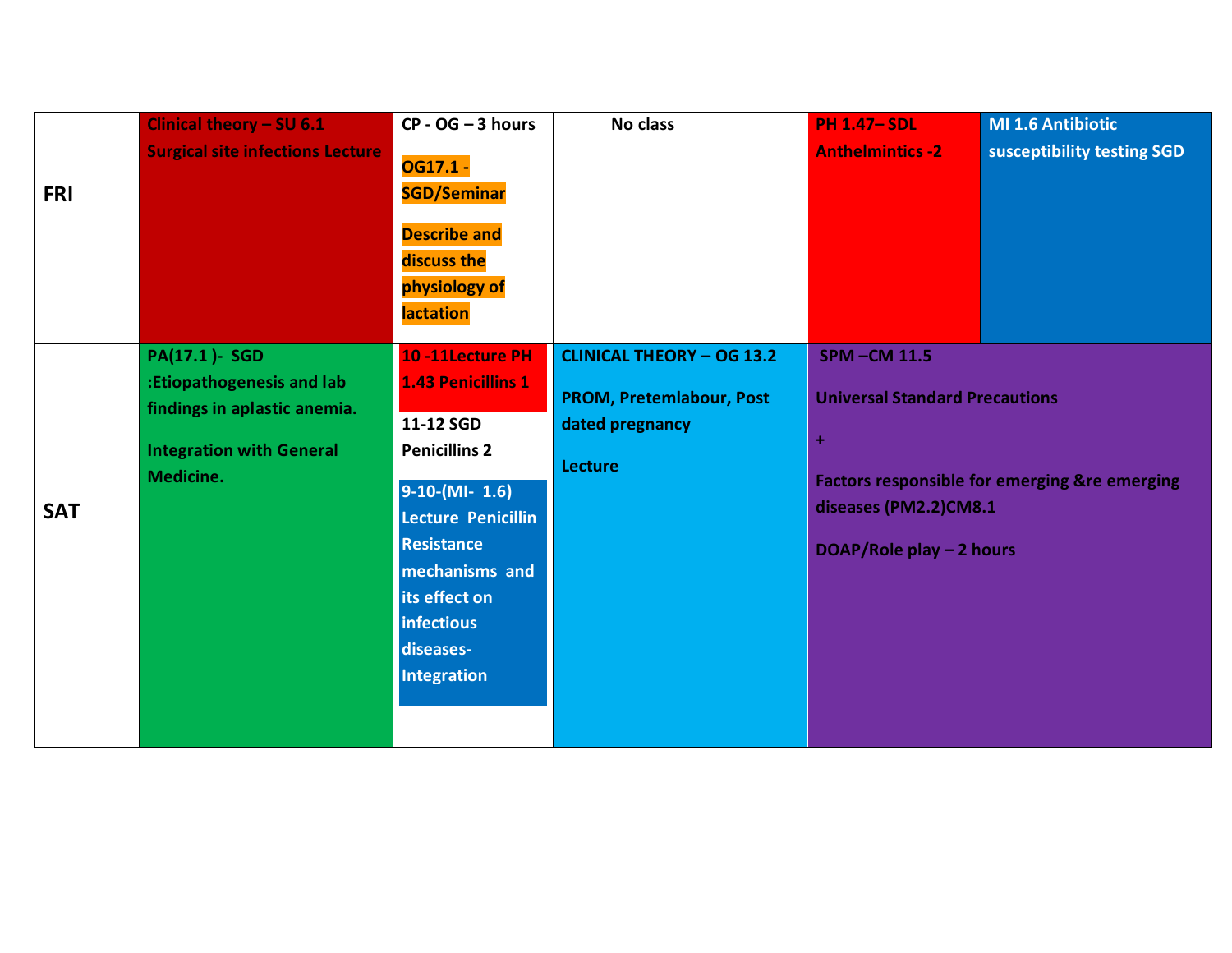## **TIME TABLE – WEEK 13**

| <b>TIME</b> | $8 - 9$                                                                       | $9 - 12$                                                                                                                                                                                      | $1 - 2$                                                                                                        | $2 - 3$                                                                                                                                                                                                                                           | $3 - 4$ |
|-------------|-------------------------------------------------------------------------------|-----------------------------------------------------------------------------------------------------------------------------------------------------------------------------------------------|----------------------------------------------------------------------------------------------------------------|---------------------------------------------------------------------------------------------------------------------------------------------------------------------------------------------------------------------------------------------------|---------|
| <b>MON</b>  | PA(17.2)-Lecture: Bonemarrow<br>aspiration and biopsy integration with<br>GM. | $CP - OG - 3 hours$<br><b>OG22.1 - SGD</b><br><b>Describe the</b><br>clinical<br>characteristics of<br>physiological<br>vaginal discharge                                                     | <b>PA (18.2) Lecture:</b><br>Etiopathogenesis, classificati<br>on, genetics and features of<br>Acute leukemia. | PH 3.8,5.2,5.3,5.5 - Ex 28 devices,<br><b>Compliance, drug Storage communicating</b><br>with patient<br>PH 5.1, 5.5, 5.6 OTC drugs, Drug abuse, drug<br>dependence<br><b>PH 5.7 Legal and Ethical aspects of drug</b><br><b>prescription DOAP</b> |         |
| <b>TUE</b>  | <b>PH 1.43 Penicillins 3</b><br><b>Lecture</b>                                | $CP - OG - 3 hours$<br><b>OG23.1-SGD</b><br><b>Describe and</b><br>discuss the<br>physiology of<br>puberty, features<br>of abnormal<br>puberty, common<br>problems and<br>their<br>management | MI (2.1) CVS infections-<br><b>Rheumatic fever-S.</b><br>pyogenes-SGD                                          | MI(2.3)<br>DOAP-Lab diagnosis of Rheumatic fever,<br><b>ASO test interpretation</b><br><b>Gram stain- GPC chains</b>                                                                                                                              |         |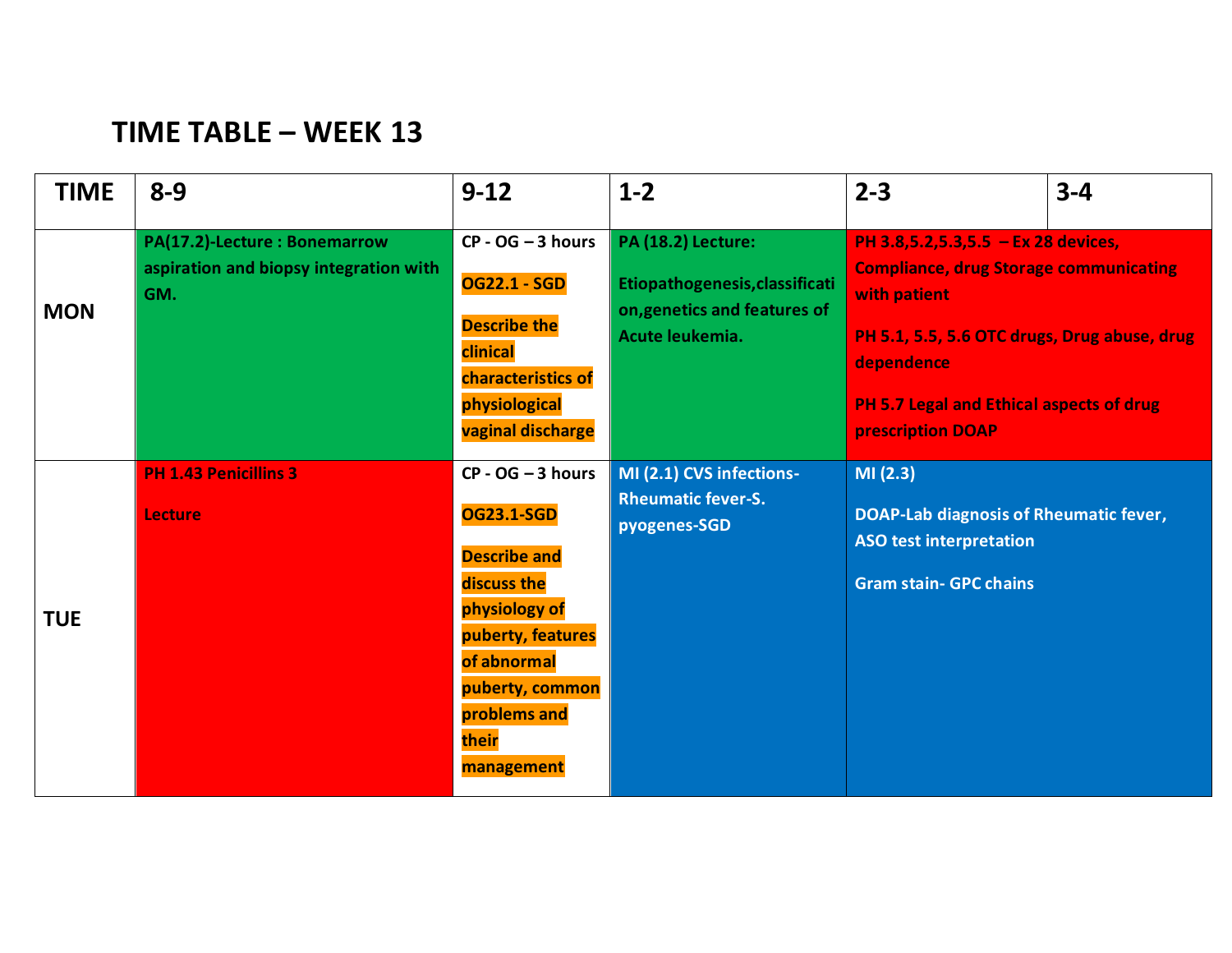|              | <b>CLINICAL THEORY - IM 1.3, 1.27</b>                                         | $CP - OG - 3 hours$                         | PA (18.2)                                                                              | <b>PA (18.2) DOAP</b>                                   |                                |
|--------------|-------------------------------------------------------------------------------|---------------------------------------------|----------------------------------------------------------------------------------------|---------------------------------------------------------|--------------------------------|
|              | <b>Rheumatic heart disease Mx Lecture</b>                                     | OG6.1- Bedside<br>clinics                   | Lecture: Etiopathogenesis<br>classification genetics and<br><b>features of Chronic</b> | Morphological features of acute and chronic<br>leukemia |                                |
|              |                                                                               | <b>Describe, discuss</b><br>and demonstrate | leukemia.                                                                              |                                                         |                                |
| <b>WED</b>   |                                                                               | the clinical<br>features of                 |                                                                                        |                                                         |                                |
|              |                                                                               | pregnancy, derive<br>and discuss its        |                                                                                        |                                                         |                                |
|              |                                                                               | differential<br>diagnosis,                  |                                                                                        |                                                         |                                |
|              |                                                                               | elaborate<br>the principles                 |                                                                                        |                                                         |                                |
|              |                                                                               | underlying and<br>interpret                 |                                                                                        |                                                         |                                |
|              |                                                                               | pregnancy tests.                            |                                                                                        |                                                         |                                |
|              | <b>FM 3.1ESTABLISHMENT OF IDENTITY</b><br><b>INVOLVING STATURE, RELIGION,</b> | $CP - OG - 3 hours$                         | PH 1.43 Monobactams, Carbapenems Lecture                                               |                                                         | <b>Formative</b><br>assessment |
| <b>THURS</b> | <b>COMPLEXIO</b>                                                              | OG8.1-Bedside<br>clinics                    | <b>SGD 1.43 Macrolides SGD</b>                                                         |                                                         | <b>Microbiology</b>            |
|              | <b>Seminar / SGD</b>                                                          | Enumerate,                                  |                                                                                        |                                                         |                                |
|              |                                                                               | describe and                                |                                                                                        |                                                         |                                |
|              |                                                                               | discuss the<br>objectives of                |                                                                                        |                                                         |                                |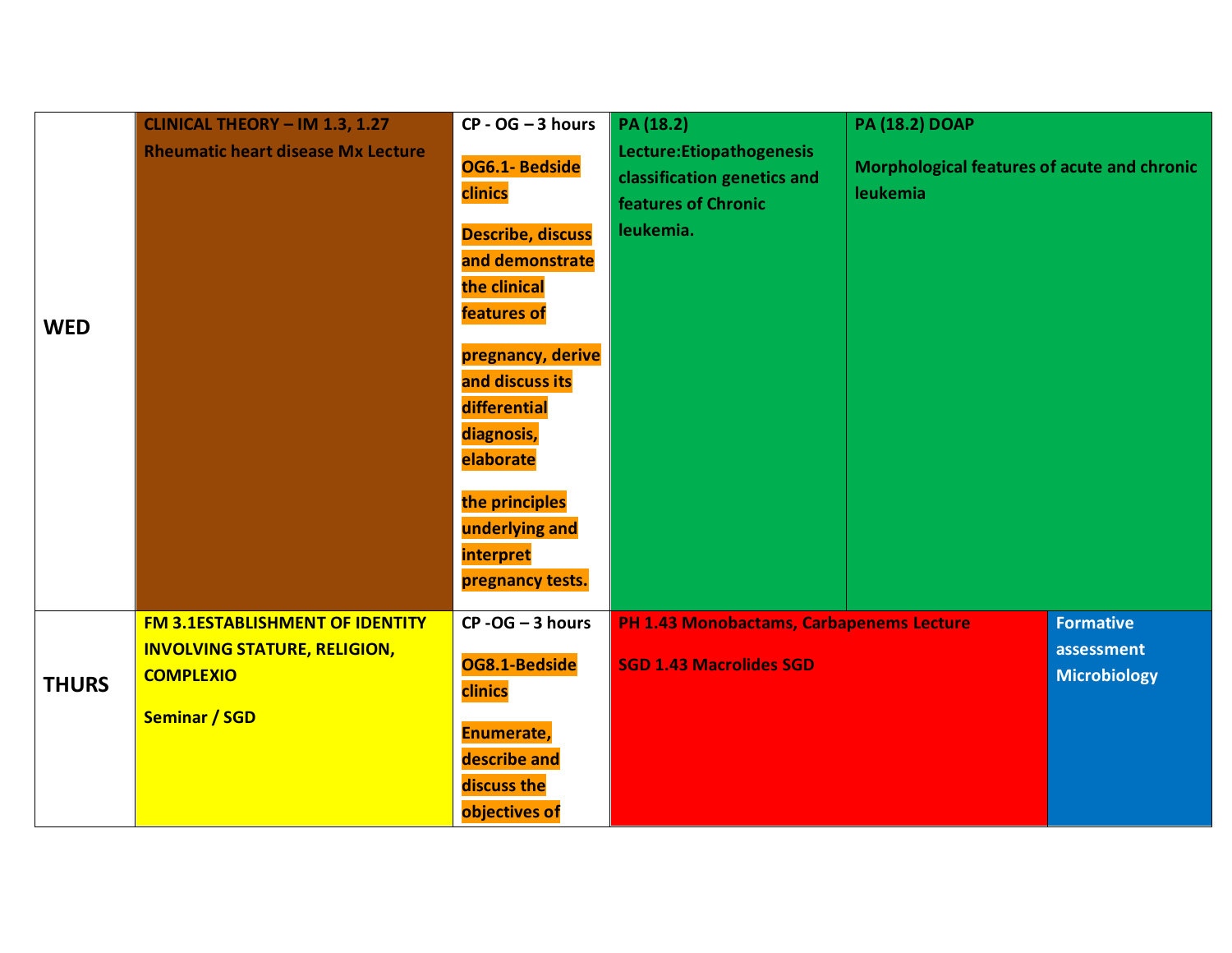|            |                                                                          | antenatal care,<br>assessment of<br>period of<br>gestation;<br>screening for<br>high-risk factors.                                                                                                                                                                                                                                |                                                                          |                                                                         |  |
|------------|--------------------------------------------------------------------------|-----------------------------------------------------------------------------------------------------------------------------------------------------------------------------------------------------------------------------------------------------------------------------------------------------------------------------------|--------------------------------------------------------------------------|-------------------------------------------------------------------------|--|
| <b>FRI</b> | 8 AM to 10.30 AM<br>Pathology<br><b>Feedback, Reflections, Mentoring</b> | $10.30 - 1$ PM<br>Pharmacology                                                                                                                                                                                                                                                                                                    | <b>Feedback, Reflections, Mentoring</b>                                  | 1.30 to 4 PM<br>Microbiology<br><b>Feedback, Reflections, Mentoring</b> |  |
| <b>SAT</b> | MI (3.3, 3.4) Enteric fever-Lecture                                      | 9-10 MI(8.9,8.10<br>$, 8.13, 8.15$ -<br><b>PUO/BSI- Case</b><br>discussions<br><b>Specimen</b><br>collection and<br>transport,<br>appropriate<br>investigation and<br>result<br>interpretation<br><b>SGD</b><br>10-11 PA(18.1)-<br><b>SGD: Causes of</b><br>leukocytosis,<br>leucopenia,<br><b>lymphocytosis</b><br>and leukemoid | $MI(1.1)$ - SGD - Viral<br>hemorrhagic fever-<br><b>Arboviral-Dengue</b> | <b>SPORTS</b>                                                           |  |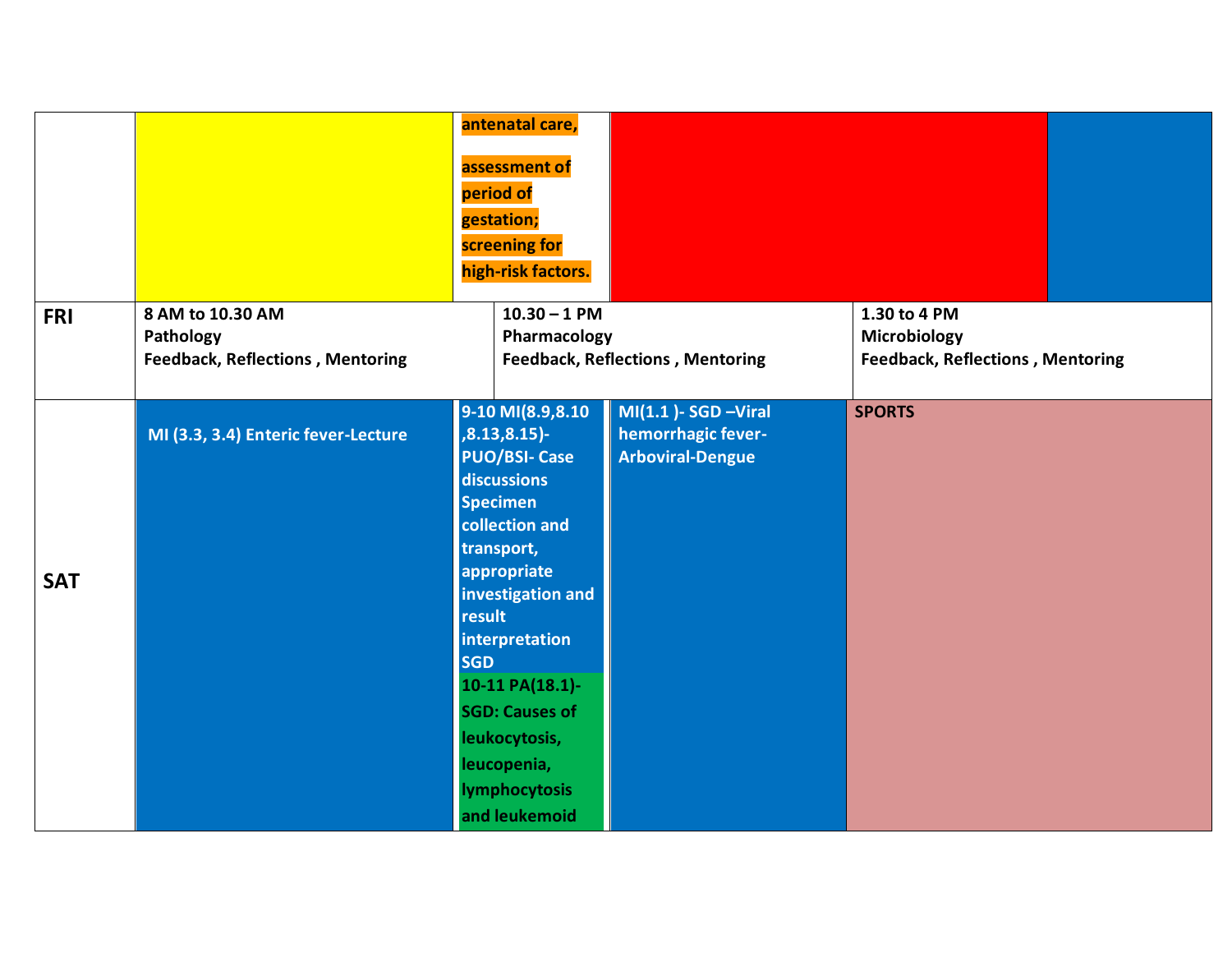|  | reaction                |  |
|--|-------------------------|--|
|  | <b>11-12 Lecture -</b>  |  |
|  | PH 1.43Macrolide        |  |
|  | antibiotics             |  |
|  | <b>Integration with</b> |  |
|  | <b>Microbiology</b>     |  |
|  |                         |  |

## **TIME TABLE –WEEK 14 - AITO - Tuberculosis**

| <b>TIME</b> | $8 - 9$                                                                                                                    | $9 - 12$                                                                                                                                                                        | $1 - 2$                                                  | $2 - 3$                                                                                        | $3 - 4$ |
|-------------|----------------------------------------------------------------------------------------------------------------------------|---------------------------------------------------------------------------------------------------------------------------------------------------------------------------------|----------------------------------------------------------|------------------------------------------------------------------------------------------------|---------|
|             | Introduction of a case of TB<br>(TB lymphadenitis)                                                                         | $CP - OG - 3 hours$<br><b>OG8.2</b>                                                                                                                                             | MI (6.1) Mycobacterium<br><b>Tuberculosis-Morphology</b> | PH 1.44, Lab data on patients receiving anti TB<br>drugs and other conditions, Case discussion |         |
| <b>MON</b>  | PA(19.1) - SGD Causes and<br>differentiating features of<br>lymphadenopathy.<br><b>Integration with General</b><br>surgery | - Bedside clinics<br><b>Elicit document</b><br>and present an<br>obstetric history<br><b>including</b><br>menstrual<br>history, last<br>menstrual period,<br>previous obstetric | , Clinical features,<br>pathogenesis-Lecture             |                                                                                                |         |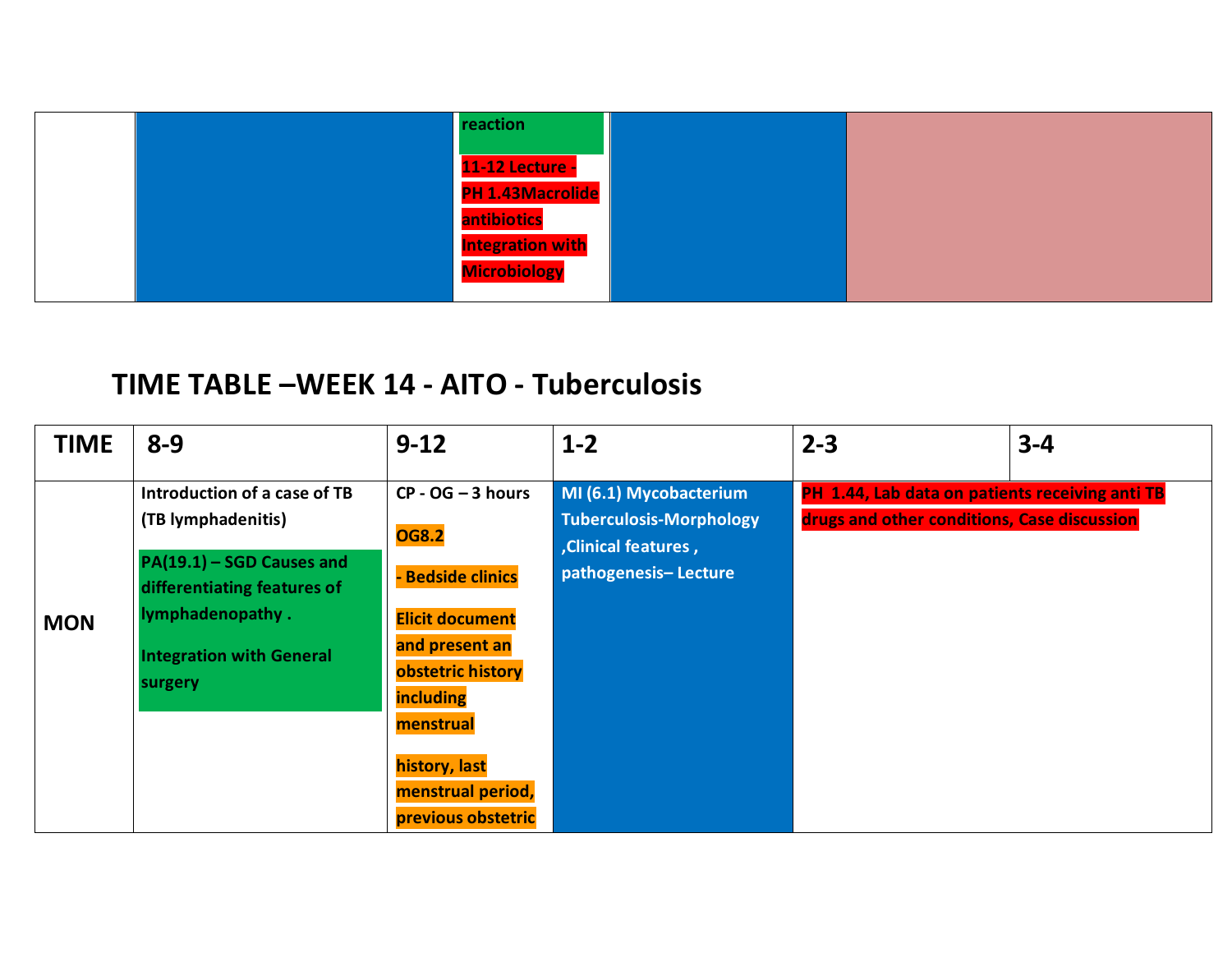|            |                                                             | history, comorbid<br>conditions, past<br>medical history<br>and surgical<br>history                                                                             |                                                                                                                             |                                                                                                            |
|------------|-------------------------------------------------------------|-----------------------------------------------------------------------------------------------------------------------------------------------------------------|-----------------------------------------------------------------------------------------------------------------------------|------------------------------------------------------------------------------------------------------------|
| <b>TUE</b> | <b>PH 1.44, 1.45 Lecture</b><br><b>Tuberculosis drugs-1</b> | $CP - OG - 3 hours$<br>OG35.5-Bedside<br>clinics<br><b>Determine</b><br>gestational age,<br><b>EDD and obstetric</b><br>formula                                 | PA(19.2) Lecture<br><b>Pathogenesis and pathology</b><br>of TB lymphadenitis.<br><b>Integration with surgery</b>            | MI (6.3) DOAP-ZN staining<br><b>Demo-LJ medium</b><br><b>Lab diagnosis of Tuberculosis</b>                 |
| <b>WED</b> | MI(6.1)<br><b>Other mycobacteria-NTM-</b><br><b>Lecture</b> | $CP - OG - 3 hours$<br>OG8.3- Bedside<br>clinic<br>Describe,<br>demonstrate,<br>document and<br>perform an<br>obstetrical<br>examination<br>including a general | PA(26.4)-Lecture<br>:Etiopathogenesis, types,<br>stages, microscopic<br>appearance and<br>complications of<br>tuberculosis. | PA(19.3)-DOAP:<br>Identify, describe the features of tuberculous<br>lymphadenitis in gross and microscopy. |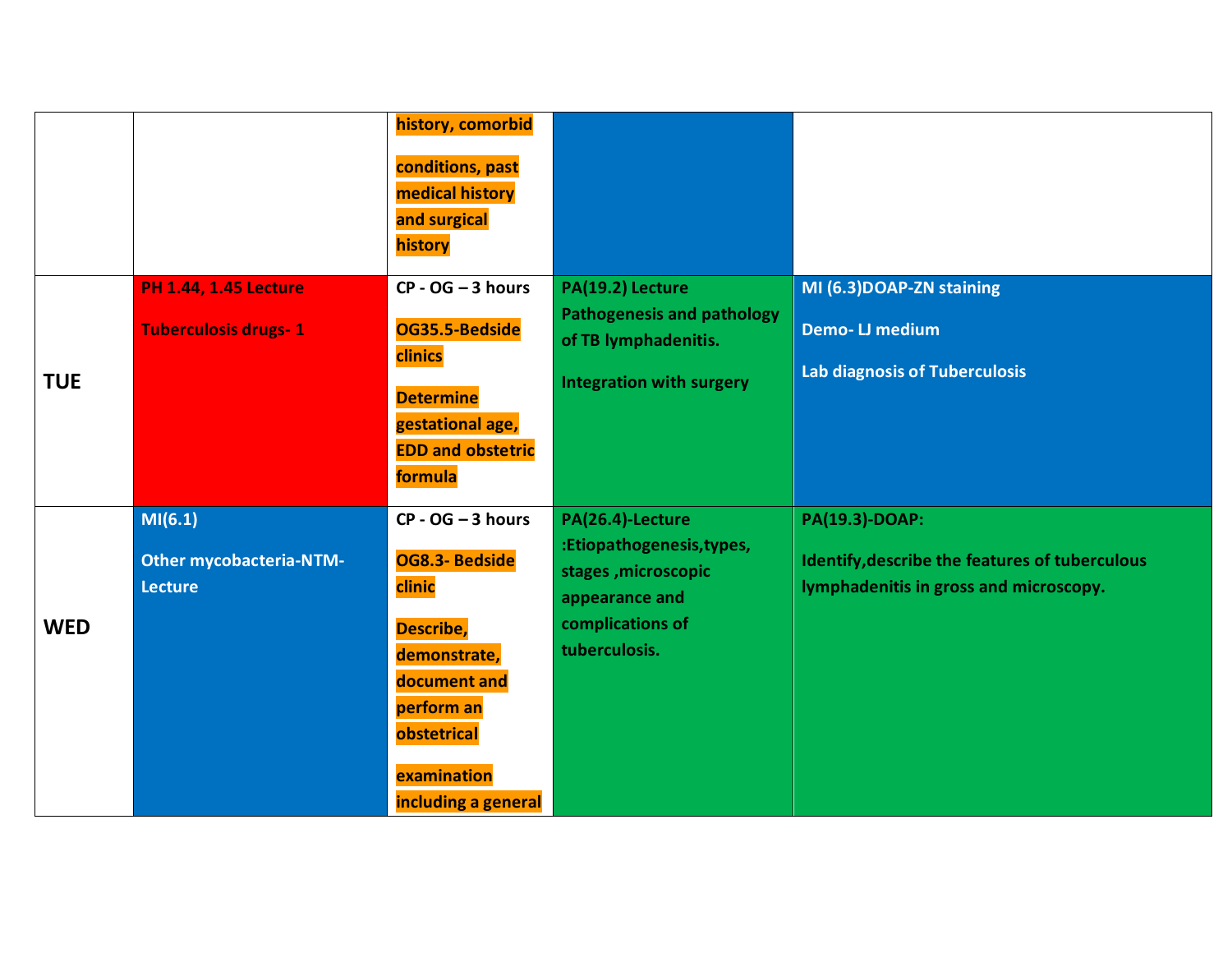|              |                                                                                                                          | and abdominal<br>examination and<br>clinical monitoring<br>of maternal and<br>fetal well-being                                                                               |                                                                                        |                                                                                                            |                                                                                                                                                |
|--------------|--------------------------------------------------------------------------------------------------------------------------|------------------------------------------------------------------------------------------------------------------------------------------------------------------------------|----------------------------------------------------------------------------------------|------------------------------------------------------------------------------------------------------------|------------------------------------------------------------------------------------------------------------------------------------------------|
| <b>THURS</b> | <b>FM2.4</b><br>Sudden natural death-<br><b>TBAutopsy findings. Autopsy</b><br>protocol of Infectious disease<br>Seminar | $CP - OG - 3 hours$<br><b>OG8.5-DOAP</b><br><b>Describe and</b><br>demonstrate<br>pelvic assessment<br>in a model                                                            | $PH1.29 - 1.44, 1.45$<br><b>TUBERCULOSIS - Drugs and</b><br><b>Regimens</b><br>Lecture | IM 4.8, 4.16, 4.18 Fever<br>and Febrile syndromes -<br><b>Case discussion TB</b>                           | OG 27.2 AITO Topic<br><b>Genital TB, Differential</b><br>diagnosis,<br>investigations,<br>management                                           |
| <b>FRI</b>   | MI (6.1) Tuberculosis -<br><b>Integration with Pulmonology</b><br>(AITO)                                                 | $CP - OG - 3 hours$<br><b>OG8.6-DOAP</b><br><b>Assess and counsel</b><br>a patient in a<br>simulated<br>environment<br>regarding<br>appropriate<br>nutrition in<br>pregnancy |                                                                                        | <b>SPM-RNTCP Integration</b><br>with Microbiology and<br><b>Pharmacology (MI 6.1 PH</b><br>1.29) - Lecture | PA (19.6, 19.7)-SDL :<br><b>Identify and describe</b><br>gross specimen of<br>enlarged spleen and<br>causes of<br>splenomegaly, miliary<br>TB. |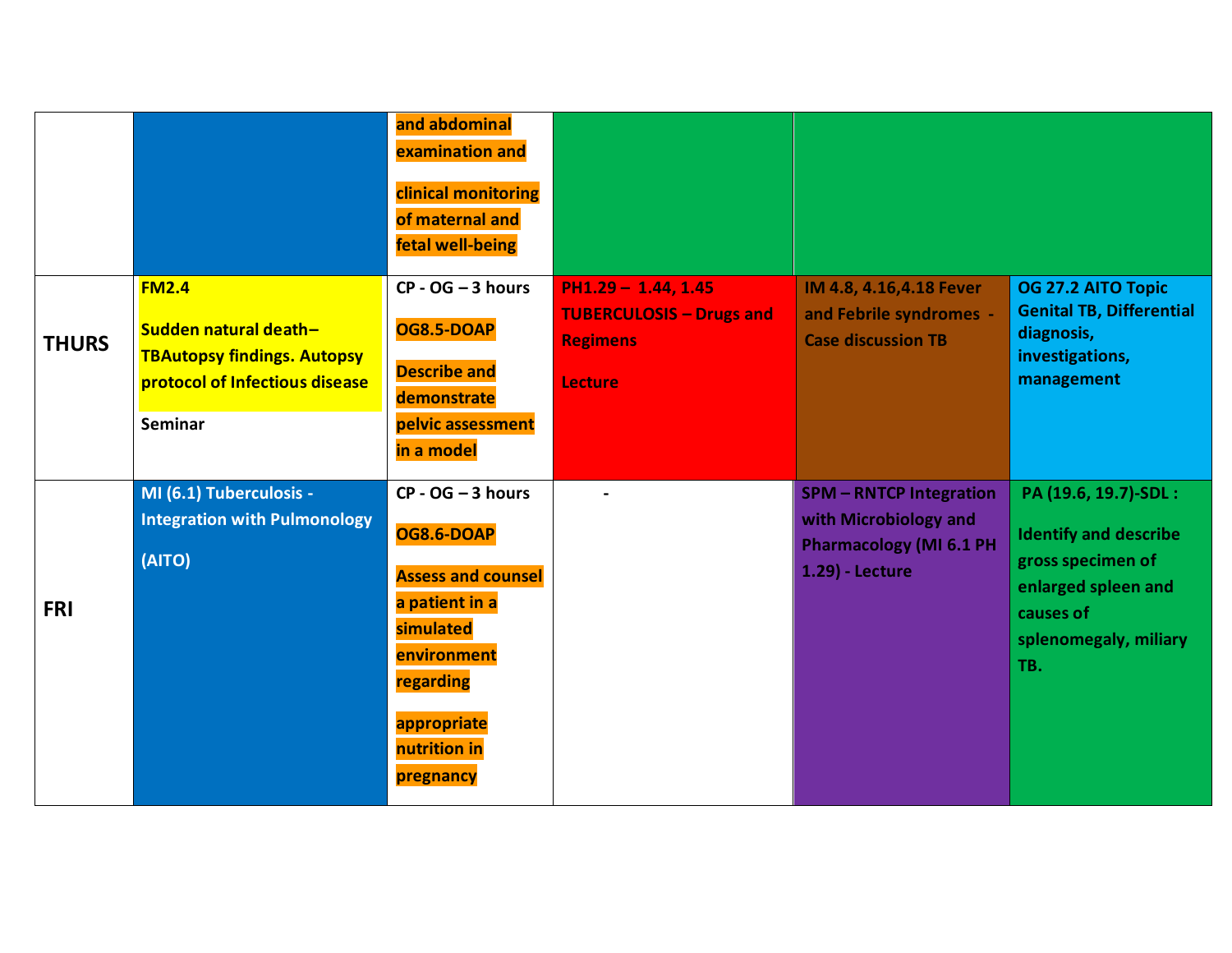| <b>SAT</b> | PH 1.43 Aminoglycosides 1<br><b>Lecture</b> | 9-10 CLINICAL<br>THEORY - IM 4.1,<br>4.2, 4.3, 4.5 Fever<br>and Febrile<br>syndromes -<br><b>Tuberculosis case</b><br>discussion<br>integration with<br><b>Microbiology</b><br>10-11 PA(26.4<br>)Etiopathogenesis,<br>types, stages<br>, microscopic<br>appearance and<br>complications of<br>tuberculosis.<br>Integration with<br><b>General Medicine</b><br>and Microbiology.<br>11-12 PH 1.43<br><b>SGDAminoglycosid</b><br>esand their role in<br><b>TB</b> | MI(6.1)SGD<br><b>Case discussion on TB</b><br>$\ddot{}$<br><b>Feedback &amp; Reflections</b> | <b>AETCOM (2 hours) - SGD</b><br>2.4-A visit to hospital & interaction with health<br>care workers - 1hr<br>2.4 - Reflection of working of health care of team -1<br>hour |
|------------|---------------------------------------------|-----------------------------------------------------------------------------------------------------------------------------------------------------------------------------------------------------------------------------------------------------------------------------------------------------------------------------------------------------------------------------------------------------------------------------------------------------------------|----------------------------------------------------------------------------------------------|---------------------------------------------------------------------------------------------------------------------------------------------------------------------------|
|------------|---------------------------------------------|-----------------------------------------------------------------------------------------------------------------------------------------------------------------------------------------------------------------------------------------------------------------------------------------------------------------------------------------------------------------------------------------------------------------------------------------------------------------|----------------------------------------------------------------------------------------------|---------------------------------------------------------------------------------------------------------------------------------------------------------------------------|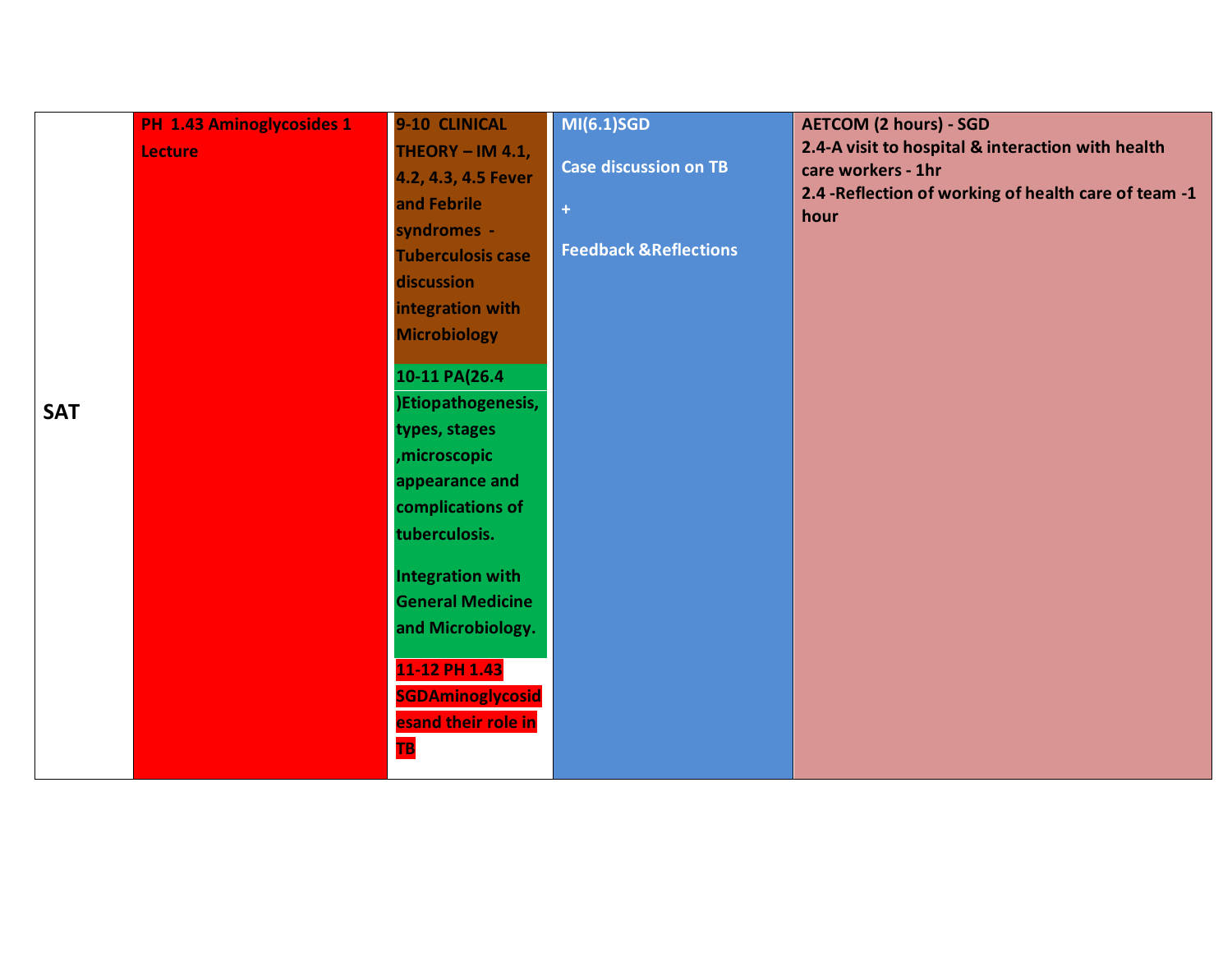# **TIME TABLE – WEEK 15**

| <b>TIME</b> | $8 - 9$                                                                                                                                                                    | $9 - 12$                                                                                                                                                                                                                                                             | $1 - 2$                                                                                   | $2 - 3$                                                                                                  | $3 - 4$ |
|-------------|----------------------------------------------------------------------------------------------------------------------------------------------------------------------------|----------------------------------------------------------------------------------------------------------------------------------------------------------------------------------------------------------------------------------------------------------------------|-------------------------------------------------------------------------------------------|----------------------------------------------------------------------------------------------------------|---------|
| <b>MON</b>  | PA(19.4)-Lecture<br>:Etiopathogenesis and<br>differentiating features of<br><b>Hodgkin's and Non Hodgkin's</b><br>lymphoma.<br><b>Integration with General</b><br>Surgery. | $CP - OG - 3 hours$<br><b>OG 3.1 Physiology</b><br>of Ovulation,<br><b>Menstruation,</b><br><b>Fertilization,</b><br>implantation,<br>gametogenesis<br><b>SGD</b>                                                                                                    | MI(4.3)-Agents causing skin<br>and soft tissue infections-<br><b>Lecture</b>              | PH - 2.2 Pharmacy preparations (Cream,<br><b>Ointment, Paste), ORS, Atropine sulphate</b><br><b>DOAP</b> |         |
| <b>TUE</b>  | PA(22.1) -Lecture: Blood<br>group systems.                                                                                                                                 | $CP - Pediatrics - 3$<br>hours<br>PE 1.5 Define<br>development and<br>discuss the normal<br>developmental mile<br>stones with respect<br>to motor,<br>behaviour, social,<br>adaptive and<br>language<br><b>Small group</b><br>discussion (2hrs)<br>PE 3.3 Assessment | <b>OG 12.8 Fetal complications</b><br>and Mx of isoimmunization in<br>pregnancy - Lecture | MI (4.2, 4.3) SGD<br><b>Staphylococcus, Beta Streptococcus</b>                                           |         |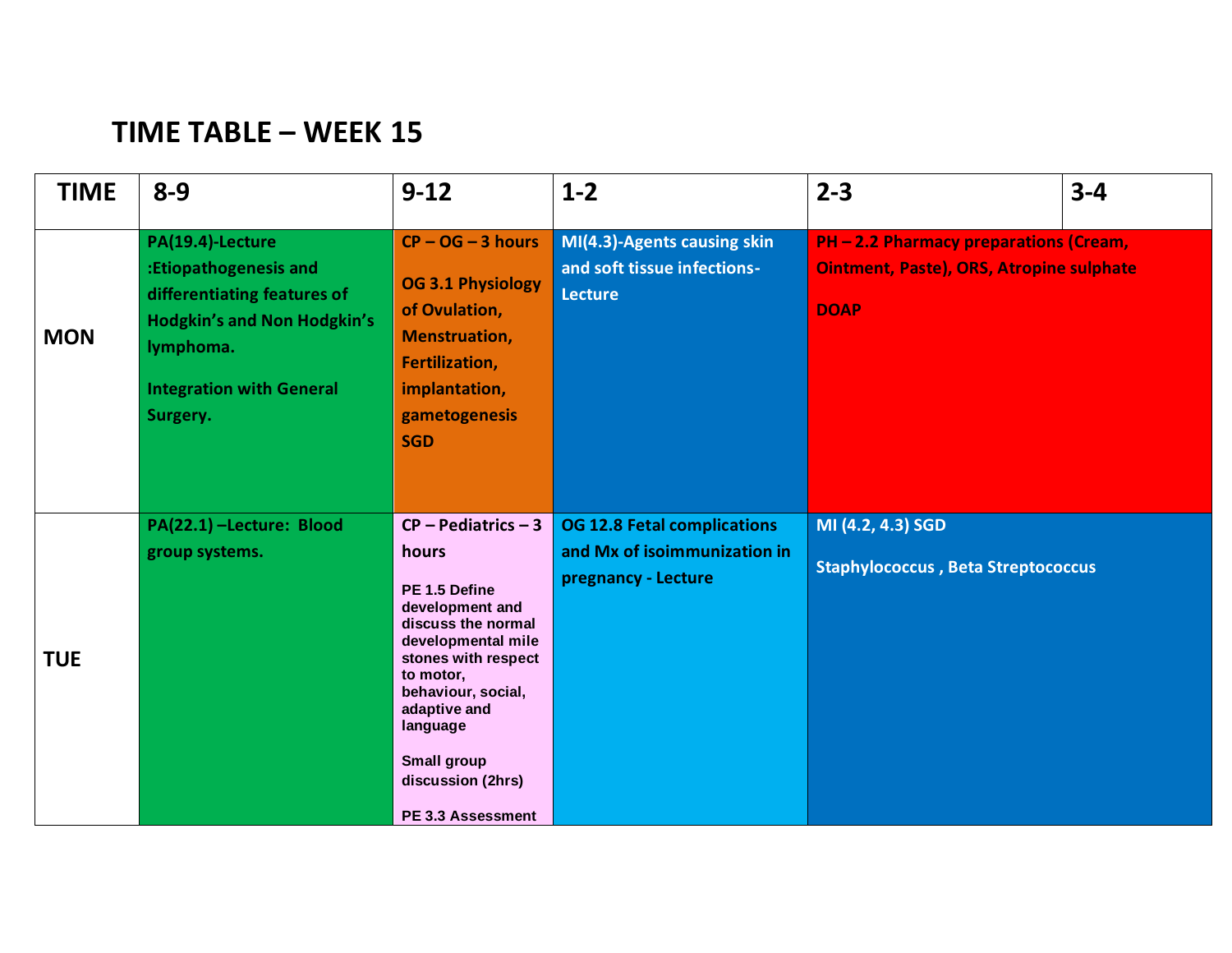|            |                                                                                                                                                    | of a child with<br>developmental<br>delay - Elicit<br>document<br>and present history<br>bed side<br>clinics(1hr)                                                                                                                                                                                                                                |                                                                                                                            |                                                                                                                      |
|------------|----------------------------------------------------------------------------------------------------------------------------------------------------|--------------------------------------------------------------------------------------------------------------------------------------------------------------------------------------------------------------------------------------------------------------------------------------------------------------------------------------------------|----------------------------------------------------------------------------------------------------------------------------|----------------------------------------------------------------------------------------------------------------------|
| <b>WED</b> | MI(4.2, 4.3) -SGD_<br><b>Miscellaneous bacteria</b><br>causing skin and soft tissue<br>infections- Actinomycosis,<br>Nocardiosis, Anthrax, Leprosy | $CP - Pediatrics - 3$<br>hours<br>PE 1.6 Discuss the<br>methods of<br>assessment of<br>development<br><b>Small group</b><br>discussion(1hr)<br>PE 1.7 Perform<br>Developmental<br>assessment and<br>interpret<br><b>Bedside clinics(1hr)</b><br>PE 3.4 Counsel a<br>parent of a child<br>with developmental<br>delay<br><b>DOAP session(1hr)</b> | PA(22.2)-SGD Principle and<br>the steps of compatibility<br>testing integration with<br><b>Obstetrics and Gynaecology.</b> | PA (19.5)-DOAP : Identify and describe the<br>features of Hodgkin's lymphoma in a gross and<br>microscopic specimen. |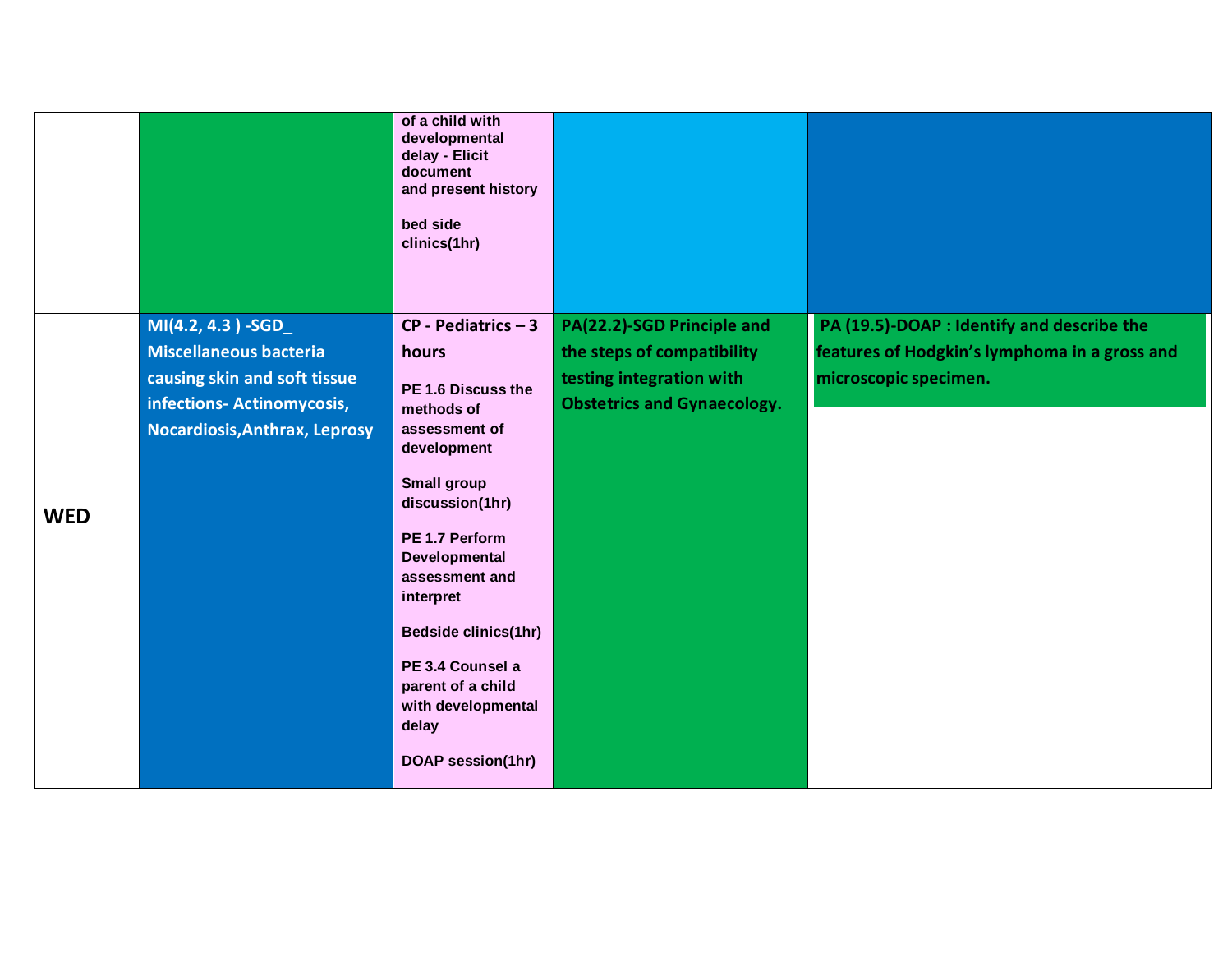| <b>THURS</b> | <b>IM 17.1, 17.6 Headache</b><br>presenting features,<br>aggravating factors,<br><b>Investigations Lecture</b>                                                                        | $CP - Pediatrics - 3$<br>hours<br>PE 2.1 Discuss the<br>etio-pathogenesis,<br>clinical features and<br>management of<br>a child who fails to<br>thrive<br><b>Small group</b><br>discussion(1hr)<br>PE 2.2 Assessment<br>of a child with<br>failing to thrive<br>including eliciting<br>an<br>appropriate history<br>and examination<br><b>Bed side</b><br>clinics(2hr) | PH 1. Serotonin modulators and Drugs for Migraine Lecture 1<br>PH 1.16 Integration with GM - Case discussion -Management<br>of Headache |                                                                                                                                         | <b>Formative</b><br>assessment FM                       |
|--------------|---------------------------------------------------------------------------------------------------------------------------------------------------------------------------------------|------------------------------------------------------------------------------------------------------------------------------------------------------------------------------------------------------------------------------------------------------------------------------------------------------------------------------------------------------------------------|-----------------------------------------------------------------------------------------------------------------------------------------|-----------------------------------------------------------------------------------------------------------------------------------------|---------------------------------------------------------|
| <b>FRI</b>   | <b>FM 3.2 IDENTIFICATION</b><br>A) Establishment of identity<br>using fingerprints.<br><b>B) Establishment of identity</b><br>using remains of hairs, fibers.<br><b>Seminar / SGD</b> | $CP - Pediatrics - 3$<br>hours<br>Pe 2.3 Counselling<br>a parent with failing<br>to thrive child<br>OSPE (1hr)<br><b>PE2.4 Discuss the</b><br>etio-pathogenesis,<br>clinical features and<br>management of<br>a child with short                                                                                                                                       |                                                                                                                                         | <b>CM 3.2</b><br><b>Water quality standards and</b><br><b>Water conservation</b><br><b>Small scale purification of</b><br>water Lecture | $SPM - CM$ 3.4<br><b>Excreta Disposal</b><br><b>SGD</b> |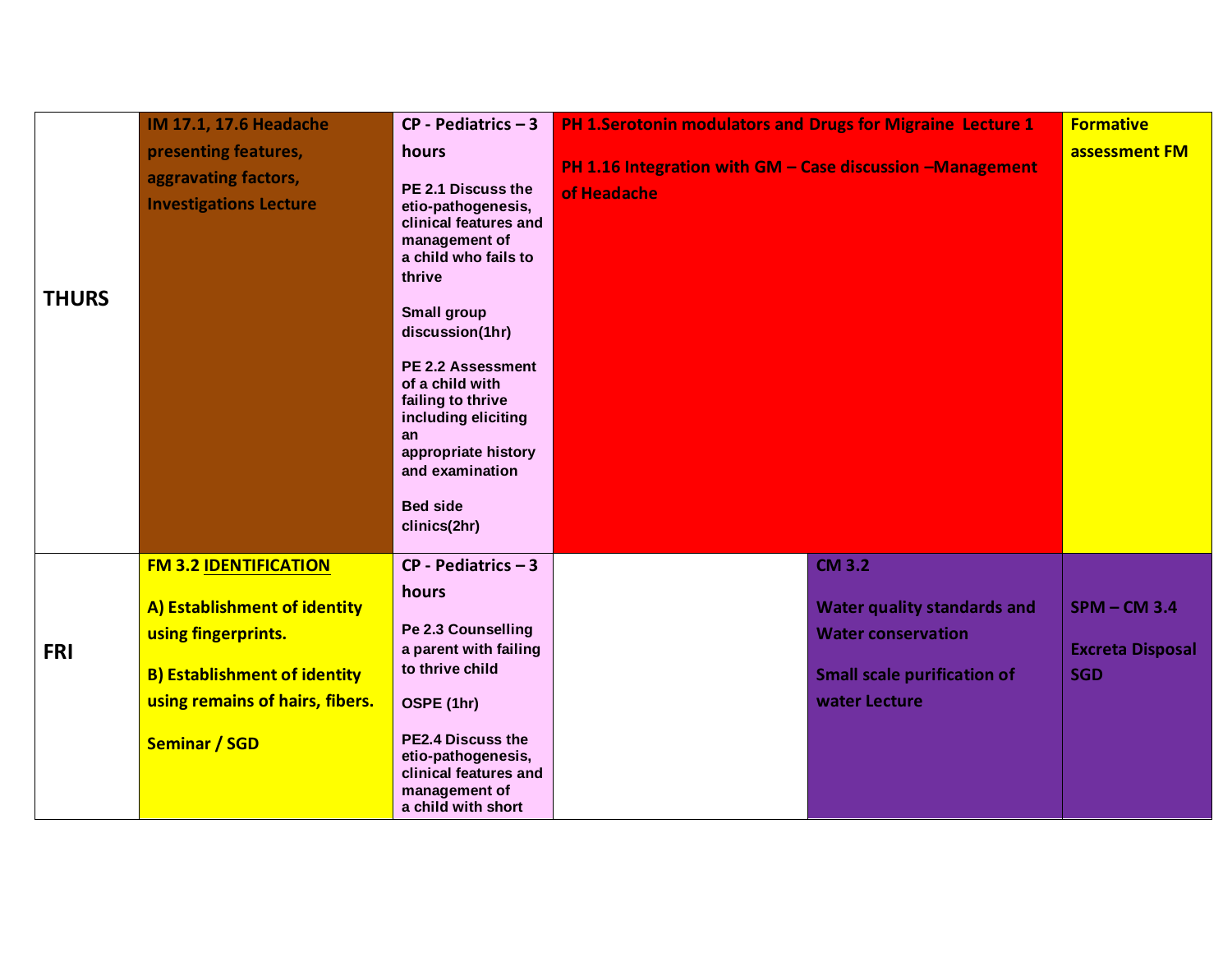|            |                                                                                                                          | stature<br><b>Small Group</b><br>discussion(2hr)                                                                                                                                                                                                                                    |                                                                                                            |               |  |
|------------|--------------------------------------------------------------------------------------------------------------------------|-------------------------------------------------------------------------------------------------------------------------------------------------------------------------------------------------------------------------------------------------------------------------------------|------------------------------------------------------------------------------------------------------------|---------------|--|
| <b>SAT</b> | PA(22.4)-SGD : Blood<br>components and their clinical<br>uses.<br><b>Integration with General</b><br>surgery & Medicine. | $9 - 10$<br>Mycobacterium<br>leprae-Lecture<br>$10-11 PA(10.3) -$<br><b>Lecture</b><br>:Pathogenesis and<br>pathology of<br><b>Leprosy</b><br><b>Integration with</b><br><b>General medicine</b><br>and Microbiology<br>11-12 PH 1.46<br><b>Drugs for Leprosy</b><br><b>Lecture</b> | PH 1.46, Leprosy management<br>and rehabilitation Integration<br>with SPM - NLEP Case<br>discussion (AITO) | <b>Sports</b> |  |

## **TIME TABLE WEEK 16**

| <b>TIME</b><br><b>THAIR</b> | ^-<br>. .<br>- - | - -<br>. .<br>-- | $\overline{\phantom{a}}$<br>$\blacksquare$<br>- | -<br>_ | . . |
|-----------------------------|------------------|------------------|-------------------------------------------------|--------|-----|
|                             |                  |                  |                                                 |        |     |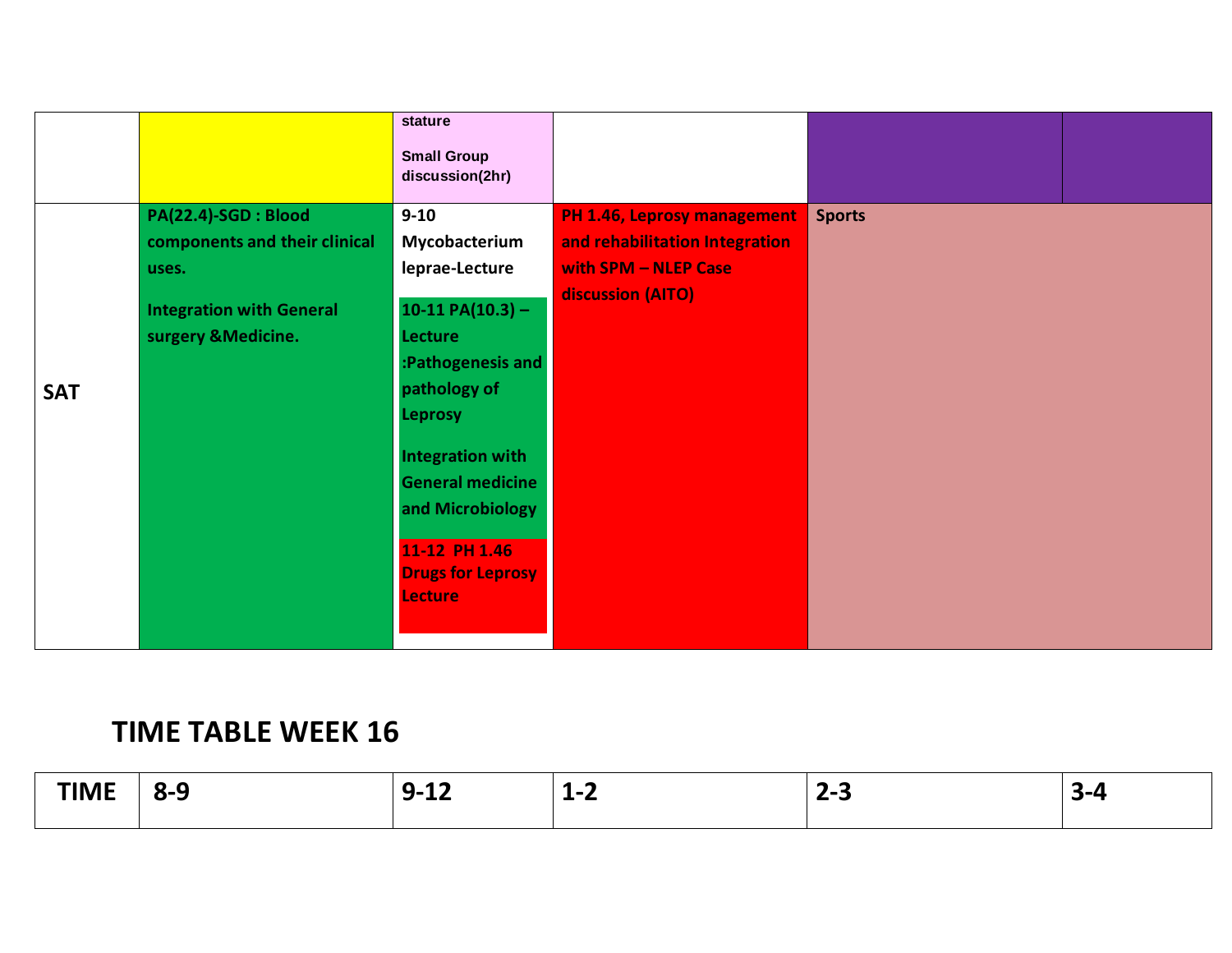|            | PA (22.5) -SGD:Infections                                              | $CP - Pediatrics - 3$                                                                                                                                                                                                                                                             | PA(22.6) - Lecture : Transfusion                                                                                                               | <b>PH 2.4 DOAP</b>                                                                              |
|------------|------------------------------------------------------------------------|-----------------------------------------------------------------------------------------------------------------------------------------------------------------------------------------------------------------------------------------------------------------------------------|------------------------------------------------------------------------------------------------------------------------------------------------|-------------------------------------------------------------------------------------------------|
| <b>MON</b> | transmitted by blood<br>transfusion.<br>Integration with microbiology. | hours<br>PE 2.5 Assessment<br>of a child with short<br>stature:<br>Elicit history,<br>perform<br>examination,<br>document and<br>present<br><b>Bed side</b><br>clinics(2hr)<br>PE 2.6 Enumerate<br>the referral criteria<br>for growth related                                    | reactions and the steps in the<br>investigations of transfusion<br>reactions.<br><b>Integration with General</b><br>Medicine.                  | Ex 37 Drugs in pregnancy, Children and Elderly                                                  |
| <b>TUE</b> | PA 20.1 SGD/DOAP Plasma<br>cell myeloma                                | problems<br><b>Small group</b><br>discussion(1hr)<br>$CP - Pediatrics - 3$<br>hours<br>PE 6.8 Respecting<br>patient privacy and<br>maintaining<br>confidentiality while<br>dealing with<br>adolescence<br><b>Bed side</b><br>clinics(1hr)<br>PE 6.9 Perform<br>routine Adolescent | <b>FM3.2 IDENTIFICATION</b><br><b>Establishment of identity</b><br>using superimposition, foot<br>prints and poroscopy<br><b>Seminar / SGD</b> | MI (4.3) SGD- Superficial mycosis, Cutaneous<br><b>Candidiasis</b><br><b>Demo-Dermatophytes</b> |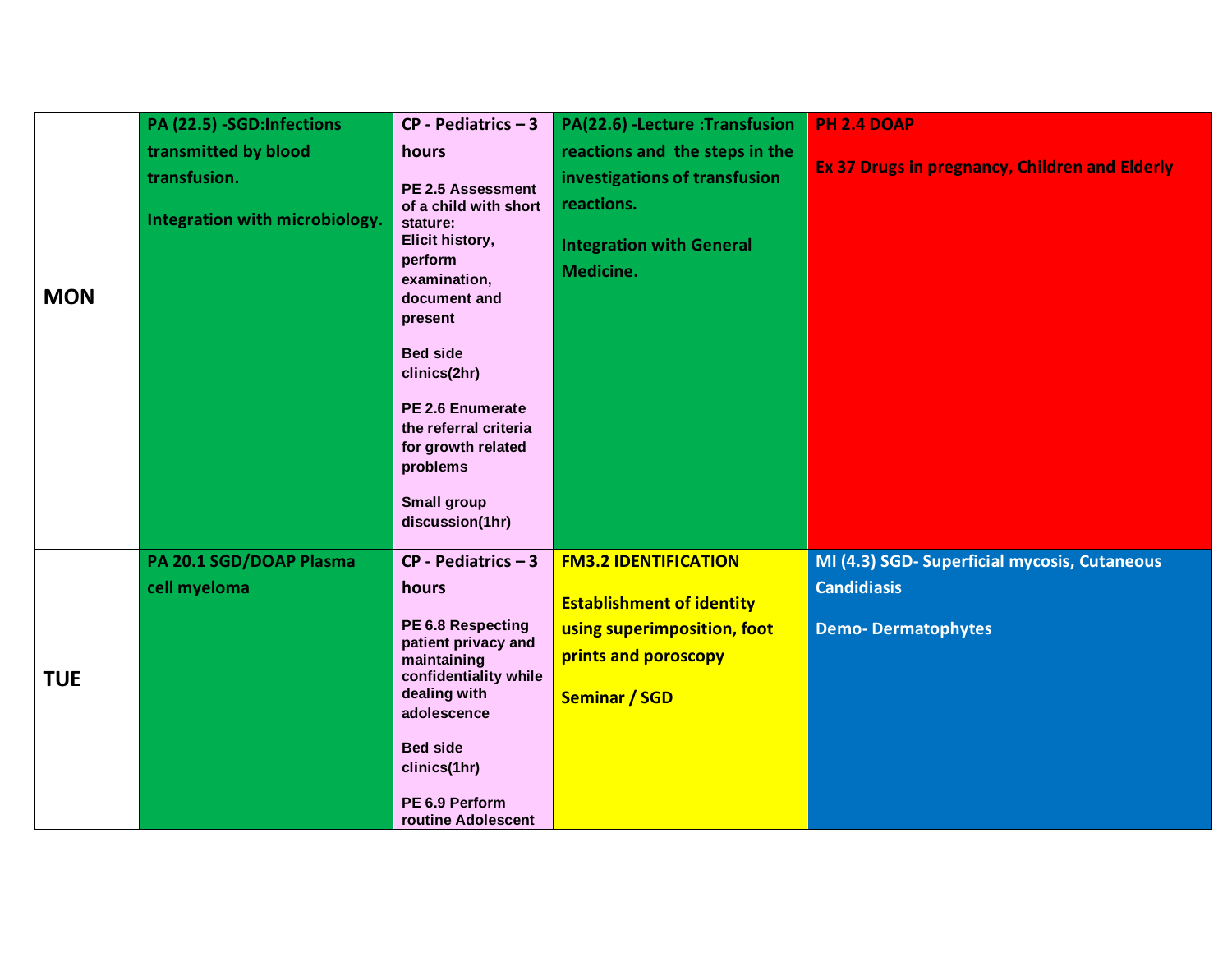|            |                                                                | Health check up<br>including eliciting<br>history, performing<br>examination<br>including SMR<br>(Sexual Maturity<br>Rating), growth<br>assessments (using<br>Growth charts) and<br>systemic<br>exam including<br>thyroid and Breast<br>exam and the<br><b>HEADSS</b><br>screening<br><b>Bed side</b><br>clinics(1hr)<br>PE 6.11 Visit to the<br><b>Adolescent</b><br>Clinic(1hr) DOAP |                                                                         |                                                                      |
|------------|----------------------------------------------------------------|----------------------------------------------------------------------------------------------------------------------------------------------------------------------------------------------------------------------------------------------------------------------------------------------------------------------------------------------------------------------------------------|-------------------------------------------------------------------------|----------------------------------------------------------------------|
| <b>WED</b> | MI (4.3)- SGD<br>Subcutaneous mycosis,<br><b>Penicilliosis</b> | $CP - Pediatrics - 3$<br>hours<br>PE 7.5 Observe the<br>correct technique of<br>breast feeding and<br>distinguish right<br>from wrong<br>techniques<br><b>Bed side</b><br>clinics(1hr)<br>PE 7.7 Perform<br>breast examination<br>and identify<br>common problems                                                                                                                      | PA(22.7) -SGD:Principles and<br>procedure of autologous<br>transfusion. | PA (22.1, 16.5)-DOAP: Blood grouping, Technique<br>of cross matching |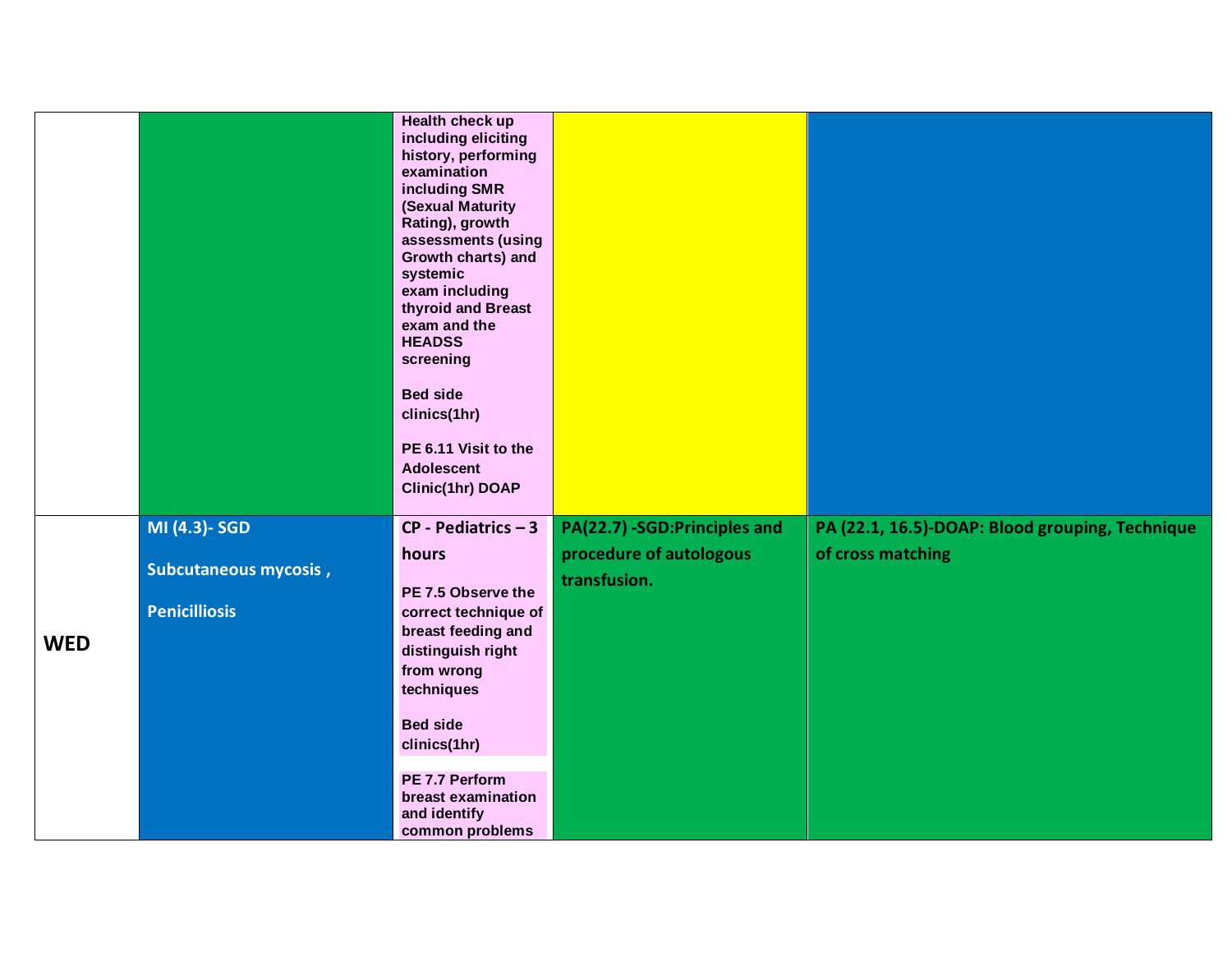|              |                                                                                                                | during<br>lactation such as<br>retracted nipples,<br>cracked nipples,<br>breast<br>engorgement,<br>breast abscess<br><b>Bed side</b><br>clinics(1hr)<br>PE 7.8 Educate<br>mothers on ante<br>natal breast care<br>and prepare<br>mothers for |                                                                                        |                                    |
|--------------|----------------------------------------------------------------------------------------------------------------|----------------------------------------------------------------------------------------------------------------------------------------------------------------------------------------------------------------------------------------------|----------------------------------------------------------------------------------------|------------------------------------|
|              |                                                                                                                | Lactation<br>PE 7.9 Educate and<br>counsel mothers for<br>best practices in<br><b>Breast feeding</b><br>PE 7.10 Respects<br>patient privacy<br>DOAP session(1hr)                                                                             |                                                                                        |                                    |
| <b>THURS</b> | MI(4.3)-Lecture<br><b>Viral exanthems-HSV,</b><br><b>Varicella, Pox, Measles,</b><br>Rubella, Parvovirus, HFMD | $CP - Pediatrics - 3$<br>hours<br>PE 8.4 Elicit history<br>on the<br><b>Complementary</b><br><b>Feeding habits</b><br><b>Bed side</b><br>clinics(1hr)                                                                                        | PH 1.48 Antifungal drugs Lecture - 1<br>PH 1.48 Treatment of different mycosis SGD - 1 | <b>Formative</b><br>assessment SPM |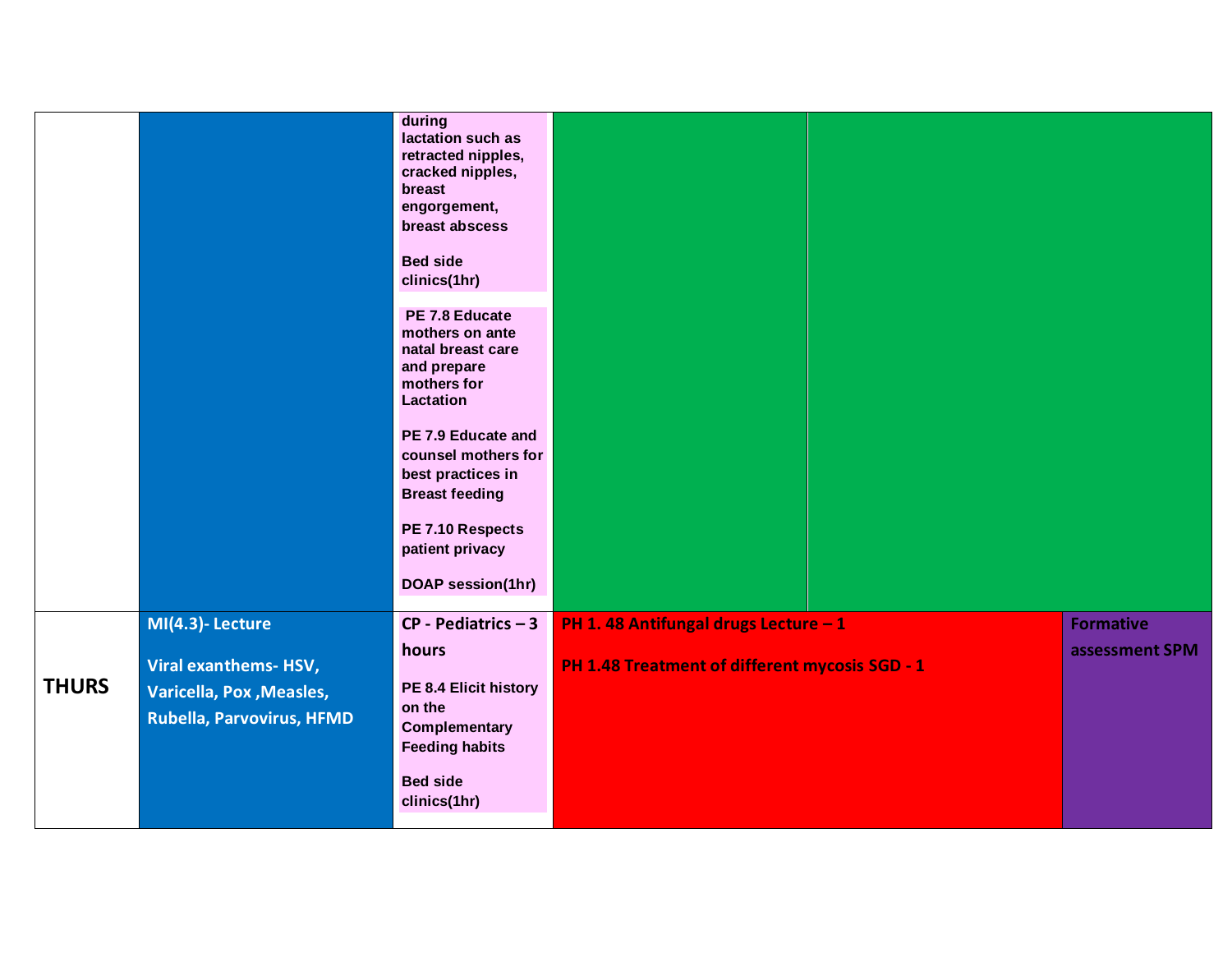|            |                                                                                       | PE 8.5 Counsel and<br>educate mothers on<br>the best practices<br>in<br><b>Complimentary</b><br><b>Feeding</b><br><b>DOAP session(1hr)</b><br>PE 9.4 Elicit<br>document and<br>present an<br>appropriate<br>nutritional history<br>and perform a<br>dietary recall<br>PE 9.5 Calculate the<br>age related calorie<br>requirement in<br><b>Health and</b><br><b>Disease and</b><br>identify gap<br><b>Bed side</b><br>clinics(1hr) |                          |                                                                                                                                                |                                                       |
|------------|---------------------------------------------------------------------------------------|-----------------------------------------------------------------------------------------------------------------------------------------------------------------------------------------------------------------------------------------------------------------------------------------------------------------------------------------------------------------------------------------------------------------------------------|--------------------------|------------------------------------------------------------------------------------------------------------------------------------------------|-------------------------------------------------------|
| <b>FRI</b> | <b>CLINICAL THEORY</b><br>SU 18.1, 9.1 Skin and<br>subcutaneous infections<br>Lecture | $CP - Pediatrics - 3$<br>hours<br>PE 9.6 Assess and<br>classify the<br>nutrition status of<br>infants, children<br>and<br>adolescents and<br>recognize                                                                                                                                                                                                                                                                            | $\overline{\phantom{a}}$ | PA(23.1) -DOAP: Abnormal<br>urinary findings in disease<br>status and identify<br>thecommon urinary<br>abnormalities in a clinical<br>specimen | <b>PH 1.57 SDL</b><br>drugs used in<br>skin disorders |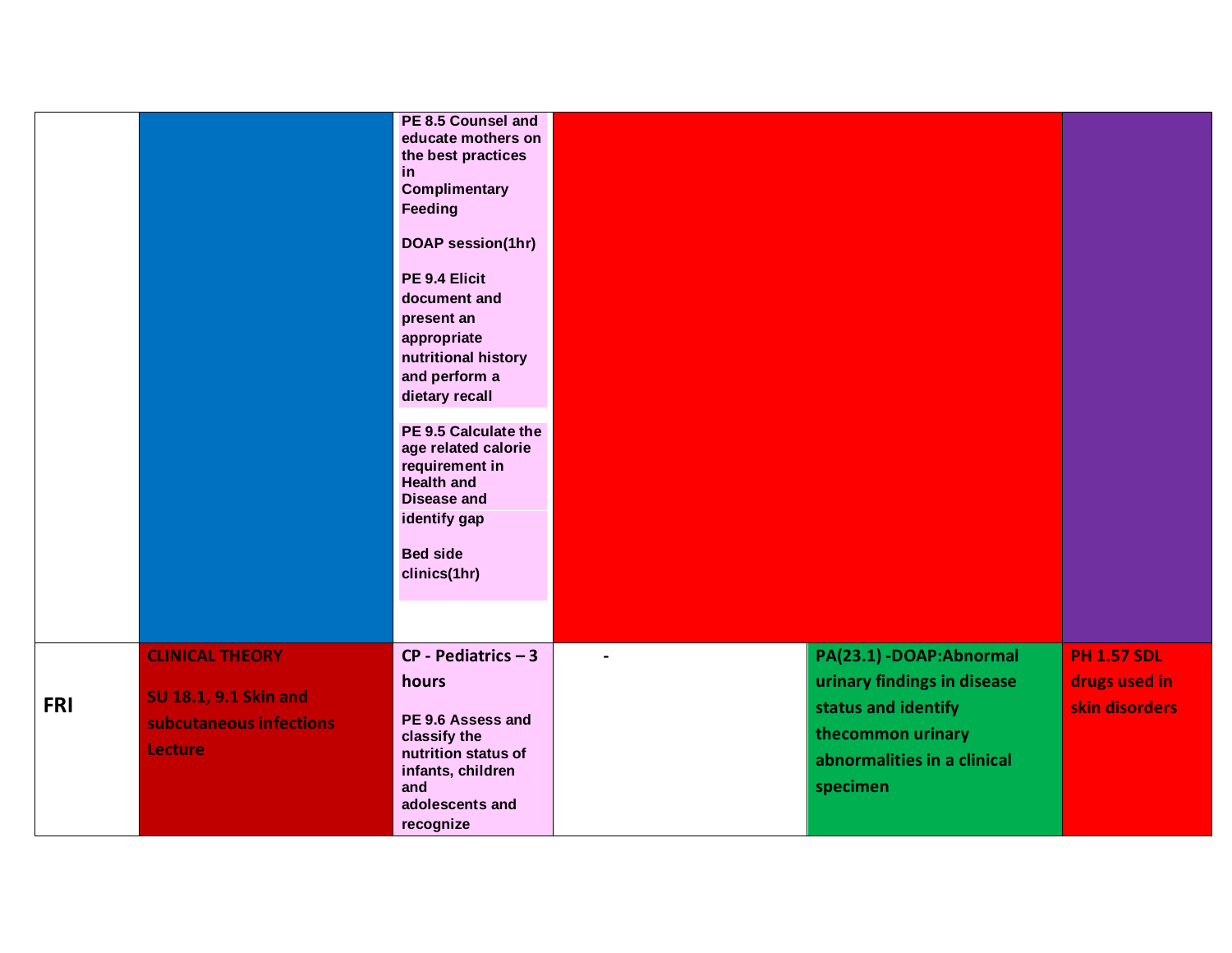|            |                                                                         | deviations<br><b>Bed side</b><br>clinics(2hrs)<br>PE 9.7 Plan an<br>appropriate diet in<br>health and disease<br><b>Bed side</b><br>clinics(1hr)                                                                                                                                                                                                                                         |                                                                          |                                                                                                                                                                                                      |
|------------|-------------------------------------------------------------------------|------------------------------------------------------------------------------------------------------------------------------------------------------------------------------------------------------------------------------------------------------------------------------------------------------------------------------------------------------------------------------------------|--------------------------------------------------------------------------|------------------------------------------------------------------------------------------------------------------------------------------------------------------------------------------------------|
| <b>SAT</b> | PA(23.2) SDL Abnormal<br>findings in body fluids in<br>various diseases | 9-10 MI(4.3)SGD -<br><b>Parasites causing</b><br>skin and soft<br>tissue infection -<br>Cysticercosis,<br><b>Tissue</b><br>nematodes,<br><b>Cutaneous</b><br>leishmaniasis,<br><b>Dracunculiasis,</b><br>Larva migrans<br>$10-11$ MI $(4.3)$<br><b>Skin and soft</b><br>tissue infections-<br><b>DVL &amp; GS</b><br>integration - AITO<br>11-12 Lecture PH<br><b>1.57 Drugs used in</b> | <b>CLINICAL THEORY</b><br>SU 17.7 Soft tissue injuries<br><b>Lecture</b> | SPM-CM 8.1 Immunity and Immunizing<br>agents, mechanism of action of vaccines,<br><b>Cold Chain Equipments integration with</b><br><b>Pediatrics (PM 2.4)</b><br><b>SGD, Demonstration - 2 hours</b> |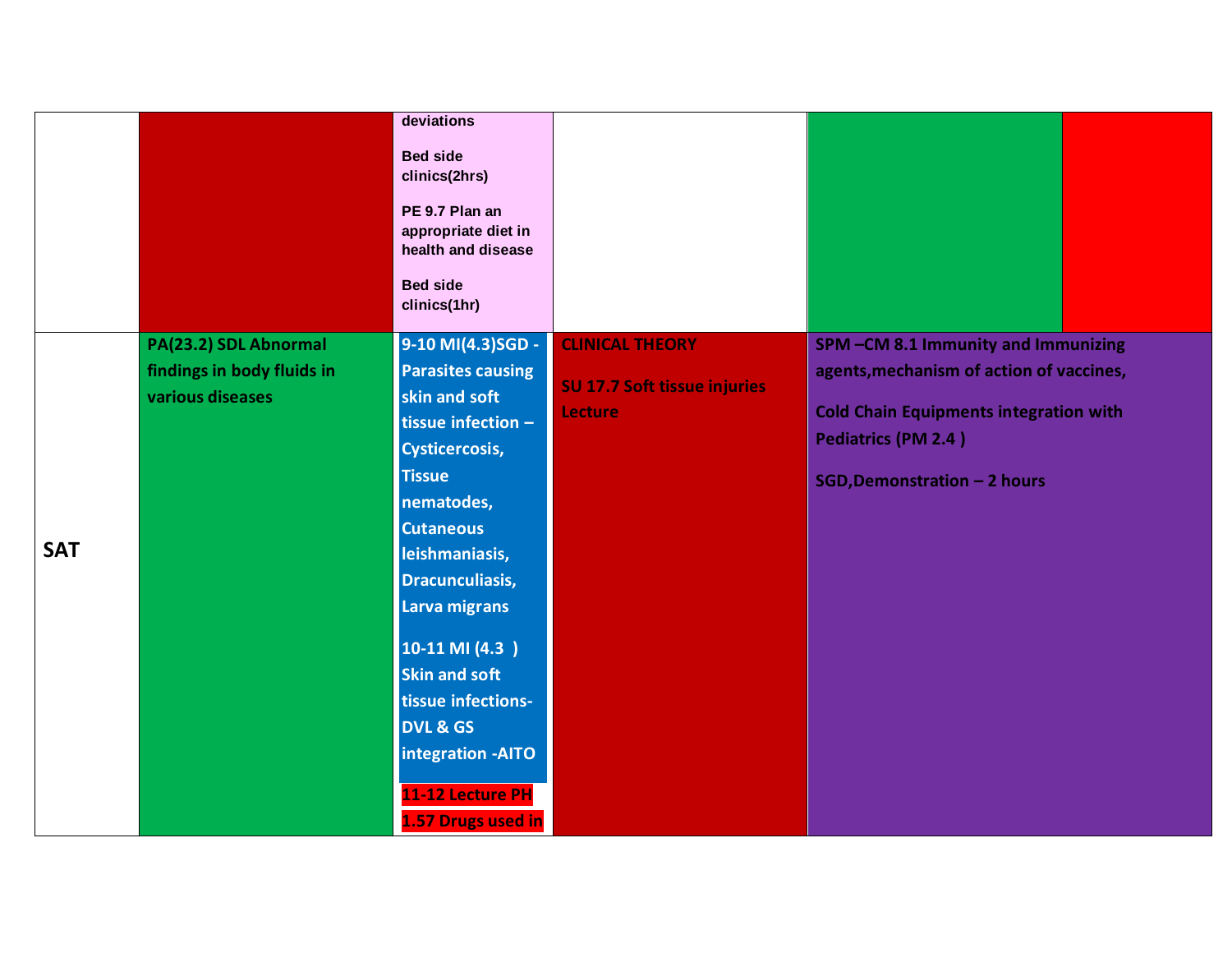| skin disorders          |
|-------------------------|
| <b>Integration with</b> |
| <b>ermatologi</b>       |
|                         |

# **TIME TABLE - WEEK 17**

| <b>TIME</b> | $8 - 9$                                                                                              | $9 - 12$                                                                                                                                                                                                                                                                                                                                                                                                                                                                                                                          | $1 - 2$                                                                                                                                                                                   | $2 - 3$                                                                                                                                                                                                      | $3 - 4$ |
|-------------|------------------------------------------------------------------------------------------------------|-----------------------------------------------------------------------------------------------------------------------------------------------------------------------------------------------------------------------------------------------------------------------------------------------------------------------------------------------------------------------------------------------------------------------------------------------------------------------------------------------------------------------------------|-------------------------------------------------------------------------------------------------------------------------------------------------------------------------------------------|--------------------------------------------------------------------------------------------------------------------------------------------------------------------------------------------------------------|---------|
| <b>MON</b>  | <b>PA(23.3)-DOAP</b><br>Interpret abnormalities in a<br>panel containing semen<br>analysis, TFT, RFT | <b>CP-Pediatrics 3 hours</b><br>PE 10. 3Assessment of a<br>patient with SAM and MAM,<br>diagnosis,<br>classification and planning<br>management including<br>hospital and<br>community based<br>intervention, rehabilitation<br>and prevention<br>Bed side clinics(1hr)<br>PE 10.4 Identify children<br>with under nutrition as per<br><b>IMNCI criteria and plan</b><br>referral<br><b>DOAP session(1hr)</b><br>PE 10.5 Counsel parents of<br>children with SAM and MAM<br><b>Bed side clinics</b><br><b>Assessment by skill</b> | PA(21.1, 21.2)-Lecture :<br><b>Normal</b><br>hemostasis, etiopathogenesis<br>, pathology of platelet<br>disorders including ITP AND<br>Hemophilia.<br><b>Integration with Paediatrics</b> | <b>PH 3.1 DOAP</b><br><b>Ex 33 Prescription writing with special</b><br>emphasis on treatment of infections<br><b>Pandemic Module: 2.5 Closure session,</b><br><b>Compliance with regulatory authorities</b> |         |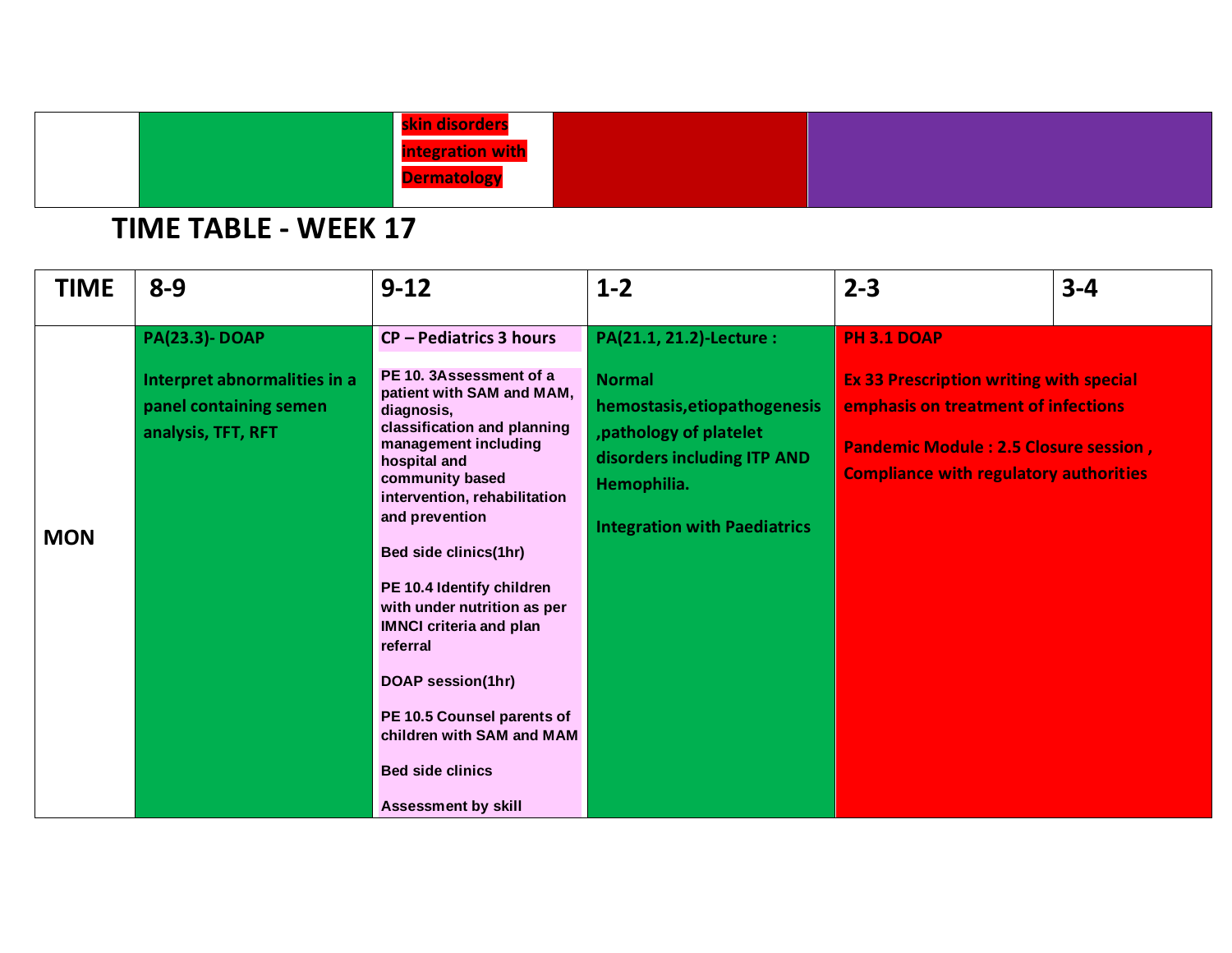|            |                                                        | station(1hr)                                 |                                                              |                                                             |
|------------|--------------------------------------------------------|----------------------------------------------|--------------------------------------------------------------|-------------------------------------------------------------|
|            |                                                        |                                              |                                                              |                                                             |
|            |                                                        |                                              |                                                              |                                                             |
|            | PH 1.47 - Drugs for<br><b>Amoebiasis and anaerobic</b> | $CP - SPM - 3$ Hours                         | MI(4.1)-Lecture                                              | MI(4.1)SGD- Lab diagnosis of anaerobic<br><b>infections</b> |
|            | infections with emphasis to                            | CM 6.5                                       | <b>Anaerobic Bacterial</b>                                   | Infections due to non sporing anaerobes                     |
|            | metronidazole                                          | 9-10. Orientation on                         | infections- Gas gangrene<br><b>Medicine integration AITO</b> |                                                             |
|            | <b>SGD</b>                                             | clinical posting &<br>Introduction to        |                                                              |                                                             |
| <b>TUE</b> |                                                        | epidemiology -                               |                                                              |                                                             |
|            |                                                        | Interactive lecture<br>10-11.Incidence &     |                                                              |                                                             |
|            |                                                        | prevalence(DOAP)                             |                                                              |                                                             |
|            |                                                        | 11-12.Introduction to<br>heath education and |                                                              |                                                             |
|            |                                                        | allocation of health                         |                                                              |                                                             |
|            |                                                        | education topics (SGD)                       |                                                              |                                                             |
|            | MI (8.9, 8.13, 8.15)-SGD                               | CM6.2 Research                               | SU 9.1, 18.1 Skin, Soft tissue                               | PA(10.1,10.2,10.3,10.4)-DOAP:                               |
|            | <b>Skin and soft tissue</b>                            | methodology, study desig                     | <b>Infections - Gas</b>                                      | <b>Infections</b>                                           |
| <b>WED</b> | infections -Specimen                                   | ns, writing a<br>protocol.(SGD - 3 hours)    | gangrenesurgicalMx Lecture                                   |                                                             |
|            | collection and transport,<br>Lab diagnosis.            |                                              |                                                              |                                                             |
|            |                                                        |                                              |                                                              |                                                             |
|            |                                                        |                                              |                                                              |                                                             |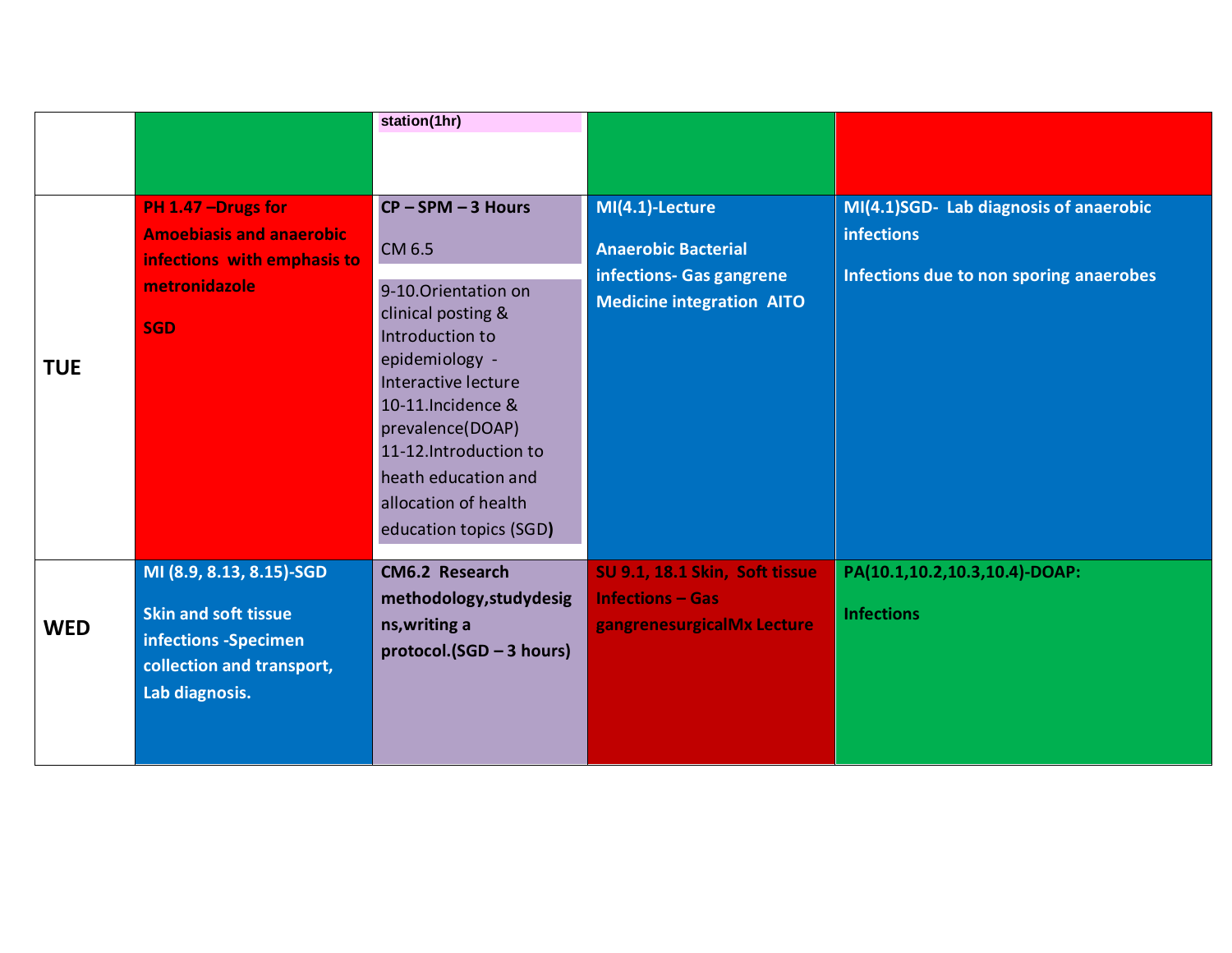| <b>THURS</b> | MI (8.9, 8.13, 8.15)-SGD<br><b>Case discussion- Skin and</b><br>soft tissue infections<br><b>Interpretation of results</b>                                                             | <b>CP CM7.5</b><br><b>Case- Control</b><br>study(DOAP)                                                                                                                                                        | PH 1.43 Tetracycline and ChloramphenicolLecture 1<br>PH 1.43 Mx of infections with broad spectrum antibiotics<br>SGD <sub>1</sub>                                          |                                                                                                                                                | <b>Formative</b><br>assessment:<br><b>Clinical subjects</b>                                                                                               |
|--------------|----------------------------------------------------------------------------------------------------------------------------------------------------------------------------------------|---------------------------------------------------------------------------------------------------------------------------------------------------------------------------------------------------------------|----------------------------------------------------------------------------------------------------------------------------------------------------------------------------|------------------------------------------------------------------------------------------------------------------------------------------------|-----------------------------------------------------------------------------------------------------------------------------------------------------------|
| <b>FRI</b>   | PA(21.3) -SGD :Differentiate<br>platelet disorders and<br>clotting disorders based on<br>clinical and hematological<br>features.<br><b>Integration with General</b><br><b>Medicine</b> | <b>CP - CM7.5</b><br><b>Cohort Study(DOAP)</b>                                                                                                                                                                |                                                                                                                                                                            | $SPM -$<br><b>Routine vaccination</b><br>during pandemic<br>times(PM 2.4)CM 8.4<br><b>CM 8.1 AEFI</b><br><b>SGD, Demonstration</b><br>- I hour | PA(21.4, 21.5)<br><b>SDL:Lab findings</b><br>and diagnosis of<br><b>DIC &amp; vitamin K</b><br>deficiency.<br>Integration with<br><b>General Medicine</b> |
| <b>SAT</b>   | <b>FM 3.2</b><br><b>Bite marks, Forensic</b><br>odontology<br><b>SDL</b>                                                                                                               | 9-11 Lecture PH 1.31<br><b>Drugs for Dyslipidemia</b><br>$10 - 11$<br>$PA(12.3) -$<br>Lecture: Pathogenesis of<br>obesity and its<br>consequences<br>integration with GM<br>(AITO)<br>11-12 - Lecture PH 1.26 | <b>PA (27.1)- Lecture</b><br>:Arteriosclerosis and<br>atherosclerosis-<br><b>Pathogenesis of various types</b><br>of atherosclerosis integration<br>with General Medicine. | <b>AETCOM 1 HOURSDL</b><br>2.4--Collaborative health care team<br><b>SPORTS 1 HOUR</b>                                                         |                                                                                                                                                           |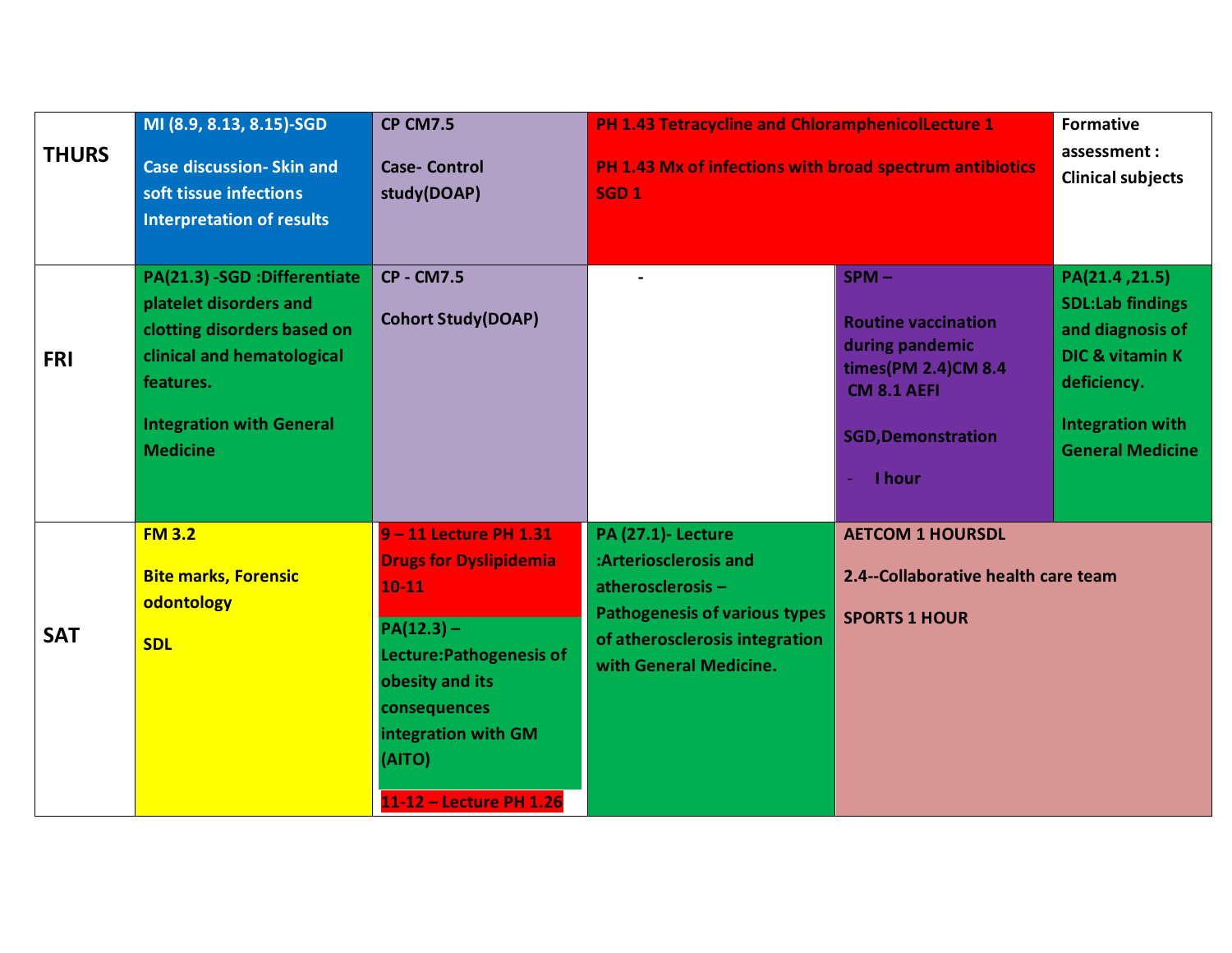| <b>Drugs acting on RAAS -1</b> |  |
|--------------------------------|--|
| <b>Lecture, Integration</b>    |  |
| withPhysiology (AITO)          |  |
|                                |  |

### **TIME TABLE – WEEK 18 – AITO WEEK – Ischemic heart disease**

| <b>TIME</b> | $8 - 9$                                                                                                           | $9 - 12$                                                                                                                         |                     | $1 - 2$                                                                                                                                     | $2 - 3$                                                                            | $3 - 4$ |
|-------------|-------------------------------------------------------------------------------------------------------------------|----------------------------------------------------------------------------------------------------------------------------------|---------------------|---------------------------------------------------------------------------------------------------------------------------------------------|------------------------------------------------------------------------------------|---------|
| <b>MON</b>  | Introduction of a case on IHD<br>IM 2.14,<br>2.16, 2.17, 2.18, 2.19, 2.20, 2.23<br><b>Acute coronary syndrome</b> | CP - SPM<br><b>CM6.3</b><br>9-10 Literature<br>n)<br>10-12 Journal article<br>allocation & reading<br>a journal<br>article(DOAP) | search(Demonstratio | PA(27.3)-Lecture<br>:Etiopathogenesis and<br>complications of heart failure.<br><b>Integration with Physiology</b><br>and General Medicine. | SGD/DOAP - PH 1.29, 1.30 Ex No. 15<br>Frog heart Ex No.                            |         |
| <b>TUE</b>  | $9 - 11$<br><b>Forensic medicine</b><br><b>Feedback, Reflections &amp; Mentoring</b>                              | $11 - 1$<br><b>SPM</b>                                                                                                           |                     | <b>Feedback, Reflections &amp; Mentoring</b>                                                                                                | MI 2.2 (DOAP) - Lab diagnosis of Infective<br>endocarditis<br><b>Gram staining</b> |         |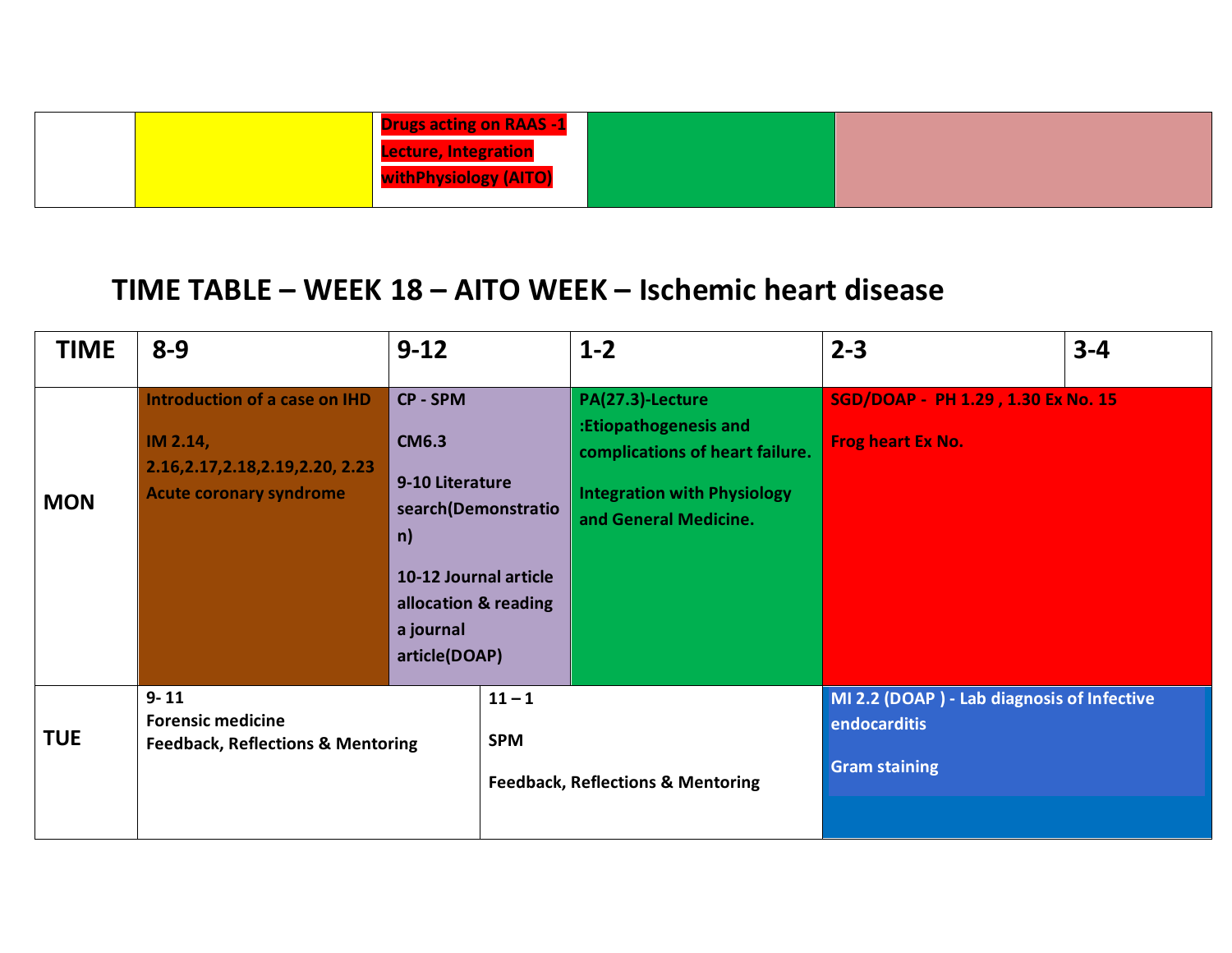| <b>WED</b>   | MI(2.2) Lecture- Infective<br>endocarditis- agents + Case<br><b>scenarios</b>                                               | <b>CP - SPM</b><br><b>CM5.2</b><br><b>Briefing on Family</b><br><b>Health Study &amp; Diet</b><br>Survey(Interactive<br>lecture and SGD) | PA(27.5)-Lecture:<br>Etiopathogenesis,<br>presentations , gross and<br>microscopy and diagnosis of<br>IHD.<br>Integration with general<br>medicine | <b>PA(27.8) DOAP</b><br>Interpret abnormalities in cardiac function<br>testing in Acute coronary syndrome.<br>Integration with Physiology and general<br>medicine. |                                                                                                                                         |
|--------------|-----------------------------------------------------------------------------------------------------------------------------|------------------------------------------------------------------------------------------------------------------------------------------|----------------------------------------------------------------------------------------------------------------------------------------------------|--------------------------------------------------------------------------------------------------------------------------------------------------------------------|-----------------------------------------------------------------------------------------------------------------------------------------|
| <b>THURS</b> | <b>FM 2.4 Sudden natural death</b><br><b>Cardiac causes (Myocardial</b><br>infarction) - Autopsy findings<br><b>Seminar</b> | <b>CP - SPM</b><br><b>CM5.2 Family Health</b><br><b>Study &amp; Diet</b><br><b>Survey(Field Visit)</b>                                   | PH 1.29 Drugs for congestive cardiac failure Lecture - 1<br>PH 1.29 Management of acute LVF - Guidelines SGD -1                                    |                                                                                                                                                                    | PH 1.26, 1.28,<br>1.29 Drugs<br>acting on RAAS,<br><b>Mx of CCF Case</b><br>scenarios -<br><b>Integration with</b><br><b>GM Lecture</b> |
| <b>FRI</b>   | <b>PHARMACOLOGY</b><br><b>PH 1.28 Drugs for Angina</b><br><b>Lecture</b>                                                    | <b>SPORTS</b>                                                                                                                            |                                                                                                                                                    | $SPM - CM$<br>$-$ CM 1.5<br>Levels of prevention &<br><b>Modes of Intervention</b><br>In IHD SGD                                                                   | <b>PHARMACOLOG</b><br>Ÿ<br>PH 1.28 Angina<br>- Management<br>of acute MI SGD                                                            |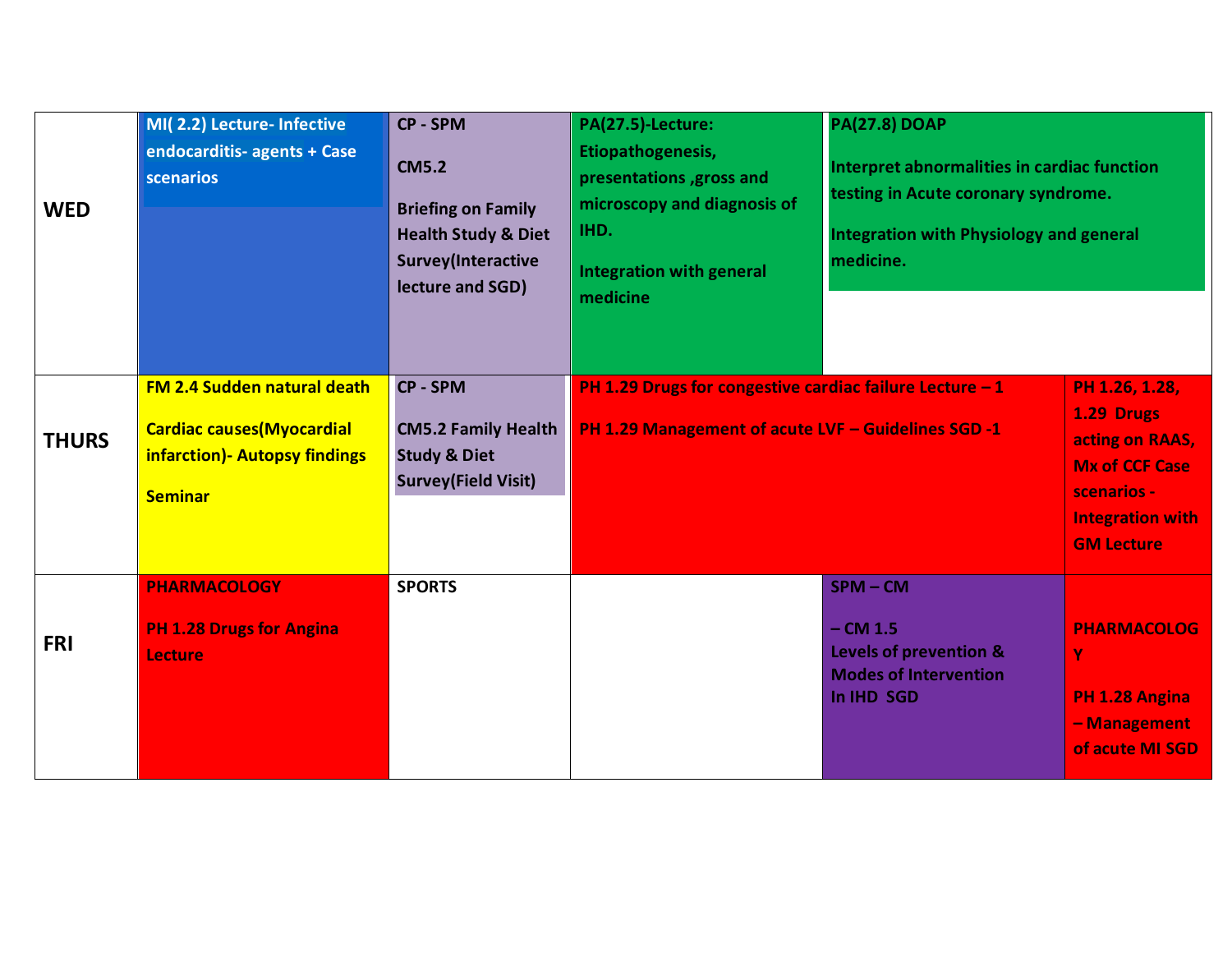|            | PA(27.4)-Lecture<br>:Etiopathogenesis, gross and<br>microscopy of Rheumatic<br>fever.<br><b>Integration with general</b><br>medicine and microbiology. | 9-10 PA(27.6) -<br>Lecture :<br>pathogenesis, gross,<br>microscopy, diagnosis<br>of Infective<br>endocarditis.                                                                                                                                    | <b>CLINICAL THEORY</b><br>IM 2.14, 2.15, 2.16, 2.17, 2.18,<br>2.19, 2.2, 2.23 Acute coronary<br>syndrome<br><b>Case discussion</b> | <b>AETCOM (2 hours) - SGD</b><br>2.5--Ethical care of the patient |
|------------|--------------------------------------------------------------------------------------------------------------------------------------------------------|---------------------------------------------------------------------------------------------------------------------------------------------------------------------------------------------------------------------------------------------------|------------------------------------------------------------------------------------------------------------------------------------|-------------------------------------------------------------------|
| <b>SAT</b> |                                                                                                                                                        | <b>Integration with</b><br>general medicine<br>and microbiology.<br><b>10-11 CLINICAL</b><br><b>THEORY OG 12.4</b><br><b>Heart disease in</b><br>pregnancy<br>11-12 - IM Case<br>discussion on CCF<br>following MI (IM 2.1,<br>2.2, 2.3, 2.4, 2.5 | ÷<br><b>Reflections</b>                                                                                                            |                                                                   |

### **TIME TABLE – WEEK 19**

| --- --<br>. <b>.</b> | ^-`<br>. . | o<br>–…<br>- 4<br>-- | $\epsilon$<br>-4<br>.<br>- - | - -<br>-<br>- - | $\sim$ |
|----------------------|------------|----------------------|------------------------------|-----------------|--------|
|                      |            |                      |                              |                 |        |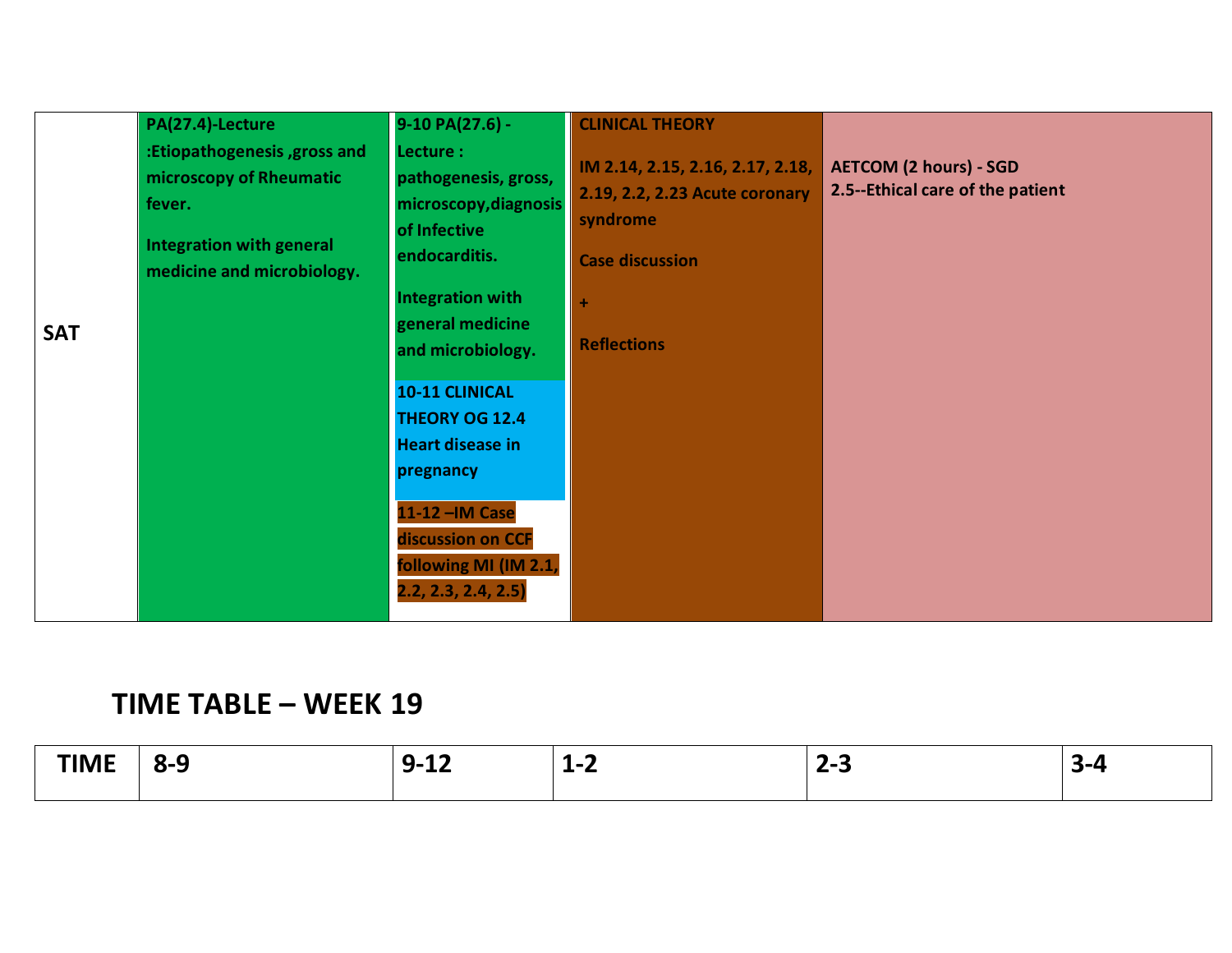| <b>MON</b>   | <b>No class-Exams</b>                                           |                                                      | <b>No class-Exams</b>                          | <b>Pharmacology 1st sessionals</b>                                 |                                        |
|--------------|-----------------------------------------------------------------|------------------------------------------------------|------------------------------------------------|--------------------------------------------------------------------|----------------------------------------|
|              |                                                                 |                                                      |                                                | <b>Internal assessment</b>                                         |                                        |
|              | No class - Exams                                                |                                                      | No class - Exams                               | <b>Microbiology 1st sessionals</b><br><b>Internal assessment</b>   |                                        |
| <b>TUE</b>   |                                                                 |                                                      |                                                |                                                                    |                                        |
| <b>WED</b>   | <b>No class-Exams</b>                                           |                                                      | No class-Exams                                 | Pathology 1 <sup>st</sup> sessionals<br><b>Internal assessment</b> |                                        |
|              |                                                                 |                                                      |                                                |                                                                    |                                        |
|              | <b>FM 10.1 Cardio toxic plants</b>                              | CP-SPM CM5.2                                         | PH 1.30 Drugs for arrhythmia<br><b>Lecture</b> | <b>PH SGD</b>                                                      | <b>Sports 1 hour</b>                   |
| <b>THURS</b> | <b>Cardio vascular Toxicology</b>                               | <b>Family Health</b>                                 |                                                | PH 1.30 Mx of major                                                |                                        |
|              | <b>Integration with</b><br><b>Pharmacology Seminar / SGD</b>    | <b>Study &amp; Diet</b><br><b>Survey(Field Visit</b> |                                                | arrhythmias                                                        |                                        |
|              | <b>MI 7.1,7.2 Infective</b>                                     | $CP - SPM - 3$                                       |                                                | AITO Topic: OG 22.2 Bacterial<br>vaginosis, Candida vaginalis      | MI (7.1, 7.2)-SGD<br>STD - Urethritis/ |
| <b>FRI</b>   | syndromes of genital tract-<br><b>Vulvovaginitis</b> (Bacterial | <b>Hours CM6.2</b>                                   |                                                | clinical features, syndromicMx                                     | <b>Cervicitis</b>                      |
|              | vaginosis, Candidiasis,                                         | <b>9-10 - Vital</b><br>statistics(Interacti          |                                                |                                                                    | <b>Gonorrhoea</b><br>,NGU              |
|              | <b>Trichomoniasis) Lecture</b>                                  | ve lecture)                                          |                                                |                                                                    |                                        |
|              |                                                                 | $10-12$ – Exercises                                  |                                                |                                                                    |                                        |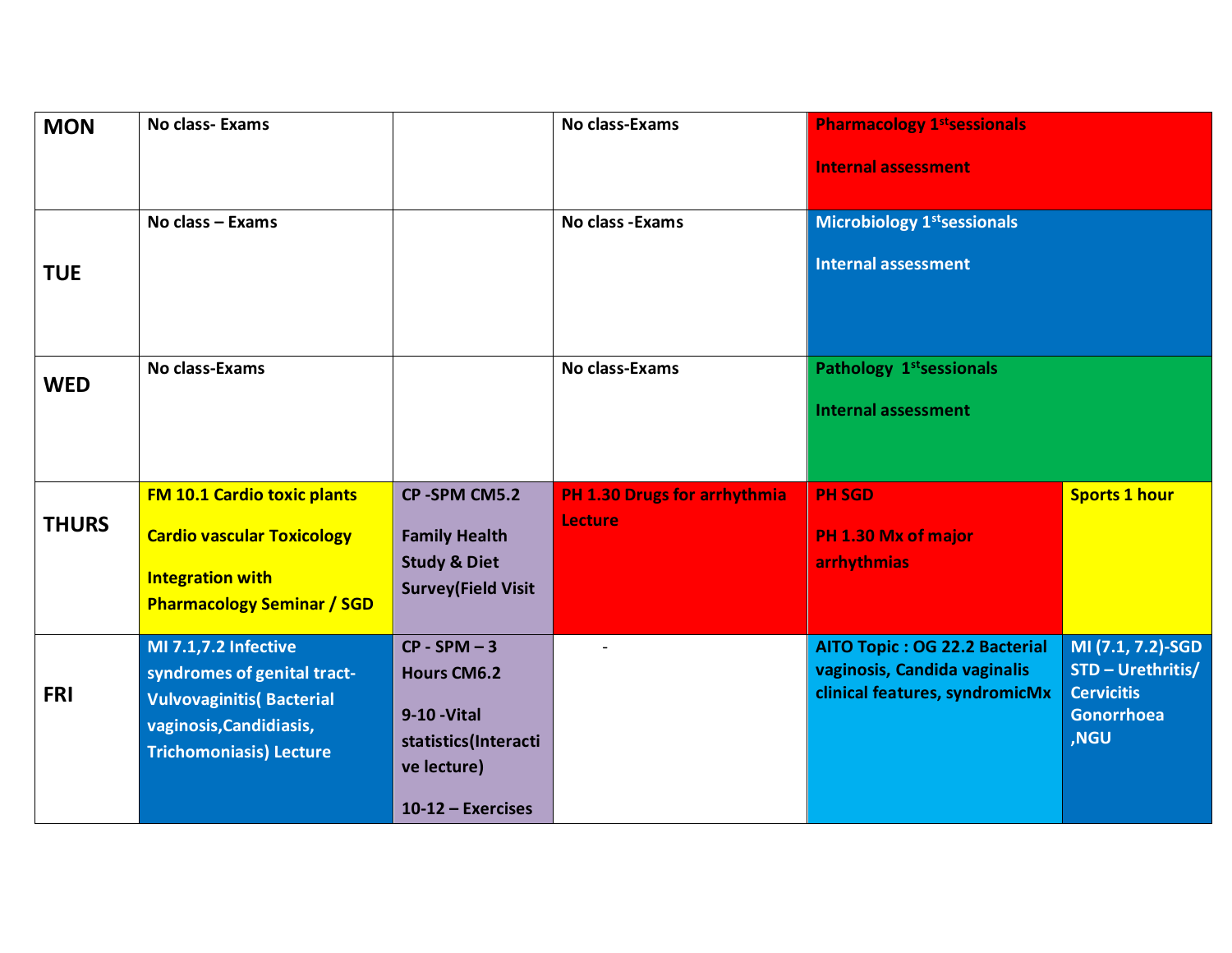|            |                                                                                                          | on Vital<br><b>Statistics(DOAP)</b>                                                                                                                                                                                                                                                                                                                                                                  |                                                                                                                   |                                                                                 |
|------------|----------------------------------------------------------------------------------------------------------|------------------------------------------------------------------------------------------------------------------------------------------------------------------------------------------------------------------------------------------------------------------------------------------------------------------------------------------------------------------------------------------------------|-------------------------------------------------------------------------------------------------------------------|---------------------------------------------------------------------------------|
| <b>SAT</b> | (MI 7.2) STD - Genital ulcers -<br><b>Chancroid, LGV, Donovanosis,</b><br><b>Genital Herpes- Lecture</b> | 9-10 PA(27.10) -<br><b>Lecture</b><br>:Pathophysiology<br>, pathology and<br>complications of<br>Syphilis.<br><b>Integration with</b><br><b>General medicine</b><br>and microbiology<br>$10-11$ MI( 7.1,2)<br>Lecture -Syphilis -<br>etiology, Clinical<br>presentations<br>, pathogenesis<br>$11-12$ MI( 7.1,2)<br><b>SGD-Lab</b><br>diagnosis of<br><b>Syphilis</b><br>Integrated<br>sessions with | <b>PA (29.5)- SGD</b><br>:Pathogenesis& progression of<br>prostatitis Integration with<br><b>General Surgery.</b> | PH 1.48 Lecture Drugs for STD Integration with<br>Microbiology<br>Sports-1 hour |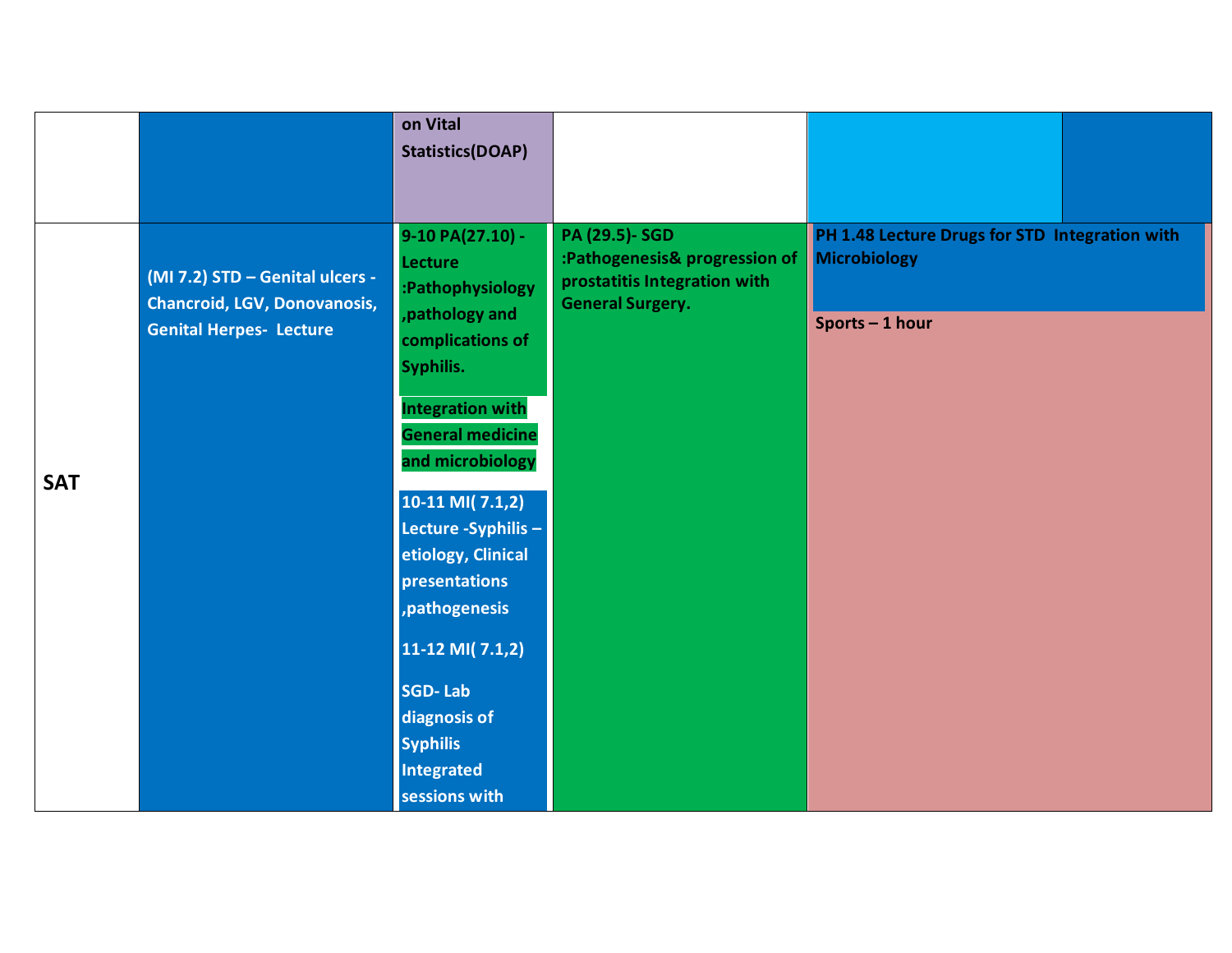|  | dermatology |  |
|--|-------------|--|
|  |             |  |
|  |             |  |

#### **TIME TABLE – WEEK 20**

| <b>TIME</b> | $8 - 9$                                                                                                                                                                          | $9 - 12$                                                      | $1 - 2$                                                                                                                                             | $2 - 3$                                                                                                                                                     | $3 - 4$ |
|-------------|----------------------------------------------------------------------------------------------------------------------------------------------------------------------------------|---------------------------------------------------------------|-----------------------------------------------------------------------------------------------------------------------------------------------------|-------------------------------------------------------------------------------------------------------------------------------------------------------------|---------|
| <b>MON</b>  | PA (27.7) -<br>SGD:Etiopathogenesis, gross,<br>microscopy and diagnosis of<br><b>Pericarditis and pericardial</b><br>effusion.<br><b>Integration with General</b><br>medicine.   | <b>CP-SPM</b><br><b>CM6.2</b><br><b>Data</b><br>analysis      | PA (27.9) - Lecture : Etiopathogenesis<br>, gross, microscopy and diagnosis<br><b>Cardiomyopathies.</b><br><b>Integration with General medicine</b> | $SGD/DOAP - PH$ 3.4 Ex No. 24<br><b>Problems on ADR</b>                                                                                                     |         |
| <b>TUE</b>  | PA (27.2)- Lecture: Etiology,<br>dynamics, pathological types<br>and complications of<br>aneurysms including aortic<br>aneurysm.<br><b>Integration with General</b><br>Medicine. | <b>CPCM6.2</b><br><b>Data</b><br><b>Presentatio</b><br>n(SGD) | <b>MI(7.3) SGD</b><br>UTI- etiopathogenesis, Uropathogenic<br><b>ECOLI and other Enterobacteriaciae</b>                                             | SGD MI(7.3) Lab diagnosis of UTI+<br>Specimen collection and transport MI(8.9,<br>8.10.8.13, 8.15)<br>UTI-Case discussion, interpretation of lab<br>results |         |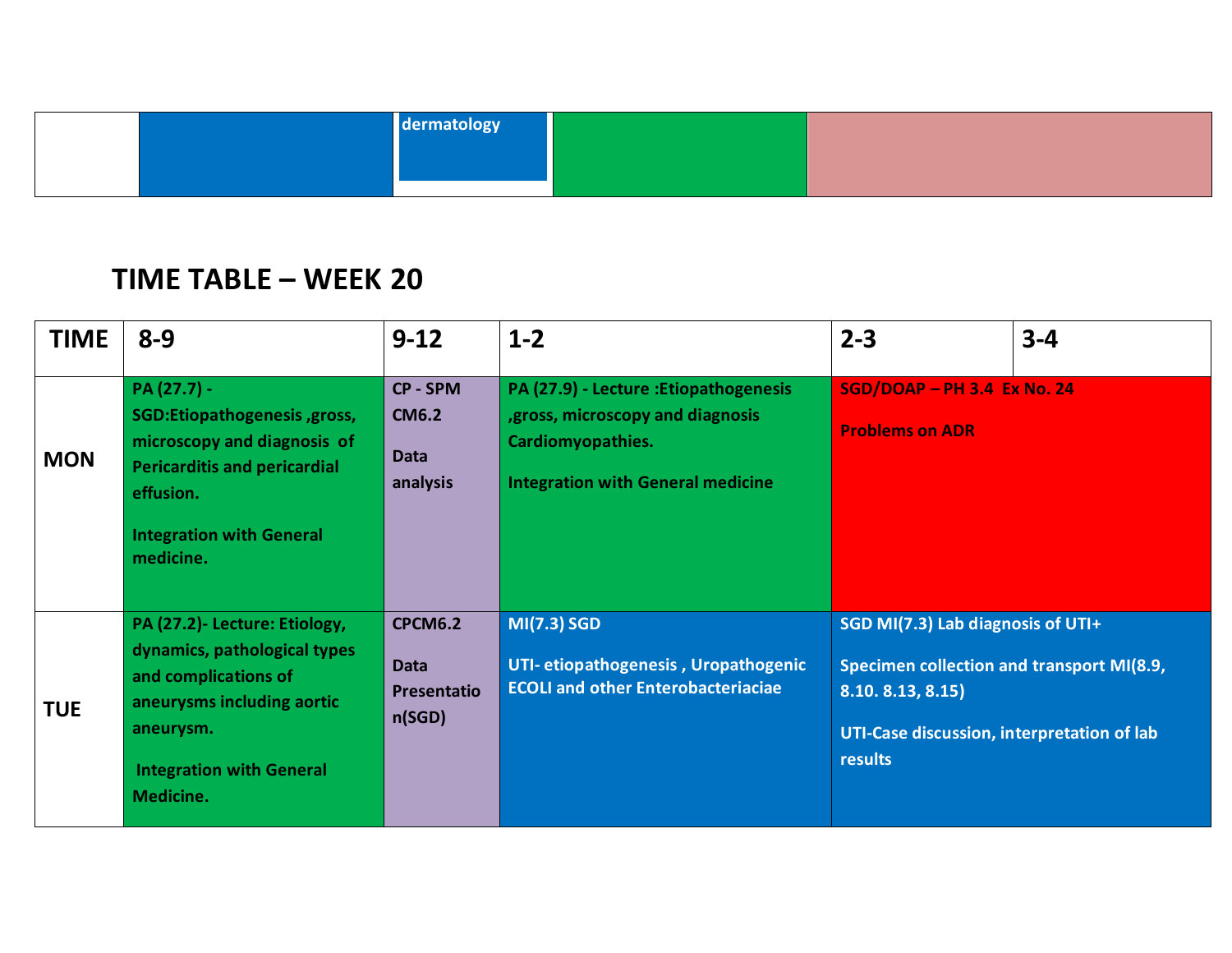| <b>WED</b>   | <b>PHARMACOLOGY - PH 1.43</b><br><b>Quinolones Lecture</b>                        | <b>CP - CM6.2</b><br><b>Selection of</b><br>project topic<br>for small<br>groups and<br>finalizing<br>the protocol<br>(SGD) | <b>PH 1.43 SGD Drugs for UTI Integration</b><br>with microbiology                                                                                  | PA(29.3, 29.4) -SGD : Etiopathogenesis,<br>hormonal dependencies, urological findings<br>and diagnostic tests for BPH and carcinoma<br>prostate.<br><b>Integration with General Surgery.</b> |                                                                                                                          |
|--------------|-----------------------------------------------------------------------------------|-----------------------------------------------------------------------------------------------------------------------------|----------------------------------------------------------------------------------------------------------------------------------------------------|----------------------------------------------------------------------------------------------------------------------------------------------------------------------------------------------|--------------------------------------------------------------------------------------------------------------------------|
| <b>THURS</b> | M(7.1, 7.3)<br><b>SGD Parasites in Urinary tract-</b><br>Schistosoma hematobium   | <b>CP - CM6.2</b><br><b>Proforma</b><br>preparation<br>$\boldsymbol{8}$<br>presentatio<br>n(SGD)                            | MI (3.1 )-Lecture -Diarrhoea/Dysentery-<br>etiopathogenesis<br>Cholera- morphology, pathogenesis,<br>clinical features, diagnosis and<br>treatment | PH 1.27 Drugs for<br><b>Hypertension 1</b><br><b>Lecture Integration</b><br>with GM                                                                                                          | <b>Formative assessment</b><br><b>Pathology</b>                                                                          |
| <b>FRI</b>   | <b>CLINICAL THEORY</b><br>AITO Topic: OG 12.1<br><b>Hypertension in pregnancy</b> | <b>CP - CM6.3</b><br><b>Journal</b><br><b>articles</b><br>presentatio<br>n & critical                                       |                                                                                                                                                    | <b>PHARMACOLOGY</b><br>PH 1.27 Drugs for<br><b>Hypertension 2 SGD</b>                                                                                                                        | <b>PH 1.27, 1.30 Lecture</b><br><b>Management of</b><br><b>HYPERTENSION,</b><br><b>Arrhythmia Integration</b><br>with GM |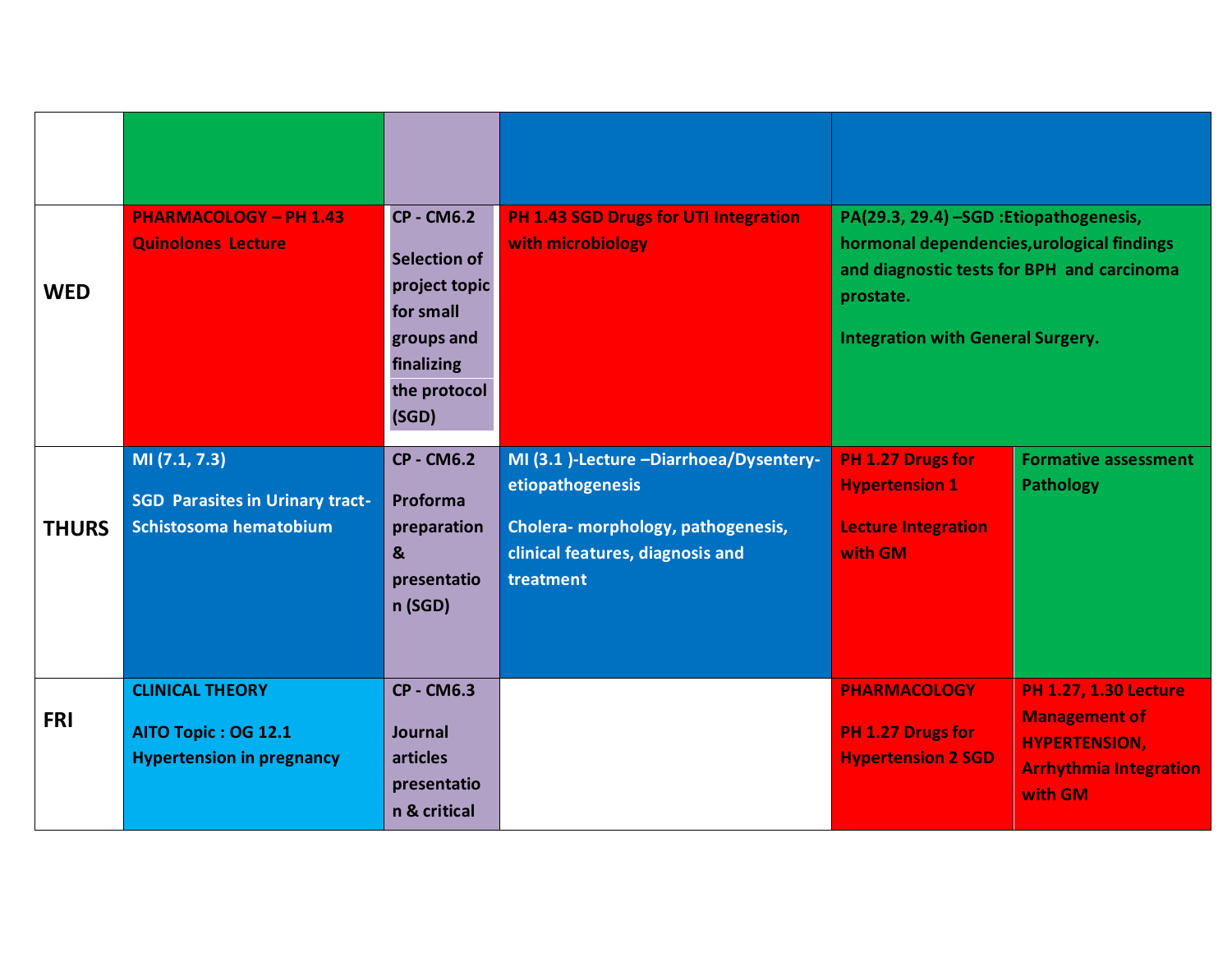|            |                | $\begin{array}{ c c }\n\hline\n\text{appraisal of} \\ \text{the articles}\n\end{array}$ |  |  |
|------------|----------------|-----------------------------------------------------------------------------------------|--|--|
|            |                | (SGD)                                                                                   |  |  |
| <b>SAT</b> | <b>HOLIDAY</b> |                                                                                         |  |  |
|            |                |                                                                                         |  |  |
|            |                |                                                                                         |  |  |

# **Time table - Week 21**

| <b>TIME</b> | $8 - 9$                                                                                                                                                             | $9 - 12$                                                                        | $1 - 2$                                                                                                                                                             | $2 - 3$                                                                                | $3 - 4$ |
|-------------|---------------------------------------------------------------------------------------------------------------------------------------------------------------------|---------------------------------------------------------------------------------|---------------------------------------------------------------------------------------------------------------------------------------------------------------------|----------------------------------------------------------------------------------------|---------|
| <b>MON</b>  | $PA(29.1) - Lecture:$<br><b>Classification, pathogenesis,</b><br>diagnosis and spread of<br>testicular tumors.<br><b>Integration with General</b><br><b>Surgery</b> | <b>CP-SPM 3hrs</b><br><b>CM6.2</b><br><b>Final protocol</b><br>presentation(SGD | PA (29.2)<br>-SGD:Etiopathogenesis<br>diagnosis distinguishing<br>features and spread of<br>carcinoma of penis<br><b>Integration with General</b><br><b>Surgery</b> | <b>SGD/DOAP</b><br><b>PH 1.43</b><br>Ex No. 38 General principles of antimicrobial use |         |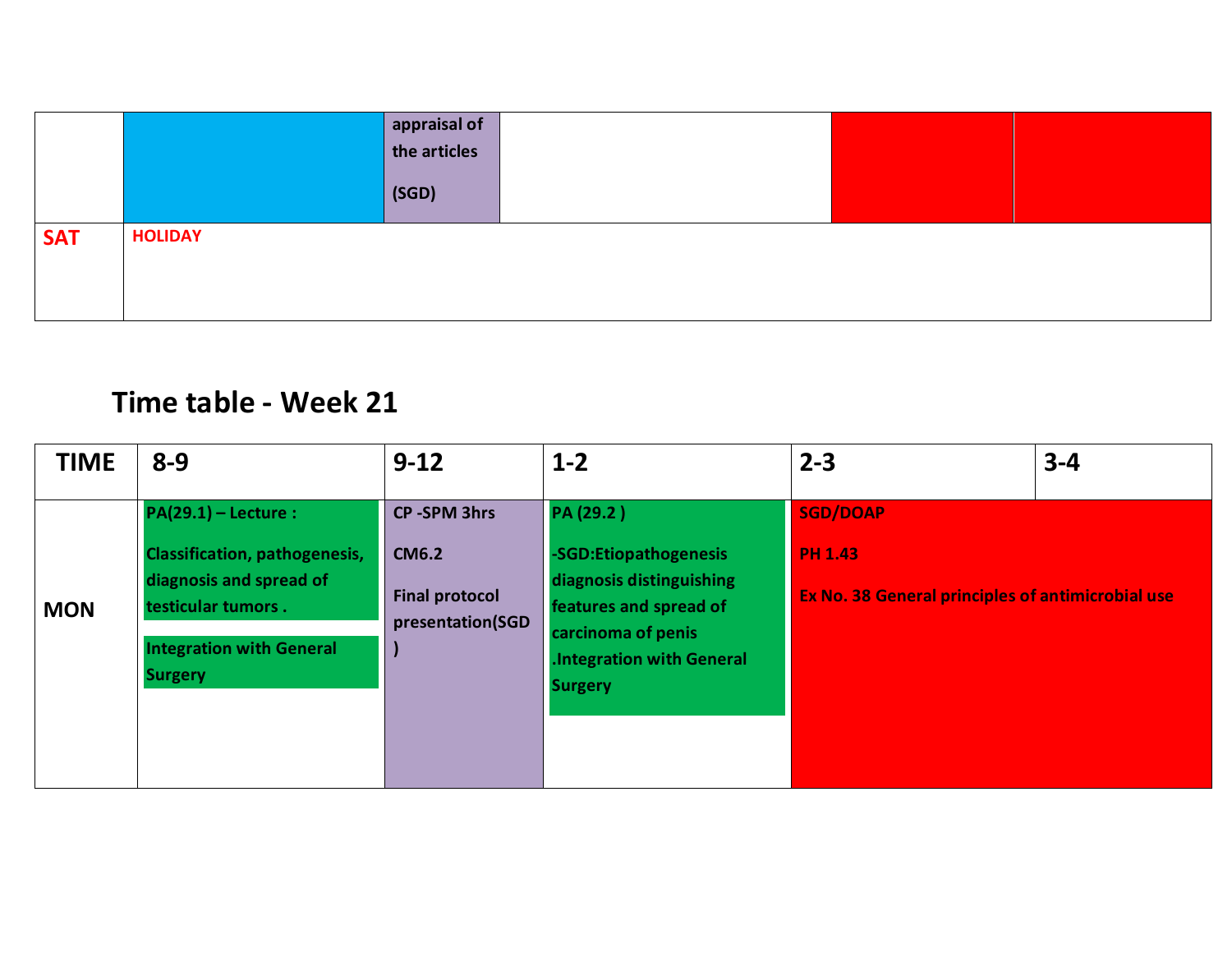| <b>TUE</b>   | <b>PHARMACOLOGY - PH 1.43</b><br>Sulfonamides,<br><b>Cotrimoxazole</b><br><b>SGD</b>                  | $CP - SPM - 3$<br><b>Hours</b><br>CM4.2,4.3<br><b>Health education</b><br>presentation in<br>the<br>department(Dem<br>onstration)        | MI(3.1,3.5) SDL-Food<br>poisoning-Halophilic vibrios,<br>Non typhoidal Salmonella,<br><b>B.cereus, Cl botulinum, Staph</b><br>aureus | MI (3.2, 8.15)-SGD/DOAP-Diarrhoea-Specimen<br>collection and transport, Case discussions,<br><b>Interpretation of lab results</b><br><b>Clostridium difficile</b> |                                                       |
|--------------|-------------------------------------------------------------------------------------------------------|------------------------------------------------------------------------------------------------------------------------------------------|--------------------------------------------------------------------------------------------------------------------------------------|-------------------------------------------------------------------------------------------------------------------------------------------------------------------|-------------------------------------------------------|
| <b>WED</b>   | MI(3.1)-SGD-Diarrhoegenic<br><b>ECOLI- types, pathogenesis</b>                                        | $CP - SPM - 3$<br><b>Hours</b><br>CM4.2,4.3<br><b>Health education</b><br>presentation in<br>the<br>community(Field<br><b>Visit)DOAP</b> | <b>PA(24.1)-SGD:</b><br><b>Etiopathogenesis and clinical</b><br>features of oral cancer.<br><b>Integration with Dentistry</b>        | PA (29.1,29.2,29.3,29.4) - DOAP : Male Genital<br>System.                                                                                                         |                                                       |
| <b>THURS</b> | <b>FM 2.1</b><br><b>Death and its types</b><br><b>Cortical and brain stem death</b><br><b>Lecture</b> | $CP - SPM - 3 Hrs$<br>CM12.1,12.2,12.3<br><b>Visit to S.S Samiti</b><br>(Centre for<br>destitutes)SGD                                    | <b>PH 1.43 Cephalosporins 1</b><br><b>Lecture</b>                                                                                    | <b>PH 1.43 SGD Cephalosporins</b><br>$\overline{2}$                                                                                                               | <b>Formative</b><br>assessment<br><b>Microbiology</b> |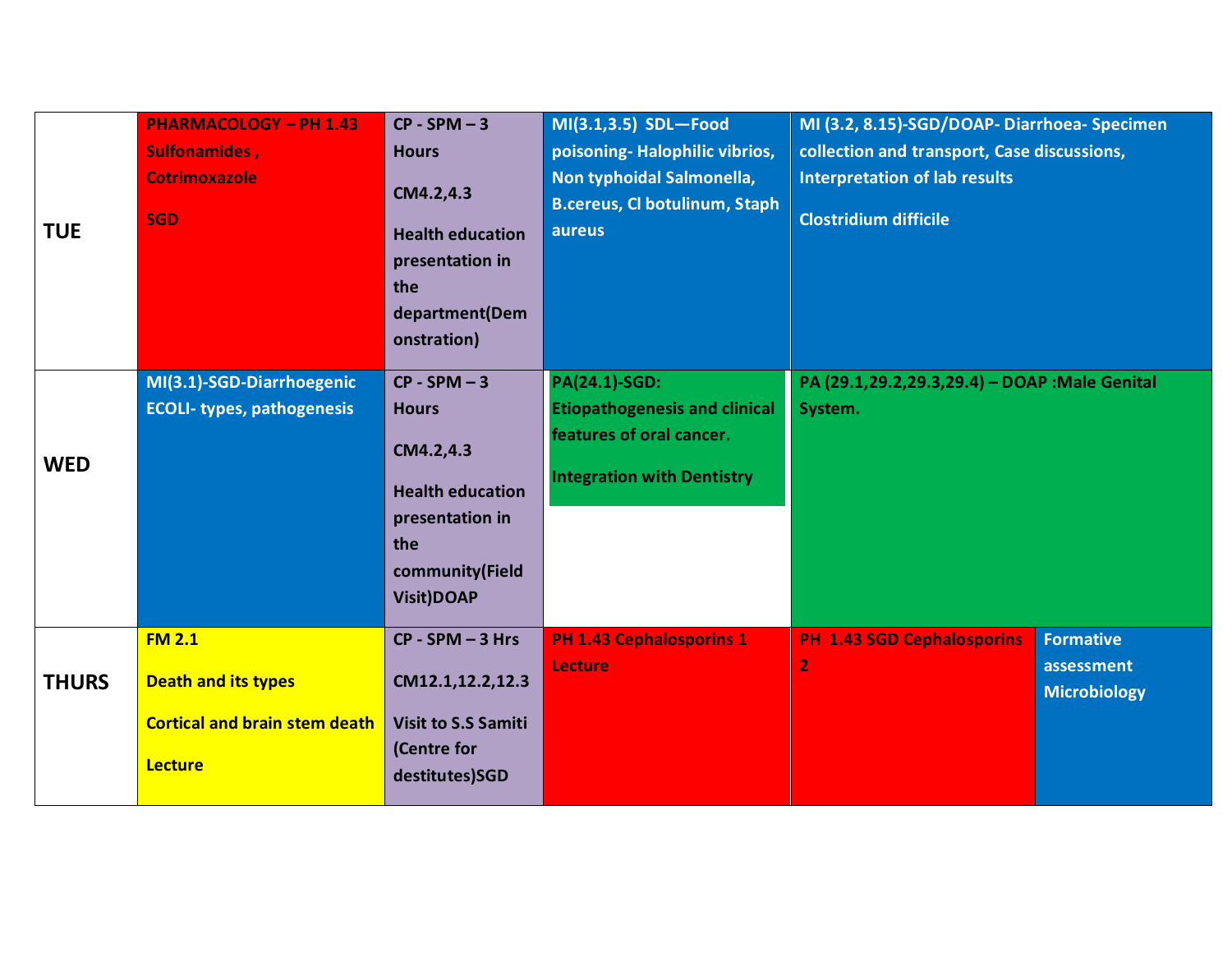| <b>FRI</b> | <b>SU 12.1, 12.2, 12.3 Nutrition</b><br>in a surgical patient Lecture<br><b>PA (24.6)- Lecture</b>            | $CP - SPM - 3$<br><b>Hours</b><br><b>CM3.2</b><br><b>Visit to water</b><br>purification plant<br><b>DOAP</b><br>$9-10-Ml(3.1)$ -                                                                                                                  | <b>CLINICAL THEORY</b>                                                | $SPM - CM 8.1$<br><b>Proximate Principles SGD</b><br><b>AETCOM (2 hours) - SGD</b> | $MI(3.1) - SGD-$<br><b>Bacterial dysentery</b><br>Shigella,<br>Campylobacter,<br>Yersinia |
|------------|---------------------------------------------------------------------------------------------------------------|---------------------------------------------------------------------------------------------------------------------------------------------------------------------------------------------------------------------------------------------------|-----------------------------------------------------------------------|------------------------------------------------------------------------------------|-------------------------------------------------------------------------------------------|
| <b>SAT</b> | :Etiopathogenesis, and<br>distinguishing features of IBD<br><b>Integration with General</b><br><b>Surgery</b> | <b>Lecture Parasites</b><br>causing diarrhea<br>and dysentery-<br>Amoebiasis,<br>Giardiasis,<br><b>Coccidian</b><br>parasities,<br><b>Balantidiasis</b><br>10-11 PA(24.5)-<br>SGD:<br><b>Etiopathogenesis</b><br>of tuberculosis of<br>intestine. | <b>SU 12.1, 12.2, 12.3 Nutrition</b><br>in a surgical patient Lecture | 2.5-- Patients autonomy & Patients' rights                                         |                                                                                           |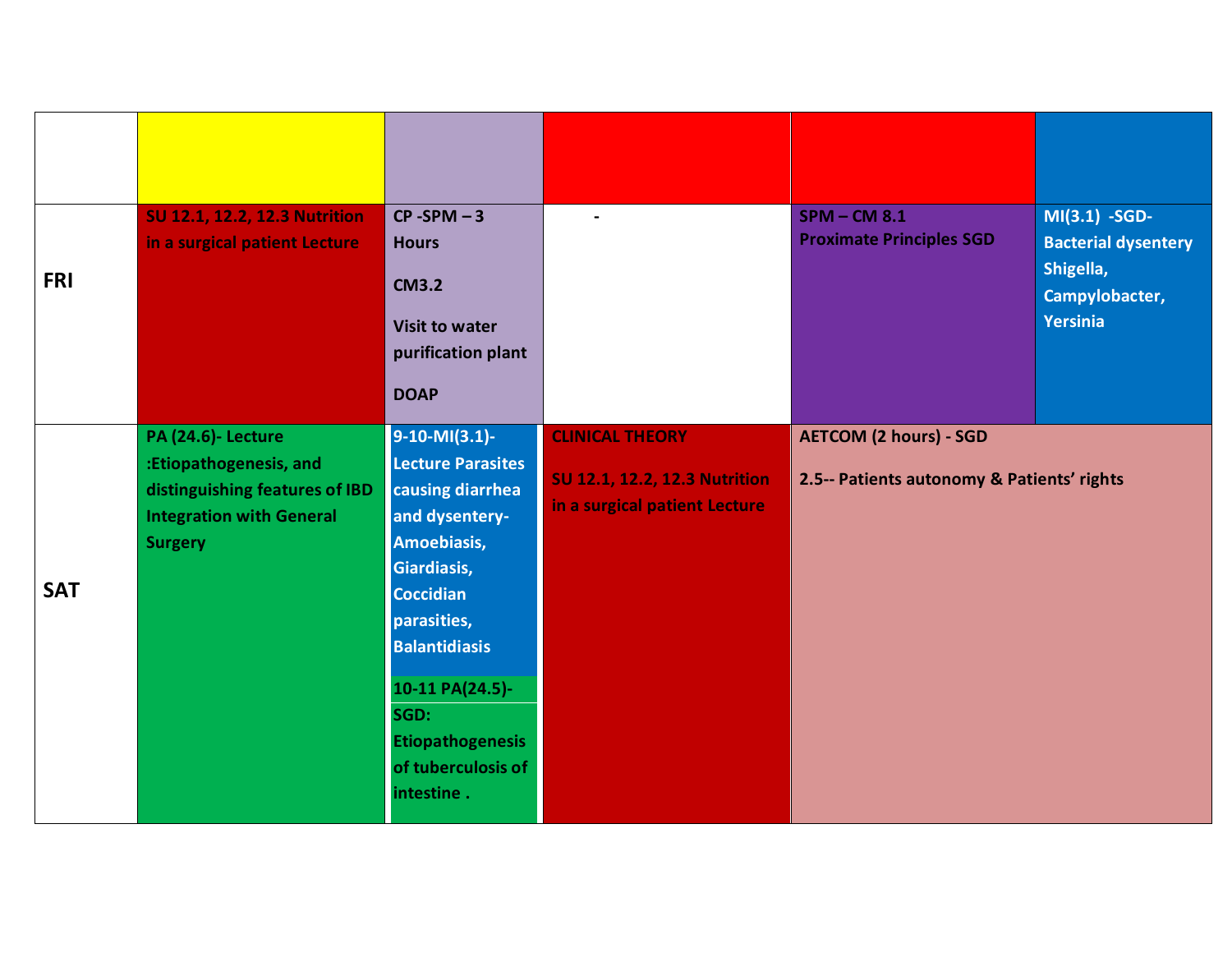| 11-12 Lecture PH     |  |
|----------------------|--|
| $1.43$               |  |
| <b>Miscellaneous</b> |  |
| <b>antibiotics</b>   |  |
|                      |  |
|                      |  |

## **Time table - week 22**

| <b>TIME</b> | $8 - 9$                                                                                                                | $9 - 12$                                                                                                                                            | $1 - 2$                                                                                                                                             | $2 - 3$                                                                                                                                  | $3 - 4$ |
|-------------|------------------------------------------------------------------------------------------------------------------------|-----------------------------------------------------------------------------------------------------------------------------------------------------|-----------------------------------------------------------------------------------------------------------------------------------------------------|------------------------------------------------------------------------------------------------------------------------------------------|---------|
| <b>MON</b>  | PA(24.7)-Lecture<br><b>Etiopathogenesis and</b><br>features of Ca Colon<br><b>Integration with General</b><br>Surgery. | $CP - SPM - 3$ hours<br><b>End Posting evaluation</b><br>(Written, Viva voce & skill<br>assessment)                                                 | PA(24.2,24.3)-SGD:<br><b>Etiopathogenesis and</b><br>microscopic features of<br>peptic ulcer disease<br><b>Integration with General</b><br>Surgery. | <b>SGD/DOAP</b><br>PH 3.4 Ex 25, 23 Charts on ADR<br><b>Pandemic Module 2.5 : ADR Monitoring in</b><br>clinical wards                    |         |
| <b>TUE</b>  | <b>PHARMACOLOGY</b><br><b>PH 1.34 Drugs for acid</b><br><b>Peptic disease 1 Lecture</b>                                | $CP - Orthopedics$<br>9-10 Major Joint dislocations<br><b>OR 1.5 Bedside Clinic</b><br><b>10-11 Closed reduction</b><br>shoulder / hip /knee OR 1.6 | MI (3.1 )Lecture-Intestinal<br>nematodes - Ascaris,<br><b>Ancylostoma</b>                                                                           | DOAP- MI (3.1)-Stool microscopy -ova and<br>cysts<br><b>SGD-Intestinal trematodes- Fasciolopsis,</b><br>Schistosoma mansoni, S.japonicum |         |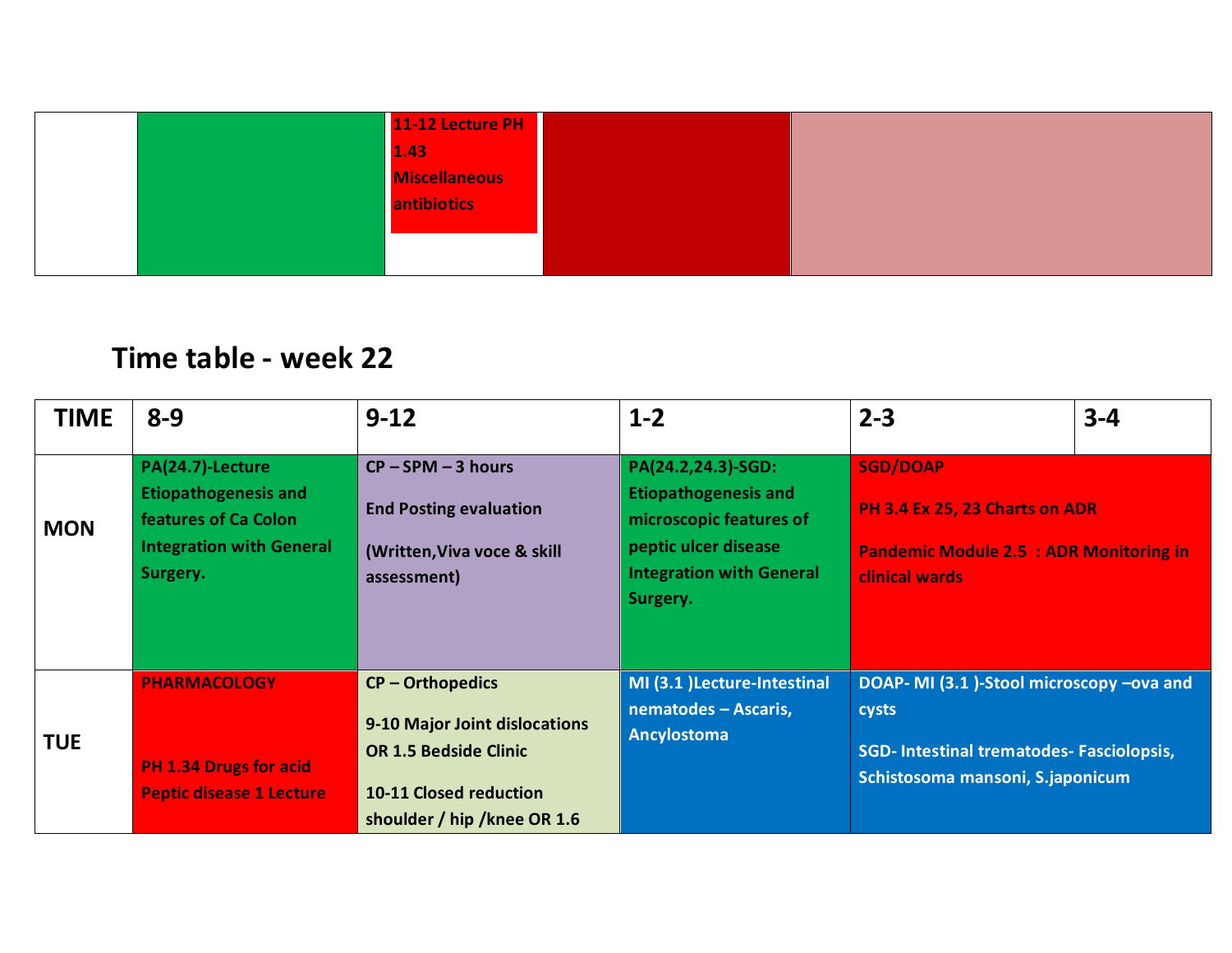|              |                                                                                                                                    | <b>DOAP</b><br>11-12 Fracture of clavicle,<br>proximal humerus, humerus<br><b>Shaft OR 2.1, 2.2, 2.4 Bedside</b><br>clinic                                                                                                                                                                     |                                                                                                                                                               |                                                                                           |                                                       |
|--------------|------------------------------------------------------------------------------------------------------------------------------------|------------------------------------------------------------------------------------------------------------------------------------------------------------------------------------------------------------------------------------------------------------------------------------------------|---------------------------------------------------------------------------------------------------------------------------------------------------------------|-------------------------------------------------------------------------------------------|-------------------------------------------------------|
| <b>WED</b>   | MI (3.1 )-Lecture-<br>Intestinal nematodes -<br><b>Enterobius, Trichuris,</b><br><b>Strongyloides</b>                              | $CP - Orthopedics - 3 hours$<br>9-10 Forearm fractures, facture<br>distal end of radius OR 2.5, 2.6<br><b>Bedside clinic</b><br>10-11 Spine injuries OR 2.8<br><b>Bedside clinic</b><br>$11 - 12$<br><b>Pelvic injuries and Mx of</b><br>hemodynamic instability OR<br>2.7, 2.9 Bedside clinic | PA(24.4)-Lecture :<br><b>Etioathogenesis and</b><br>morphologic features of<br><b>Carcinoma Stomach.</b><br><b>Integration with General</b><br><b>Surgery</b> | PA (24.4, 24.6, 24.7)-DOAP-GIT                                                            |                                                       |
| <b>THURS</b> | <b>FM 2.2</b><br><b>Natural and un-natural</b><br>death<br><b>FM2.6 Presumption of</b><br>death and presumption of<br>survivorship | $CP - Orthopedics - 3 hours$<br>9-10 Fracture of proximal<br>femur OR 2.10 Bedside clinic<br>10-11 Gracture of shaft of<br>femur, patella fracture OR 2.11,<br>2.12 Bedside clinic                                                                                                             | <b>PHARMACOLOGY</b><br><b>PH 1.34 Drugs for acid</b><br><b>Peptic disease SGD</b>                                                                             | <b>PHARMACOLOGY</b><br><b>PH SGD</b><br><b>1.34 Antiemetics and</b><br><b>prokinetics</b> | <b>Formative</b><br>assessment<br><b>Pharmacology</b> |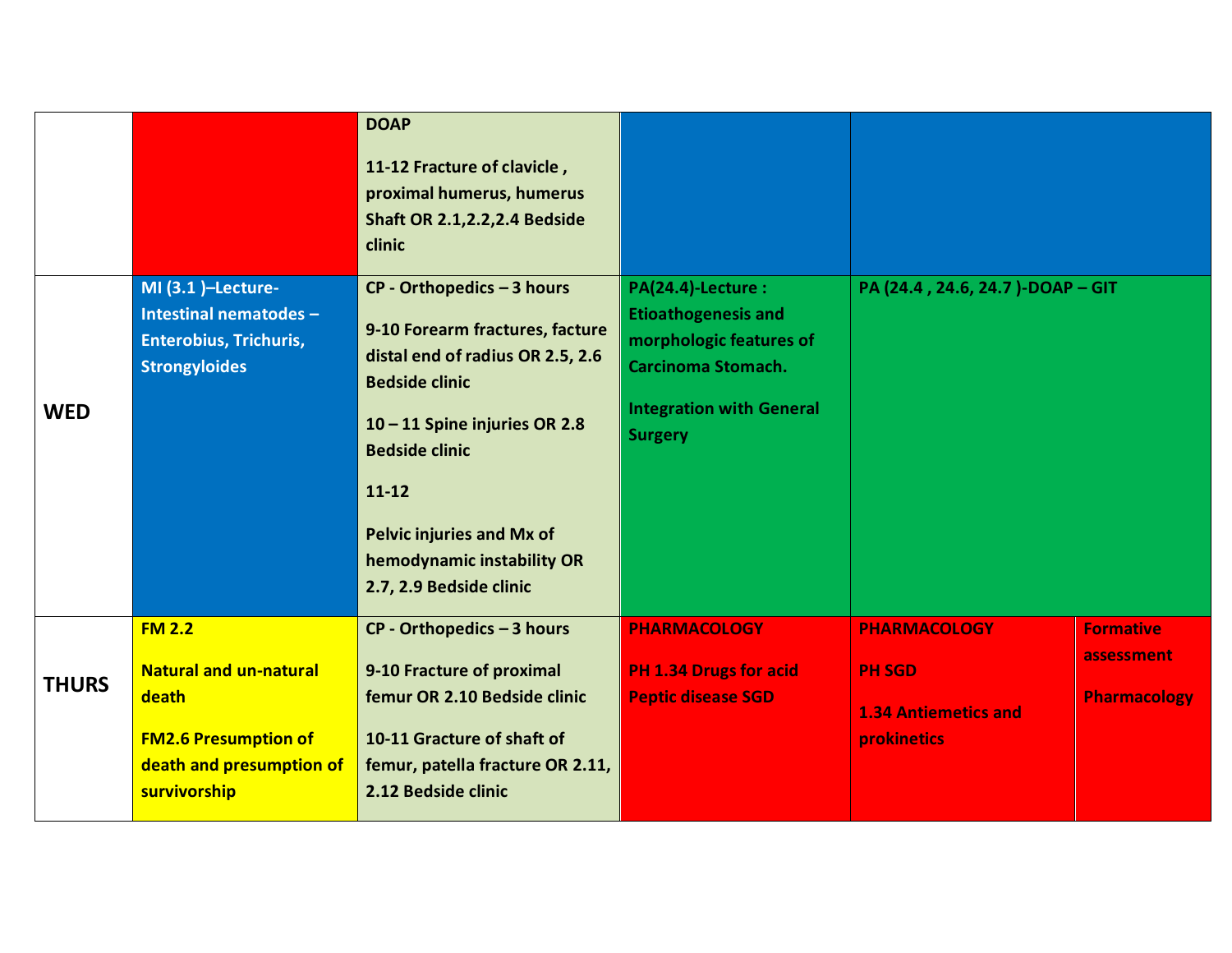|            | <b>Seminar</b>                                         | 11-12 Compartment syndrome,<br>VIC - Case discussion OR 2.11 |                                                         |                                              |              |
|------------|--------------------------------------------------------|--------------------------------------------------------------|---------------------------------------------------------|----------------------------------------------|--------------|
|            |                                                        | <b>Bedside clinic</b>                                        |                                                         |                                              |              |
|            | <b>CLINICAL THEORY</b>                                 | $CP - Orthopedics - 3 hours$                                 |                                                         | <b>SPM - Vitamins - CM 5.1</b>               | MI (3.6)-SGD |
|            | <b>IM 15.15 Treatment of</b>                           | 9-10 Ankle fractures, Fracture                               |                                                         | Lecture                                      | APD-H pylori |
|            | acid peptic disease                                    | of calcaneum, Foot OR 2.13,                                  |                                                         |                                              | +integration |
|            | including H pylori Lecture                             | 2.14 Bedside clinic                                          |                                                         |                                              | (PA, PH)     |
| <b>FRI</b> |                                                        | 10-11 Open fractures and                                     |                                                         |                                              |              |
|            |                                                        | management                                                   |                                                         |                                              |              |
|            |                                                        | Mal-union and non union of                                   |                                                         |                                              |              |
|            |                                                        | fractures OR 2.15, 2.16Bedside                               |                                                         |                                              |              |
|            |                                                        | clinic                                                       |                                                         |                                              |              |
|            |                                                        | 11-12 Mal-united distal radius                               |                                                         |                                              |              |
|            |                                                        | fracture: Case discussion                                    |                                                         |                                              |              |
|            |                                                        | OR 2.15Bedside clinic                                        |                                                         |                                              |              |
|            | PA(25.1) - Lecture<br>:Bilirubin metabolism,           | $9-10-$ MI (3.1, 3.2) SDL-<br><b>Intestinal Taeniasis</b>    | MI (3.1,3.7) -Lecture-<br><b>Infective syndromes of</b> | <b>AETCOM</b>                                |              |
|            | pathogenesis of jaundice                               |                                                              | hepatobiliarysystem,                                    | <b>AETCOM (2 hours) - SDL</b>                |              |
|            | and difference between                                 |                                                              | <b>Viral hepatitis - Types,</b>                         | 2.5--Medico legal, sociocultural and ethical |              |
| <b>SAT</b> | direct and indirect                                    | 10-11 PA(25.2)-Lecture                                       | Viral hepatitis A & E                                   | issues related to autonomy of the patient    |              |
|            | hyperbilirubinemia.                                    | :Etiopathogenesis, and                                       |                                                         |                                              |              |
|            |                                                        | pathological changes in hepatic                              | <b>Yellow fever</b>                                     |                                              |              |
|            | <b>Integration with General</b><br><b>Medicine and</b> | failure and their clinical                                   |                                                         |                                              |              |
|            | <b>Biochemistry.</b>                                   | manifestations and                                           |                                                         |                                              |              |
|            |                                                        | complications Integration with                               |                                                         |                                              |              |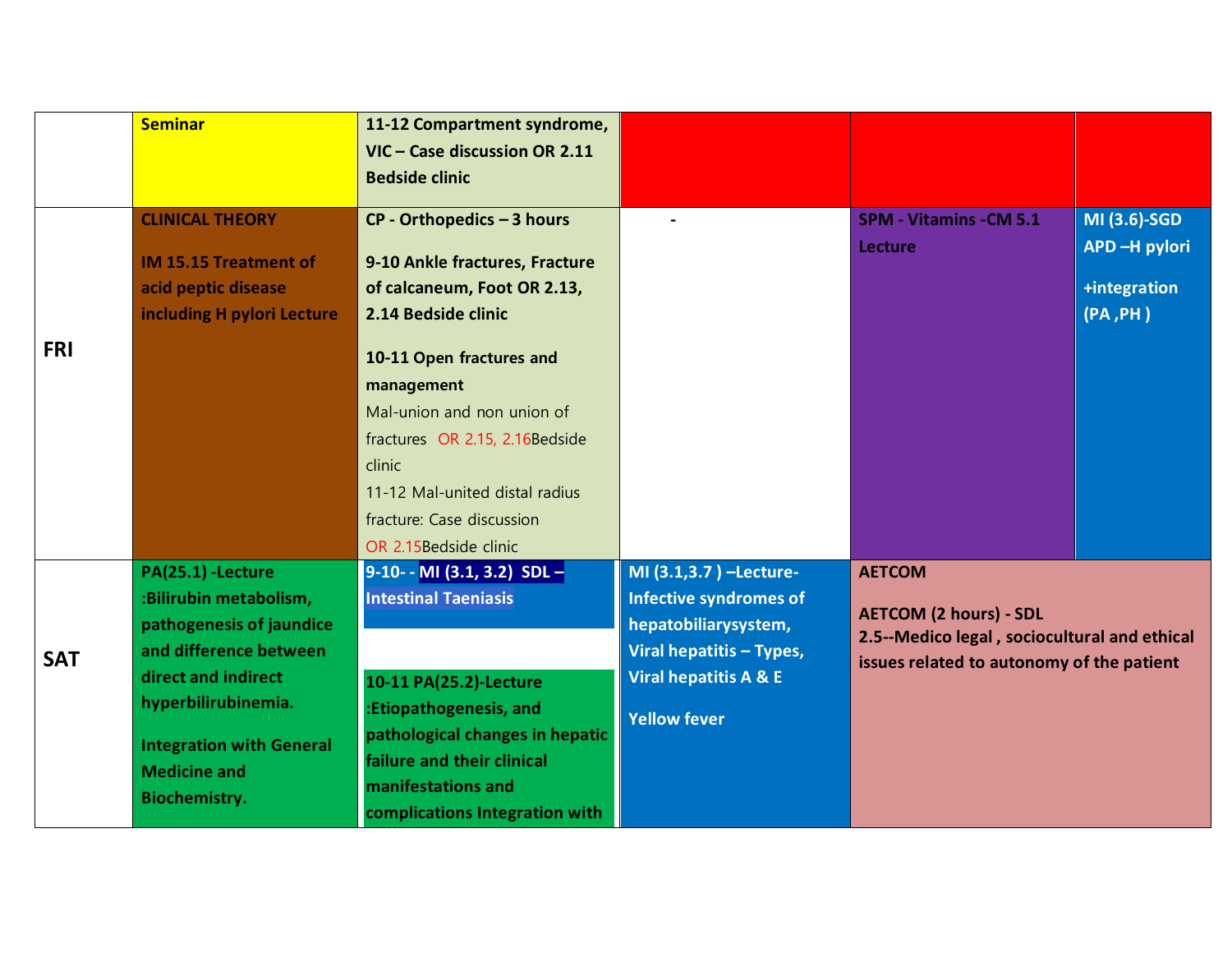| <b>General Medicine and General</b> |  |
|-------------------------------------|--|
| Surgery.                            |  |
| 11-12 Lecture PH 1.34 Lecture       |  |
| drugs for diarrhea,                 |  |
| constipation integration with       |  |
| <b>GM</b>                           |  |

# **Time table – Week 23**

| <b>TIME</b> | $8 - 9$ | $9 - 12$ | $1-2$ | $3 - 4$<br>$2 - 3$                        |  |
|-------------|---------|----------|-------|-------------------------------------------|--|
|             |         |          |       | <b>Internal assessment : PHARMACOLOGY</b> |  |
| <b>MON</b>  |         |          |       |                                           |  |
|             |         |          |       |                                           |  |
|             |         |          |       |                                           |  |
|             |         |          |       | Internal assessment: MICROBIOLOGY         |  |
| <b>TUE</b>  |         |          |       |                                           |  |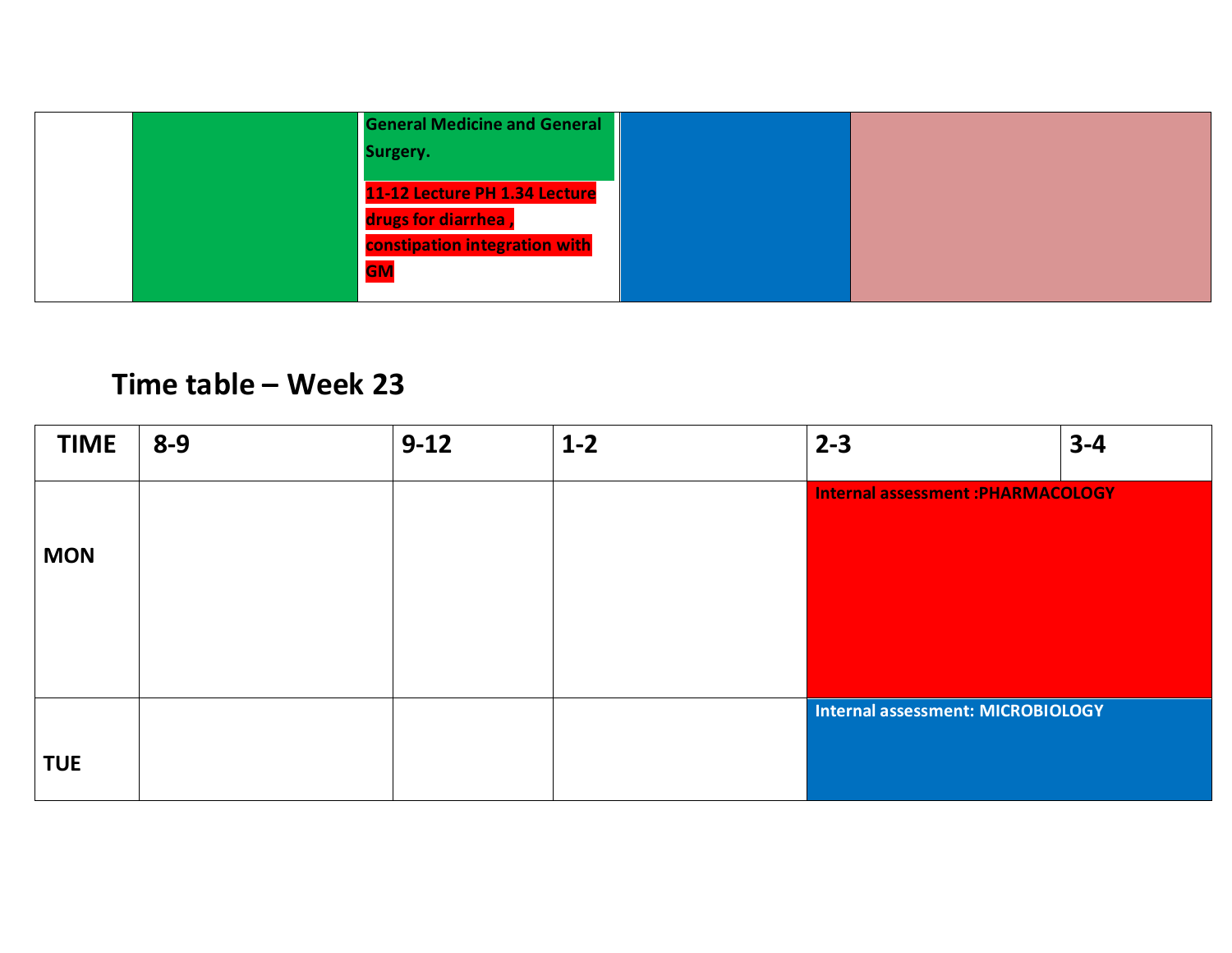| <b>WED</b>   |                            |                                          |                                                              | <b>Internal assessment : Pathology</b>                    |                         |
|--------------|----------------------------|------------------------------------------|--------------------------------------------------------------|-----------------------------------------------------------|-------------------------|
|              |                            |                                          |                                                              |                                                           |                         |
|              |                            |                                          |                                                              |                                                           |                         |
|              | FM 2.5 Types of mode of    | CP - Orthopedics -                       | <b>PHARMACOLOGY</b>                                          | MI (3.7) -Lecture-Hepatitis B,                            | PA (25.3)-              |
|              | death- Coma, syncope,      | 3 hours                                  |                                                              | C, D                                                      | Lecture                 |
|              | asphyxia.                  |                                          | PH 1.34 SDL Drugs for IBD, IBS,<br><b>Pancreatic disease</b> |                                                           | ::Etiopathogenes        |
|              | <b>Seminar/SGD</b>         | 9-10 Joint                               |                                                              |                                                           | is, morphology          |
|              |                            | aspiration                               |                                                              |                                                           | and                     |
|              |                            | <b>Arthrotomy</b><br><b>Incision and</b> |                                                              |                                                           | complications of        |
|              |                            |                                          |                                                              |                                                           | of viral and toxic      |
|              |                            | drainage                                 |                                                              |                                                           | hepatitis; disting      |
| <b>THURS</b> |                            | OR 3.2, 3.3DOAP                          |                                                              |                                                           | uish the causes         |
|              |                            | 10-11Bone and                            |                                                              |                                                           | of hepatitis            |
|              |                            | joint infection                          |                                                              |                                                           | based on clinical       |
|              |                            | OR 3.1Small group                        |                                                              |                                                           | and laboratory          |
|              |                            | discusssion                              |                                                              |                                                           | features.               |
|              |                            |                                          |                                                              |                                                           | <b>Integration with</b> |
|              |                            | 11-12 Chronic                            |                                                              |                                                           | <b>General</b>          |
|              |                            | osteomyelitis- Case                      |                                                              |                                                           | medicine                |
|              |                            | discussion                               |                                                              |                                                           |                         |
|              |                            | OR3.1Small group                         |                                                              |                                                           |                         |
|              |                            | discussion                               |                                                              |                                                           |                         |
| <b>FRI</b>   | IM 5.1, 5.2, 5.3 Clinical  | CP - Orthopedics -                       |                                                              | SPM - CM 5.1 SDL                                          | 11-12 SPM               |
|              | approach to liver diseases | 3 hours                                  |                                                              |                                                           | <b>Discussion on</b>    |
|              | <b>Lecture</b>             |                                          |                                                              | <b>Minerals CM 5.1</b>                                    | selected                |
|              |                            | 9-10 CTEV, DDH                           |                                                              | <b>Nutritional profile of principal</b><br>foods - 1 hour | epidemis/pande          |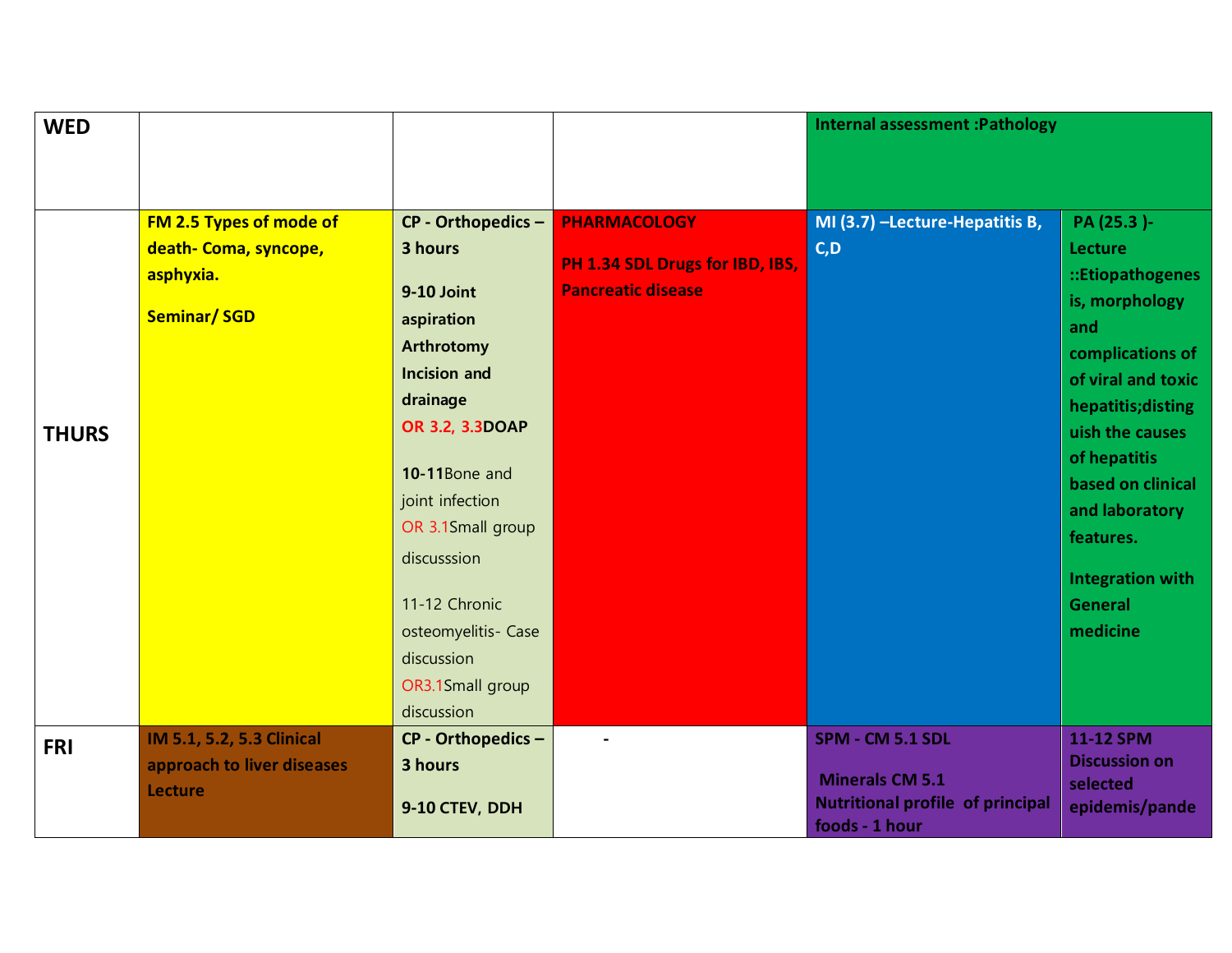|            |                                                                                                                                                                                                                                                        | OR 12.1Small                                                                                                                                                                                                                                              |                                                                         |               | mics SGD/DOAP |
|------------|--------------------------------------------------------------------------------------------------------------------------------------------------------------------------------------------------------------------------------------------------------|-----------------------------------------------------------------------------------------------------------------------------------------------------------------------------------------------------------------------------------------------------------|-------------------------------------------------------------------------|---------------|---------------|
|            |                                                                                                                                                                                                                                                        | group discussion                                                                                                                                                                                                                                          |                                                                         |               | 1 hour        |
|            |                                                                                                                                                                                                                                                        | 10-11 Cerebral<br>palsy, Polio OR 8.1,<br>9.1Small group<br>discussion<br>11-12 Poliomyelitis-<br>Case discussion<br>OR 9.1Small group<br>discussion                                                                                                      |                                                                         |               |               |
| <b>SAT</b> | PA (25.3)-<br>Lecture: Etiopathogenesis,<br>morphology and<br>complications of of viral and<br>toxic hepatitis; distinguish the<br>causes of hepatitis based on<br>clinical and laboratory<br>features.<br><b>Integration with General</b><br>medicine | Integrated<br>sessions4<br><b>MI</b> (3.7 ) -Viral<br>hepatitis<br>integration-<br><b>Medicine</b><br>,Pathology-viral<br>markers<br>$10 - 11$<br>PA(25.4,25.5)-<br>Lecture: Pathophy<br>siology,<br>pathogenesis and<br>progression<br>ofalcoholic liver | <b>CLINICAL THEORY</b><br>OG 12.6 Liver disease in<br>pregnancy Lecture | <b>Sports</b> |               |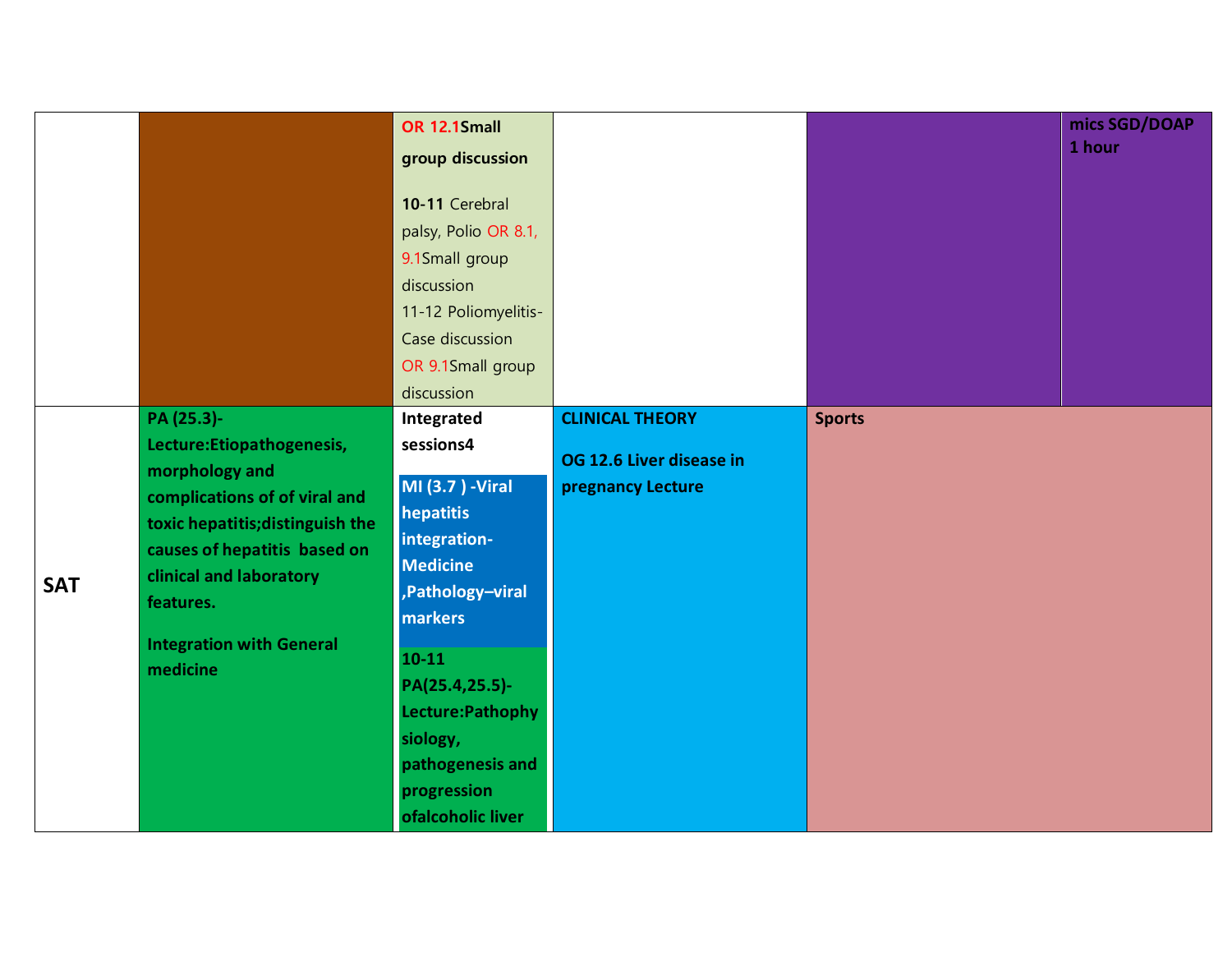

## Time table – week 24 – AITO week- Organ transplantation - FM

| <b>TIME</b> | $8 - 9$                                              | $9 - 12$                            | $1 - 2$                                                                  | $2 - 3$                                                                    | $3 - 4$ |
|-------------|------------------------------------------------------|-------------------------------------|--------------------------------------------------------------------------|----------------------------------------------------------------------------|---------|
| <b>MON</b>  | <b>Case introduction on organ</b><br>transplantation | 3 hours                             | CP - Orthopedics $-$ PA (9.3) - Lecture: Graft Vs<br><b>Host disease</b> | $SGD/DOAP - PH$ 1.12<br>Ex. No. 39 Interpretation of lab data of a patient |         |
|             | PA(9.3)-<br><b>SGD:Transplantpathology</b>           | 9-10 Metabolic<br>bone disorders OR |                                                                          | on immunosuppressant                                                       |         |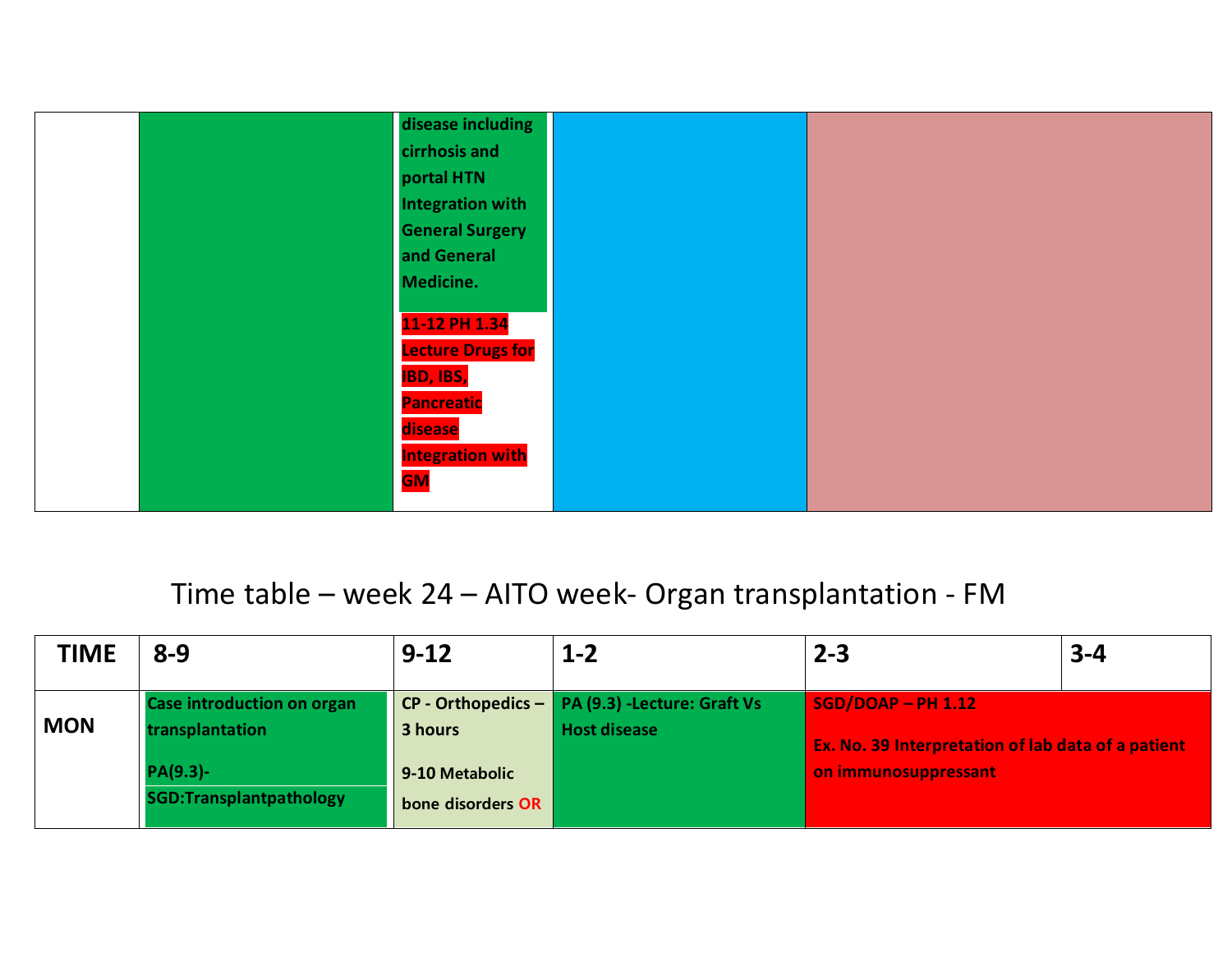|            |                                 | 7.1Small group                                                                                                                                   |                                 |                                                 |
|------------|---------------------------------|--------------------------------------------------------------------------------------------------------------------------------------------------|---------------------------------|-------------------------------------------------|
|            |                                 | discussion                                                                                                                                       |                                 |                                                 |
|            |                                 | 10-11 Inflammatory<br>joint disorders<br>OR 5.1Bedside<br>clinic<br>11-12Rheumatoid<br>arthritis- Case<br>discussion<br>OR 5.1 Bedside<br>clinic |                                 |                                                 |
|            | <b>PHARMACOLOGY</b>             | CP - Orthopedics -                                                                                                                               | <b>MI (1.11)-Lecture-</b>       | SGD-MI (1.11)- Post transplant infections- Case |
|            |                                 | 3 hours                                                                                                                                          | <b>Immunological mechanisms</b> | discussions - AITO topic                        |
|            |                                 |                                                                                                                                                  |                                 |                                                 |
|            | <b>PH 1.50 Immunomodulators</b> |                                                                                                                                                  | of transplantation and tumor    |                                                 |
|            | and Mx of transplant rejection  | 9-10 Management                                                                                                                                  |                                 |                                                 |
|            | <b>Lecture</b>                  | of joint pain OR                                                                                                                                 |                                 |                                                 |
|            |                                 | 2.3Bedside clinic                                                                                                                                |                                 |                                                 |
| <b>TUE</b> |                                 | 10-11Degenerative                                                                                                                                |                                 |                                                 |
|            |                                 | spine condition<br>OR 6.1Small group                                                                                                             |                                 |                                                 |
|            |                                 | discussion                                                                                                                                       |                                 |                                                 |
|            |                                 | 11-12Lumbar                                                                                                                                      |                                 |                                                 |
|            |                                 | spondylosis- Case                                                                                                                                |                                 |                                                 |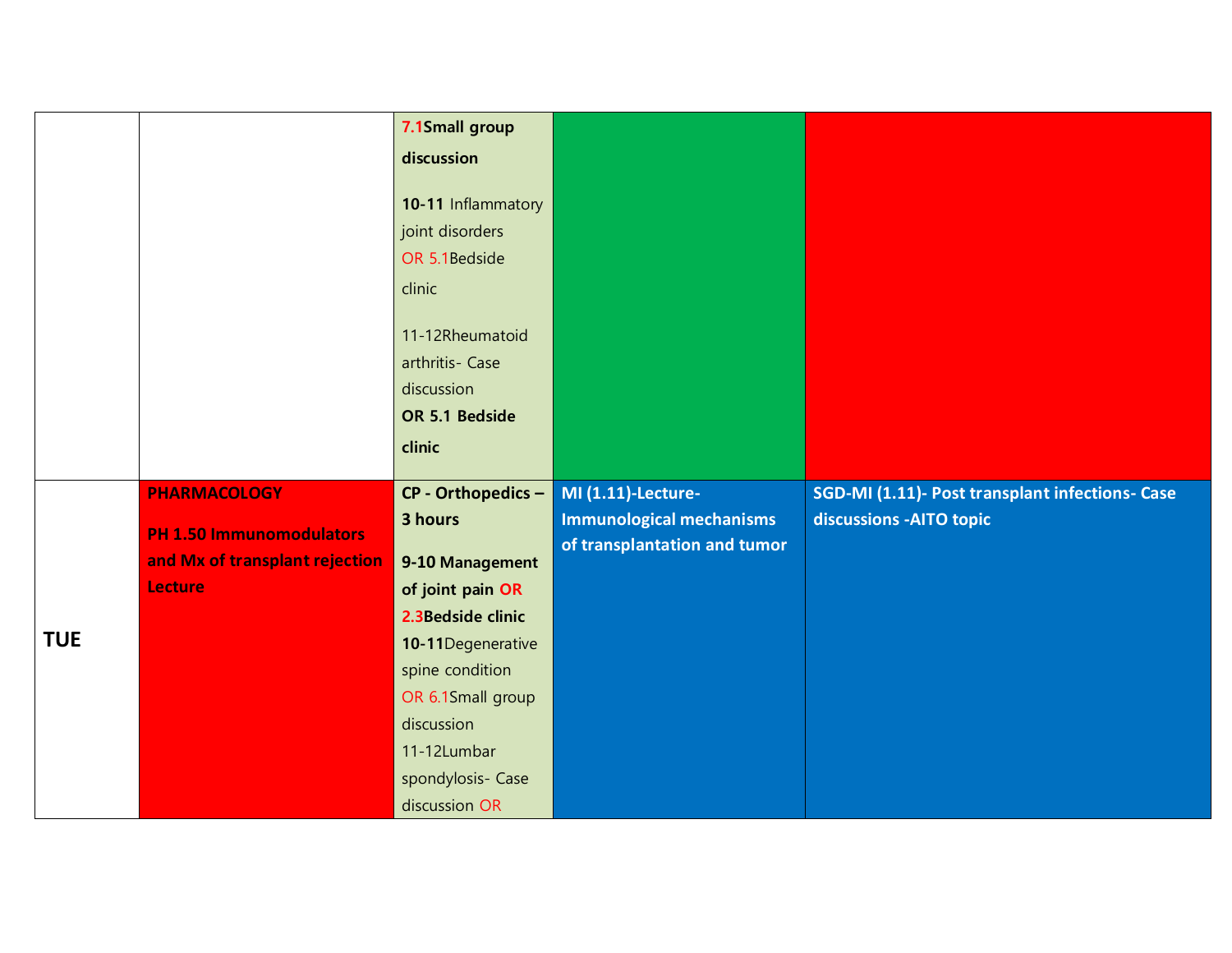|              |                                      | 6.1Small group<br>discussion        |                                                       |                                                                                            |                           |
|--------------|--------------------------------------|-------------------------------------|-------------------------------------------------------|--------------------------------------------------------------------------------------------|---------------------------|
|              |                                      |                                     |                                                       |                                                                                            |                           |
|              | <b>MI (1.11)-MHC/HLA -SGD</b>        | CP - Orthopedics -<br>3 hours       | <b>SU 13.1 Transplant Surgeries</b><br><b>Lecture</b> | PA (25.6)-DOAP: Interpret liver function and viral<br>hepatitis serology panel.            |                           |
|              |                                      | 9-10 Peripheral                     |                                                       | Distinguish obstructive from non obstructive<br>jaundice based on clinical features & LFT. |                           |
|              |                                      | nerve injuries<br>OR 11.1Small      |                                                       |                                                                                            |                           |
|              |                                      | group discussion                    |                                                       | Liver transplant pathology                                                                 |                           |
| <b>WED</b>   |                                      | 10-11Claw hand<br>and wrist drop-   |                                                       | <b>Integration with General Medicine.</b>                                                  |                           |
|              |                                      | Case discussion                     |                                                       |                                                                                            |                           |
|              |                                      | OR 11.1Small                        |                                                       |                                                                                            |                           |
|              |                                      | group discussion                    |                                                       |                                                                                            |                           |
|              |                                      | 11-12Foot drop-                     |                                                       |                                                                                            |                           |
|              |                                      | Case discussion OR                  |                                                       |                                                                                            |                           |
|              |                                      | 11.1Small group                     |                                                       |                                                                                            |                           |
|              |                                      | discussion                          |                                                       |                                                                                            |                           |
| <b>THURS</b> | <b>FM 2.3- Organ transplantation</b> | <b>CP-Orthopedics</b>               | <b>PHARMACOLOGY</b>                                   | <b>FM2.3 Type of donors</b>                                                                | <b>SU 13.4</b>            |
|              | <b>Act</b>                           | $-3$ hours                          | <b>PH 1.38 SGD Role of Steroids</b>                   | <b>Seminar</b>                                                                             | <b>Ethical issues in</b>  |
|              | <b>Seminar</b>                       | 9-10 Resuscitation<br>of polytrauma | as immunosuppressant                                  |                                                                                            | organ<br>transplantation, |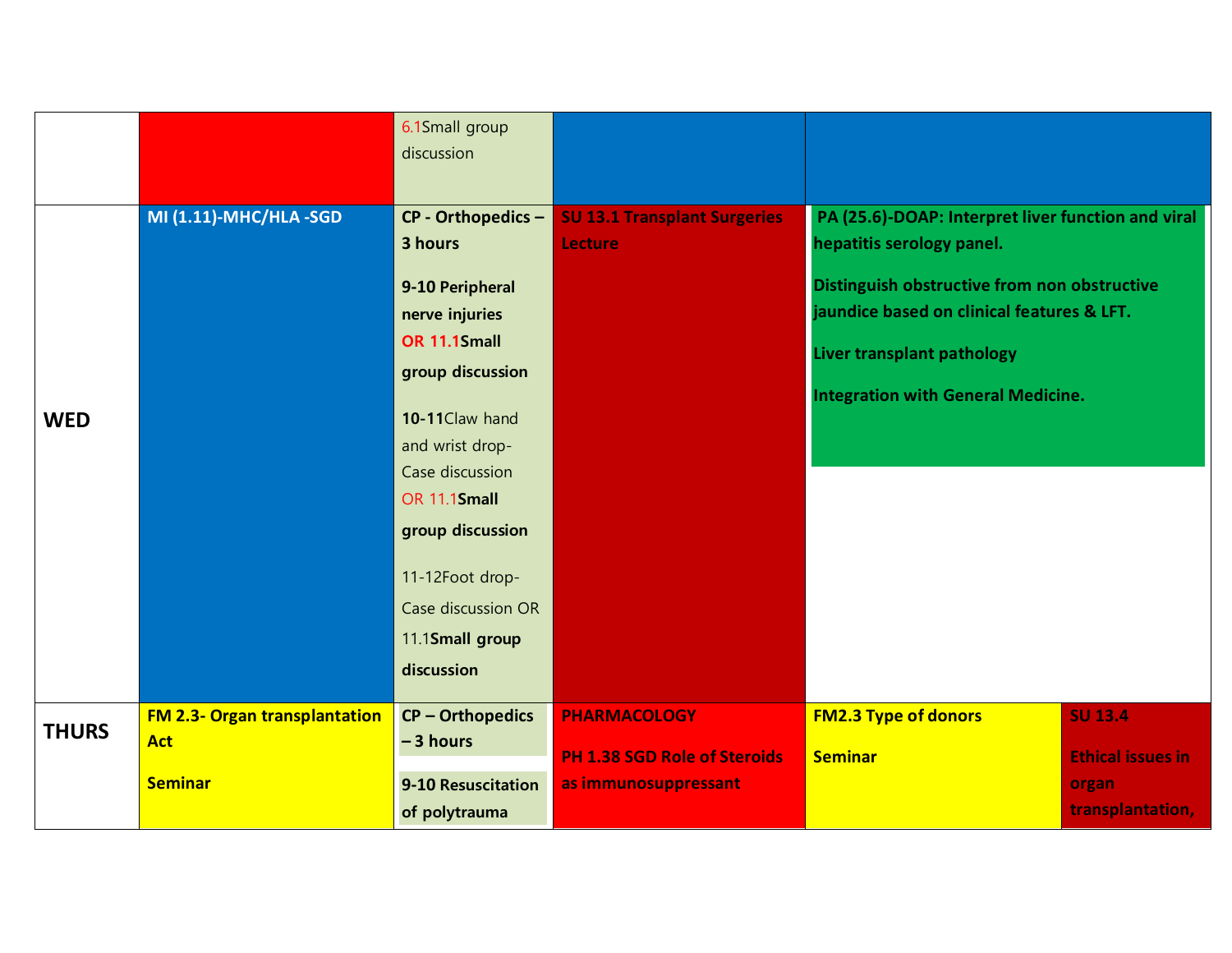|            |                             | patient                        |                              | <b>Organ donation</b>  |
|------------|-----------------------------|--------------------------------|------------------------------|------------------------|
|            |                             | OR 13.2Small                   |                              | <b>Lecture</b>         |
|            |                             | group discussion               |                              |                        |
|            |                             | $10 - 11$                      |                              |                        |
|            |                             | Plaster, Splint,               |                              |                        |
|            |                             | Traction OR 13.1               |                              |                        |
|            |                             | Small group                    |                              |                        |
|            |                             | discussion                     |                              |                        |
|            |                             | 11-12 Strapping for            |                              |                        |
|            |                             | shoulder and                   |                              |                        |
|            |                             | clavicle fractures             |                              |                        |
|            |                             | Orthopaedic                    |                              |                        |
|            |                             | procedure consent              |                              |                        |
|            |                             | OR 14.2Small                   |                              |                        |
|            |                             | group discussion               |                              |                        |
|            | CM 20.4 Organ               | <b>ENT</b>                     | MI(1.11) - GVHD, Vaccines in | <b>CLINICAL Case</b>   |
|            | transplantation act Lecture | EN 1.1 Anatomy<br>SGD (2hrs)   | transplant patients- SDL     | discussion             |
|            |                             | EN 2.1, EN 2.2                 |                              | IM 5.18 Hepatic        |
| <b>FRI</b> |                             | EN 2.3, EN 3.1                 |                              | transplantation        |
|            |                             | EN 4.1 History, Us             |                              | and Kerala             |
|            |                             | of head lamp,                  |                              | scenario Lecture       |
|            |                             | Otoscopy, Otalgia<br>(Bedside) |                              |                        |
|            |                             |                                |                              | <b>General surgery</b> |
|            |                             |                                |                              | <b>Nephrology</b>      |
|            |                             |                                |                              |                        |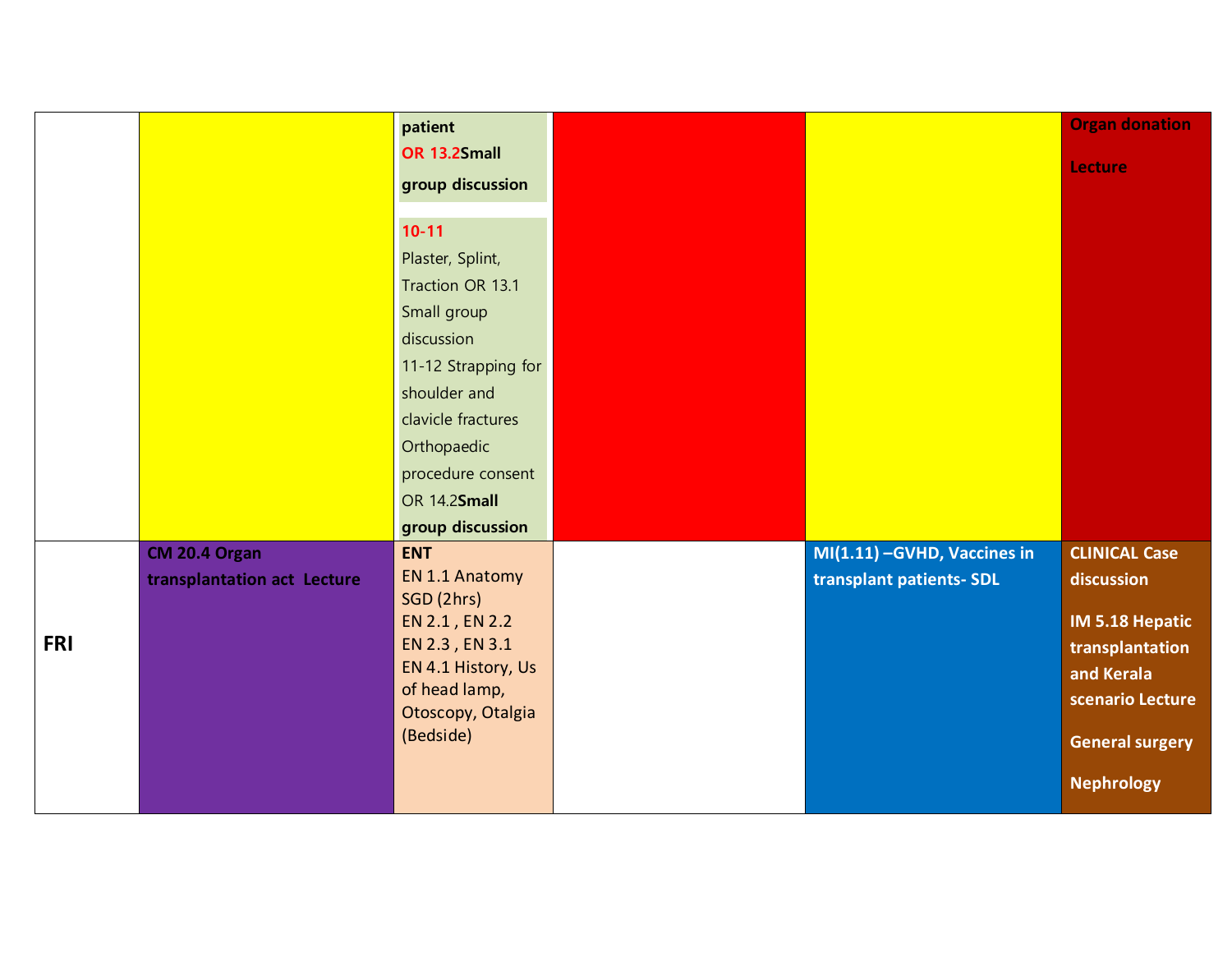|            |                                                                       |           |                                                           |                                                                       | <b>Gastrosurgery</b><br>+ Feedback &<br><b>Reflections</b> |
|------------|-----------------------------------------------------------------------|-----------|-----------------------------------------------------------|-----------------------------------------------------------------------|------------------------------------------------------------|
| <b>SAT</b> | 8-10.30 AM<br>Microbiology<br><b>Feedback, Reflections, Mentoring</b> | Pathology | $10.30 - 1$ PM<br><b>Feedback, Reflections, Mentoring</b> | 1.30 to4PM<br>Pharmacology<br><b>Feedback, Reflections, Mentoring</b> |                                                            |

# TIME TABLE - WEEK 25

| <b>TIME</b> | $8 - 9$                                        | $9 - 12$                                                                                                                                                    | $1 - 2$                                                                                                             | $2 - 3$                                                                                | $3 - 4$ |
|-------------|------------------------------------------------|-------------------------------------------------------------------------------------------------------------------------------------------------------------|---------------------------------------------------------------------------------------------------------------------|----------------------------------------------------------------------------------------|---------|
| <b>MON</b>  | PA(28.1) -SGD : Normal<br>histology of kidney. | <b>ENT</b><br>EN $1.1 - 1.2$<br>Physiology of Ear<br>Lecture(1hr)<br>EN 2.4 (Tuning<br>fork tests - DOAP<br>1 Hour<br>EN 2.8, 4.16 pure<br>tone audiogram & | PA(28.2)-SGD ::-<br><b>Etiopathogenesis, clinical and</b><br>urinary finding and<br>complications of renal failure. | <b>SGD/DOAP PH 2.4</b><br><b>Exercise no 36</b><br>Drug use in renal and liver disease |         |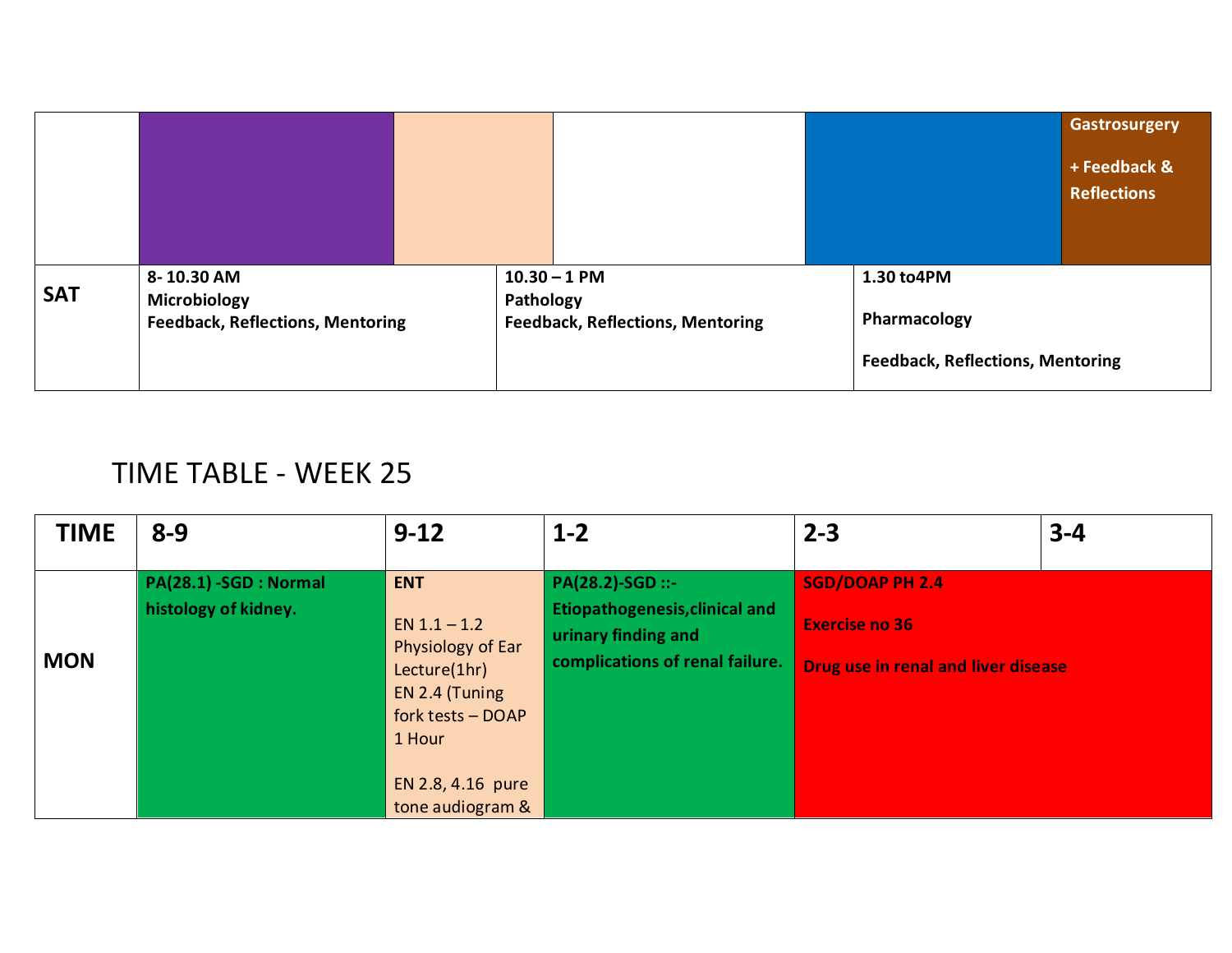|            |                                                              | impedance<br>audiogram<br><b>EN 4.17indications</b><br>and interpret the<br>results of an<br>audiogram<br>(Bedside Clinics 1<br>hour)                                                                                                        |                                                                                                                    |                                                                                     |
|------------|--------------------------------------------------------------|----------------------------------------------------------------------------------------------------------------------------------------------------------------------------------------------------------------------------------------------|--------------------------------------------------------------------------------------------------------------------|-------------------------------------------------------------------------------------|
|            | <b>PHARMACOLOGY</b>                                          | <b>ENT</b>                                                                                                                                                                                                                                   | MI (3.1, 3.2) Lecture                                                                                              | MI (3.3 )-SGD - Enteric fever-Diagnostic modalities                                 |
| <b>TUE</b> | <b>PH 1.24 Lecture Renal</b><br><b>Physiology, Diuretics</b> | EN 4.5 - History and<br>clinical features<br><b>OME</b> - Small Group<br>Discussion (1hr)<br>EN 4.13 -<br>Otosclerosis- SGD<br>(1hr)<br>EN 4.14 - Sudden<br>Sensorineural<br><b>Hearing Loss - Small</b><br><b>Group Discussion</b><br>(1hr) | <b>Parasitic infections of</b><br>hepatobiliary system-<br><b>Amoebic liver abscess,</b><br><b>Hydatid disease</b> | DOAP-MI (3.4, 8.15)-Diagnosis of enteric fever,<br><b>Widal test interpretation</b> |
|            | <b>CLINICAL THEORY IM</b>                                    | <b>CP-ENT</b>                                                                                                                                                                                                                                | PA(28.3) -Lecture                                                                                                  | PA (28.4)-SGD : Etiopathogenesis, pathology                                         |
| <b>WED</b> | IM 5.7, 5.8 Drug induced liver<br>injuries Management        | EN 4.12 - Hearing<br>loss- Bedside (1hr)                                                                                                                                                                                                     | :Etiopathogenesis, pathology<br>, laboratory urinary findings<br>and complications of Acute                        | , laboratory urinary findings and complications of<br>chronic renal failure         |
|            | IM 10.3,10.4,10.12 Drug<br>induced renal injuries and        | <b>EN 4.15 - Noise</b><br><b>Induced Hearing</b>                                                                                                                                                                                             | renal failure                                                                                                      | <b>Integration with General Medicine.</b>                                           |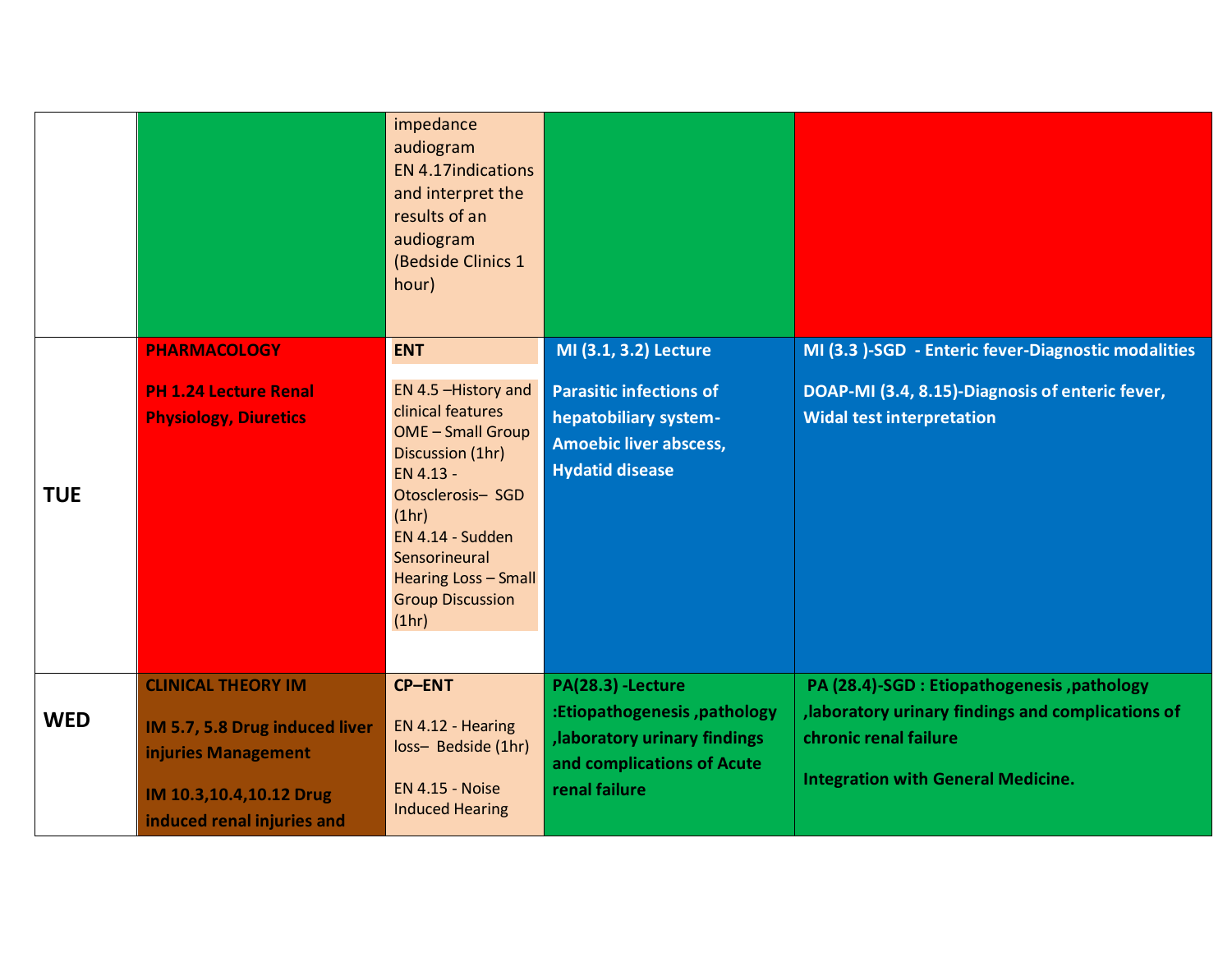|              | <b>ARF</b>                                                                                                                                                          | $Loss - SGD (1/2hr)$                                                                                                                                          | <b>Integration with General</b>                  |                                                                                                                               |                                                                                                                                                               |
|--------------|---------------------------------------------------------------------------------------------------------------------------------------------------------------------|---------------------------------------------------------------------------------------------------------------------------------------------------------------|--------------------------------------------------|-------------------------------------------------------------------------------------------------------------------------------|---------------------------------------------------------------------------------------------------------------------------------------------------------------|
|              | <b>Lecture</b>                                                                                                                                                      | EN 4.18 - Facial<br>Nerve palsy-SGD<br>(1hr)<br>EN 4.2 diseases of<br>the external Ear -<br>Small group<br>discussion $($ 2 hr)                               | <b>Medicine</b>                                  |                                                                                                                               |                                                                                                                                                               |
| <b>THURS</b> | <b>FM 2.7 Suspended animation,</b><br><b>Classification of post-mortem</b><br>changes<br><b>FM 2.8 Immediate and Early</b><br>changes after death<br><b>Lecture</b> | <b>CP-ENT</b><br>EN 4.3 ASOM<br>(Bedside clinics)<br>EN 4.4 tympanic<br>membrane and its<br>mobility (DOAP)<br>EN 4.6 discharging<br>ear (Bedside<br>clinics) | <b>PHARMACOLOGY SGD</b><br><b>1.24 Diuretics</b> | <b>PHARMACOLOGY</b><br><b>PH 1.24 Antidiuretics SDL</b>                                                                       | <b>Formative</b><br>assessment - FM                                                                                                                           |
| <b>FRI</b>   | MI (3.1, 3.2) SGD Parasitic<br>infections of hepatobiliary<br>system- Fasciola hepatica,<br><b>Clonorchis</b>                                                       | $EN 4.19 - DOAP$<br>Vertigo (1hr)<br>EN 4.20 -<br>Meniere's disease<br>DOAP (1hr)<br>EN 4.21 - of<br>Tinnitus - SGD<br>1hr)                                   |                                                  | <b>SPM Lecture</b><br><b>CM-5.1 Balanced</b><br>diet, prudent diet, dietary<br>goals Lecture Integration<br>with biochemistry | <b>PA(28.5)-Lecture:</b><br><b>Etiopathogenesis</b><br>, pathology,<br>distinguishing<br>features and<br>clinical<br>manifestations of<br>glomerulonephritis. |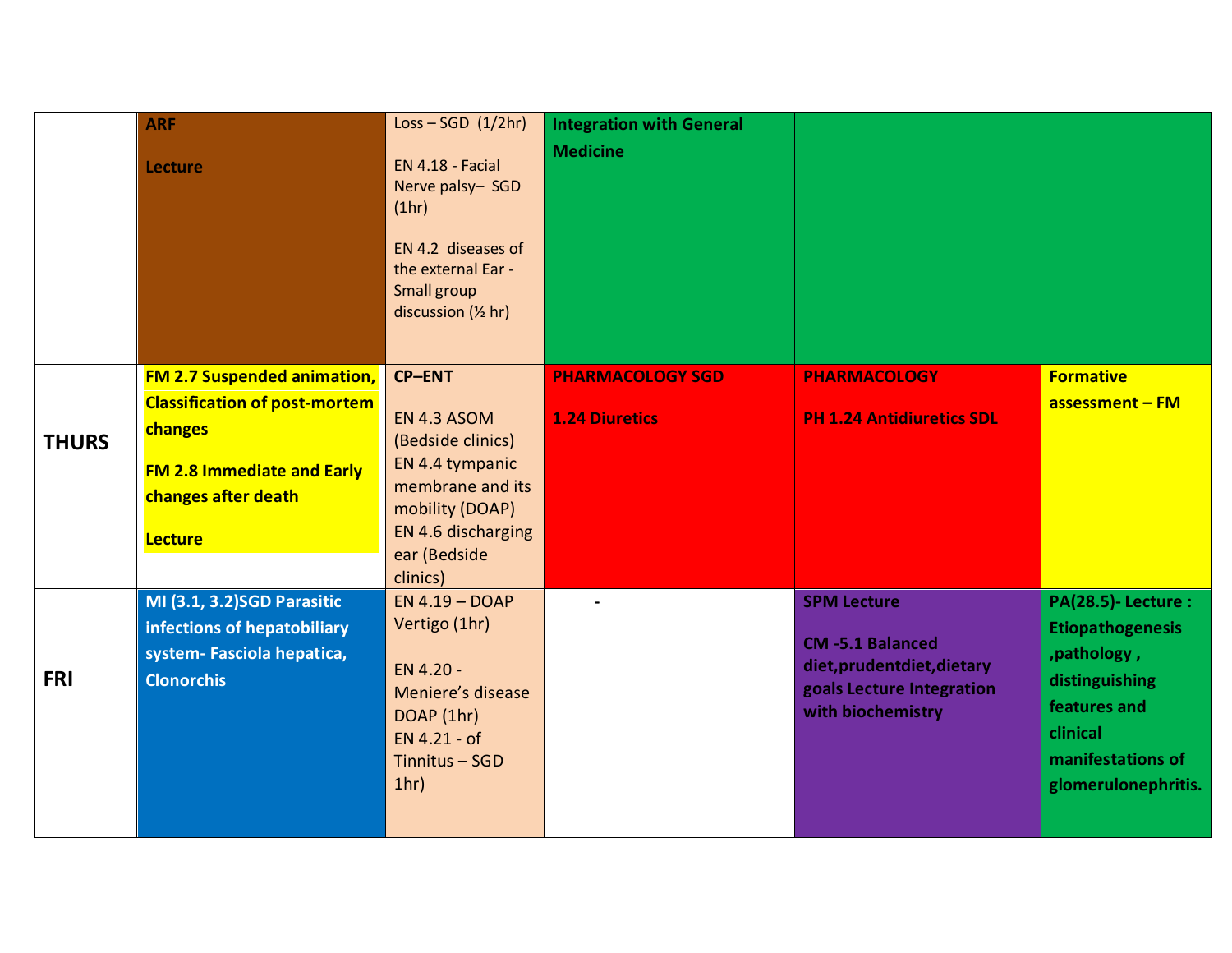|            |                                             |                                                                                                                                                                                                                                                                                                                                                                           |                                                                                                       |                                                                                                     | <b>Integration with</b><br><b>Physiology and</b><br><b>General Medicine.</b> |
|------------|---------------------------------------------|---------------------------------------------------------------------------------------------------------------------------------------------------------------------------------------------------------------------------------------------------------------------------------------------------------------------------------------------------------------------------|-------------------------------------------------------------------------------------------------------|-----------------------------------------------------------------------------------------------------|------------------------------------------------------------------------------|
| <b>SAT</b> | MI-3.1 Viral gastroenteritis-<br><b>SGD</b> | <b>Integrated</b><br>sessions<br>9-10-MI<br>$(8.9, 10, 13)$ -SGD -<br><b>GI infections-</b><br><b>Specimen</b><br>collection and<br>transport, Lab<br>diagnosis<br>10-11 PA (28.6) -<br>SGD:<br><b>Etiopathogenesis</b><br>urinary findings<br>and complications<br>of IgA<br>nephropathy.<br>Integration with<br>General Medicine<br>11-12 Lecture PH<br>2.4 Drug use in | <b>CLINICAL THEORY</b><br>IM 10.1, 10.2, 10.3, 10.4, 10.5<br><b>Chronic Kidney disease</b><br>Lecture | <b>AETCOM (2 hours) - SGD</b><br>2.6 -- Extent of patient autonomy & elements in<br>decision making |                                                                              |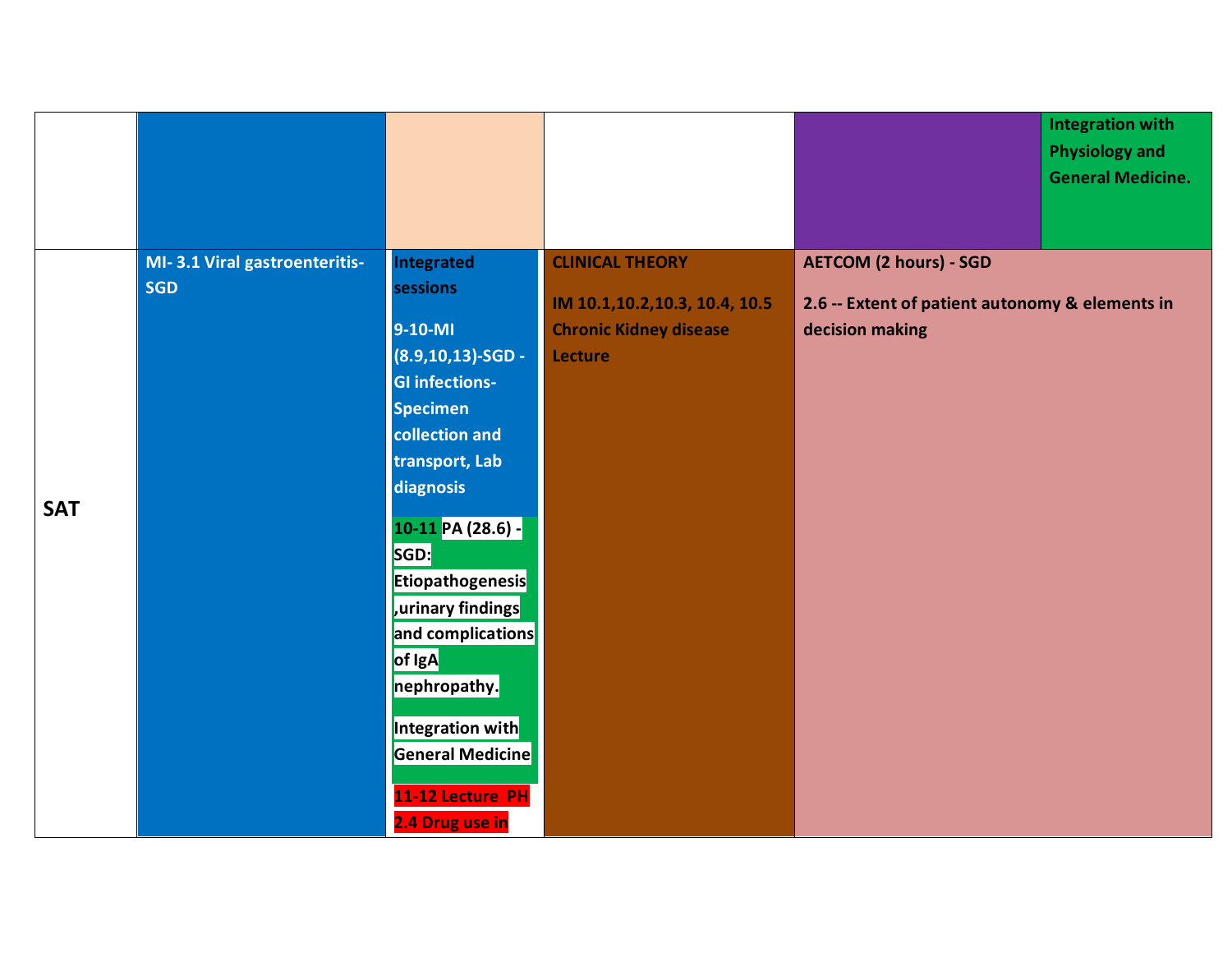| special situations    |  |
|-----------------------|--|
| (Children/Elderly)    |  |
| integration with      |  |
| <b>GM, pediatrics</b> |  |
|                       |  |

# Time table – Week 26

| <b>TIME</b> | $8 - 9$                                                                                                                                              | $9 - 12$                                                                                                                                                                                                                                                                                           | $1 - 2$                                                                                         | $2 - 3$                                                                             | $3 - 4$ |
|-------------|------------------------------------------------------------------------------------------------------------------------------------------------------|----------------------------------------------------------------------------------------------------------------------------------------------------------------------------------------------------------------------------------------------------------------------------------------------------|-------------------------------------------------------------------------------------------------|-------------------------------------------------------------------------------------|---------|
| <b>MON</b>  | <b>PA(28.7) -Lecture:</b><br><b>Findings in glomerular</b><br>manifestations of<br>systemic disease.<br><b>Integration with General</b><br>Medicine. | <b>CP - ENT</b><br><b>EN 2.15 - National</b><br>programs for prevention<br>of deafness DOAP (1 hr)<br>EN 4.7, EN 4.8 CSOM<br>(Bedside clinics 1 hour)<br>EN 4.9, 4.10, 2.10, 2.14<br>syringing wax,<br>Myringotomy,<br>Myringoplasty,<br>Instruments in ENT,<br><b>Topical Medicines</b><br>(DOAP) | PA(28.8)-SGD: Tubular<br>interstitial diseases.<br><b>Integration with General</b><br>Medicine. | SGD/DOAP PH 1.1<br>Ex. 29<br><b>Clinical problem solving (pharmacotherapeutics)</b> |         |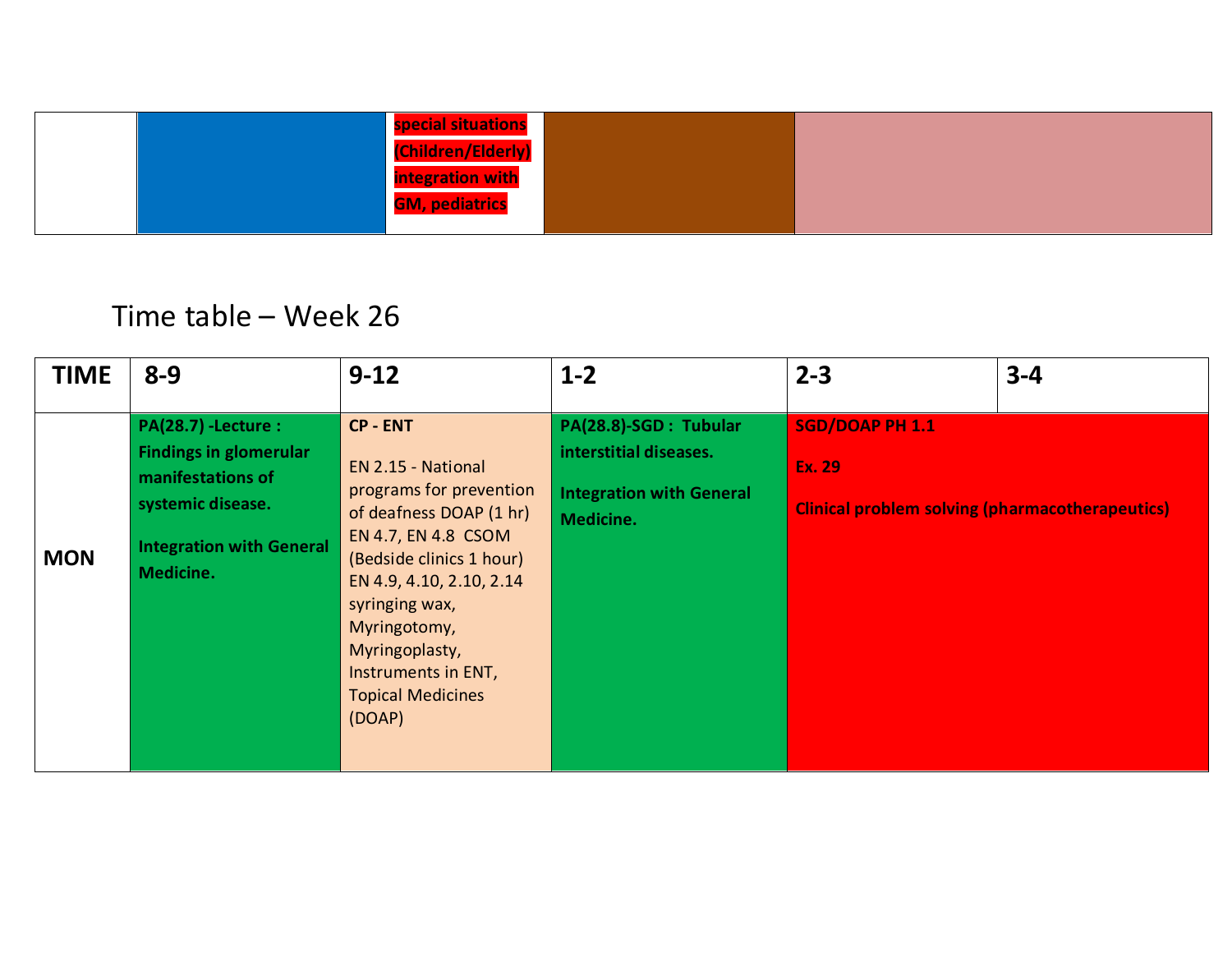| <b>TUE</b> | <b>PHARMACOLOGY</b><br><b>PH 1.16 NSAIDs Lecture</b> | $EN 4.53 - HIV$<br>manifestations in ENT-<br>SGD(1hr)<br>EN 4.11, ENT 3.4 -<br>mastoidectomy foreign<br>bodies (DOAP)<br>EN 2.9, 2.11 -<br>Investigations relevant to<br>the ENT disorders,<br>malignant & pre-<br>malignant ENT diseases -<br>SGD (1 hour)                                          | MI (3.7, 8.13, 8.15)-SGD -<br><b>Hepatobiliary infections-</b><br><b>Case discussions, Lab result</b><br>interpretations                                                                                        | SGD-MI (8.1) - - Zoonotic diseases - Agents,<br>epidemiology; ANTHRAX                                                                                                                              |
|------------|------------------------------------------------------|------------------------------------------------------------------------------------------------------------------------------------------------------------------------------------------------------------------------------------------------------------------------------------------------------|-----------------------------------------------------------------------------------------------------------------------------------------------------------------------------------------------------------------|----------------------------------------------------------------------------------------------------------------------------------------------------------------------------------------------------|
| <b>WED</b> | Lecture - MI (8.1)-<br><b>Brucellosis</b>            | <b>CP-ENT</b><br>EN 1.1, 1.2 Anatomy&<br>Physiology of Nose - SGD<br>(1hr)<br>EN 2.5, 3.2 -<br>examination of the nose<br>&Para-nasal sinuses<br>including the use of nasal<br>speculum, Nasal<br>Endoscopy (DOAP)<br><b>EN 4.22 - Nasal</b><br><b>Obstruction - Small</b><br>group discussion (1hr) | (PA 28.11,28.15)-Lecture:<br>:Etiopathogenesis, urinary<br>findings and complications<br>of vascular disease of<br>kidney including thrombotic<br>angiopathies.<br><b>Integration with General</b><br>Medicine. | PA(28.10) -SGD/DOAP : Etiopathogenesis, urinary<br>findings and complications of acute and chronic<br>pyelonephritis and reflux nephropathy<br><b>Integration with Anatomy and General Surgery</b> |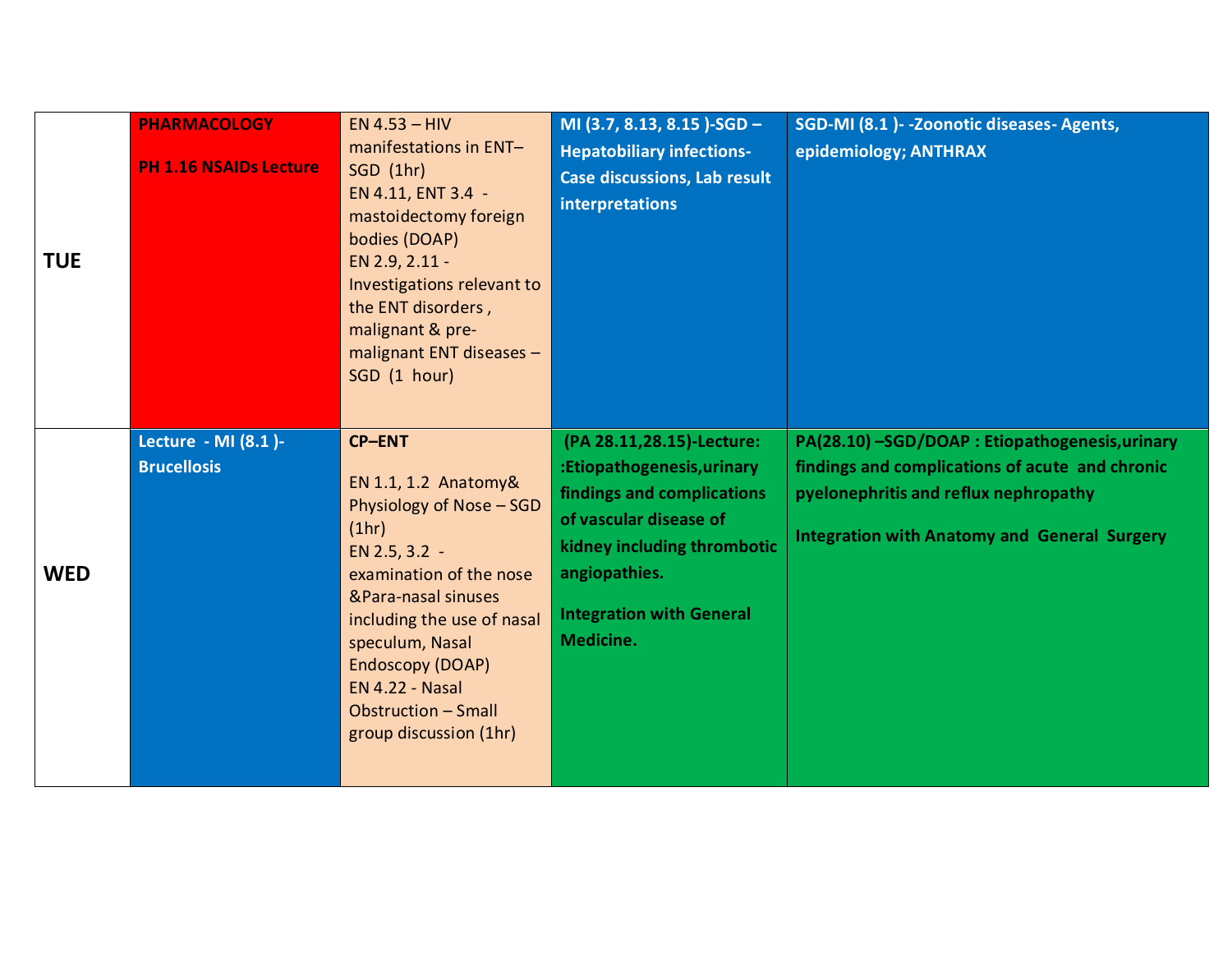| <b>THURS</b> | IM 7.19, 7.22, 7.23<br><b>Lecture Management of</b><br><b>Rheumatologic diseases</b>       | <b>ENT</b><br>$EN 4.23 - DNS SGD(1hr)$<br>EN 4.24 - septoplasty -<br><b>DOAP</b><br>EN 4.25 - Nasal Polyps-<br>Bedside (1hr)                                                                | <b>PHARMACOLOGY</b><br>PH 1.16 NSAIDs<br><b>SGD</b> | <b>PHARMACOLOGY</b><br>PH 1.16 Drugs for Gout<br>and RA Lecture 1 | <b>Formative assessment</b><br><b>SPM</b>                                            |
|--------------|--------------------------------------------------------------------------------------------|---------------------------------------------------------------------------------------------------------------------------------------------------------------------------------------------|-----------------------------------------------------|-------------------------------------------------------------------|--------------------------------------------------------------------------------------|
| <b>FRI</b>   | <b>CLINICAL THEORY</b><br><b>SU 11.5 Pain</b><br><b>Management in</b><br>surgeries Lecture | <b>CP - ENT</b><br>EN 4.27 - Allergic Rhinitis<br>Bedside- (1hr)<br>EN 4.28 - Vasomotor<br>Rhinitis - bedside (1hr)<br>EN 4.29, EN 4.33 - Acute<br>& ChronicRhinosinusitis-<br>DOAP (1hr)   |                                                     | SPM-CM 5.1 Food<br>surveillance & food<br>hygiene Lecture         | PH 1.16 Drugs Gout and<br><b>RA SGD Integration with</b><br><b>Rheumatology (GM)</b> |
| <b>SAT</b>   | MI (8.1) SGD -Rabies                                                                       | <b>Integrated sessions</b><br>9-10- MI (8.1) Lecture-<br>Leptospirosis-<br>morphology,<br>pathogenesis, clinical<br><b>features</b><br>10-11 PA(28.9)- Lecture<br>:Etiopathogenesis, urinar | <b>FM 2.8 Algor mortis</b><br><b>Lecture</b>        | <b>AETCOM (2 hours) - SGD</b><br>2.6--Autonomy & beneficence      |                                                                                      |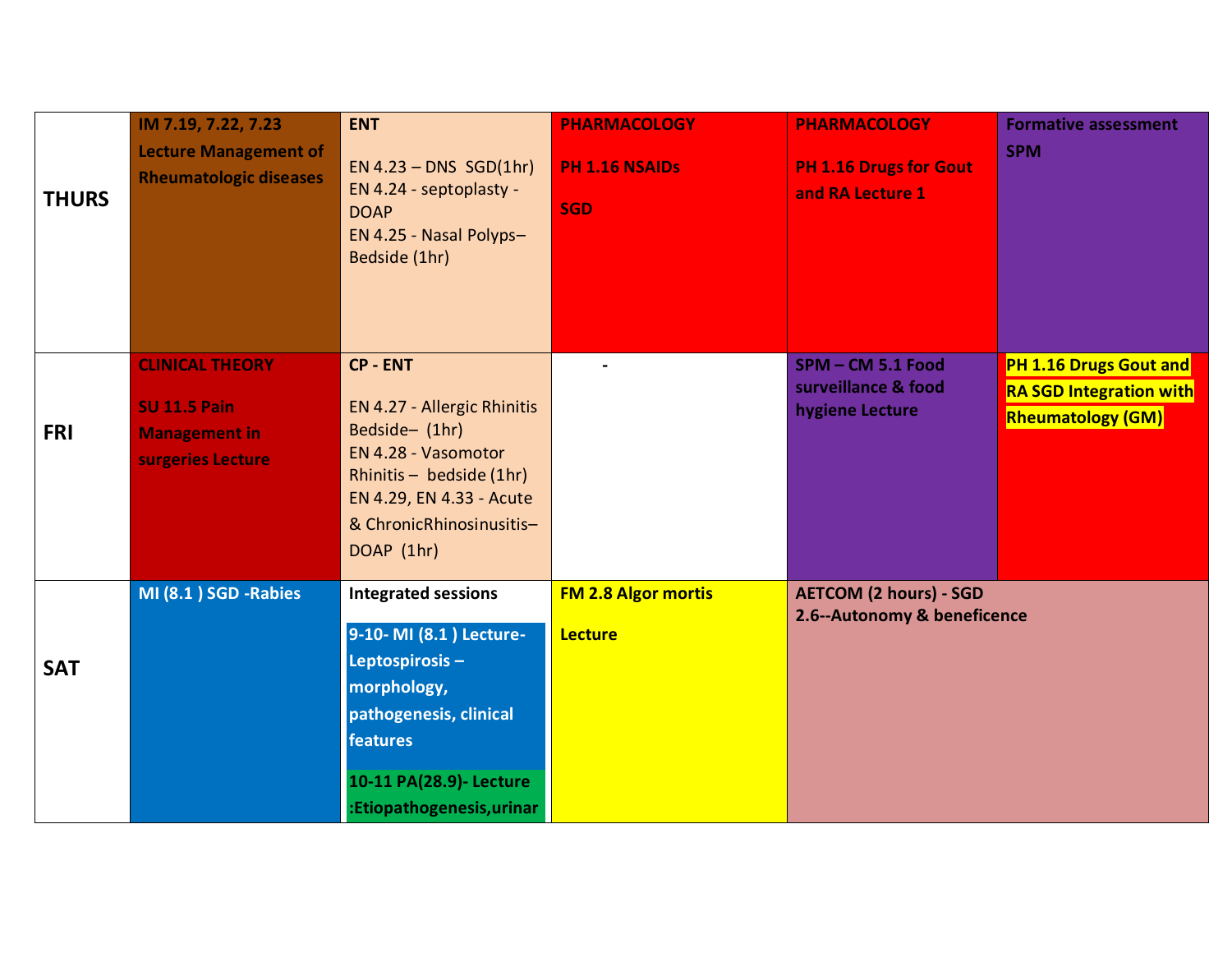|  | y findings and                  |  |
|--|---------------------------------|--|
|  | complications of acute          |  |
|  | tubular necrosis.               |  |
|  | <b>Integration with General</b> |  |
|  | Medicine.                       |  |
|  | IM 25.1,25.2,25.3 Risk          |  |
|  | factors,                        |  |
|  | etiopathogenesis,               |  |
|  | <b>Management of</b>            |  |
|  | <b>Zoonotic diseases</b>        |  |
|  | (Leptospirosis, Rabies)         |  |
|  |                                 |  |

### Time table - Week 27

| <b>TIME</b> | $8 - 9$                                                                                                                               | $9 - 12$                                                                                                                                                                          | $1 - 2$                                                                                                                                                                        | $2 - 3$                                                                | $3 - 4$ |
|-------------|---------------------------------------------------------------------------------------------------------------------------------------|-----------------------------------------------------------------------------------------------------------------------------------------------------------------------------------|--------------------------------------------------------------------------------------------------------------------------------------------------------------------------------|------------------------------------------------------------------------|---------|
| <b>MON</b>  | PA(28.12)-SGD :<br>Etiopathogenesis, urin<br>ary findings and<br>complications of<br>cystic disease of<br>kidney.<br>Integration with | <b>CP - ENT</b><br>$EN$ 4.30 - Epistaxis – Bedside clinics<br>(1hr)<br>EN 4.31 - Trauma to the face $&$ neck<br>$-SGD(1hr)$<br>EN 4.32 - Nasopharyngeal<br>Angiofibroma-DOAP(1hr) | <b>PA(28.13)-SGD</b><br>:Etiopathogenesis,<br><b>Urinary findings and</b><br>complications of renal<br>calculi and obstructive<br>uropathyIntegration<br>with General Surgery. | <b>SGD/DOAP</b><br><b>PH 3.1</b><br><b>Ex. 33 Prescription writing</b> |         |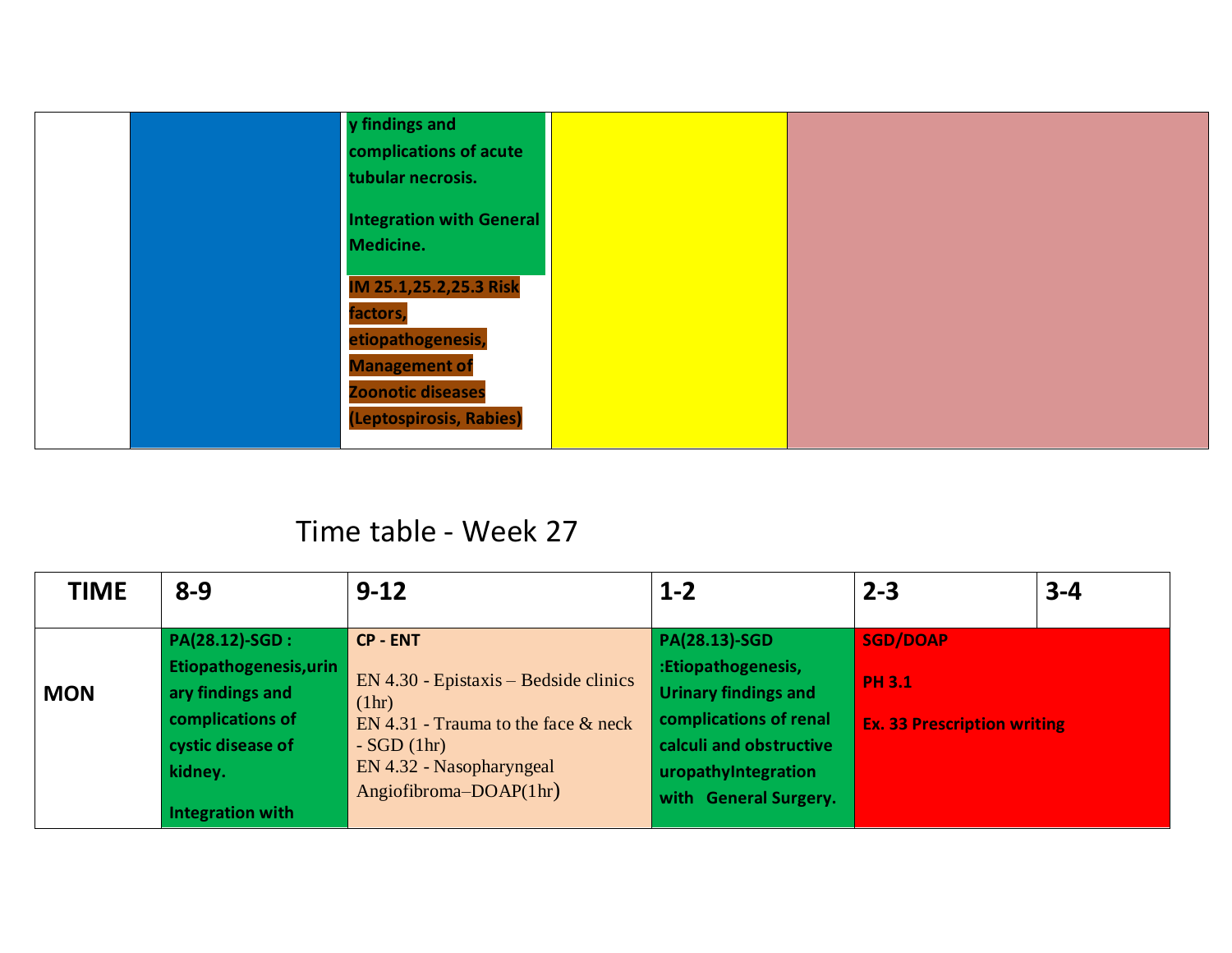|            | <b>General medicine</b><br>and Pediatrics                                                                                                                 |                                                                                                                                                                                                                                                             |                                                                                                                                                         |                                                                          |
|------------|-----------------------------------------------------------------------------------------------------------------------------------------------------------|-------------------------------------------------------------------------------------------------------------------------------------------------------------------------------------------------------------------------------------------------------------|---------------------------------------------------------------------------------------------------------------------------------------------------------|--------------------------------------------------------------------------|
| <b>TUE</b> | <b>PHARMACOLOGY</b><br><b>PH 1.8 Lecture Drug</b><br><b>Interactions and its</b><br>significance in special<br>situations Renal<br>disease, Liver disease | <b>CP - ENT</b><br>EN 4.34 - Tumors of Maxilla-DOAP<br>(1hr)<br>EN 4.35 - Tumors of Nasopharynx-<br>DOAP Lecture (1hr)<br>EN 4.36 - diseases of the<br>Salivaryglands - DOAP (1hr)                                                                          | MI (8.1 Lecture)-<br><b>Rickettsial diseases -</b><br><b>Types, pathogenesis,</b><br>clinical presentations $-$<br><b>Typhus fever, scrub</b><br>typhus | MI (8.1)-SGD-Rickettsal diseases<br>Q fever, Ehrlichiosis, Bartonellosis |
| <b>WED</b> | MI (8.1 )- SGD<br>Plague, Tularemia,<br><b>Bite wound</b><br>infections, Borreliosis                                                                      | <b>CP - ENT</b><br>EN 1.1, 1.2 Anatomy & Physiology<br>of Pharynx - SGD(1hr)<br><b>EN 4.26 - Management of Adenoids</b><br>$-SGD(1/2hr)$<br>EN 2.6 - Examining the throat , use<br>of a tongue depressor - DOAP<br>EN 4.37 - Ludwig'sangina-DOAP<br>(1/2hr) | $PA(28.14) -$<br><b>Lecture</b><br>:Etiopathogene<br>sis,<br>progression<br>and spread of<br>renal tumors<br><b>Integration</b>                         | PA(28.10,28.12,28.13,28.14,28.16)-<br><b>DOAP:Renal system</b>           |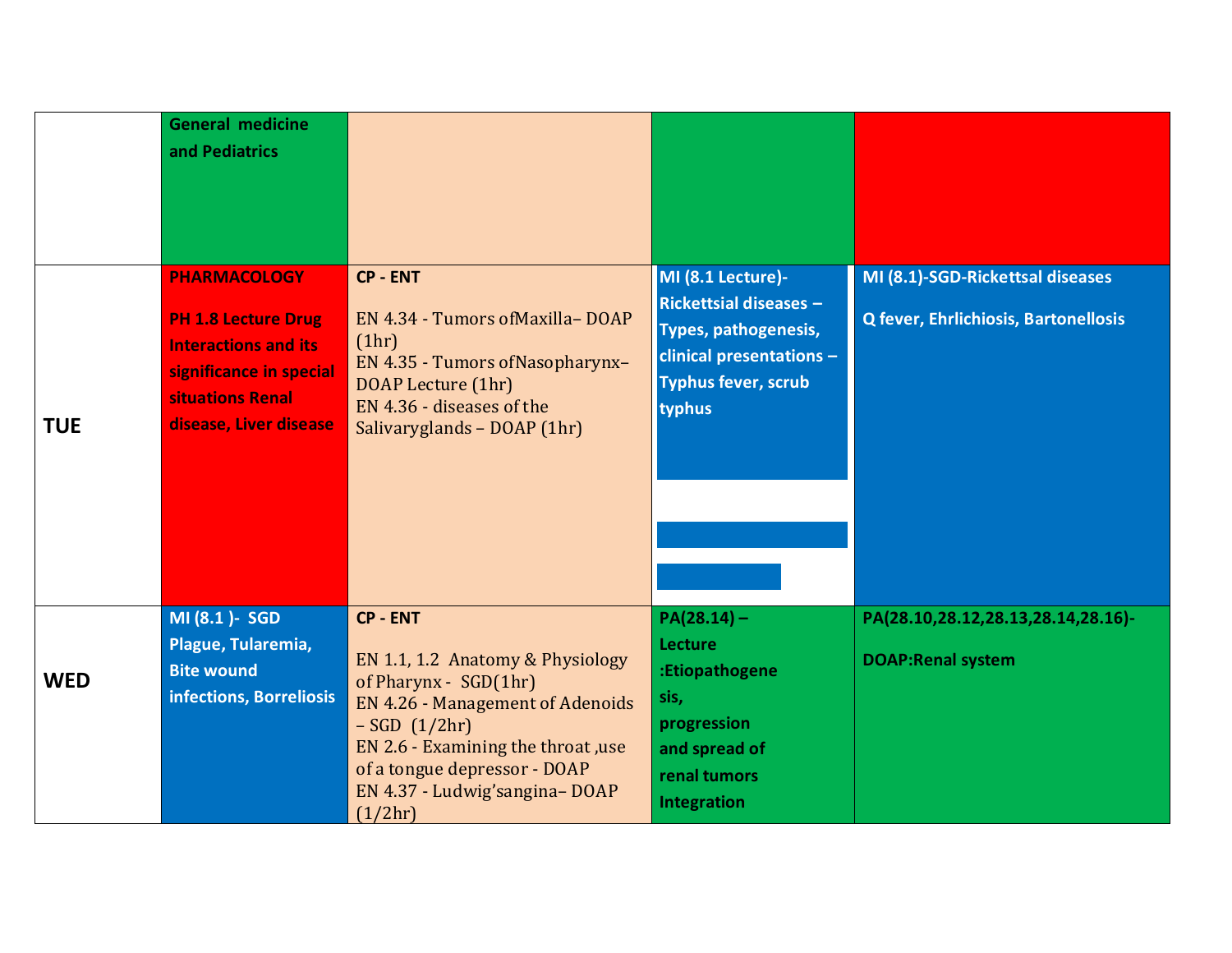|              |                                                                                                                                                                                                                                                                                                                                     |                                                                                                                                                                                                                                                                  | with Pediatrics                                                                         |                                                                          |                                                  |
|--------------|-------------------------------------------------------------------------------------------------------------------------------------------------------------------------------------------------------------------------------------------------------------------------------------------------------------------------------------|------------------------------------------------------------------------------------------------------------------------------------------------------------------------------------------------------------------------------------------------------------------|-----------------------------------------------------------------------------------------|--------------------------------------------------------------------------|--------------------------------------------------|
| <b>THURS</b> | <b>FM 2.8 Post mortem</b><br>staining<br><b>Lecture</b>                                                                                                                                                                                                                                                                             | <b>CP - ENT</b><br>EN 4.39 - Acute & Chronic<br>Tonsillitis-Bedside (1hr)<br>EN 4.40 - tonsillectomy /<br>adenoidectomy - DOAP (1 hour)<br>EN 4.41 - Acute & chronic<br>Pharyngeal abscesses DOAP<br>(1/2hr)<br>EN 2.7 - laryngeal crepitus - DOAP<br>(1/2 hour) | <b>PHARMACOLO</b><br><b>GY Lecture 1</b><br>1.15 Skeletal<br>muscle<br><b>relaxants</b> | <b>PHARMACOLOGY PH</b><br><b>1.15 Skeletal muscle</b><br>relaxants SGD 1 | <b>PH 1.17 Local</b><br>anesthetics<br>Lecture 1 |
| <b>FRI</b>   | $9 - 12$ PM<br><b>SPM</b><br><b>Feedback, Reflections, Mentoring</b>                                                                                                                                                                                                                                                                |                                                                                                                                                                                                                                                                  | $1 - 4$ PM<br><b>Forensic Medicine</b><br><b>Feedback, Reflections, Mentoring</b>       |                                                                          |                                                  |
| <b>SAT</b>   | MI (8.1)-SGD-<br>MI (8.1)-Viral Zoonoses-KFD,<br>Japanese encephalitis<br><b>Parasitic zoonotic</b><br>diseases-Toxoplasma,<br>PA(28.16) SGD Etiopathogenesis,<br><b>Cryptosporidium</b><br>pathology, progression of urothelial<br>tumors.<br><b>Integration with General Surgery.</b><br><b>PH 1.17 Local anesthetics and its</b> |                                                                                                                                                                                                                                                                  | <b>FM 2.8 Rigor mortis and</b><br>differential diagnosis<br><b>Lecture</b>              | <b>Sports</b>                                                            |                                                  |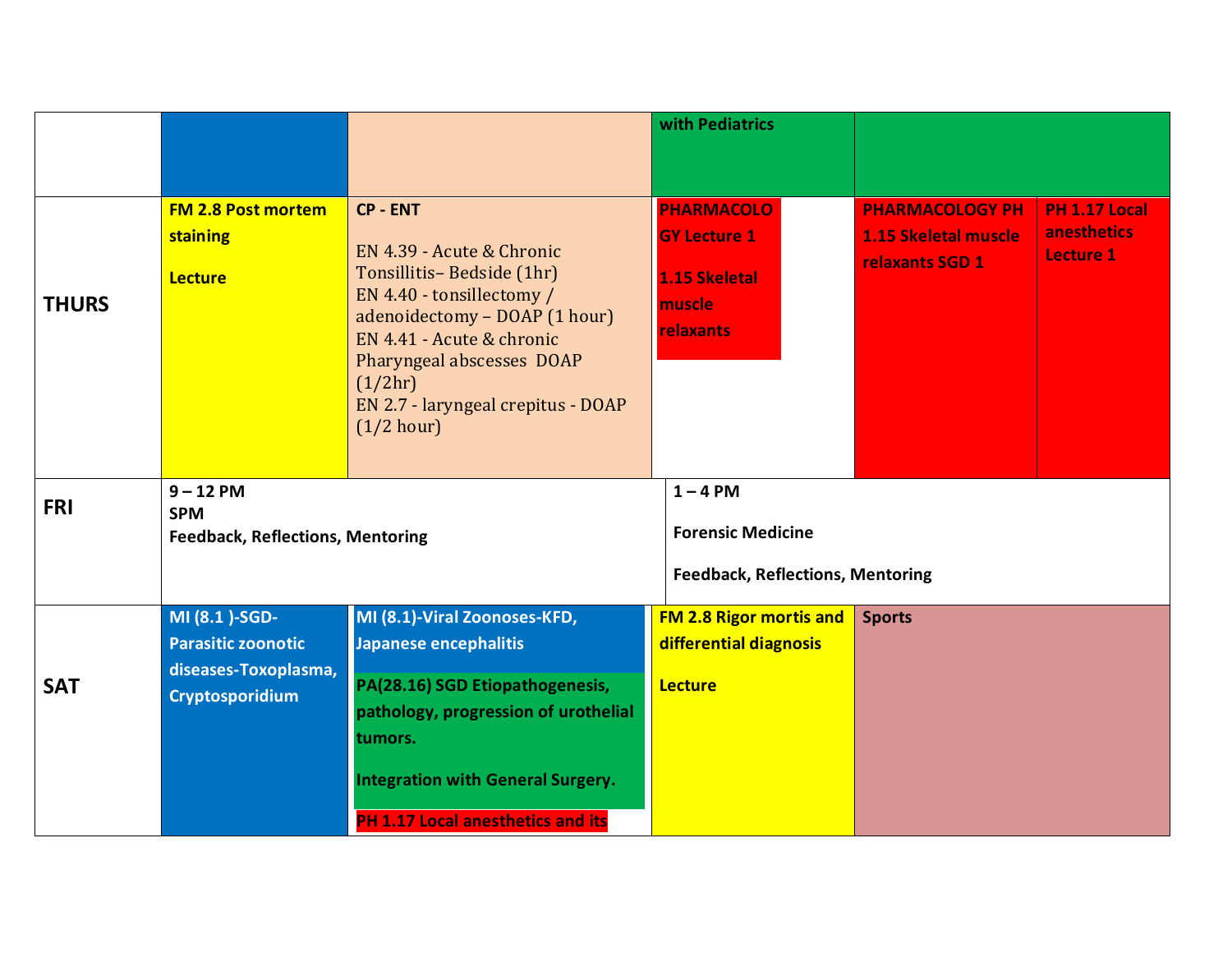|  | special applications integration with<br><b>Anesthesia (TL Method: Lecture)</b> |  |
|--|---------------------------------------------------------------------------------|--|
|  |                                                                                 |  |

## WEEK 28

| <b>TIME</b> | $8 - 9$                                                                                                                                                                                                      | $9 - 12$                                                                                                                                                                                                                           | $1 - 2$                                                                                                                                                                                                               | $2 - 3$                                          | $3 - 4$ |
|-------------|--------------------------------------------------------------------------------------------------------------------------------------------------------------------------------------------------------------|------------------------------------------------------------------------------------------------------------------------------------------------------------------------------------------------------------------------------------|-----------------------------------------------------------------------------------------------------------------------------------------------------------------------------------------------------------------------|--------------------------------------------------|---------|
| <b>MON</b>  | PA (32.1)- SGD: Etiology<br>Pathogenesis, pathology and<br>iodine dependency of thyroid<br>swellings.<br><b>Integration with Anatomy,</b><br><b>Physiology, General Medicine,</b><br><b>General Surgery.</b> | <b>CP - ENT</b><br>EN 1.1, 1.2<br>Anatomy &<br>Physiology of<br>Larynx,<br>Esophagus - SGD<br>(1hr)<br>EN 4.42 -<br>hoarseness<br>ofvoice-Bedside<br>Clinics (1hr)<br>EN 3.3 -<br>Rigid/Flexible<br>Laryngoscopy-<br>DOAP (1 hour) | PA(32.2)-Lecture:Etiology,<br>cause, iodine dependency,<br>pathogenesis, manifestations,<br>lab and imaging features, and<br>course of thyrotoxicosis.<br><b>Integration with Physiology</b><br>and General Medicine. | <b>SGD/DOAP</b><br>PH 1.15 Frog rectus Ex No. 14 |         |
| <b>TUE</b>  | <b>PHARMACOLOGY PH 1.36</b><br><b>Antithyroid drugs SDL</b>                                                                                                                                                  | <b>CP - ENT</b><br>EN 4.43 Acute<br>& Chronic Laryngit<br>$is - DOAP(1hr)$<br>EN 4.44 - Lesions                                                                                                                                    | MI 8.4 SGD Emerging and<br>reemerginginfectious diseseas<br>viral - Ebola, Marburg, Hanta                                                                                                                             | MI (8.4 )SGD- Viral- Nipah, Zikka virus          |         |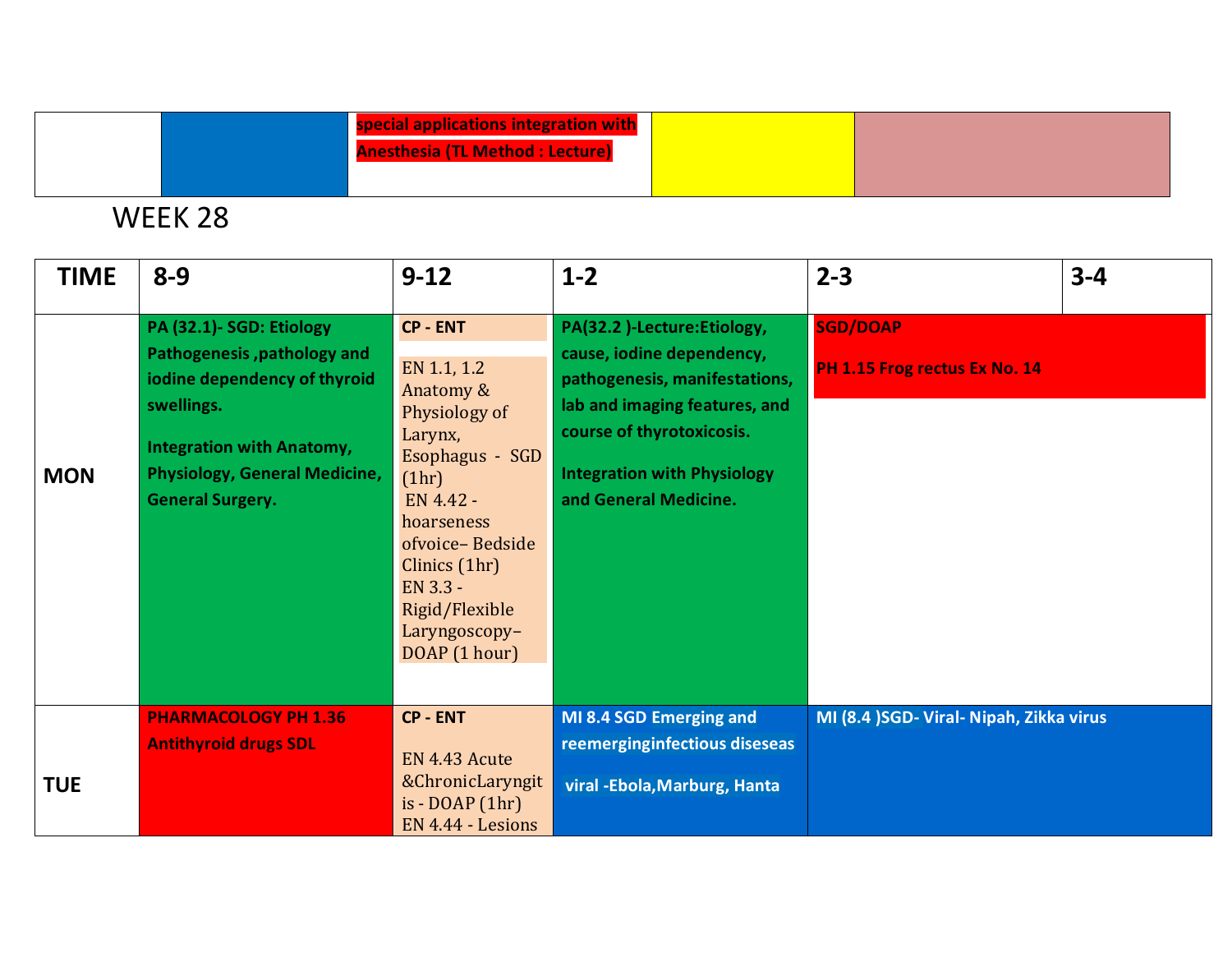| Non neoplastic and neoplastic lesions of thyroid |
|--------------------------------------------------|
|                                                  |
|                                                  |
|                                                  |
|                                                  |
|                                                  |
|                                                  |
|                                                  |
|                                                  |
|                                                  |
|                                                  |
|                                                  |
| <b>Formative</b>                                 |
| assessment                                       |
| clinical subjects                                |
|                                                  |
|                                                  |
|                                                  |
|                                                  |
|                                                  |
|                                                  |
|                                                  |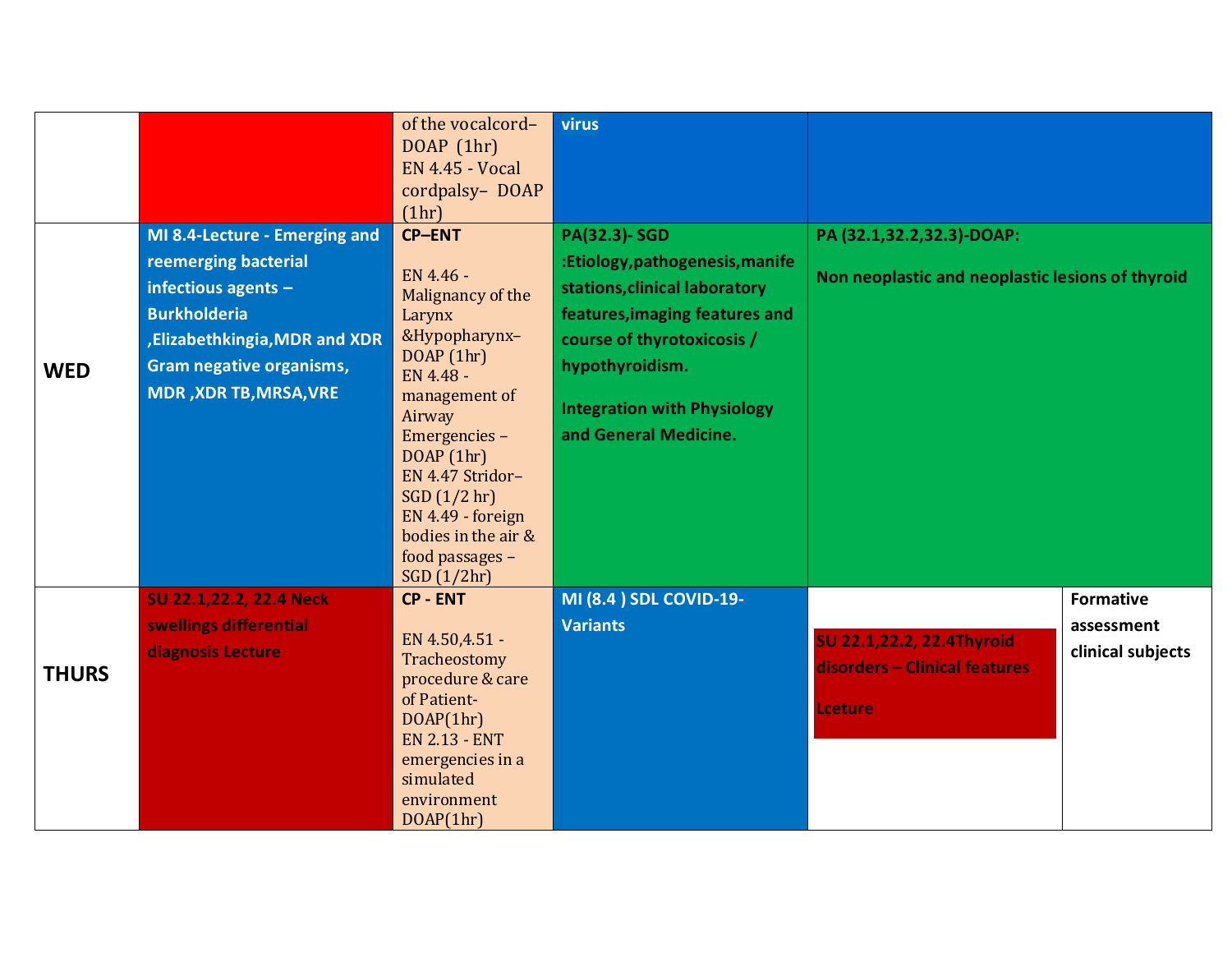|            |                                                                                                                                                                                                               | En 4.52,4.38 -<br><b>Diseases</b><br>ofOesophagus, Dys<br>phagia - SGD (1hr)                                                                                                                                                                        |                                                                                                   |                                                                                                                                                          |                                                                                                    |
|------------|---------------------------------------------------------------------------------------------------------------------------------------------------------------------------------------------------------------|-----------------------------------------------------------------------------------------------------------------------------------------------------------------------------------------------------------------------------------------------------|---------------------------------------------------------------------------------------------------|----------------------------------------------------------------------------------------------------------------------------------------------------------|----------------------------------------------------------------------------------------------------|
| <b>FRI</b> | <b>CLINICAL THEORY</b><br>SU 22.1,22.2, 22.4 Thyroid<br>disorders-Management<br>Lecture                                                                                                                       | $CP - ENT$<br>EN 2.12 - Informed<br>consent & Patient<br>counselling -<br>Bedside (1hr)<br>EN 3.5 - Surgical<br>procedures in<br>ENT-DOAP (1hr)<br>EN 3.6 - emergency<br>procedures in ENT<br>$-DOAP(1hr)$                                          |                                                                                                   | SU 22.5,22.6 Parathyroid<br>disorders - Surgical<br><b>Management Lecture</b>                                                                            | MI (8.4 ) SGD-<br><b>Emerging and</b><br>reemerging<br><b>infectious</b><br>diseases-SARS<br>,MERS |
| <b>SAT</b> | PA (32.5) -SGD:Describe the<br>etiology, pathogenesis, manifes<br>tations, laboratory and<br>morphologic features of<br>Hyperparathyroidism<br><b>Integration with Physiology,</b><br><b>General Medicine</b> | Integrated<br>sessions<br>9-10-PH 1.36<br><b>Calcium</b><br><b>homeostasis and</b><br><b>Osteoporosis</b><br><b>Integration</b><br>physiology<br><b>10-11 - Lecture</b><br>:PA (32.1, 32.2,<br>$32.3,32.5$ ) –<br><b>Thyroid and</b><br>Parathyroid | IM 12.1, 12.2, 12.3 Genetic<br>basis and Clinical approach to<br><b>Thyroid disorders Lecture</b> | SPM Practical SGD CM 5.7 Nutritional problems in<br><b>Public Health , food toxicants &amp; food borne</b><br>diseases Symposium/SGD Integration with GM |                                                                                                    |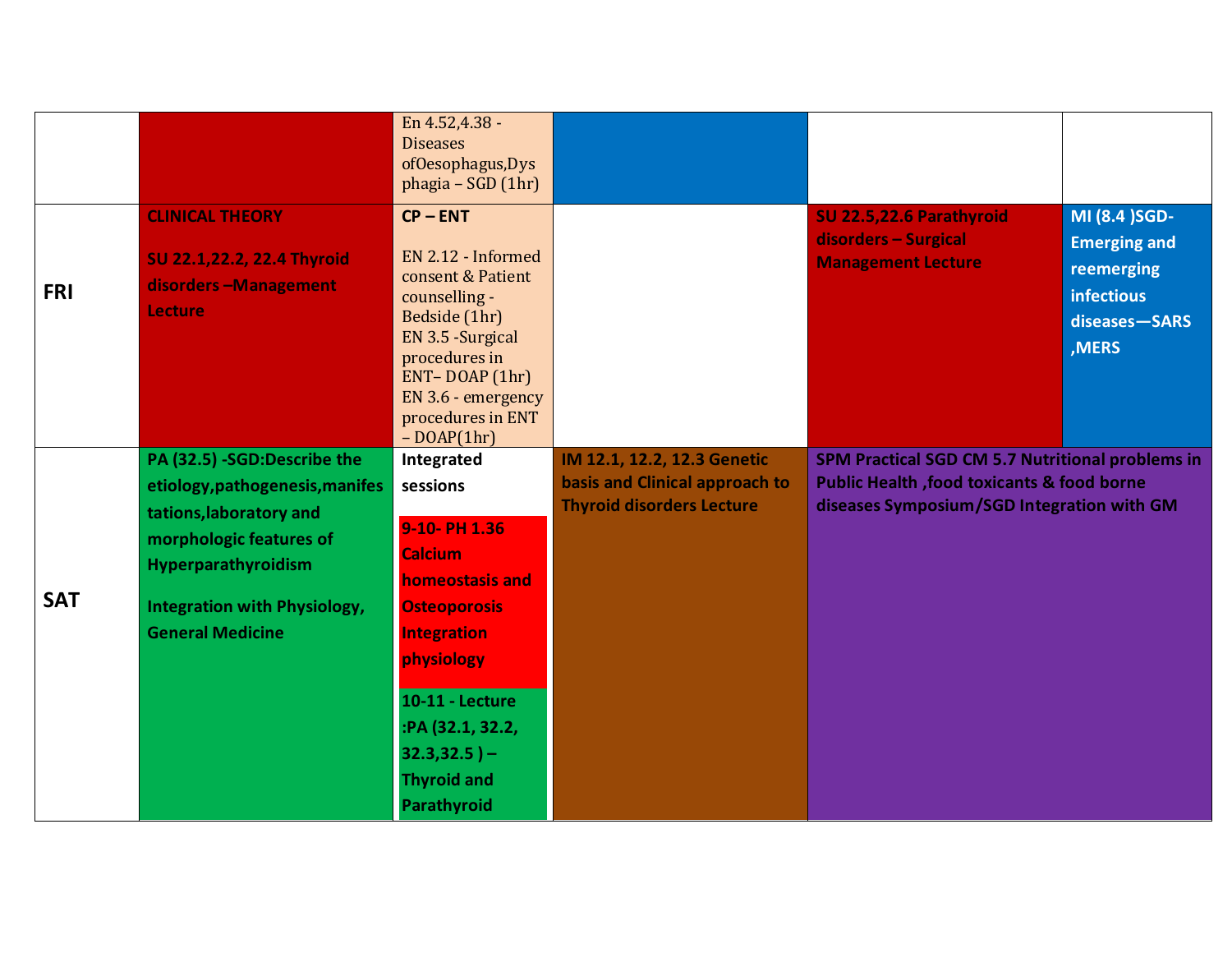|  | disorders              |  |
|--|------------------------|--|
|  | Integration with       |  |
|  | General Medicine.      |  |
|  |                        |  |
|  | 11-12 PH 1.36          |  |
|  | <b>Lecture</b>         |  |
|  | <b>Bisphosphonates</b> |  |
|  |                        |  |

# WEEK 29 – AITO – DIABETES MELLITUS - SPM

| <b>TIME</b> | $8 - 9$                                                                                                                                                                                                                                      | $9 - 12$                                                                                                                                                                                                  | $1 - 2$                                                                                                                                                                                                  | $2 - 3$                                                                                      | $3 - 4$ |
|-------------|----------------------------------------------------------------------------------------------------------------------------------------------------------------------------------------------------------------------------------------------|-----------------------------------------------------------------------------------------------------------------------------------------------------------------------------------------------------------|----------------------------------------------------------------------------------------------------------------------------------------------------------------------------------------------------------|----------------------------------------------------------------------------------------------|---------|
| <b>MON</b>  | Introduction of a case on DM<br>PA(32.4)- Lecture<br>:Epidemiology,<br>Etiopathogenesis, clinical, lab<br>features, complications and<br>progression of Diabetes<br>Mellitus.<br><b>Integration with Physiology</b><br>and General Medicine. | $CP -$<br>Ophthalmology-<br>AN41.1 Parts and<br>layers of eyeball<br>$SGD - 1$ our<br>OP1.3 visual acuity<br>assessment, the pin<br>hole test and the<br>menace and blink<br>reflexes (DOAP - 2<br>hours) | PA(32.6)- SGD: Describe the<br>etiopathogenesis,<br>manifestations, lab findings,<br>morphology, complications<br>and metastasis of pancreatic<br>cancer.<br><b>Integration with General</b><br>Surgery. | <b>SGD/DOAP</b><br><b>PH 3.1Ex. 33 Prescription writing for non-</b><br>communicable disease |         |
| <b>TUE</b>  | <b>PHARMACOLOGY</b><br><b>PH 1.36 Antidiabetic drugs</b>                                                                                                                                                                                     | $CP -$<br>Ophthalmology-<br>OP2.1, 2.2 common                                                                                                                                                             | <b>SPM CM 8.2 Risk factors in</b>                                                                                                                                                                        | SPM - CM 8.2 Self care in DM Integration with<br><b>GM SGD</b>                               |         |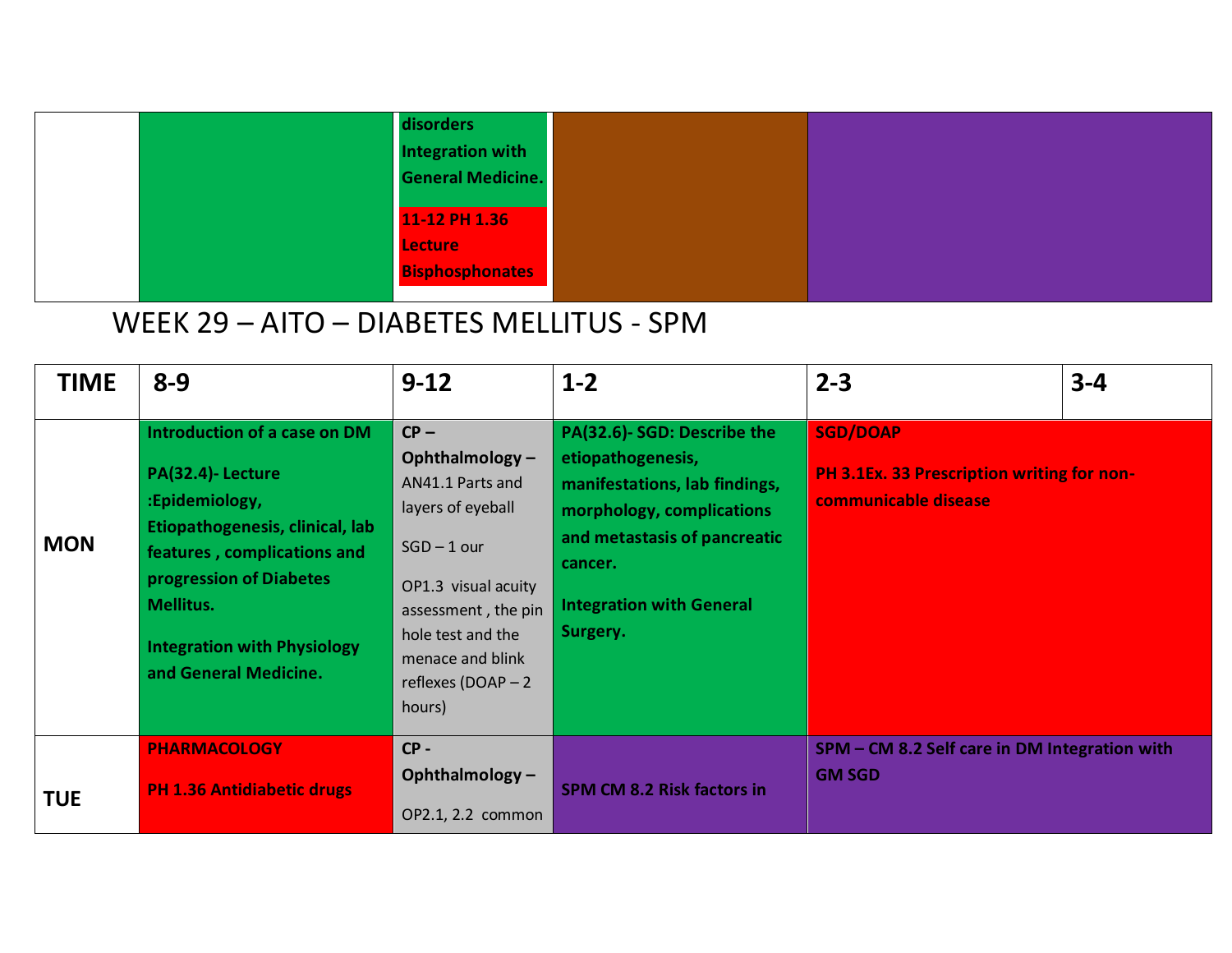|              | <b>Lecture 1</b>                                                                                                                                                     | conditions of the lid<br>and adnexa (SGD 1<br>hour, DOAP 2<br>hours)                                    | <b>DM SGD</b>                                                                |                                                                          |                                                                                                   |
|--------------|----------------------------------------------------------------------------------------------------------------------------------------------------------------------|---------------------------------------------------------------------------------------------------------|------------------------------------------------------------------------------|--------------------------------------------------------------------------|---------------------------------------------------------------------------------------------------|
| <b>WED</b>   | <b>HOLIDAY</b>                                                                                                                                                       |                                                                                                         |                                                                              |                                                                          |                                                                                                   |
| <b>THURS</b> | <b>FM 2.4</b><br><b>Sudden natural death-DM</b><br><b>Post-mortem estimation of</b><br><b>GLUCOSE from Vitreous</b><br>humor<br>Seminar/SGD                          | $CP -$<br>Ophthalmology-<br>OP2.3 Clinical<br>procedures<br>performed in the lid<br>DOAP 3 hours        | <b>PHARMACOLOGY</b><br><b>PH 1.36 Antidiabetic drugs</b><br>SGD <sub>1</sub> | <b>PHARMACOLOGY</b><br><b>PH 1.36 Antidiabetic drugs</b><br><b>SDL-1</b> | <b>PH 1.36 SGD</b><br><b>Glucagon and</b><br>mx of<br>hypoglycemia                                |
| <b>FRI</b>   | <b>CLINICAL THEORY</b><br>IM 11.1, 11.2, 11.3, 11.4,<br>11.5, 11.6, 11.7, 11.8 Diabetes<br>mellitus Types, Complications,<br><b>Management, Diagnosis</b><br>Lecture | $CP -$<br>Ophthalmology-<br>OP3.1, 3.2 Red eye<br>History taking,<br><b>Examination DOAP</b><br>3 hours |                                                                              | <b>CM 8.3 NPCDCS SGD</b>                                                 | <b>CM 8.2 Lab</b><br>diagnosis of DM<br><b>Integration with</b><br><b>Biochemistry</b><br>Lecture |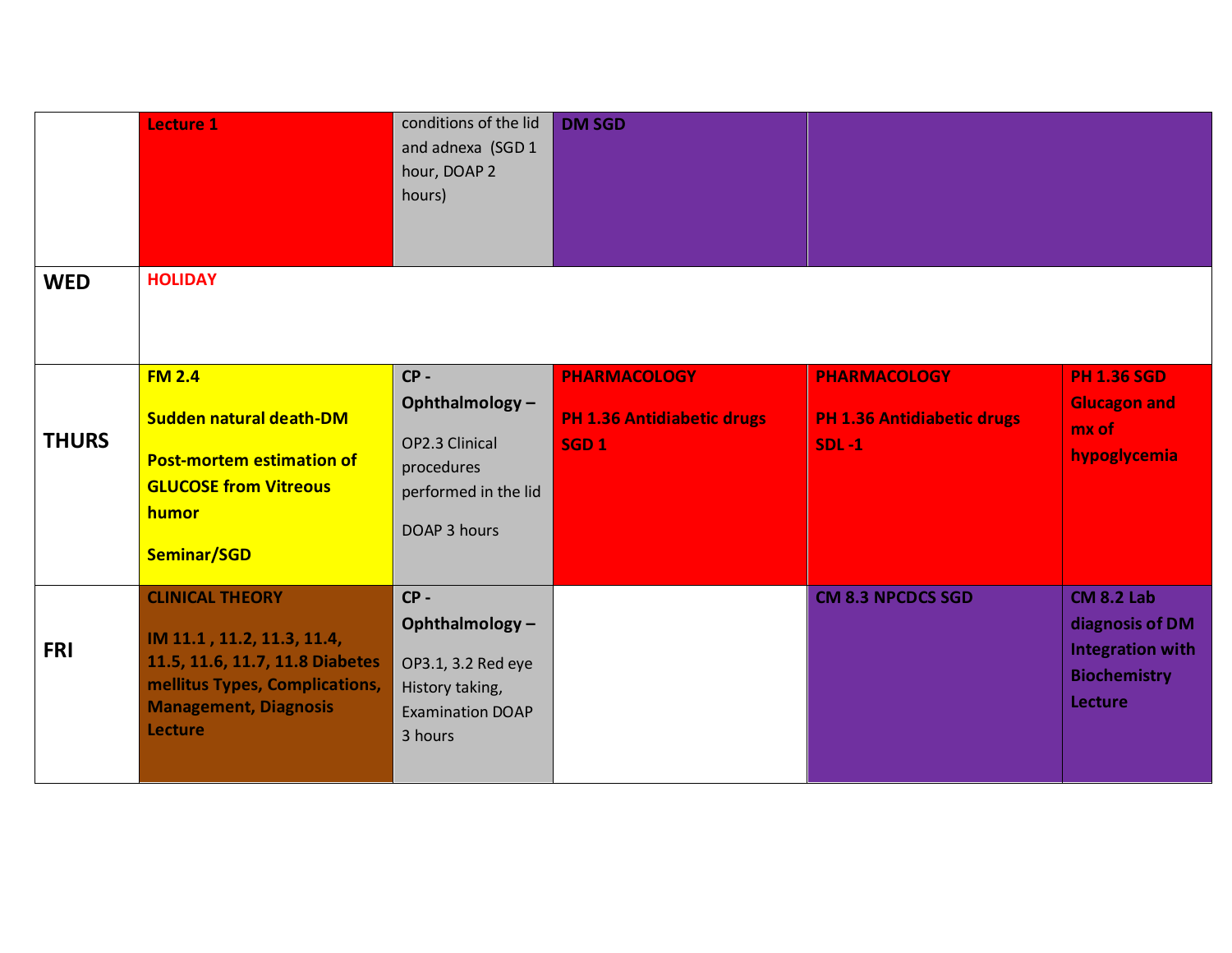|            |                                | Integrated           | <b>CLINICAL THEORY O and G</b>      | <b>AETCOM (2 hours) - SDL</b>                    |
|------------|--------------------------------|----------------------|-------------------------------------|--------------------------------------------------|
|            |                                | sessions             |                                     | 2.6--Legal, ethical and social aspects of do not |
|            | MI 1.1,4.1,4.2,4.3, Infections |                      | <b>AITO Topic: OG 12.3 Diabetes</b> | resuscitate                                      |
|            | in Diabetes mellitus, Diabetic | 9-10-MI Diabetic     | in pregnancy                        |                                                  |
|            | foot- Case discussions AITO    | foot-Specimen        |                                     |                                                  |
|            | topic                          | collection,          |                                     |                                                  |
|            |                                | diagnosis,           | <b>Reflections of the week</b>      |                                                  |
|            |                                | management           |                                     |                                                  |
|            |                                | integration with     |                                     |                                                  |
| <b>SAT</b> |                                | <b>GS</b>            |                                     |                                                  |
|            |                                |                      |                                     |                                                  |
|            |                                | 10-11 IM 11.17 to    |                                     |                                                  |
|            |                                | 11.24 Lecture        |                                     |                                                  |
|            |                                | <b>Management of</b> |                                     |                                                  |
|            |                                | $DM - ADA$           |                                     |                                                  |
|            |                                | guidelines           |                                     |                                                  |
|            |                                | integration with     |                                     |                                                  |
|            |                                | <b>Endocrinology</b> |                                     |                                                  |
|            |                                |                      |                                     |                                                  |
|            |                                | 11-12 - Formative    |                                     |                                                  |
|            |                                | assessment           |                                     |                                                  |
|            |                                | <b>Pathology</b>     |                                     |                                                  |
|            |                                |                      |                                     |                                                  |

WEEK 30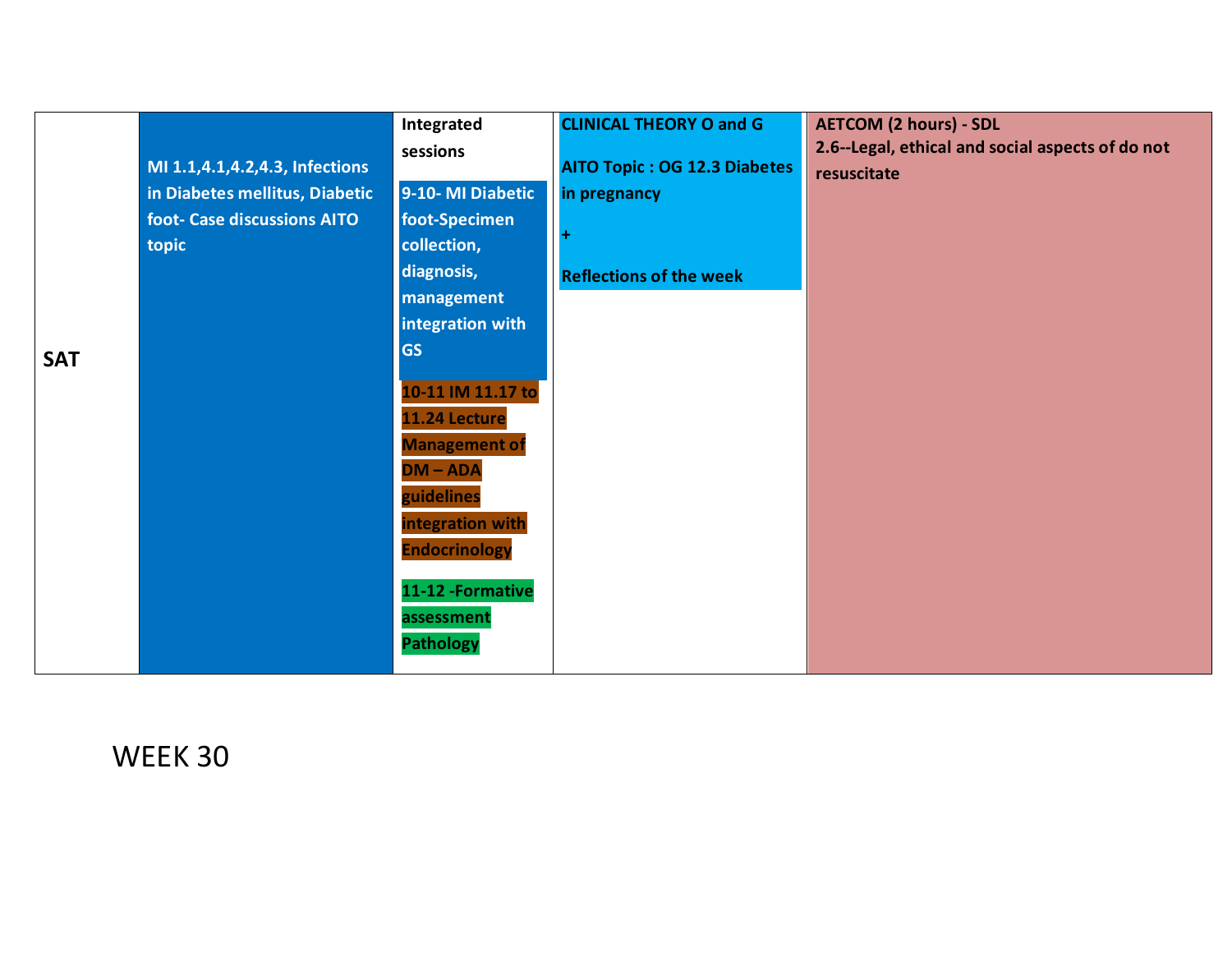| <b>TIME</b> | $8 - 9$                                                                                                                                                                                                      | $9 - 12$                                                                                                                                                                                                                 | $1 - 2$                                                                                                                                                                                                                           | $2 - 3$                                                                                                                                                                                           | $3 - 4$ |
|-------------|--------------------------------------------------------------------------------------------------------------------------------------------------------------------------------------------------------------|--------------------------------------------------------------------------------------------------------------------------------------------------------------------------------------------------------------------------|-----------------------------------------------------------------------------------------------------------------------------------------------------------------------------------------------------------------------------------|---------------------------------------------------------------------------------------------------------------------------------------------------------------------------------------------------|---------|
| <b>MON</b>  | <b>PA (32.7)-SGD</b><br>:Etiopathogenesis, manifestati<br>ons, laboratory& morphologic<br>features, complications of<br>adrenal insufficiency<br><b>Integration with physiology</b><br>and General Medicine. | $CP -$<br>Ophthalmology-<br>OP3.8, 4.8 foreign<br>body from the eye,<br>cornea in a<br>simulated<br>environment DOAP<br>$-2$ hours<br>OP3.9 instillation of<br>eye drops in a<br>simulated<br>environment DOAP<br>1 hour | PA (32.8) -Lecture<br>:Etiopathogenesis, manifestati<br>ons, laboratory, radiologic &<br>morphologic<br>features, complications of<br><b>Cushing's syndrome</b><br><b>Integration with Physiology</b><br><b>General Medicine.</b> | <b>SGD/DOAP</b><br><b>Ph 3.1 Criticize correct and rewrite prescription</b>                                                                                                                       |         |
| <b>TUE</b>  | <b>PH 1.38 Steroids Lecture 1</b>                                                                                                                                                                            | $CP -$<br>Ophthalmology<br>OP6.6 common<br>clinical conditions<br>affecting the<br>anterior chamber<br><b>Bedside 2 hours</b><br><b>DOAP 1 hours</b>                                                                     | MI (8.11, 8.12, 8.14)-<br><b>SGD/DOAP-Confidentiality</b><br>pertaining to patient identity<br>Lab test confidentiality and<br>respect                                                                                            | Pandemic module 2.3-DOAP/Lab visit-Sample<br>collection demo and VAL(choosing appropriate<br>sample, ICP during pandemic)<br>Visit to central laboratory with demonstration of<br>diagnostic test |         |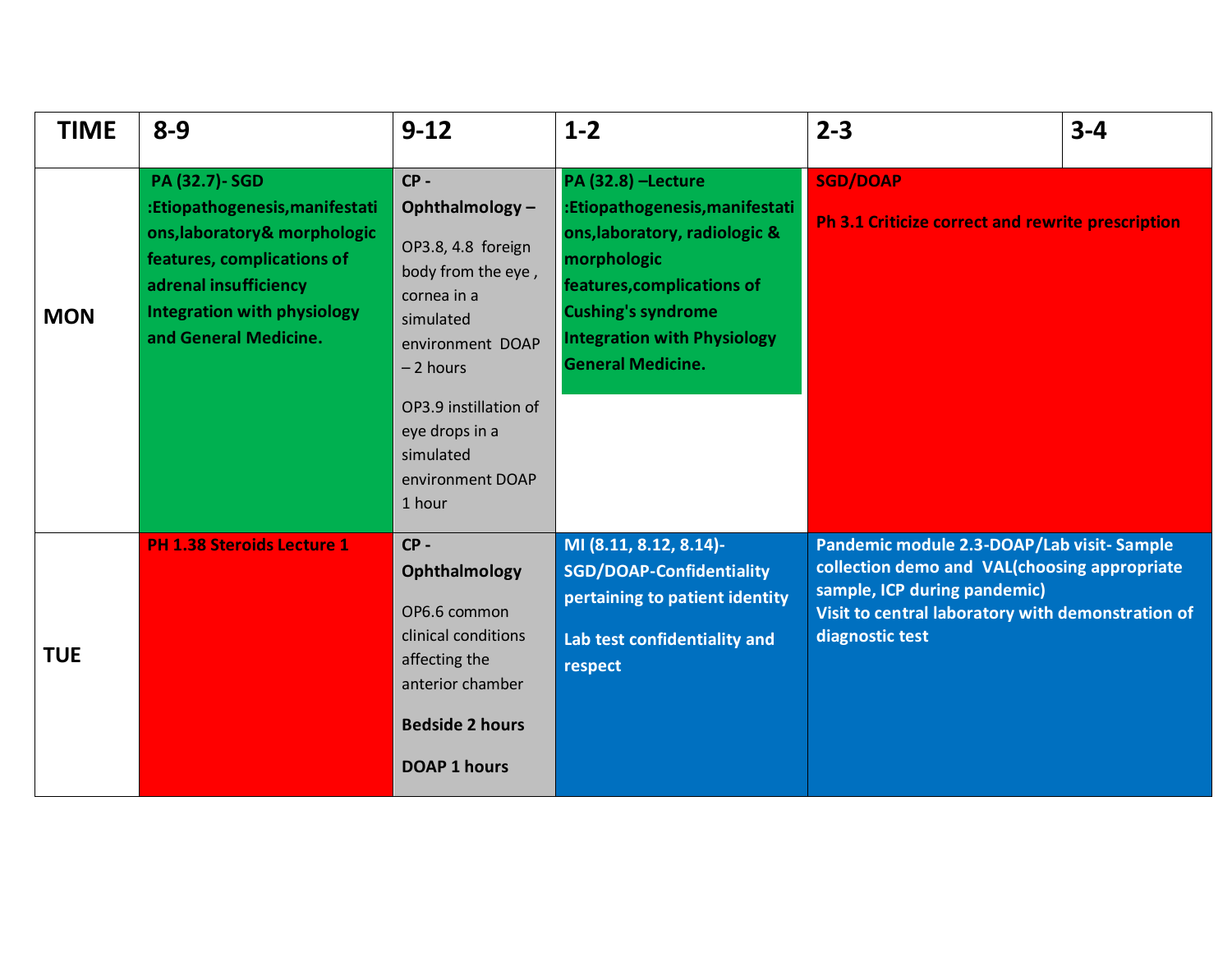| <b>WED</b>   | <b>Pandemic module 2.3</b><br>specimen selection, collection,<br>transportation & storage<br>requirement during a<br>pandemic.    | $CP -$<br>Ophthalmology-<br>OP6.10 Counsel<br>patients with<br>conditions of the iris<br>and anterior<br>chamber<br>$DOAP - 3 hours$ | PA (32.9 )-SGD:<br>Etiopathogenesis, manifestati<br>ons, laboratory, and<br>morphologic features of<br><b>Adrenal neoplasms</b><br><b>Integration with General</b><br><b>Medicine, Anatomy&amp;General</b><br>Surgery. | PA (33.1) -SGD:<br>Etiopathogenesis, manifestations, radiological<br>and morphological features of osteomyelitis.<br><b>Integration with orthopedics</b> |                                                                                                                                                           |
|--------------|-----------------------------------------------------------------------------------------------------------------------------------|--------------------------------------------------------------------------------------------------------------------------------------|------------------------------------------------------------------------------------------------------------------------------------------------------------------------------------------------------------------------|----------------------------------------------------------------------------------------------------------------------------------------------------------|-----------------------------------------------------------------------------------------------------------------------------------------------------------|
| <b>THURS</b> | <b>FM 2.9</b><br><b>Process of decomposition</b><br>(Discoloration)<br><b>Seminar / SGD</b>                                       | $CP -$<br>Ophthalmology<br>OP7.2 cataract SGD<br>3 hours                                                                             | PH 1.38 Steroids SGD 1                                                                                                                                                                                                 | <b>PHARMACOLOGY</b><br><b>PH 1.38 Steroids SDL</b>                                                                                                       | <b>Formative</b><br>assessment<br><b>Microbiology</b>                                                                                                     |
| <b>FRI</b>   | <b>CLINICAL THEORY</b><br>SU 22.1.22.2,22.3 Adrenal<br>gland disorders - Clinical<br>features, Investigations 1<br><b>Lecture</b> | $CP -$<br>Ophthalmology-<br>OP7.3 ocular<br>examination in a<br>patient with a<br>cataract<br>$DOAP - 3 hours$                       | $\blacksquare$                                                                                                                                                                                                         | <b>SPM C.M 5.8 Food</b><br>fortification & food<br>adulteration SGD                                                                                      | $PA(33.2) -$<br><b>Lecture</b><br>:Etiopathogenesi<br>s, manifestations<br>, radiologic and<br>morphologic<br>features<br>complications<br>and metastasis |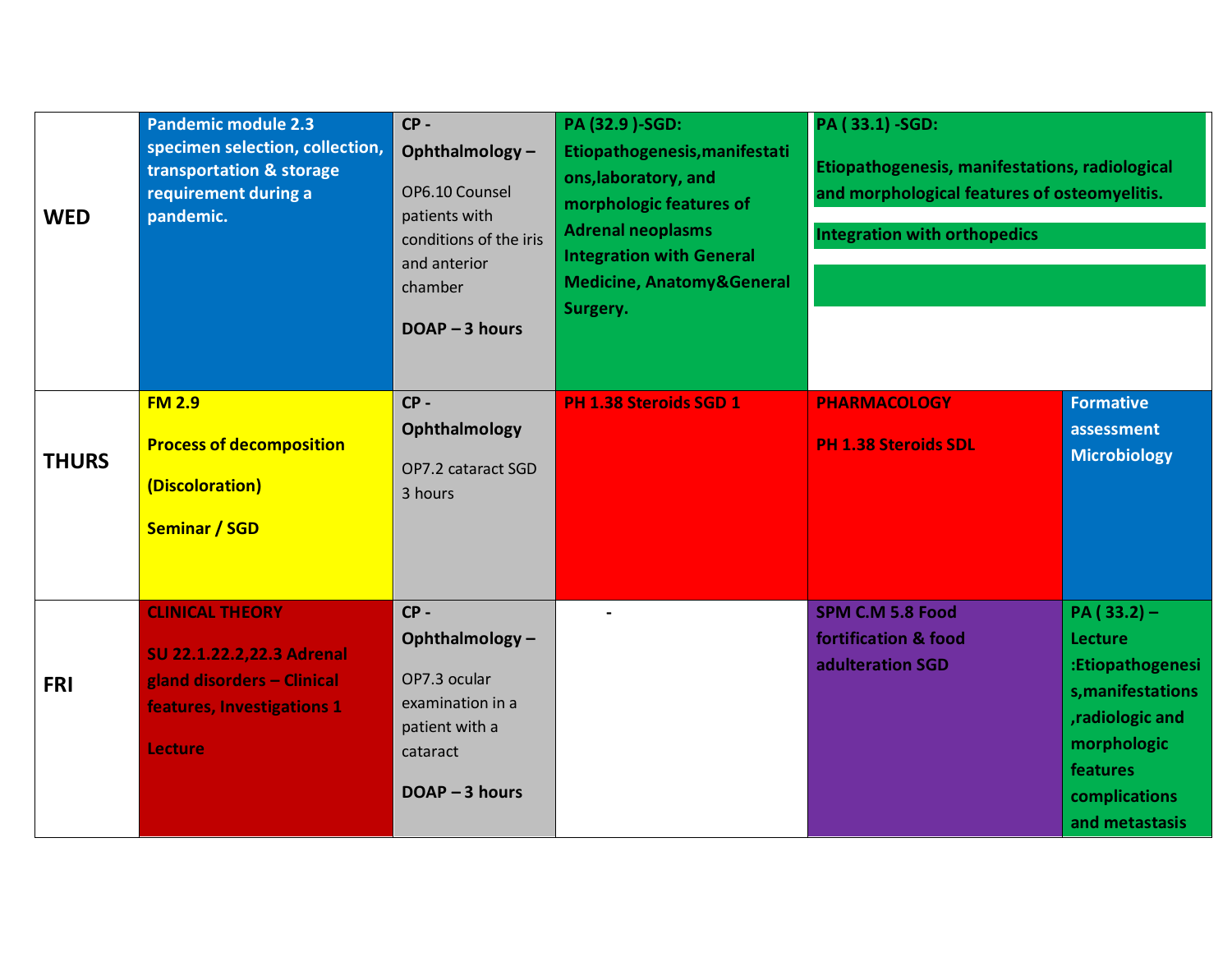|            |                                                                                                                                                                                                             |                                                                                                                                                                                                                                                                                                                                                                                                        |                                                                                                         | of bone tumors<br>Integration with<br>orthopedics                 |
|------------|-------------------------------------------------------------------------------------------------------------------------------------------------------------------------------------------------------------|--------------------------------------------------------------------------------------------------------------------------------------------------------------------------------------------------------------------------------------------------------------------------------------------------------------------------------------------------------------------------------------------------------|---------------------------------------------------------------------------------------------------------|-------------------------------------------------------------------|
| <b>SAT</b> | <b>PA (33.3) -Lecture</b><br>:Etiopathogenesis, manifestati<br>ons, radiologic and<br>morphologic features<br>complications and metastasis<br>of soft tissue tumors.<br><b>Integration with orthopedics</b> | Integrated<br>sessions<br>9-10- MI 4.2, 8.13-<br><b>Lecture - Bone and</b><br>joint infections<br><b>Etiology &amp; lab</b><br>diagnosis<br>10-11- PA (33.4<br>):SGD:Etiopathoge<br>nesis,<br>manifestations,<br>radiologic and<br>morphologic<br>features of Paget's<br>disease of bone<br><b>Integration with</b><br><b>Orthopedics</b><br>11-12- PA (33.5)-<br><b>SGD: Etiology,</b><br>Immunology, | <b>CLINICAL THEORY</b><br>SU 22.1.22.2,22.3 Adrenal<br>gland disorders Surgical<br>management 2 Lecture | <b>AETCOM (2 hours) - SGD</b><br>2.7-- Extent of patient autonomy |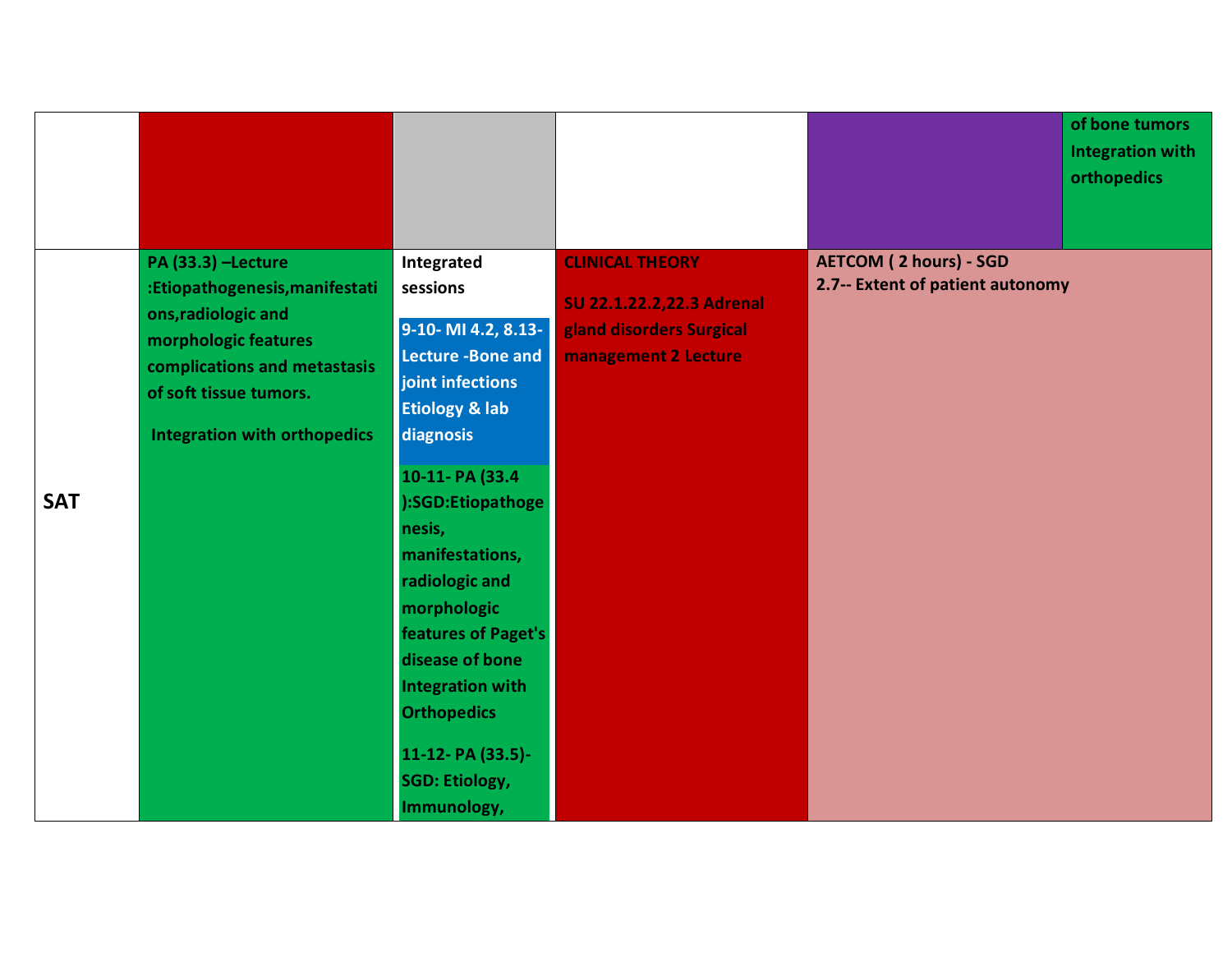| pathogenesis,            |  |
|--------------------------|--|
| manifestations           |  |
| radiologic and lab       |  |
| features,                |  |
|                          |  |
| diagnostic criteria      |  |
| and complications        |  |
| of Rheumatoid            |  |
| arthritis                |  |
| integration with         |  |
| <b>General Medicine.</b> |  |
| <b>Integration with</b>  |  |
| <b>Orthopedics</b>       |  |
|                          |  |
|                          |  |
|                          |  |
|                          |  |
|                          |  |
|                          |  |
|                          |  |

| <b>TIME</b> | $8 - 9$ | $9 - 12$ | $1 - 2$ | $2 - 3$                        | $3 - 4$ |
|-------------|---------|----------|---------|--------------------------------|---------|
| <b>MON</b>  |         |          |         | Second sessionals Pharmacology |         |
|             |         |          |         | <b>Internal assessment</b>     |         |
|             |         |          |         |                                |         |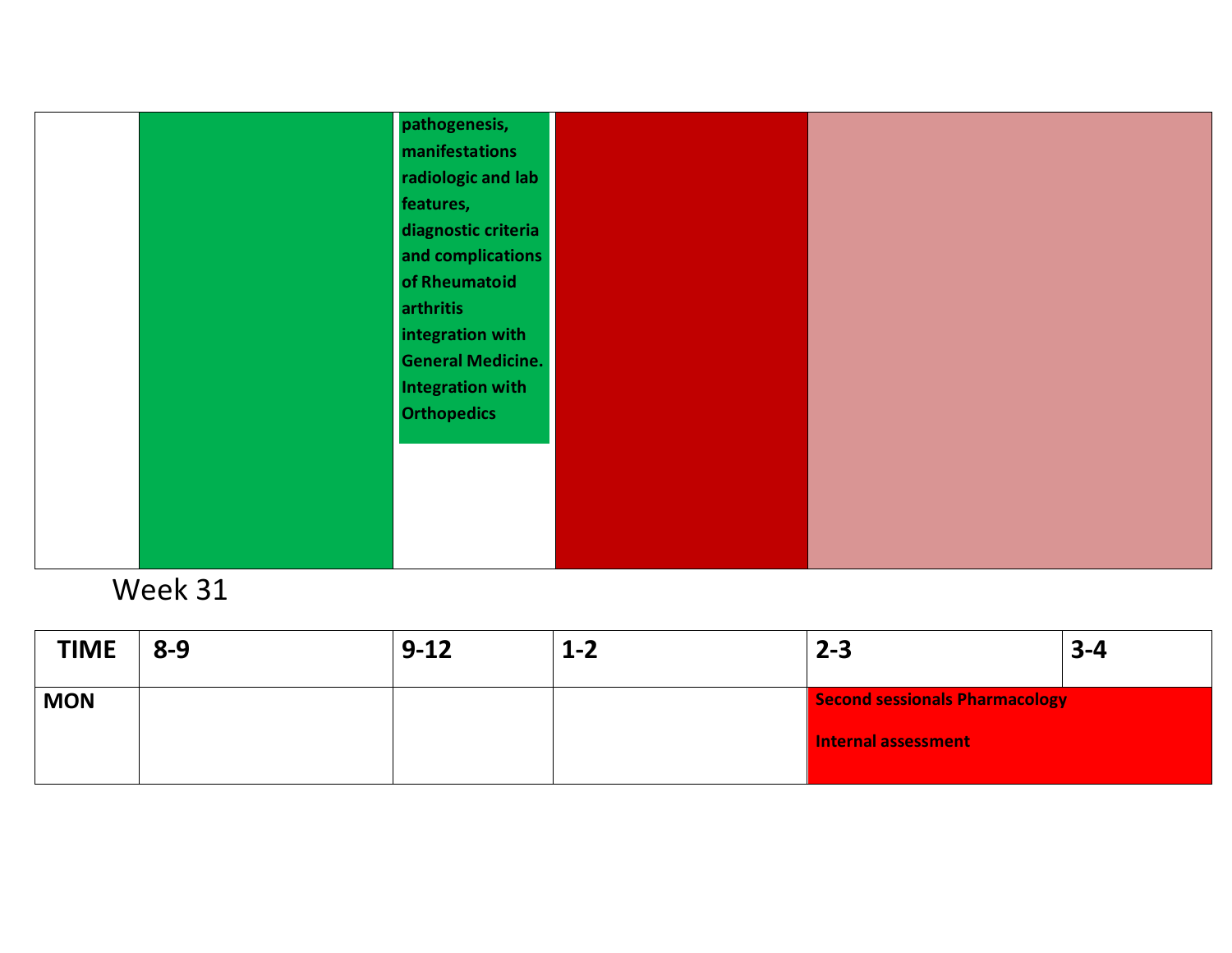| <b>TUE</b>   |                                                                          |  |                            |                                                  | <b>Second sessionals Microbiology</b><br><b>Internal assessment</b> |
|--------------|--------------------------------------------------------------------------|--|----------------------------|--------------------------------------------------|---------------------------------------------------------------------|
| <b>WED</b>   |                                                                          |  |                            |                                                  | <b>Second sessionals Pathology</b><br><b>Internal assessment</b>    |
|              | <b>FM 2.9</b>                                                            |  |                            |                                                  | <b>SPM Sessional Exam</b>                                           |
| <b>THURS</b> | <b>Process of decomposition-</b><br><b>Dissolution</b><br><b>Lecture</b> |  |                            |                                                  | <b>Internal assessment</b>                                          |
| <b>FRI</b>   | <b>Sessional Exam: General medicine (10 to 12 AM)</b>                    |  |                            | <b>Sessional Exam: General Surgery (2 -4 PM)</b> |                                                                     |
|              | <b>Internal assessment</b>                                               |  | <b>Internal assessment</b> |                                                  |                                                                     |
| <b>SAT</b>   | Sessional Exam: OBG (10 - 12 AM)                                         |  |                            |                                                  | Forensic Phase II Sessional Exam (2 - 4 PM)                         |
|              | <b>Internal assessment</b>                                               |  |                            | <b>Internal Assessment</b>                       |                                                                     |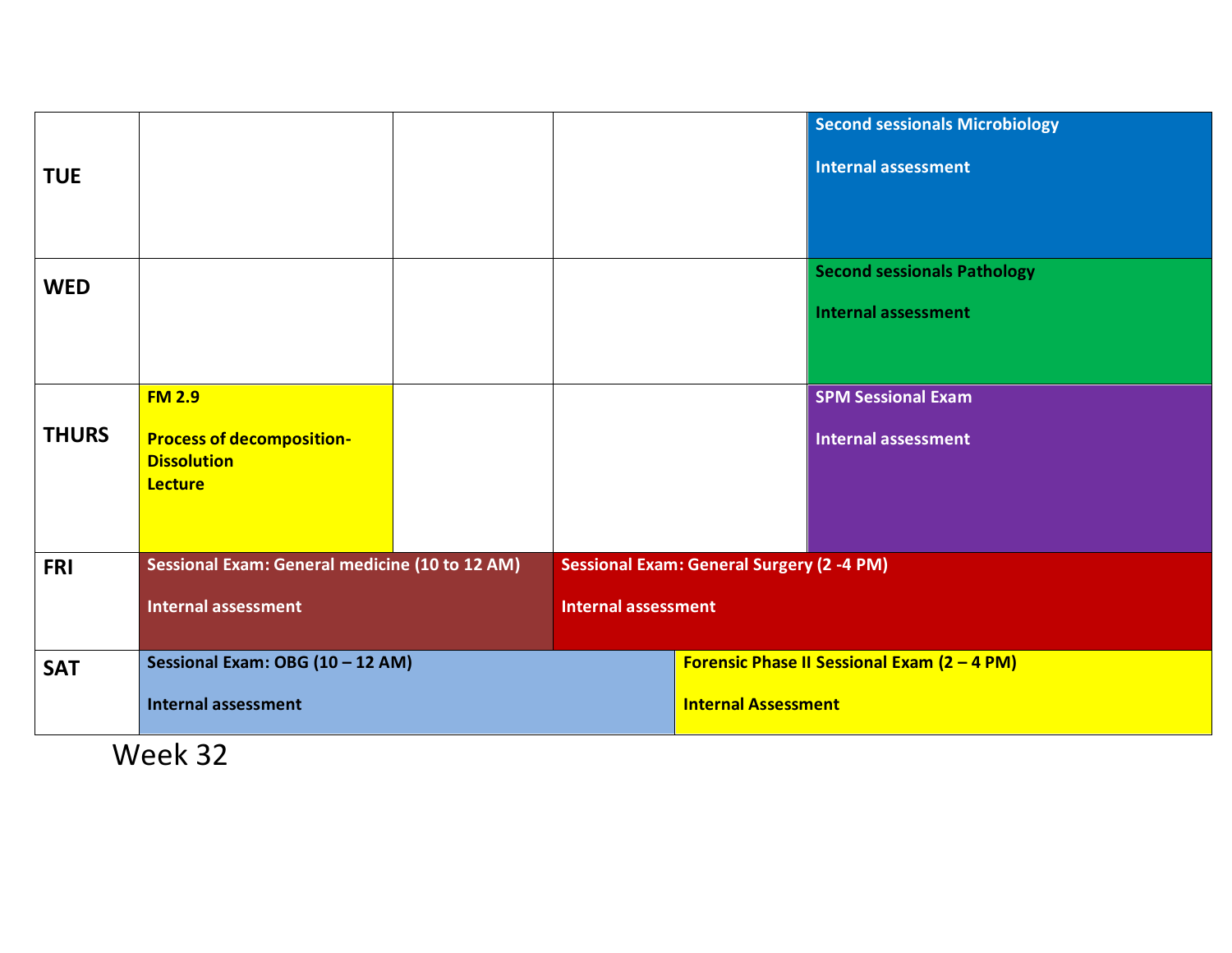| <b>TIME</b> | $8 - 9$                                                                                                                                                                | $9 - 12$                                                                                                                                                            | $1 - 2$                                                                                                                                                                                     | $2 - 3$                                                                                                                    | $3 - 4$ |
|-------------|------------------------------------------------------------------------------------------------------------------------------------------------------------------------|---------------------------------------------------------------------------------------------------------------------------------------------------------------------|---------------------------------------------------------------------------------------------------------------------------------------------------------------------------------------------|----------------------------------------------------------------------------------------------------------------------------|---------|
| <b>MON</b>  | PA(26.1)-Lecture<br>:Etiopathogenesis stages<br>morphology and<br>complications of Pneumonia.<br><b>Integration with General</b><br><b>Medicine &amp; Microbiology</b> | $CP-$<br>Ophthalmology<br>OP7.5 To participate<br>in the team for<br>cataract surgery<br><b>DOAP</b> session<br><b>3 Hours</b>                                      | <b>PA(26.2)-SGD</b><br>:Etiopathogenesis, gross and<br>microscopic appearance and<br>complications of lung abscess<br><b>Integration with General</b><br><b>Medicine &amp; Microbiology</b> | <b>Formative assessment of Pharmacology Practical</b><br>topics                                                            |         |
| <b>TUE</b>  | <b>PHARMACOLOGY</b><br>PH 1.32, 1.33 Drugs for cough<br><b>SDL</b>                                                                                                     | $CP -$<br>Ophthalmology<br>OP7.6 Administer<br>informed consent<br>and counsel<br>patients for cataract<br>surgery in a<br>simulated<br>environment DOAP<br>3 hours | MI(6.1)- Lecture- Causative<br>agents of URTI and LRTI-<br><b>Streptococcus pyogenes,</b><br><b>Diphtheria</b>                                                                              | MI (6.1 )-SGD -- Viral causes of URTI- Adeno,<br>Rhino, EBV, Corona virus<br>MI96.2) DOAP of URTI- Gram staining- GPC, GPB |         |
| <b>WED</b>  | MI 6.1-Lecture<br><b>Bacterial causes of LRTI-</b><br>Pneumonia-Pneumococci,<br>H.influenzae, Klebsiella                                                               | $CP -$<br>Ophthalmology-<br><b>OP 7.4</b><br>extracapsular<br>cataract extraction                                                                                   | <b>PA(26.3)-Lecture</b><br>:Etiopathogenesis, types,<br>morphology, complications of<br>obstructive airway diseases.                                                                        | PA (26.2, 26.3, 26.4, 26.6) DOAP:<br><b>Respiratory system</b>                                                             |         |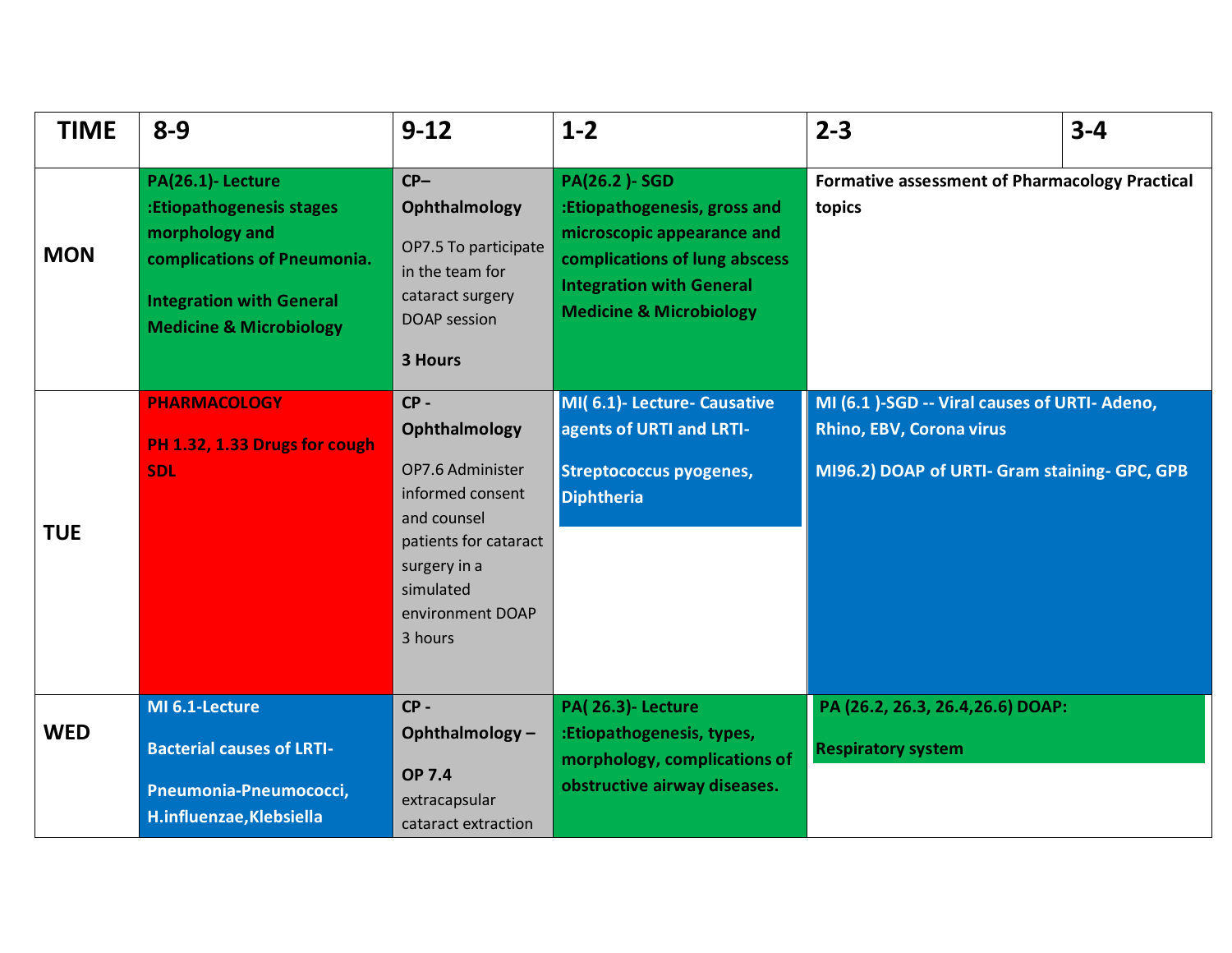|              | pneumonia, Acinetobacter,<br><b>Pseudomonas</b>                                                                   | surgery.<br>DOAP-2 hours<br>$SGD - 1$ hour                                                         | <b>Integration with Physiology,</b><br><b>General Medicine</b><br><b>&amp;Microbiology</b> |                                                                                                                                                                                                        |                                                                                                |
|--------------|-------------------------------------------------------------------------------------------------------------------|----------------------------------------------------------------------------------------------------|--------------------------------------------------------------------------------------------|--------------------------------------------------------------------------------------------------------------------------------------------------------------------------------------------------------|------------------------------------------------------------------------------------------------|
| <b>THURS</b> | <b>FM 2.9</b><br><b>Process of decomposition-</b><br><b>Dissolution and Disfiguration</b><br><b>Seminar / SGD</b> | $CP -$<br>Ophthalmology-<br>IM24.15 vision and<br>visual loss in the<br>elderly<br>$SGD - 3 hours$ | <b>PHARMACOLOGY 1.32 Drugs</b><br>for bronchial Asthma Lecture                             | <b>PHARMACOLOGY 1.32 Drugs</b><br>for bronchial Asthma SGD                                                                                                                                             | <b>Formative</b><br>assessment<br><b>PHARMACOLOG</b><br>Y                                      |
| <b>FRI</b>   | <b>CLINICAL THEORY OG 13.1</b><br><b>Normal labour 1 Lecture</b>                                                  | $CP -$<br>Ophthalmology<br>OP 2.6 Proptosis<br>SGD (3 hours)                                       |                                                                                            | <b>PA(26.3)-Lecture</b><br>:Etiopathogenesis, types<br>, morphology, complications of<br>bronchiectasis<br><b>Integration with Physiology,</b><br><b>General Medicine &amp;</b><br><b>Microbiology</b> | MI(6.1)-SGD<br><b>Atypical</b><br>pneumonia-<br>Legionella,<br>Chlamydia,<br><b>Mycoplasma</b> |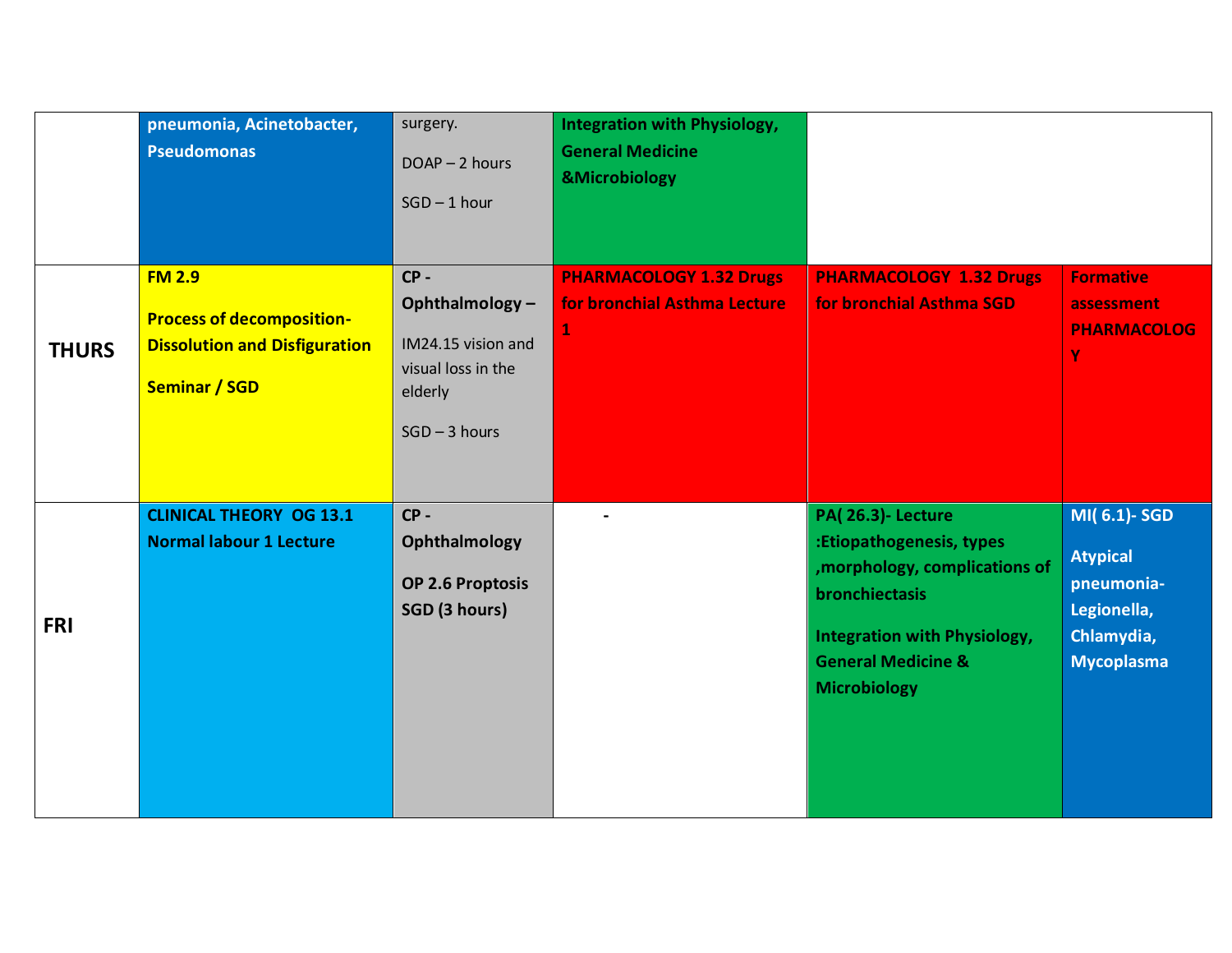|            | <b>FM 2.9, FM2.10</b>                            | Integrated                                          | <b>OG 13.1 Normal labourLecture</b> |                                                                                             |
|------------|--------------------------------------------------|-----------------------------------------------------|-------------------------------------|---------------------------------------------------------------------------------------------|
|            | <b>Modified forms of</b>                         | sessions                                            | $\mathbf{2}$                        | <b>SPM Practical</b>                                                                        |
|            | <b>Decomposition</b>                             | $9 - 10$ PH $1.48$                                  |                                     |                                                                                             |
|            | <b>Discuss estimation of time</b><br>since death | <b>Lecture 1-</b><br><b>Antiviral drugs</b>         |                                     | <b>CM5.6National NutritionPolicy, Important</b><br><b>National Nutrition Programmes SGD</b> |
|            | <b>Seminar / SGD</b>                             | 10-11 PH 1.48<br><b>Antiviral drugs</b>             |                                     |                                                                                             |
| <b>SAT</b> |                                                  | <b>SGD</b>                                          |                                     |                                                                                             |
|            |                                                  | 11-12 PH 1.32,                                      |                                     |                                                                                             |
|            |                                                  | <b>1.33 Treatment of</b><br><b>bronchial asthma</b> |                                     |                                                                                             |
|            |                                                  | and cough                                           |                                     |                                                                                             |
|            |                                                  | integration with                                    |                                     |                                                                                             |
|            |                                                  | pulmonology                                         |                                     |                                                                                             |
|            |                                                  |                                                     |                                     |                                                                                             |
|            |                                                  |                                                     |                                     |                                                                                             |
|            |                                                  |                                                     |                                     |                                                                                             |
|            |                                                  |                                                     |                                     |                                                                                             |
|            |                                                  |                                                     |                                     |                                                                                             |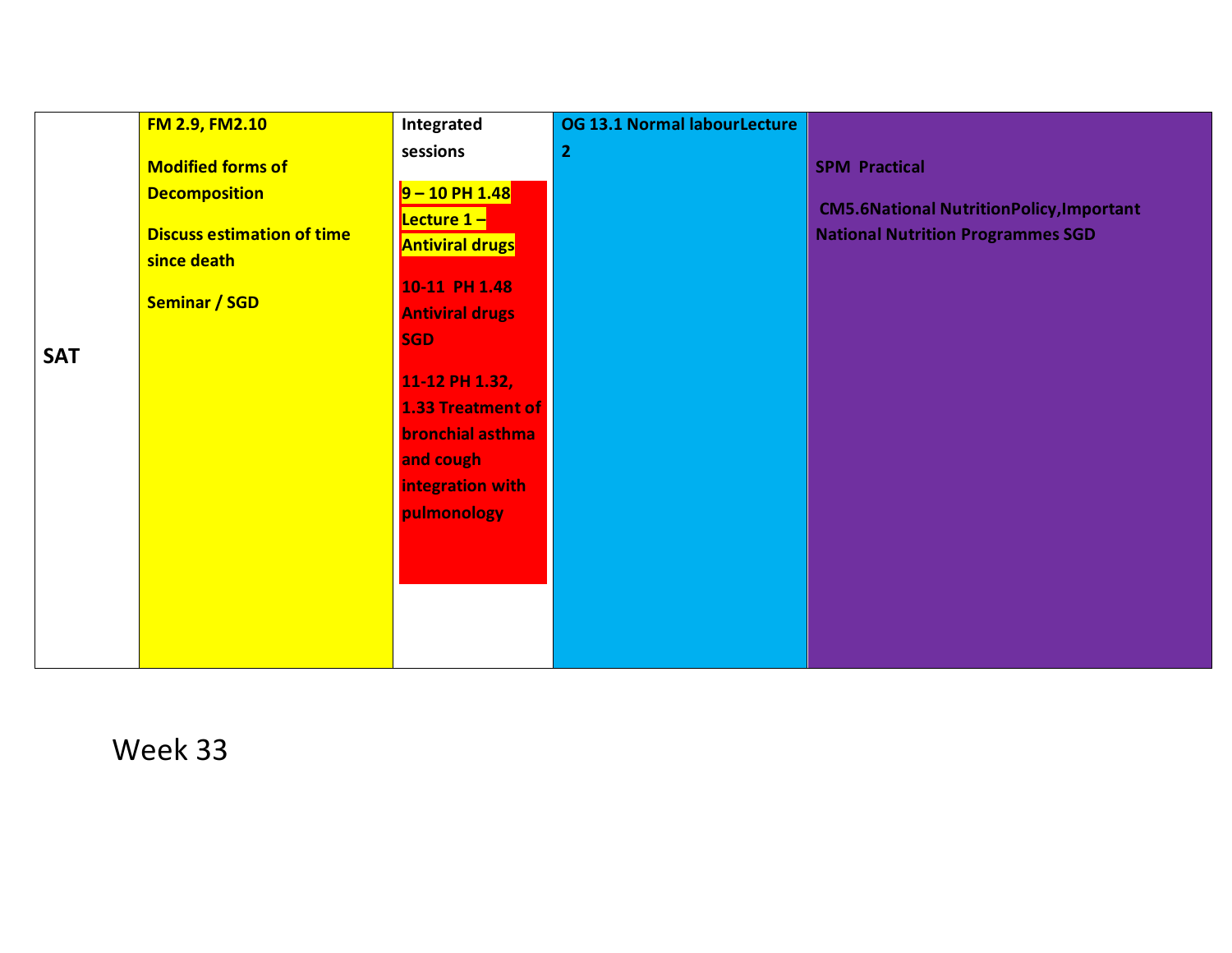| <b>TIME</b>  | $8 - 9$                                                                                                                                                                                    | $9 - 12$                                                                                                                     | $1 - 2$                                                                                                                                                                                           | $2 - 3$                                                                                                         | $3 - 4$                           |
|--------------|--------------------------------------------------------------------------------------------------------------------------------------------------------------------------------------------|------------------------------------------------------------------------------------------------------------------------------|---------------------------------------------------------------------------------------------------------------------------------------------------------------------------------------------------|-----------------------------------------------------------------------------------------------------------------|-----------------------------------|
| <b>MON</b>   | PA (26.6)-Lecture<br>:Etiopathogenesis, genetics,<br>types, , morphology,<br>complications and metastasis<br>of tumors of lung and pleura.<br><b>Integration with General</b><br>Medicine. | $CP -$<br>Ophthalmology<br>OP8.3 correct<br>technique of a<br>fundus examination<br>Small group<br>$discussion - 3 hours$    | <b>PA(26.7) -SGD</b><br>Etiopathogenesis, genetics,<br>types, , morphology, and<br>complications of<br><b>Mesothelioma integration</b><br>with General Medicine and<br><b>Community Medicine.</b> | <b>SGD/DOAP PH 3.1 Criticize correct and rewrite</b><br>prescriptions                                           |                                   |
| <b>TUE</b>   | <b>PHARMACOLOGY</b><br><b>PH 1.61 Dietary supplements</b><br><b>Nutraceuticals SGD</b>                                                                                                     | $CP -$<br>Ophthalmology<br>OP8.4 treatment<br>modalities in<br>management of<br>diseases of the retina<br><b>SGD 3 hours</b> | MI 6.1 - MYXOVIRUSES-<br><b>Influenza-Lecture</b>                                                                                                                                                 | MI (6.1) -SGD- Parainfluenza                                                                                    |                                   |
| <b>WED</b>   | $8 - 10.30$ AM<br>Pharmacology<br><b>Feedback, Reflections, Mentoring</b><br>Pharmacology                                                                                                  |                                                                                                                              | 10.30 AM to 1 PM<br>Microbiology<br><b>Feedback, Reflections, Mentoring</b>                                                                                                                       | 1.30 to 4 PMPathology<br><b>Feedback, Reflections, Mentoring</b>                                                |                                   |
| <b>THURS</b> | <b>FM 8.8</b><br><b>Heavy metal poisoning -</b><br><b>Antidotes</b><br><b>Chelating Agents</b><br><b>Integration with</b><br>Pharmacology                                                  | CP-Ophthalmology<br>OP8.5 diseases of the<br>optic nerve and<br>visual pathway                                               | <b>PH 1.51 SGD Pesticides, Food</b><br><b>adulterants</b>                                                                                                                                         | <b>PHARMACOLOGY</b><br><b>PH 1.53 Drugs for Heavy</b><br>metal poisoning, Chelating<br>agents - Pharmacological | <b>Formative</b><br>assessment FM |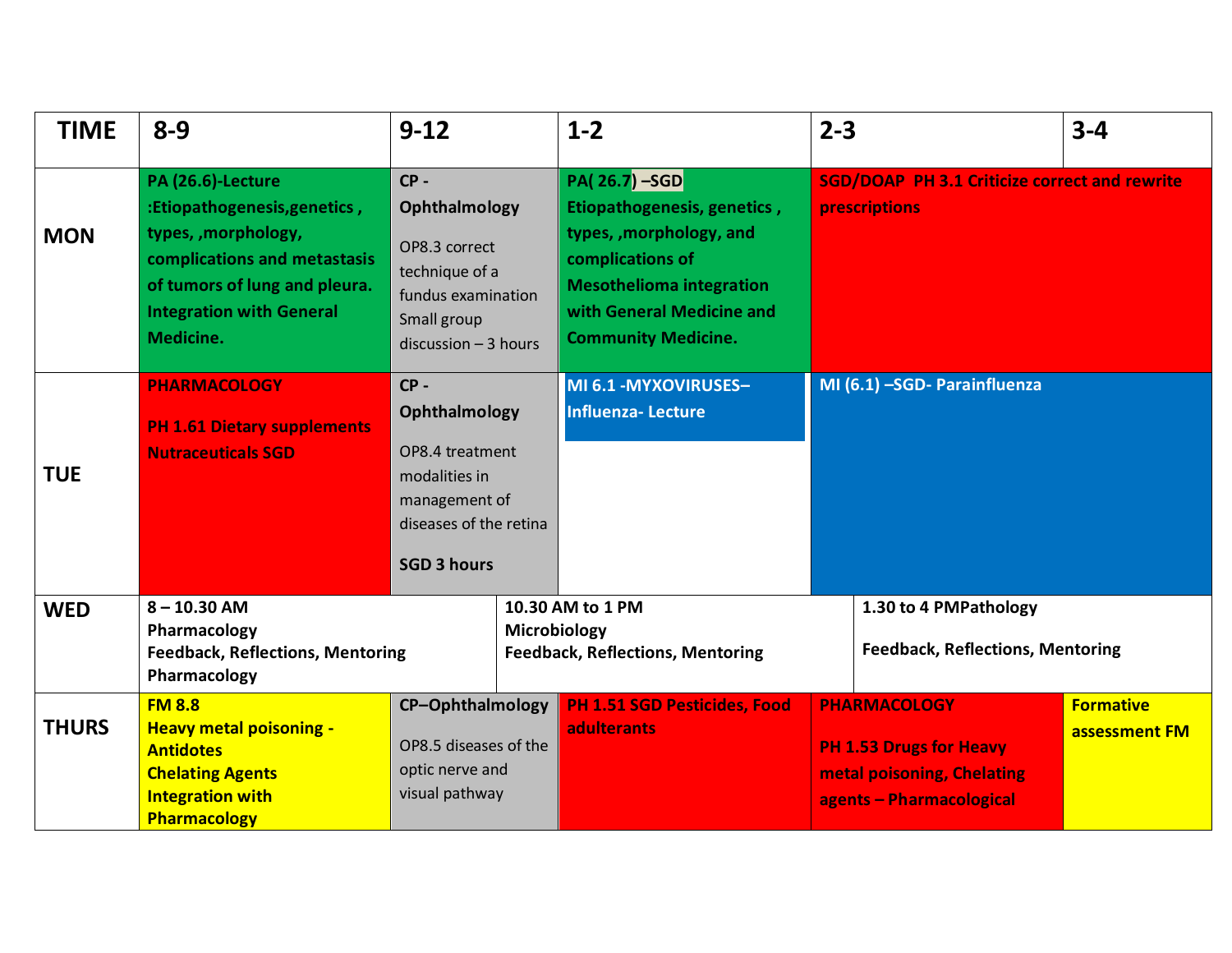|            |                                 | $SGD - 3 hours$            |                                  | actionsSGD                               |                               |
|------------|---------------------------------|----------------------------|----------------------------------|------------------------------------------|-------------------------------|
|            | <b>SDL</b>                      |                            |                                  |                                          |                               |
|            |                                 |                            |                                  |                                          |                               |
|            | <b>CLINICAL THEORY</b>          | $CP -$                     |                                  | <b>SPM CM 11.1 Introduction to</b>       | PA(26.5)-                     |
|            | OG 13.1 Normal                  | Ophthalmology              |                                  | <b>Occupational Health &amp;</b>         | Lecture: Etiopath             |
|            | labourLecture                   | OP9.1 examine extra        |                                  | <b>Pneumoconiosis Lecture</b>            | ogenesis,                     |
|            |                                 | ocular movements           |                                  | <b>Integration with respiratory</b>      | genetics, types,              |
|            |                                 |                            |                                  | medicine Lecture                         | ,morphology,                  |
| <b>FRI</b> |                                 | DOAP-3 HOURS               |                                  |                                          | and                           |
|            |                                 |                            |                                  |                                          | complications of              |
|            |                                 |                            |                                  |                                          | occupational<br>lung disease. |
|            |                                 |                            |                                  |                                          |                               |
|            |                                 |                            |                                  |                                          | <b>Integration with</b>       |
|            |                                 |                            |                                  |                                          | <b>Community</b>              |
|            |                                 |                            |                                  |                                          | <b>Medicine &amp;</b>         |
|            |                                 |                            |                                  |                                          | <b>General</b>                |
|            |                                 |                            |                                  |                                          | Medicine.                     |
|            | <b>PH 1.52, 1.53 SDL Common</b> | <b>Integrated sessions</b> | <b>CLINICAL THEORY</b>           | <b>AETCOM (2 hours) - SGD</b>            |                               |
|            | poisonings insecticides heavy   | 9-10-IM                    | <b>OG 14.2 Obstructed labour</b> | 2.7--Informed consent & informed refusal |                               |
| <b>SAT</b> | metal poisonings                | 21.1,21.2,21.3,21.4        | Lecture                          |                                          |                               |
|            |                                 | $,21.6$ Poisoning -        |                                  |                                          |                               |
|            |                                 | <b>Causes, initial</b>     |                                  |                                          |                               |
|            |                                 | approach, clinical         |                                  |                                          |                               |
|            |                                 | features, Mx,              |                                  |                                          |                               |
|            |                                 | <b>Prognosis(AITO</b>      |                                  |                                          |                               |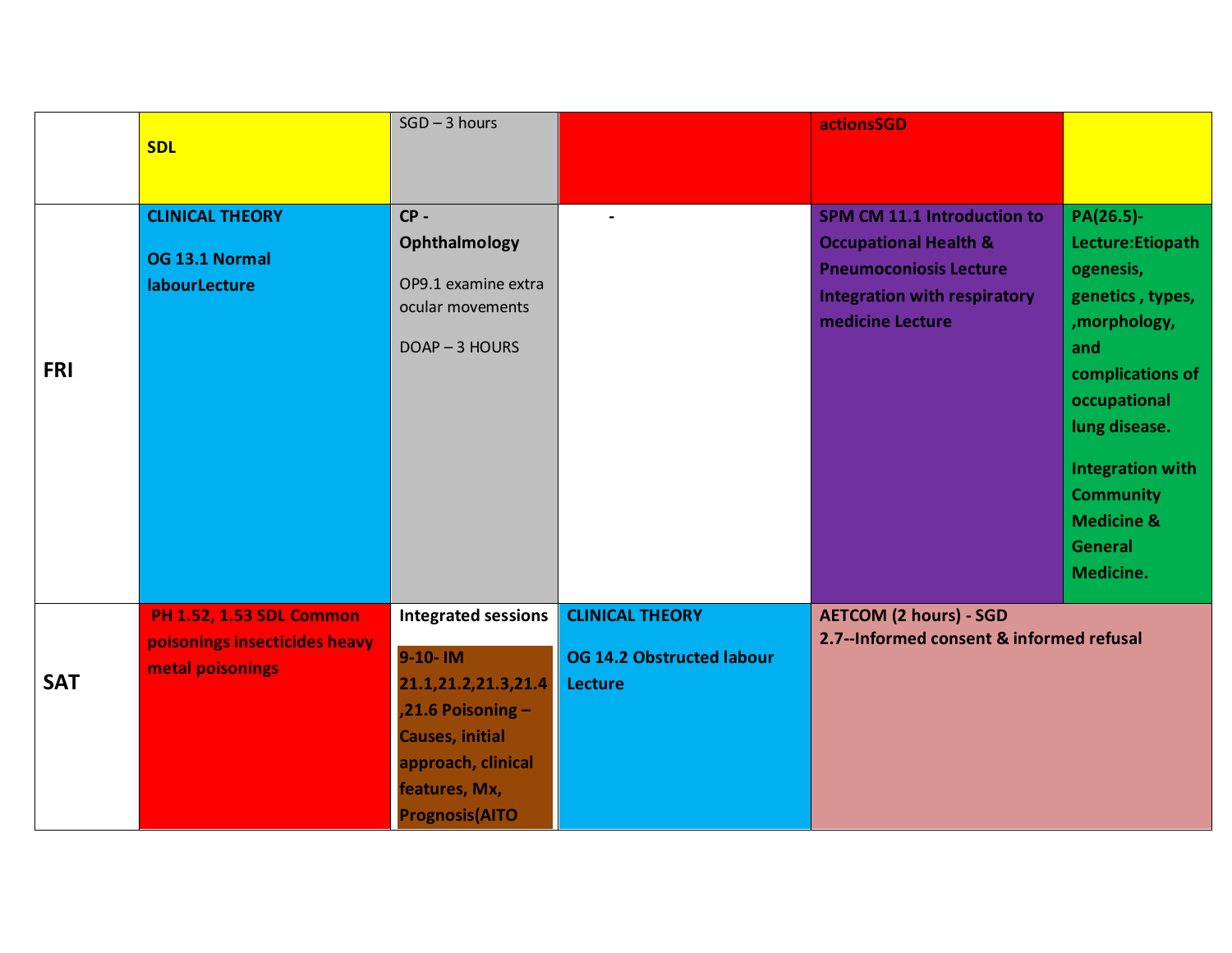| hour)                    |  |
|--------------------------|--|
|                          |  |
| 10-11 PH 1.52, 1.53      |  |
| <b>Lecture Chelating</b> |  |
| agents and drugs         |  |
| for poisonings and       |  |
| stings integration       |  |
| with GM& FM              |  |
| <b>11-12 (AITO)PH</b>    |  |
| 1.52 Common              |  |
| stings and bites         |  |
| <b>SGD Integration</b>   |  |
| with FM                  |  |
|                          |  |
|                          |  |
|                          |  |

| TIME       | $8 - 9$                                                                                                                          | $9 - 12$                                                                                                                     | $1 - 2$                                                                                                                                                  | $2 - 3$                                                       | $3 - 4$ |
|------------|----------------------------------------------------------------------------------------------------------------------------------|------------------------------------------------------------------------------------------------------------------------------|----------------------------------------------------------------------------------------------------------------------------------------------------------|---------------------------------------------------------------|---------|
| <b>MON</b> | PA(30.6) -SDL:Etiology and<br>morphological features of<br>cervicitis.<br><b>Integration with Obstetrics</b><br>and Gynaecology. | $CP -$<br>Ophthalmology<br>OP4.10 Counsel<br>patients and family<br>about eye donation<br>in a simulated<br>environment DOAP | $PA(30.7) -$<br>SGD:Etiology,hormonaldepen<br>dence, features and<br>morphology of endometriosis.<br><b>Integration with Obstetrics</b><br>&Gynaecology. | <b>SGD/DOAP</b><br>Ph 1.52, 1.53 TOXICOLOGY<br>exercise no 35 |         |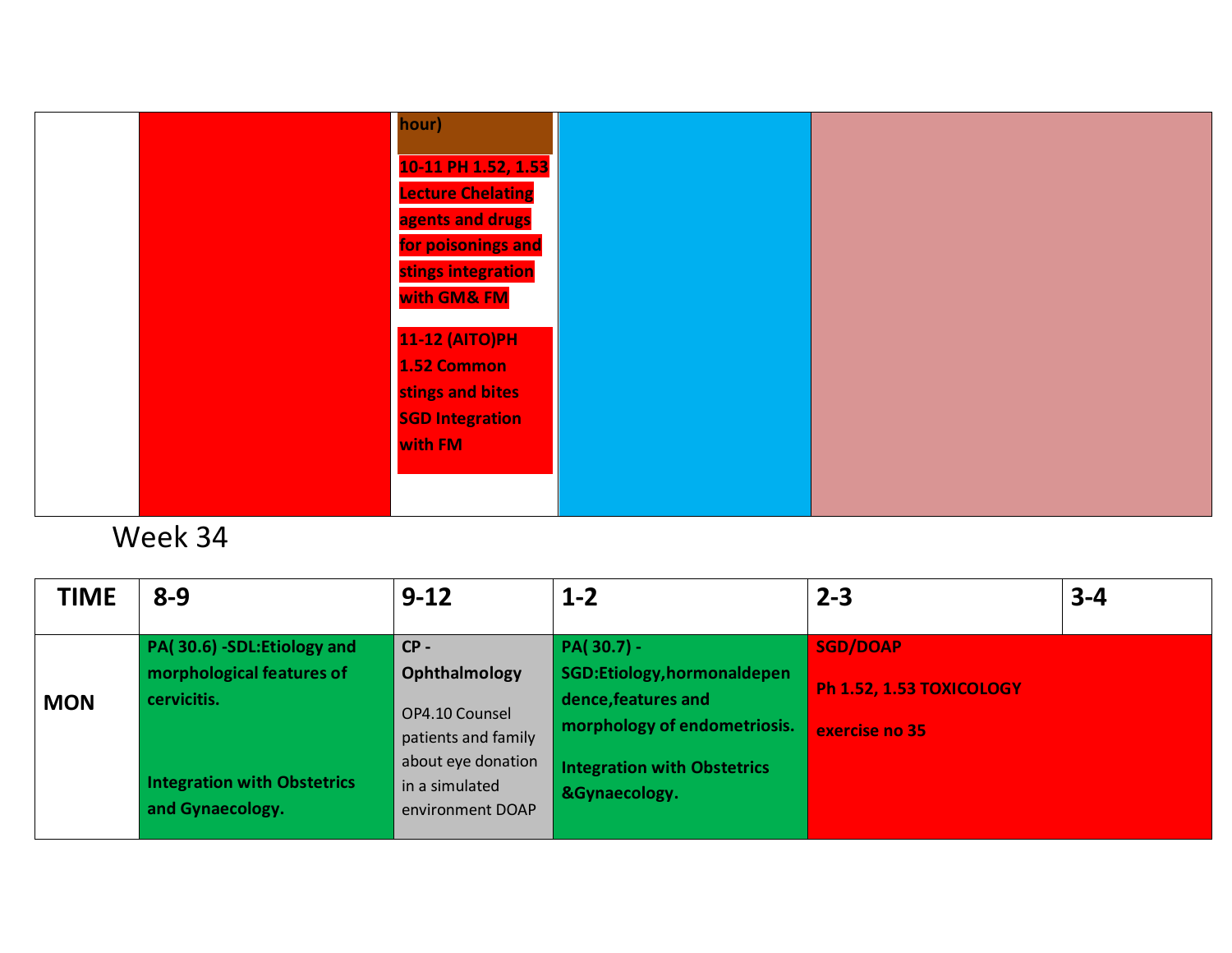|            |                                                                                            | 3 hours                                                                                                                                                                                                                  |                                                                                                                                               |                                                                                                                                                         |
|------------|--------------------------------------------------------------------------------------------|--------------------------------------------------------------------------------------------------------------------------------------------------------------------------------------------------------------------------|-----------------------------------------------------------------------------------------------------------------------------------------------|---------------------------------------------------------------------------------------------------------------------------------------------------------|
|            |                                                                                            |                                                                                                                                                                                                                          |                                                                                                                                               |                                                                                                                                                         |
| <b>TUE</b> | <b>PH 1.37 Preparations of</b><br><b>Gonadotropins and other</b><br>pituitary hormones SGD | $CP -$<br>Ophthalmology<br>OP 4.5, 4.6<br><b>Corneal blindness</b><br>Keratoplasty<br><b>SGD</b>                                                                                                                         | MI 6.1, 6.2 - Lecture -<br><b>Fungal and parasitic infections</b><br>of respiratory tract -<br>Aspergillosis, Pneumocystosis,<br><b>Mucor</b> | MI (6.3)- Gram staining, ZN staining -LRTI<br>- DOAP                                                                                                    |
| <b>WED</b> | MI(6.1) SDL -Pertussis,<br><b>Paragonimus</b>                                              | <b>CT 1.5 History</b><br>taking and<br>documentations -<br><b>Respiratory</b><br>symptoms (1 hour<br><b>Bedside</b> )<br><b>CT 1.6 General</b><br>examination and<br><b>Examination of</b><br>chest (Bedside 2<br>hours) | PA(30.8)-SGD: Etiology and<br>morphological features of<br>adenomyosis<br><b>Integration with Obstetrics</b><br>&Gynaecology.                 | PA(30.9)-SGD: Etiology and hormonal<br>dependence and morphology of endometrial<br>hyperplasia<br><b>Integration with Obstetrics &amp; Gynaecology.</b> |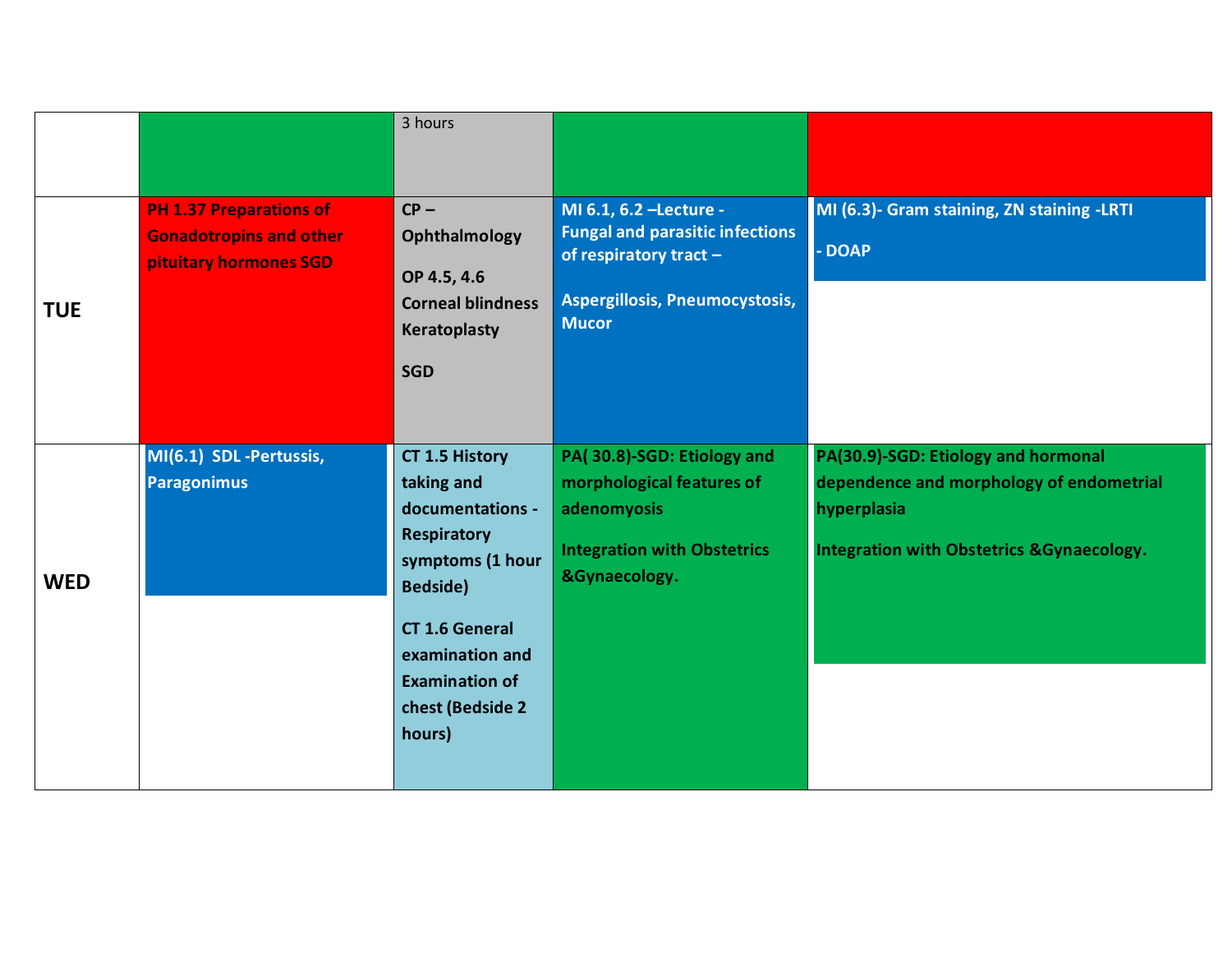| <b>THURS</b> | <b>FM8.1 Describe the history of</b><br><b>Toxicology</b><br><b>FM8.2Define the terms</b><br><b>Toxicology, Forensic</b><br><b>Toxicology, Clinical</b><br><b>Toxicology and poison</b><br><b>Lecture</b><br><b>Integration with Pharmacology</b> | <b>CT 1.8 Differential</b><br>diagnosis based<br>on clinical history<br>chest symptoms<br>(Bedside $-1$<br>HOUR)<br>CT1.7, 1.9<br>Interpretation of<br>diagnostic test,<br><b>Perform and</b><br>interpret<br><b>Mantoux (DOAP 1</b><br>hours) | <b>PHARMACOLOGY</b><br><b>PH 1.39, 1.40 Estrogen,</b><br><b>Progesterone integration with</b><br><b>Physiology - Revision (AITO)</b> | <b>PHARMACOLOGY</b><br><b>PH 1.39, 1.40 SERM, SPRM</b><br><b>SGD</b>                                                                        | <b>Formative</b><br>assessment SPM                                           |
|--------------|---------------------------------------------------------------------------------------------------------------------------------------------------------------------------------------------------------------------------------------------------|------------------------------------------------------------------------------------------------------------------------------------------------------------------------------------------------------------------------------------------------|--------------------------------------------------------------------------------------------------------------------------------------|---------------------------------------------------------------------------------------------------------------------------------------------|------------------------------------------------------------------------------|
| <b>FRI</b>   | <b>CLINICAL THEORY OG 23.1,</b><br>23.2, 23.3 Abnormal Puberty<br><b>Investigations and Mx Lecture</b>                                                                                                                                            | <b>CT 1.11 (Skill</b><br>assessment 2<br>hours )Pleural<br>fluid aspiration<br><b>CT 1.12</b><br><b>Indications for</b><br>serology, PCR,<br><b>Culture sensitivity</b><br>(1 hour SGD)                                                        |                                                                                                                                      | <b>SPM</b><br>CM 11.1Lead<br>poisoning, Occupational<br>hazards of agricultural<br>workers Lecture Integration<br>with GM<br><b>Lecture</b> | <b>PH 1.41 SDL</b><br><b>Drugs acting on</b><br>uterus, Uterine<br>relaxants |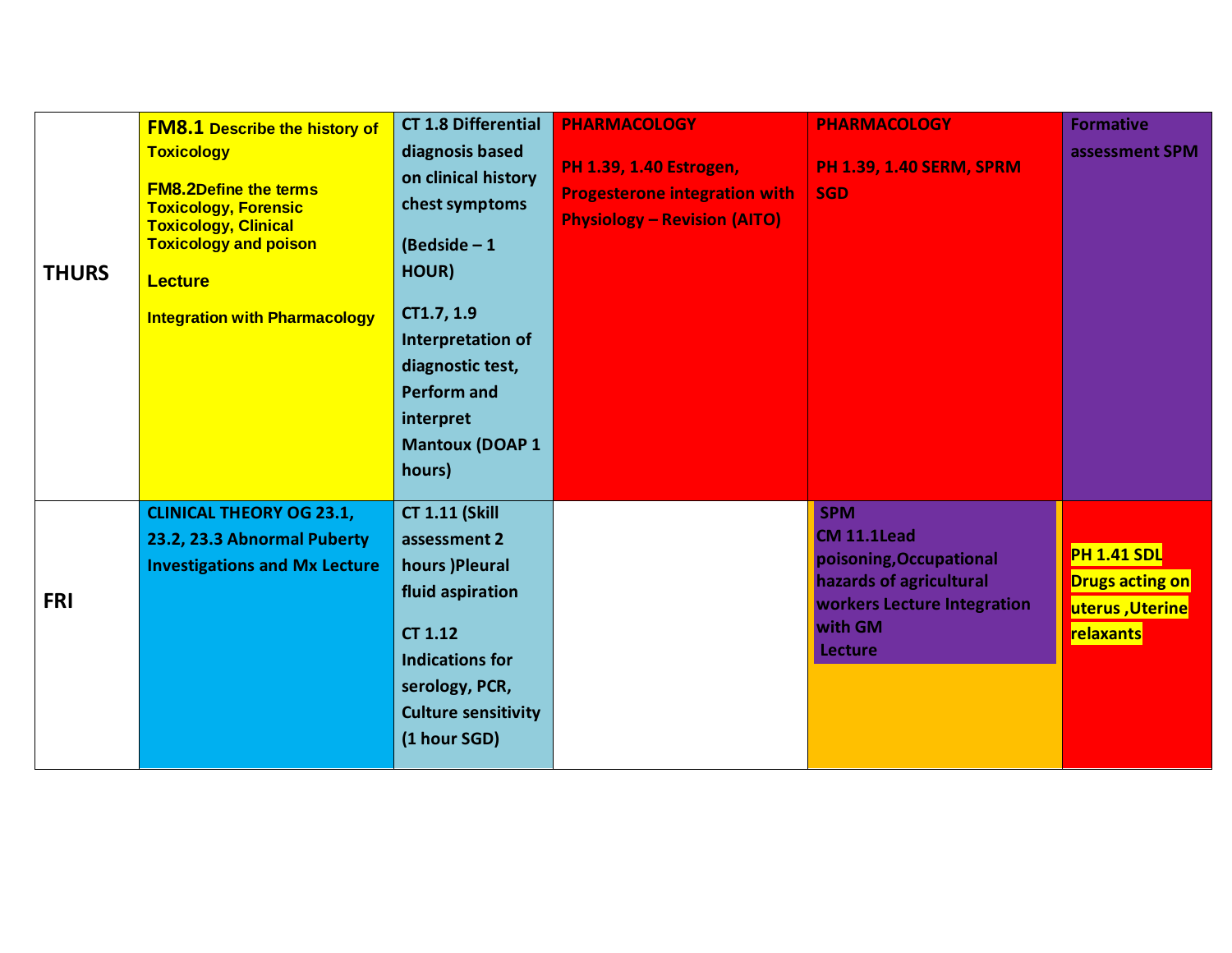|            | PA(30.1)-<br>Lecture: Epidemiology, pathoge<br>nesis, etiology, morphology, scr<br>eening, diagnosis and | Integrated<br>sessions<br>9-10-MI (7.1,2,                                               | OG 23.1, 23.2, 23.3 Abnormal<br><b>Puberty, Investigations and Mx</b><br><b>Lecture</b> | <b>AETCOM (2 hours) - SGD</b><br>2.7--Conflicts between informed consent &<br>refusal<br>Medicolegal, Sociocultural and ethical issues |
|------------|----------------------------------------------------------------------------------------------------------|-----------------------------------------------------------------------------------------|-----------------------------------------------------------------------------------------|----------------------------------------------------------------------------------------------------------------------------------------|
|            | progression of carcinoma of<br>the cervix.<br><b>Integration with Obstetrics</b>                         | ,8.13)-SGD STD-<br><b>Case discussion,</b><br><b>Agents causing</b><br>cervicitis, HPV, |                                                                                         | regarding consent                                                                                                                      |
|            | <b>&amp;Gynaecology</b>                                                                                  | lab diagnosis                                                                           |                                                                                         |                                                                                                                                        |
| <b>SAT</b> |                                                                                                          | 10-11 PA(30.2)-<br><b>Lecture</b><br>::Pathogenesis, eti                                |                                                                                         |                                                                                                                                        |
|            |                                                                                                          | ology, pathology, d<br>iagnosis and<br>progression of                                   |                                                                                         |                                                                                                                                        |
|            |                                                                                                          | carcinoma of the<br>endometrium                                                         |                                                                                         |                                                                                                                                        |
|            |                                                                                                          | <b>Integration with</b><br><b>Obstetrics</b><br><b>&amp;Gynaecology</b>                 |                                                                                         |                                                                                                                                        |
|            |                                                                                                          | <b>11-12 SGD PH</b><br>1.39, 1.40 Oral<br>contraceptive pills                           |                                                                                         |                                                                                                                                        |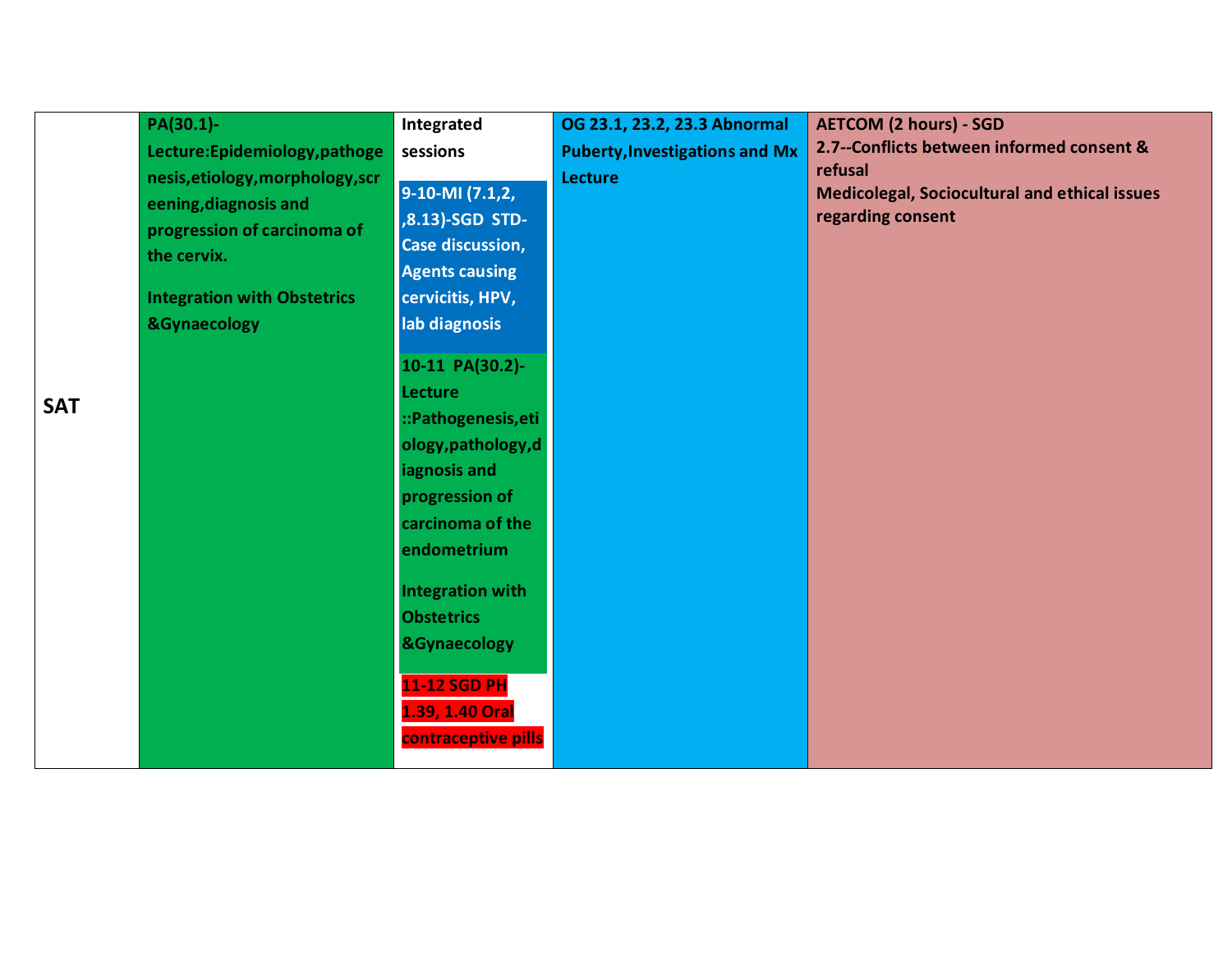| <b>TIME</b> | $8 - 9$                                                                                                                                                                                              | $9 - 12$                                                                                                                                                                                                                                    | $1 - 2$                                                                                                                                                                                                    | $2 - 3$                                                                                                                   | $3 - 4$ |
|-------------|------------------------------------------------------------------------------------------------------------------------------------------------------------------------------------------------------|---------------------------------------------------------------------------------------------------------------------------------------------------------------------------------------------------------------------------------------------|------------------------------------------------------------------------------------------------------------------------------------------------------------------------------------------------------------|---------------------------------------------------------------------------------------------------------------------------|---------|
| <b>MON</b>  | PA(30.4)-Lecture<br>:Etiopathogenesis,pathology,<br>morphology, clinical course, spr<br>ead and complications of<br>ovarian tumors.<br><b>Integration with Obstetrics</b><br><b>&amp;Gynaecology</b> | CT 1.2 SGD 1 hour<br>Microbiology of<br><b>TB bacillus Clinical</b><br>evolution and<br>history of TB<br>CT 1.3 SGD 1 hour<br>TB and HIV,<br><b>Comorbid</b><br>conditions like<br><b>DM</b><br>CT 1.4 SGD 1 hour<br><b>Drug resistance</b> | PA(30.4-)Lecture<br>:Etiology,pathogenesis,pathol<br>ogy, morphology, clinical course<br>, spread and complications of<br>ovarian tumors.<br><b>Integration with Obstetrics</b><br><b>&amp;Gynaecology</b> | DOAP : PH 1.14 Ex 12 Effect of drugs on ciliary<br>movement                                                               |         |
| <b>TUE</b>  | <b>PHARMACOLOGY</b><br>PH 1.39, 1.40 Antiestrogen,<br><b>Antiprogestins SDL</b>                                                                                                                      | <b>CT 1.13 SGD BCG</b><br><b>Vaccination (30</b><br>mts)<br><b>CT 1.15 DOTS</b><br>(Bedside 1 hour)<br><b>CT 1.16</b><br>Chemoprophylaxi                                                                                                    | MI (8.13, 8.15, 8.13)-video<br>assisted learning /Lecture -<br><b>Respiratory tract infections</b><br><b>Specimen collection and</b><br>transport, Lab diagnosis                                           | MI (8.9, 8.13, 8.15)-Respiratory tract infections-<br>Case discussion, Interpretation of lab results-<br><b>DOAP /SGD</b> |         |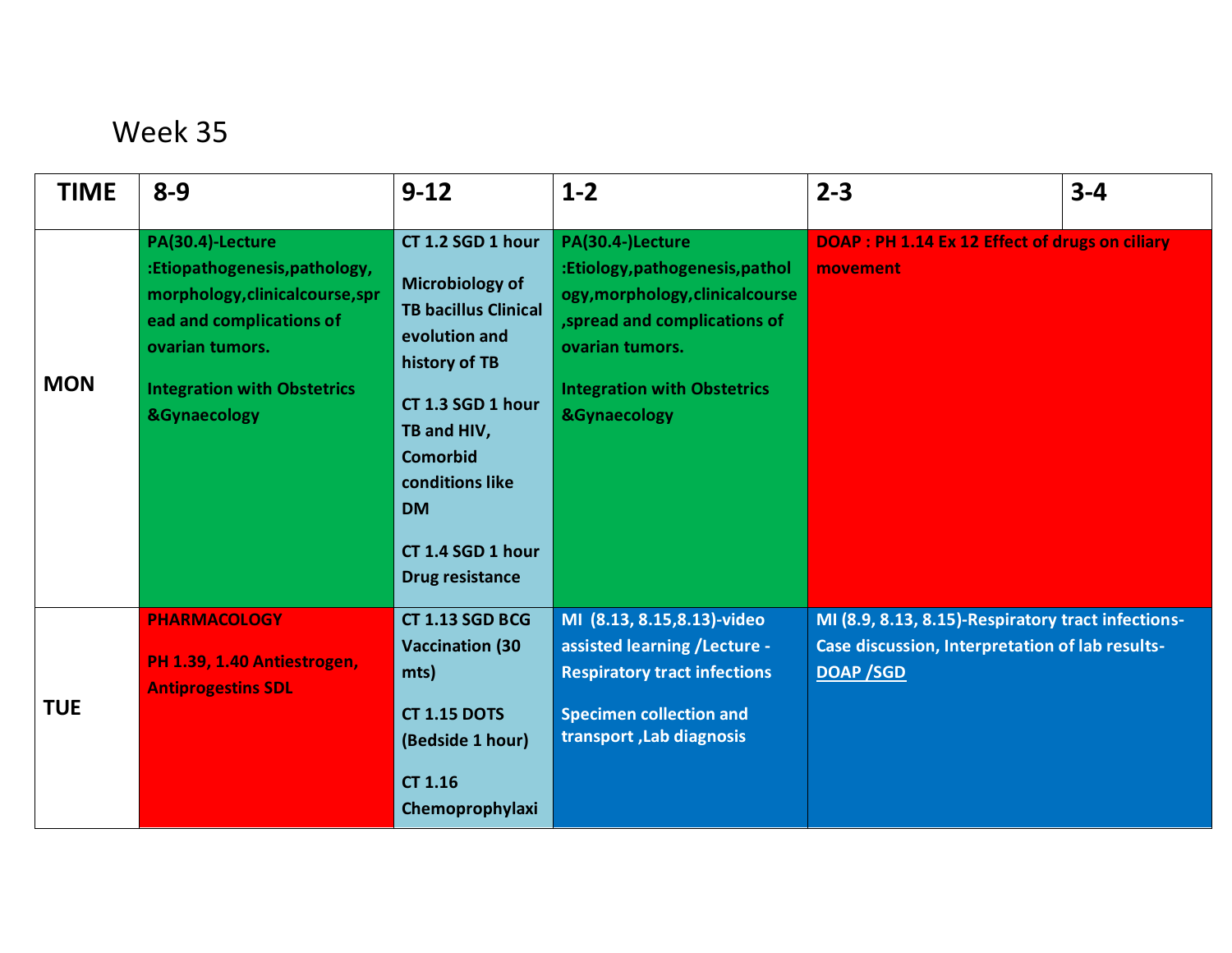|              |                                                                                                                                                 | s in TB (Bedside 1<br>hour)<br><b>CT 1.17 (SGD 30</b><br>mts) TB cure and<br>resistance                                                                                                                                                                |                                                                                                                                                               |                                                             |                                            |
|--------------|-------------------------------------------------------------------------------------------------------------------------------------------------|--------------------------------------------------------------------------------------------------------------------------------------------------------------------------------------------------------------------------------------------------------|---------------------------------------------------------------------------------------------------------------------------------------------------------------|-------------------------------------------------------------|--------------------------------------------|
| <b>WED</b>   | MI 8.1 -Lecture -Vector borne<br><b>infections</b>                                                                                              | <b>CT 2.8 Obstructive</b><br>airway disease<br>history and<br>documentation (1<br>hour bedside)<br><b>CT 2.9 Systemic</b><br>examination (1<br>hour Bedside)<br>CT 2.10 (Bedside 1<br>hour) Differential<br>diagnosis based<br>on clinical<br>features | PA(30.3.)-<br>SGD:Pathogenesis, etiology, dia<br>gnosis of leiomyomas and<br>leiomyosarcoma.<br><b>Integration with Obstetrics</b><br><b>&amp;Gynaecology</b> | PA(30.1,30.2,30.3,30.4,30.7,30.8,30.9)-DOAP:<br><b>FGS</b>  |                                            |
| <b>THURS</b> | <b>FM 8.4</b><br><b>Describe the Laws in</b><br>relations to poisons<br><b>including NDPS Act,</b><br><b>Medico-legal aspects of</b><br>poisons | CT 2.11, CT 2.12<br><b>PFT (Bedside 2)</b><br>hours)<br><b>CT 2.22</b><br><b>Demonstrate and</b><br>counsel use of                                                                                                                                     | <b>PHARMACOLOGY Lecture</b><br><b>Ph 1.49 Introduction to</b><br>anticancer drugs Lecture                                                                     | <b>PHARMACOLOGY SDL</b><br><b>PH 1.49 Alkylating agents</b> | <b>Formative</b><br>assessment<br>clinical |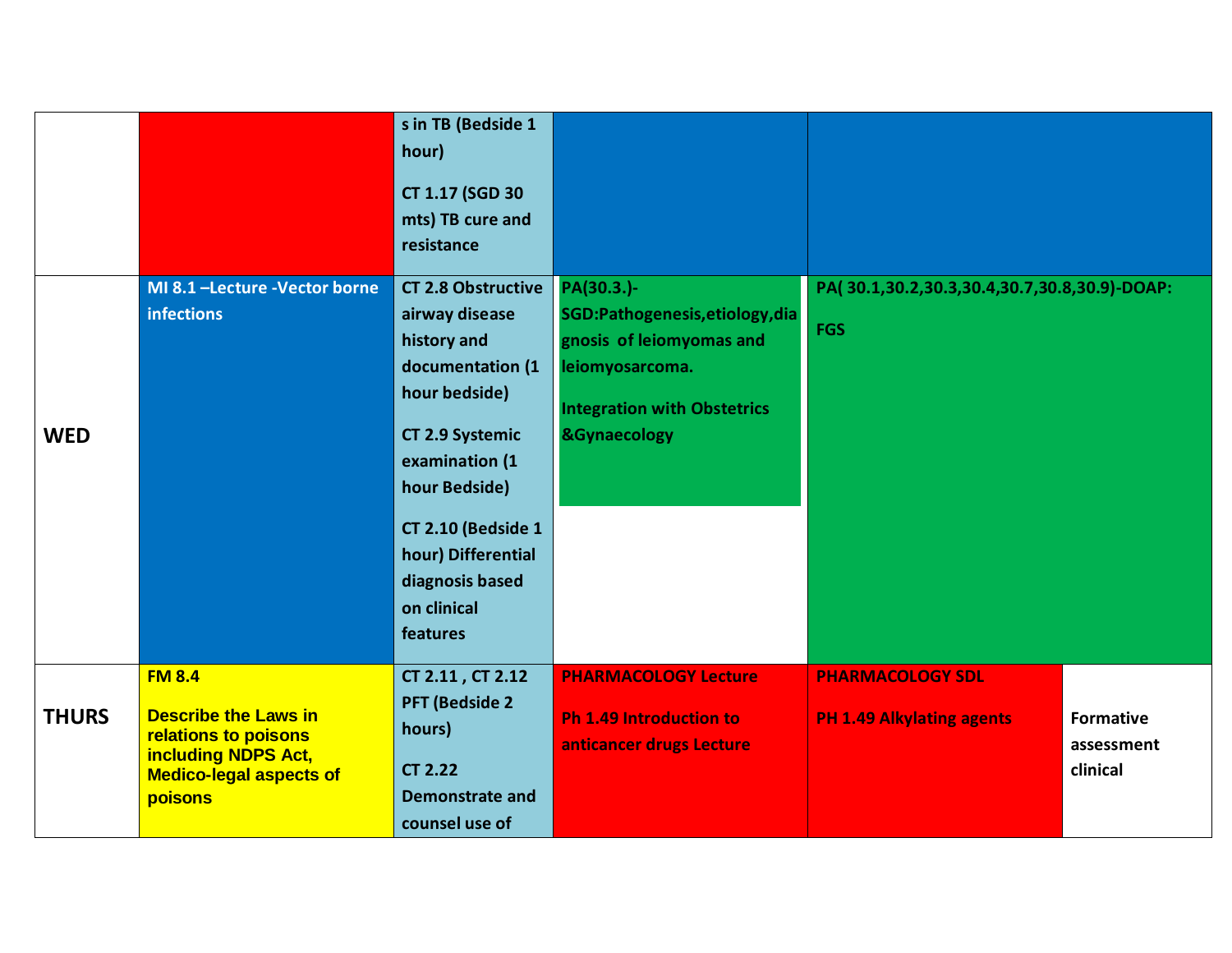|            | <b>Seminar/SGD</b><br><b>INTEGRATION WITH</b><br>pharmacology                   | inhalers (1 hour<br>DOAP)                                                                                                                                                                                                                                                                                     |                                                                               |                                                                             |                                                                                                 |
|------------|---------------------------------------------------------------------------------|---------------------------------------------------------------------------------------------------------------------------------------------------------------------------------------------------------------------------------------------------------------------------------------------------------------|-------------------------------------------------------------------------------|-----------------------------------------------------------------------------|-------------------------------------------------------------------------------------------------|
| <b>FRI</b> | MI 8.16- National health<br>programmes -Lecture -<br><b>Integration with CM</b> | CT 2.1, 2.2, 2.3<br><b>Obstructive</b><br>airway disease<br>epidemiology and<br>causes (SGD 1<br>hour)<br><b>CT 2.6</b><br><b>Exacerbation of</b><br>obstructive<br>airway disease -<br>Environmental<br>factors (1 hour)<br><b>CT 2.7 Allegic and</b><br><b>Non allergic</b><br>precipitants (SGD<br>1 hour) |                                                                               | <b>SPM</b><br><b>CM 11.3 Prevention of</b><br>occupational diseases Lecture | <b>SDL Rotation</b><br><b>PH 1.49 SGD</b><br><b>Plant products in</b><br>cancer<br>chemotherapy |
| <b>SAT</b> |                                                                                 | Integrated<br>sessions<br>9-10 MI (1.9)<br><b>Vaccines,</b><br><b>National</b>                                                                                                                                                                                                                                | <b>CLINICAL THEORY</b><br><b>OG 11.1 Multiple Pregnancy</b><br><b>Lecture</b> | <b>Sports</b>                                                               |                                                                                                 |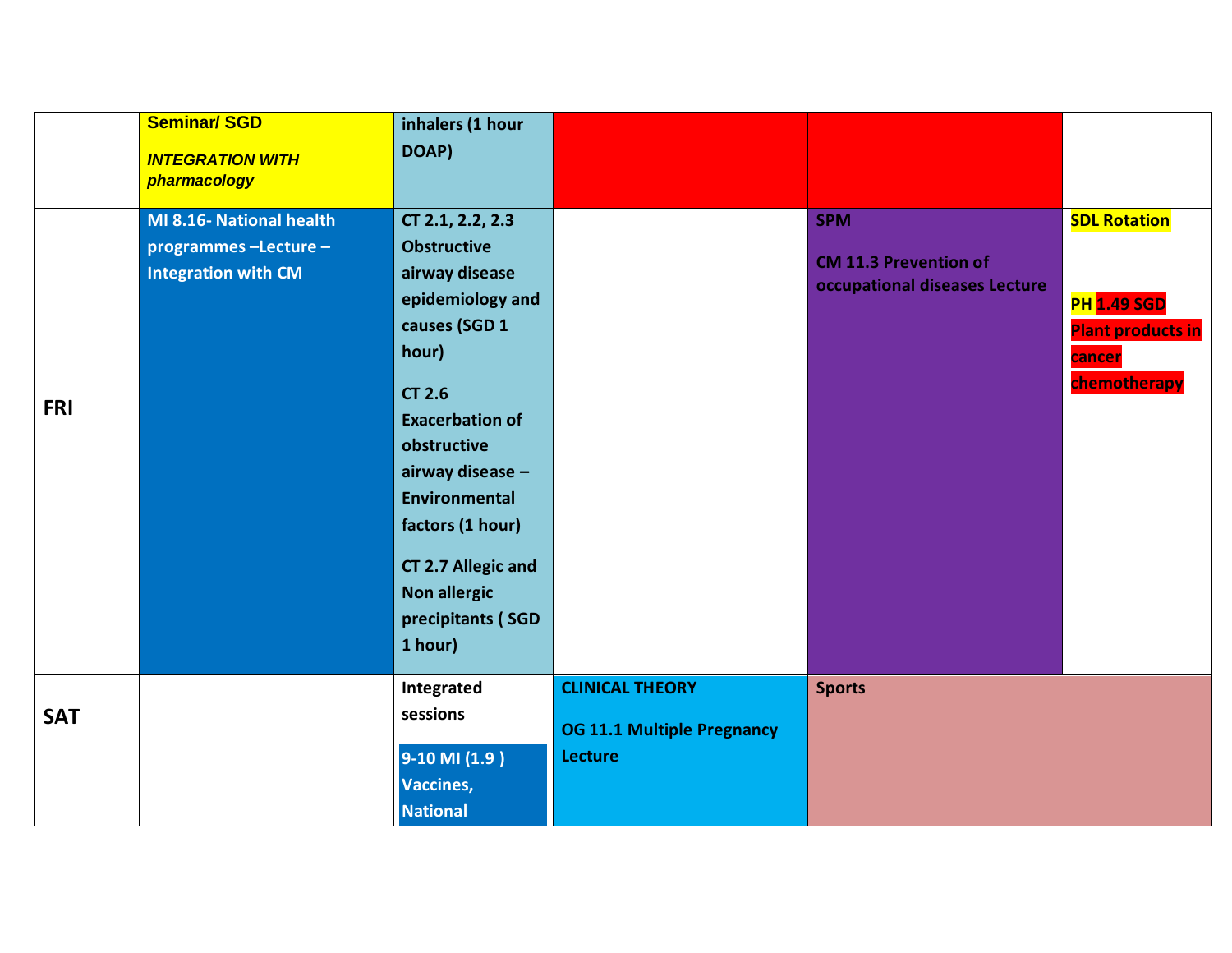|  | Immunization            |  |
|--|-------------------------|--|
|  | schedule                |  |
|  |                         |  |
|  | 10-11 :PA (30.5)-       |  |
|  | SGD:Etiology,path       |  |
|  | ogenesis, patholog      |  |
|  | y, morphology, clin     |  |
|  | icalcourse, spread      |  |
|  | and complications       |  |
|  | of trophoblastic        |  |
|  | neoplasms.              |  |
|  |                         |  |
|  | <b>Integration with</b> |  |
|  | <b>Obstetrics</b>       |  |
|  | <b>&amp;Gynaecology</b> |  |
|  |                         |  |
|  | 11-12 PH 1.49           |  |
|  | <b>SGD</b>              |  |
|  | <b>Antimetabolites</b>  |  |
|  |                         |  |

| <b>TIME</b> | $8 - 9$ | $9 - 12$ | $1 - 2$ | $2 - 3$             | $3 - 4$ |
|-------------|---------|----------|---------|---------------------|---------|
| <b>MON</b>  |         |          |         | Internal assessment |         |
|             |         |          |         | <b>PHARMACOLOGY</b> |         |
|             |         |          |         |                     |         |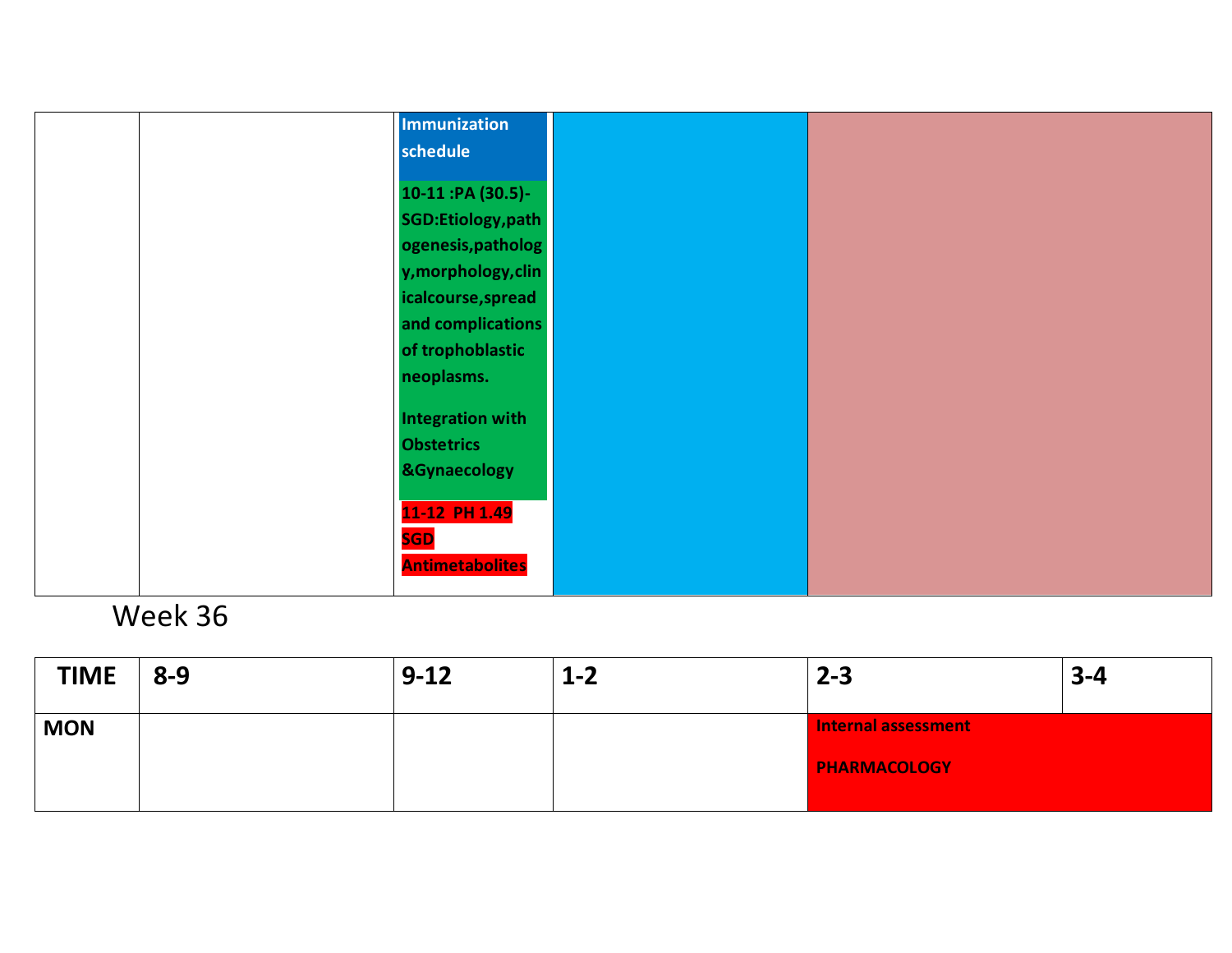|              |                                                                                                                                      |                                                                                                                                                                                                                                                    | <b>Internal assessment</b>                         |
|--------------|--------------------------------------------------------------------------------------------------------------------------------------|----------------------------------------------------------------------------------------------------------------------------------------------------------------------------------------------------------------------------------------------------|----------------------------------------------------|
| <b>TUE</b>   |                                                                                                                                      |                                                                                                                                                                                                                                                    | <b>MICROBIOLOGY</b>                                |
| <b>WED</b>   |                                                                                                                                      |                                                                                                                                                                                                                                                    | <b>Internal assessment</b>                         |
|              |                                                                                                                                      |                                                                                                                                                                                                                                                    | <b>PATHOLOGY</b>                                   |
| <b>THURS</b> | MI (1.4, 1.5)-DOAP / AITO<br><b>Methods of sterilization,</b><br>disinfection in hospitals,<br><b>CSSD</b> (video assisted learning) | 2.14 Indication<br>and nterpretation<br>of ABG, Chest<br>Xray, Pulse<br>oximetry (SGD 1<br>hour)<br>CT 2.16Treatment<br>of obstructive<br>airway disease -<br><b>Bronchodilators</b><br>(SGD 1 hour)<br>2.17 Vaccination<br>on OAD (SGD 1<br>hour) | <b>SGD SPM Practical : CM 7.2,8.1 Disinfection</b> |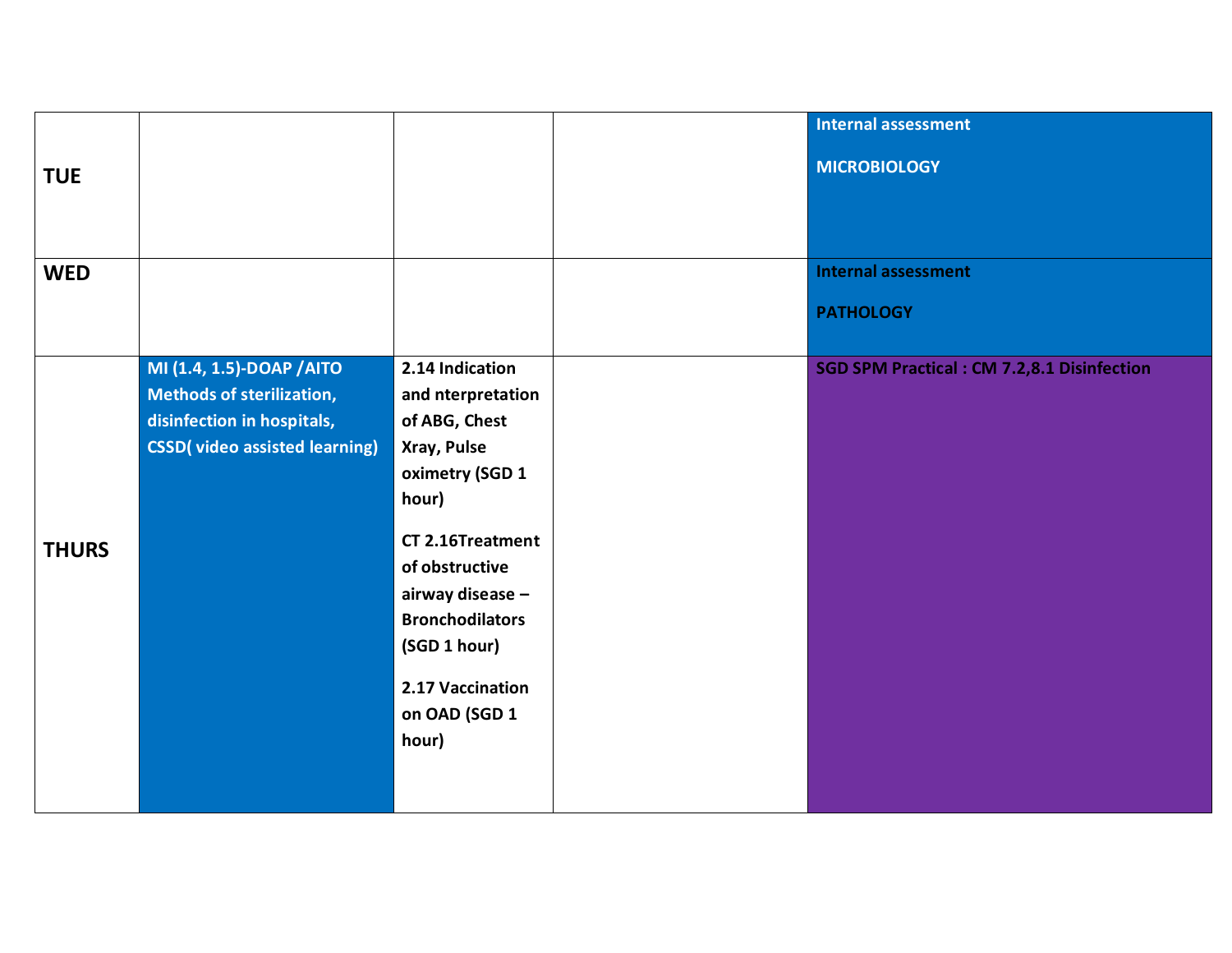|            | <b>FM8.4</b>                                                                                                                                                               | <b>CP-Respiratory</b>                                                                                                                                    |                                                                                                                                                           | <b>SPM: SDL CM 3.4 Solid</b>                                                            | <b>SPM: SDL CM 3.4 Solid</b> |
|------------|----------------------------------------------------------------------------------------------------------------------------------------------------------------------------|----------------------------------------------------------------------------------------------------------------------------------------------------------|-----------------------------------------------------------------------------------------------------------------------------------------------------------|-----------------------------------------------------------------------------------------|------------------------------|
|            | <b>Medico-legal aspects of</b>                                                                                                                                             | <b>Medicine</b>                                                                                                                                          |                                                                                                                                                           | waste management                                                                        | waste management             |
|            | poisons                                                                                                                                                                    | CT 2.4 Hypoxia,                                                                                                                                          |                                                                                                                                                           | practices                                                                               | practices                    |
|            | <b>Integration with</b>                                                                                                                                                    | Hypercapneia                                                                                                                                             |                                                                                                                                                           |                                                                                         |                              |
| <b>FRI</b> | <b>Pharmacology</b>                                                                                                                                                        | SGD (1 hour)                                                                                                                                             |                                                                                                                                                           |                                                                                         |                              |
|            | Seminar/SGD                                                                                                                                                                | <b>CT 2.20</b><br><b>Treatment of</b><br>obstructive<br>airway disease -<br><b>Oxygen therapy</b><br>(SGD 2 hours)                                       |                                                                                                                                                           |                                                                                         |                              |
| <b>SAT</b> | <b>FM8.5</b><br><b>Describe Medico-legal autopsy</b><br>in cases of poisoning including<br>preservation and dispatch of<br>viscera for chemical analysis<br><b>Seminar</b> | <b>SPM PM 2.2</b><br><b>CM8.1Epidemiolo</b><br>gy & control of<br>major<br>emerging/reemer<br>ging diseases<br><b>Interractive</b><br>$lecture - 1 hour$ | SPM PM 2.2 CM 8.1.Major<br>pandemics - 1 hour<br>$SGD - 1 hour$<br><b>CM 20.1 Important public</b><br>health events in the past 5<br>vears - SGD - 1 hour | <b>SPM Practical CM 11.4Ergonomics DOAP</b><br><b>Indian Factories Act, ESI Act SGD</b> |                              |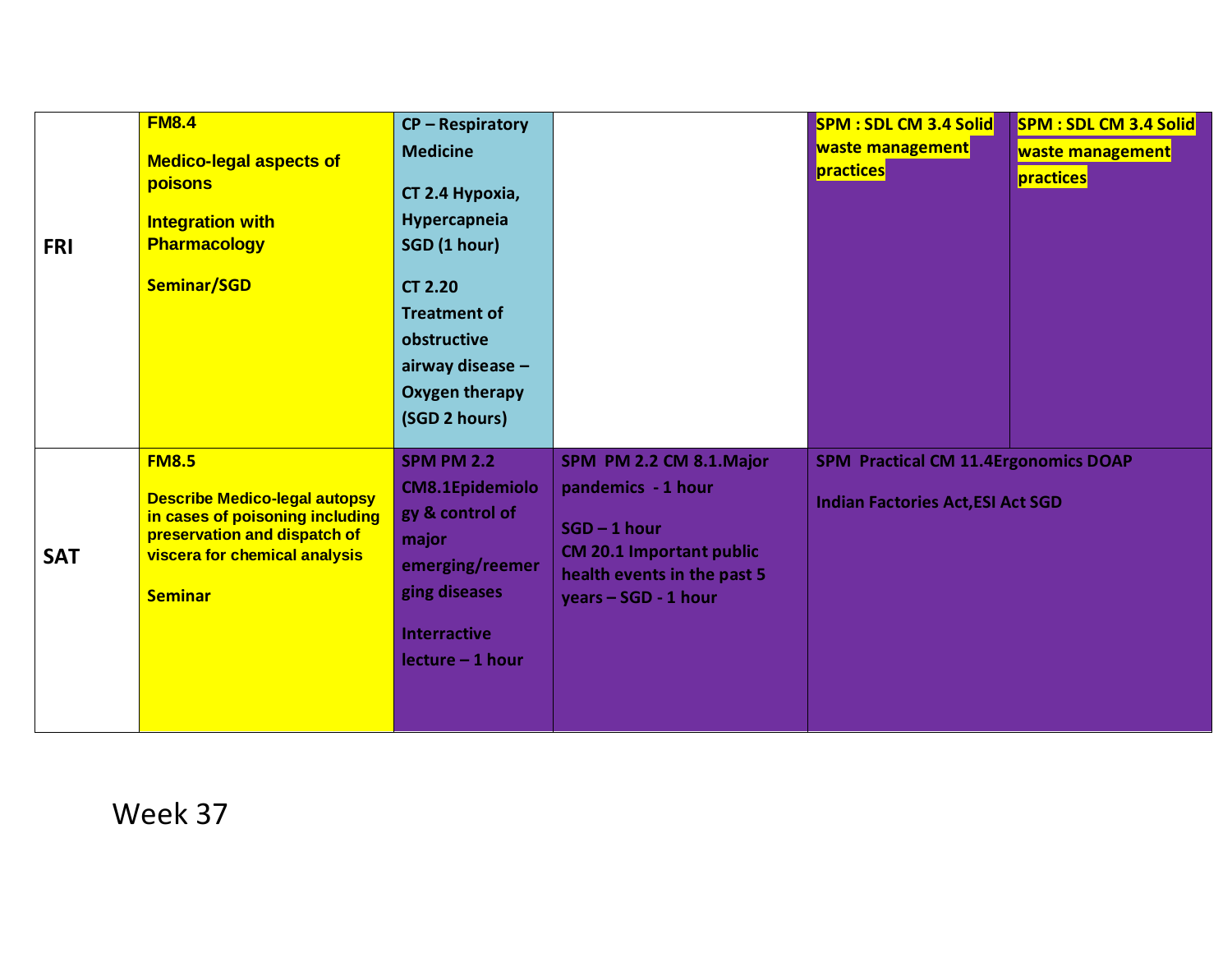| <b>TIME</b> | $8 - 9$                                                                                                                                                                              | $9 - 12$                                                                                                                                                                                                                                                                                                                                                                                       | $1-2$                                                                                                                                                                      | $2 - 3$                                                                                                                                                                                           | $3 - 4$ |
|-------------|--------------------------------------------------------------------------------------------------------------------------------------------------------------------------------------|------------------------------------------------------------------------------------------------------------------------------------------------------------------------------------------------------------------------------------------------------------------------------------------------------------------------------------------------------------------------------------------------|----------------------------------------------------------------------------------------------------------------------------------------------------------------------------|---------------------------------------------------------------------------------------------------------------------------------------------------------------------------------------------------|---------|
| <b>MON</b>  | <b>PA(31.1)-SGD:</b><br>Etiology, pathogenesis, patholo<br>gy and hormonal dependency<br>of benign breast disease.<br><b>Integration with Anatomy and</b><br><b>General Surgery.</b> | $CP - Psychiatry - 3 hours$<br>$9-10$ am<br>PS1.1 Establish rapport and<br>empathy with patients<br><b>DOAP</b> session<br>$10-11$ am<br><b>PS1.3 Demonstrate</b><br>breaking of bad news in a<br>simulated environment<br><b>DOAP</b> session<br>11-12 am<br><b>PS1.4 Describe and</b><br>demonstrate the<br>importance of<br>confidentiality in patient<br>encounters<br><b>DOAP</b> session | PA(31.4)-SGD:<br><b>Etiology, hormonal</b><br>dependency and<br>pathogenesis of<br>gynecomastia.<br><b>Integration with</b><br><b>Paediatrics and General</b><br>Medicine. | <b>DOAP PH 2.3 4.1 Routes of administration</b><br>in a stimulated environment<br><b>Setting up an IV drip</b><br><b>Skill lab</b>                                                                |         |
| <b>TUE</b>  | PH 1.49 Targeted therapy in<br>cencer SGD<br><b>PH 1.49 SGD Combination</b><br>therapy in cancer                                                                                     | CP Psychiatry $-3$ hours<br>$9-12$ am<br>PS3.3 Elicit, present and<br>document a history in<br>patients presenting with a<br>mental disorder<br><b>Bedside clinic, DOAP</b>                                                                                                                                                                                                                    | $MI(8.10)$ -Discuss the<br>appropriate sample<br>collection in common<br>infections -SGD                                                                                   | <b>SGD/DOAP Pandemic module 2.3-</b><br>Demonstrate appropriate method of<br>collection of samples in common<br>infections-(Video assisted learning) and<br>test result interpretation-discussion |         |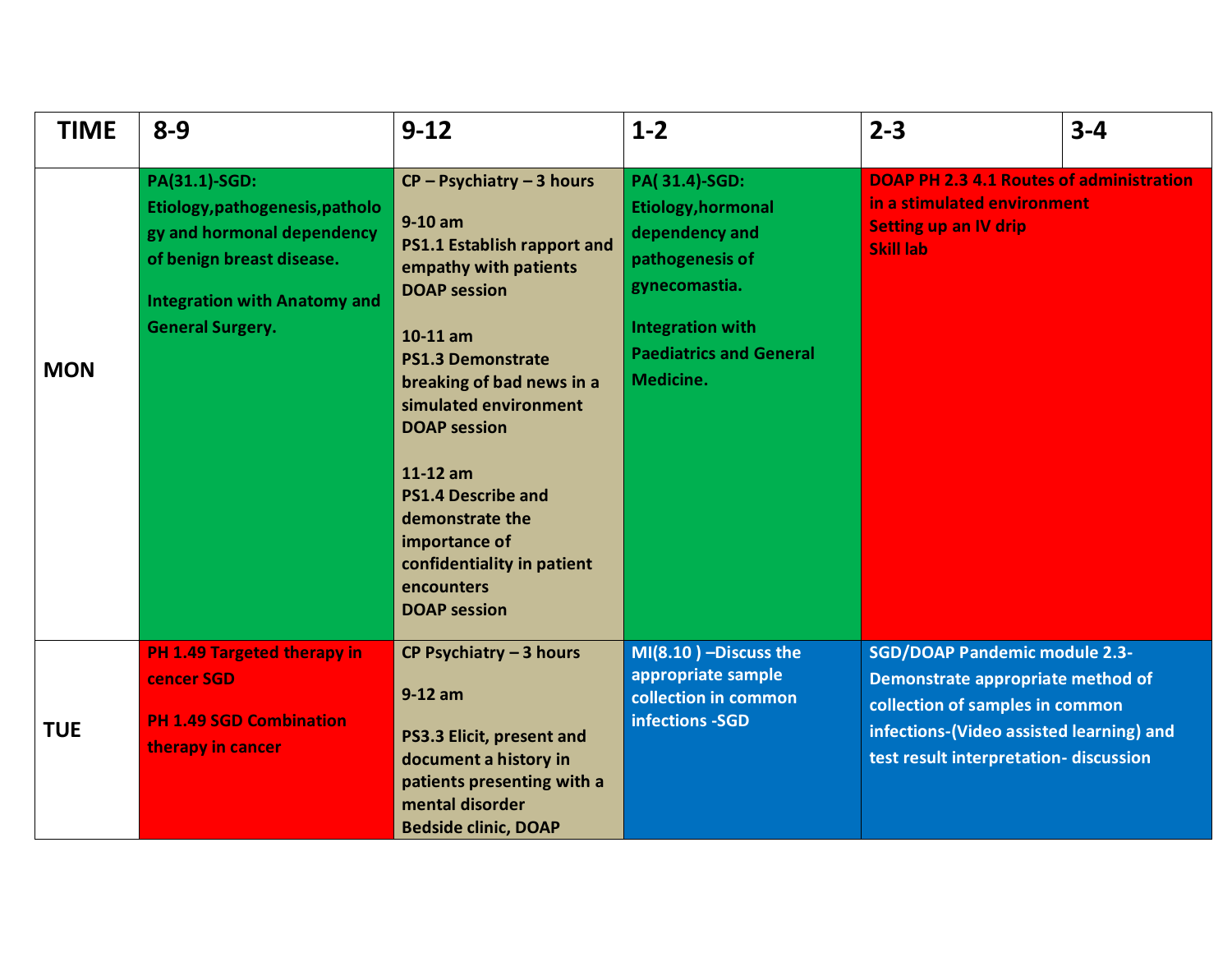|              |                                                                                                                                                                                                                    | session                                                                                                                                                                                |                                                                                                                                                                                                           |                                                                                                                             |                                                    |
|--------------|--------------------------------------------------------------------------------------------------------------------------------------------------------------------------------------------------------------------|----------------------------------------------------------------------------------------------------------------------------------------------------------------------------------------|-----------------------------------------------------------------------------------------------------------------------------------------------------------------------------------------------------------|-----------------------------------------------------------------------------------------------------------------------------|----------------------------------------------------|
| <b>WED</b>   | <b>FM8.3</b><br><b>Diagnosis of poisoning in</b><br>living and dead<br><b>Describe basic methodologies</b><br>in treatment of poisoning<br><b>Integration with Pharmacology</b><br><b>Seminar/SGD</b>              | CP Psychiatry $-3$ hours<br>$9-12$ am<br>PS3.5 Perform,<br>demonstrate and<br>document a mental status<br>examination<br><b>Bedside clinic, DOAP</b><br>session                        | PA(31.2)-Lecture:<br>Epidemiology,<br>pathogenesis, classification,<br>morphology, prognosticfacto<br>rs, staging and spread of<br>carcinoma breast.<br><b>Integration with General</b><br><b>Surgery</b> | PA (31.3)-DOAP:<br><b>Gross and microscopic features of</b><br>carcinoma breast.<br><b>Integration with General Surgery</b> |                                                    |
| <b>THURS</b> | <b>FM8.5</b><br><b>Describe Medico-legal autopsy</b><br>in cases of poisoning including<br>preservation and dispatch of<br>viscera for chemical analysis<br><b>Integration with Pharmacology</b><br><b>LECTURE</b> | CPPsychiatry - 3 hours<br>$9-12$ am<br>PS4.2 Elicit, describe and<br>document clinical features<br>of alcohol and<br>substance use disorders<br><b>Bedside clinic, DOAP</b><br>session | <b>PHARMACOLOGY</b><br><b>PH 1.49 SGD Hormones in</b><br>cancer chemotherapy                                                                                                                              | PH 1.49 Androgens,<br><b>Antiandrogens and</b><br>their role in cancer SGD                                                  | <b>Formative</b><br>assessment<br><b>PATHOLOGY</b> |
| <b>FRI</b>   | <b>CLINICAL THEORY</b><br>SU 18.2 Skin tumors - Types                                                                                                                                                              | <b>CPPsychiatry - 3 hours</b><br>$9-12$ am                                                                                                                                             |                                                                                                                                                                                                           | <b>SPM CM11.5</b><br><b>Prevention and</b><br>management of health                                                          | MI (8.13)-                                         |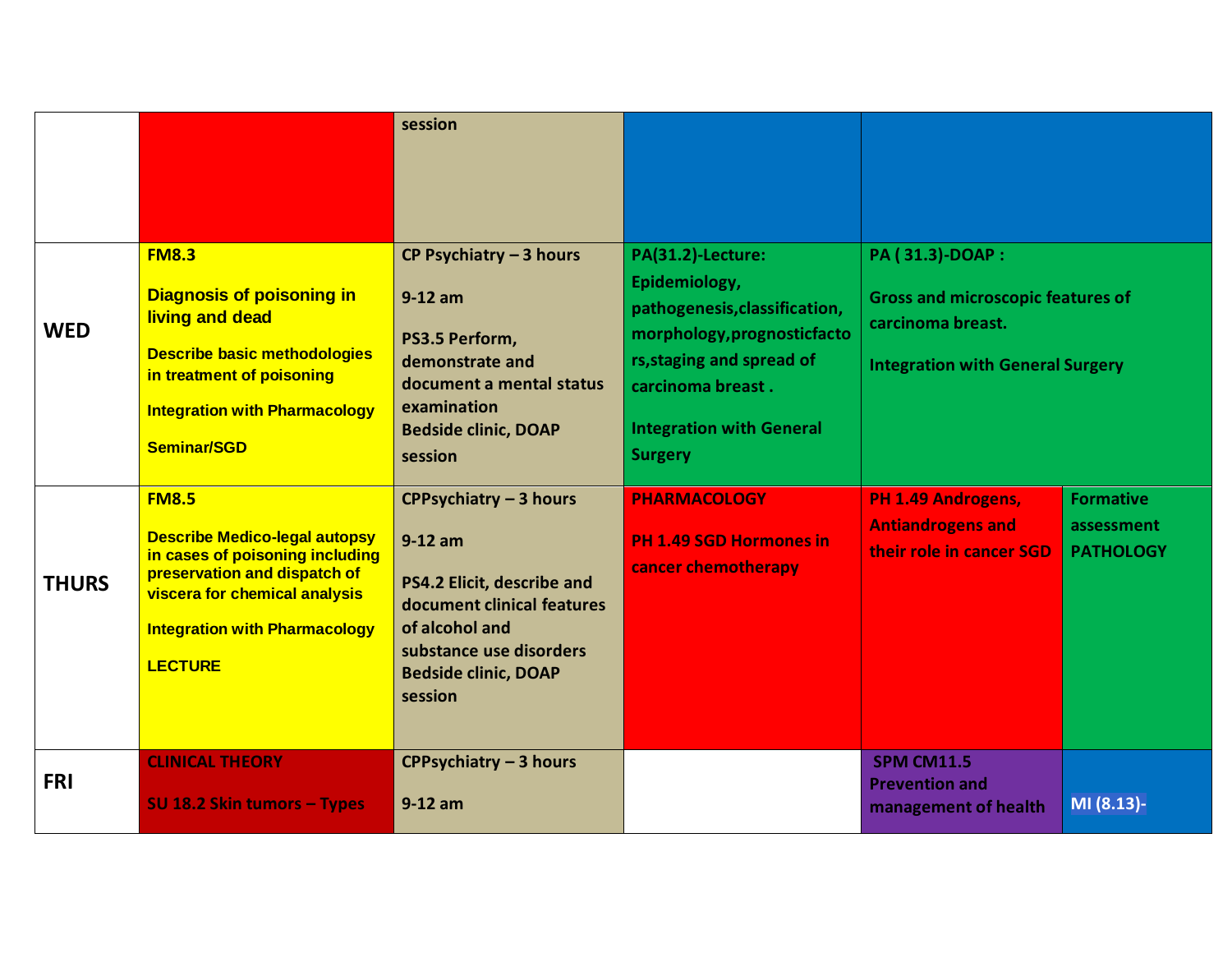|            | $9 - 12$                                                            | describe and document<br>clinical features, of SCZ<br><b>Bedside clinic, DOAP</b><br>session | Play<br>$9 - 12$                                      |  | professionals SGD/Role | advances in<br>diagnosis of<br>infectious<br>diseases |
|------------|---------------------------------------------------------------------|----------------------------------------------------------------------------------------------|-------------------------------------------------------|--|------------------------|-------------------------------------------------------|
| <b>SAT</b> | <b>Forensic Medicine</b><br><b>Reflections, feedback, Mentoring</b> |                                                                                              | <b>SPM</b><br><b>Reflections, feedback, Mentoring</b> |  |                        |                                                       |

| <b>TIME</b> | $8 - 9$                                                                                                                                                                        | $9 - 12$                                                                                                                                               | $1 - 2$                                                                                                                                                                                                   | $2 - 3$                                                           | $3 - 4$ |
|-------------|--------------------------------------------------------------------------------------------------------------------------------------------------------------------------------|--------------------------------------------------------------------------------------------------------------------------------------------------------|-----------------------------------------------------------------------------------------------------------------------------------------------------------------------------------------------------------|-------------------------------------------------------------------|---------|
| <b>MON</b>  | PA(34.1)-SGD:Describe the<br>risk factors<br>, pathogenesis, pathology and<br>natural history of squamous<br>cell carcinoma of the skin<br><b>Integration with Dermatology</b> | <b>CPPsychiatry - 3 hours</b><br>$9-12$ am<br>PS6.2 Enumerate, elicit,<br>describe and document<br>clinical features in<br>patients with<br>depression | PA(34.2)-SGD:Describe the<br>risk factors<br>, pathogenesis, pathology and<br>natural history of basal cell<br>carcinoma of the skin<br><b>Integration with</b><br><b>Dermatology</b><br><b>PATHOLOGY</b> | <b>SGD/DOAP PH 1.8</b><br><b>Drug interactions Ex. No. 34, 32</b> |         |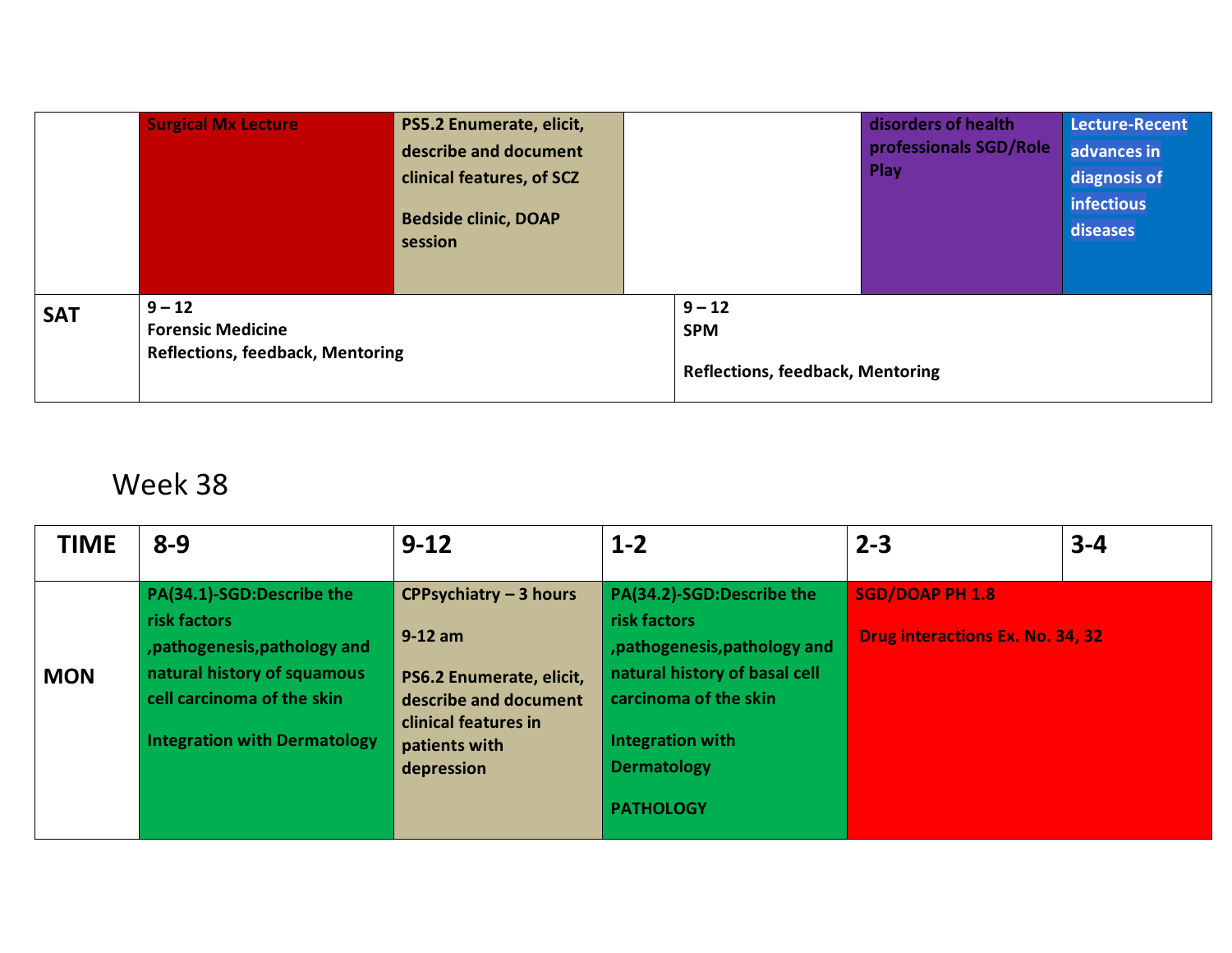|            |                                                                             | <b>Bedside clinic, DOAP</b><br>session                                                                                                                                                                         |                                                                                                                                                                                                                                                          |                                                                                                                              |
|------------|-----------------------------------------------------------------------------|----------------------------------------------------------------------------------------------------------------------------------------------------------------------------------------------------------------|----------------------------------------------------------------------------------------------------------------------------------------------------------------------------------------------------------------------------------------------------------|------------------------------------------------------------------------------------------------------------------------------|
| <b>TUE</b> | <b>PHARMACOLOGY</b><br><b>PH 1.49 Miscellaneous</b><br>anticancer drugs SGD | <b>CPPsychiatry - 3 hours</b><br>$9-12$ am<br>PS7.2 Enumerate, elicit,<br>describe and document<br>clinical features in<br>patients with bipolar<br>disorders<br><b>Bedside clinic, DOAP</b><br><b>Session</b> | MI (1.1)-Lecture -Laboratory<br>acquired infecions                                                                                                                                                                                                       | SGD/DOAP MI (1.9) Common vaccines-<br><b>Route, Schedule, Contraindications</b>                                              |
| <b>WED</b> | Lecture - MI (8.8)<br><b>Bacteriology of air, water and</b><br>food         | CPPsychiatry - 3 hours<br>$9-12$ am<br>PS8.2 Enumerate, elicit,<br>describe and document<br>clinical features in<br>patients with anxiety<br>disorders<br><b>Bedside clinic, DOAP</b><br>session               | PA(34.3)-SGD:Distinguishing<br>features between a nevus<br>and<br>melanoma.Etiology,pathoge<br>nesis, risk factors<br>, morphology, clinical features<br>and metastasis of melanoma<br><b>Integration with</b><br><b>Dermatology</b><br><b>PATHOLOGY</b> | PA(34.1,34.2,34.3,34.4)-DOAP:<br>Identify, distinguishanddescribetumours of<br>skin.<br><b>Integration With Dermatology.</b> |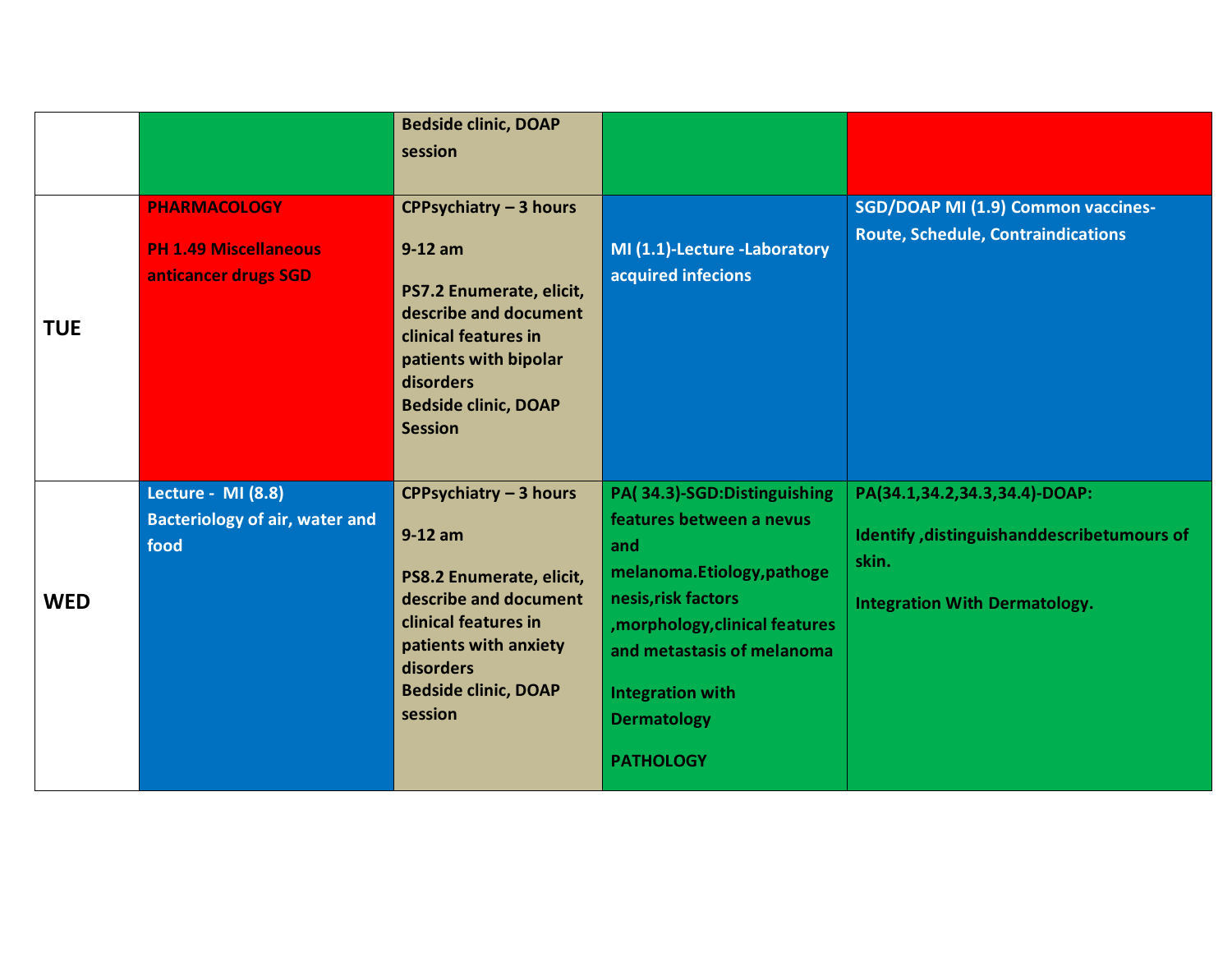| <b>THURS</b> | <b>FM8.8</b><br><b>Describe basic methodologies</b><br>in treatment of poisoning:<br>decontamination, supportive<br>therapy<br><b>Lecture</b> | CPPsychiatry - 3 hours<br>$9-12$ am<br>PS9.2 Enumerate, elicit,<br>describe clinical patients<br>with stress related<br>disorders<br><b>Bedside clinic, DOAP</b><br>session | <b>FM 8.8</b><br><b>Describe basic methodologies</b><br>in treatment of poisoning:<br><b>Antidote therapy &amp;procedures</b><br>of enhanced elimination<br><b>Lecture</b> | <b>SGD PH 1.49 Drugs for</b><br><b>Pain and palliative care</b><br>in cancer - Antiemetics,<br><b>Analgesics</b>                                                                  | <b>Formative</b><br>assessment<br><b>Microbiology</b>                                                                                                                                             |
|--------------|-----------------------------------------------------------------------------------------------------------------------------------------------|-----------------------------------------------------------------------------------------------------------------------------------------------------------------------------|----------------------------------------------------------------------------------------------------------------------------------------------------------------------------|-----------------------------------------------------------------------------------------------------------------------------------------------------------------------------------|---------------------------------------------------------------------------------------------------------------------------------------------------------------------------------------------------|
| <b>FRI</b>   | <b>OG 33.1 Cervical Cancer</b><br><b>Etiology, Clinical features,</b><br><b>Investigations Lecture</b>                                        | $CP - P$ sychiatry - 3<br>hours<br>$9-12$ am<br><b>Skill Assessment:</b><br><b>Formative assessment</b>                                                                     |                                                                                                                                                                            | <b>SPM CM2.4 Urbanization</b><br>& Health Lecture                                                                                                                                 | PA (36.1)-<br>SGD:Etiology,ge<br>netics, pathogen<br>esis, pathology, p<br>resentation, sequ<br>ale and<br>complications of<br>Retinoblastoma.<br><b>Integration with</b><br><b>Ophthalmology</b> |
| <b>SAT</b>   | PA (36.1)-SDL:<br>Etiology, genetics, pathogenesi<br>s, pathology, presentation, sequ<br>ale and complications of                             | <b>Integrated sessions</b><br>9-10 am MI (1.1)-<br><b>Lecture-HPV Vaccine</b><br>$10-11 - PA$                                                                               | <b>CLINICAL THEORY</b><br><b>OG 33.1 Cervical Cancer</b><br><b>Colposcopy, PAP smear, Mx</b>                                                                               | <b>AETCOM (1 HOURS) -</b><br>2.8--Empathy & sympathy--1 hr (SDL)<br>SPM CM 9.7 SDL: Study the Birth and Death<br>registration procedures in Kerala - Present a<br>report (1 hour) |                                                                                                                                                                                                   |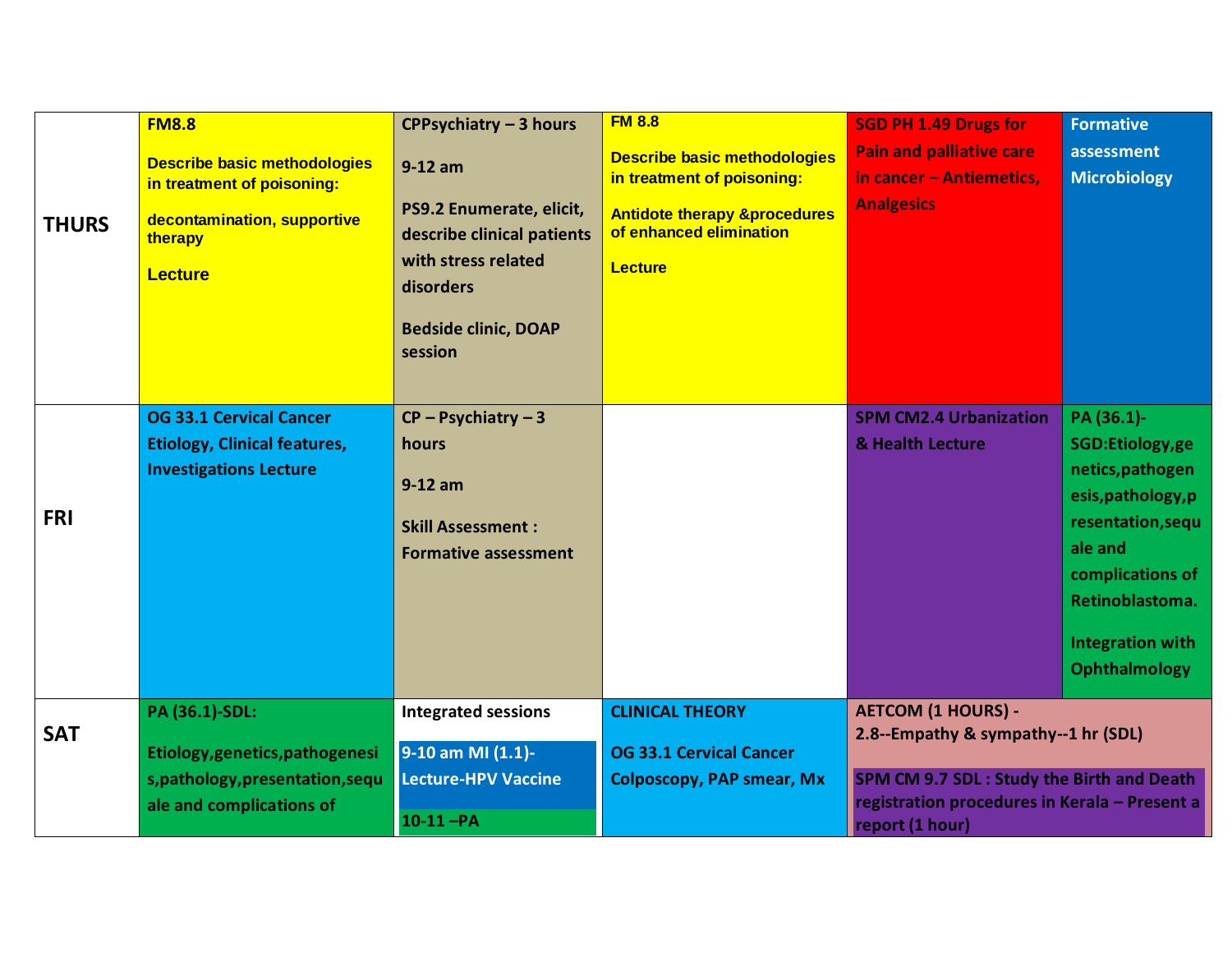| Retinoblastoma.                    | (34.1, 34.2, 34.3, 34.4)                                                           | <b>Lecture</b> |  |
|------------------------------------|------------------------------------------------------------------------------------|----------------|--|
| Integration with<br>Ophthalmology. | <b>Skin tumors</b><br><b>Dermatology integrated</b><br>session.                    |                |  |
|                                    | 11-12 PH I.49 Pain and<br>palliation integration<br>with oncology<br>Lecture(AITO) |                |  |

| <b>TIME</b> | $8 - 9$                                                                                                                                                           | $9 - 12$                                                                                                                                                                                                    | $1 - 2$                                                                                                                                                                  | $2 - 3$                                                                         | $3 - 4$ |
|-------------|-------------------------------------------------------------------------------------------------------------------------------------------------------------------|-------------------------------------------------------------------------------------------------------------------------------------------------------------------------------------------------------------|--------------------------------------------------------------------------------------------------------------------------------------------------------------------------|---------------------------------------------------------------------------------|---------|
| <b>MON</b>  | <b>PA (35.2) -Lecture</b><br>:Etiology,genetics,pathogenesi<br>s, presentation, sequelae and<br>complications of CNS<br>tumours. Integration with<br>Paediatrics. | RD 1.1, 1.2<br><b>Radiation</b><br>protection, Equip<br>ments (doap 1<br><b>HOUR) 1.11</b><br>DOAP(1 hour)<br><b>Common imaging</b><br>procedures<br>1.12, 1.13 DOAP<br>(1 hour) Radiation<br>exposure, PC- | <b>PA (35.2) -Lecture</b><br>:Etiology,genetics,pathogenesi<br>s, presentation, sequelae and<br>complications of CNS<br>tumours.<br><b>Integration with Paediatrics.</b> | PH 1.42 SGD/DOAP<br>Demonstrate effects of drugs on blood pressure<br>using CAL |         |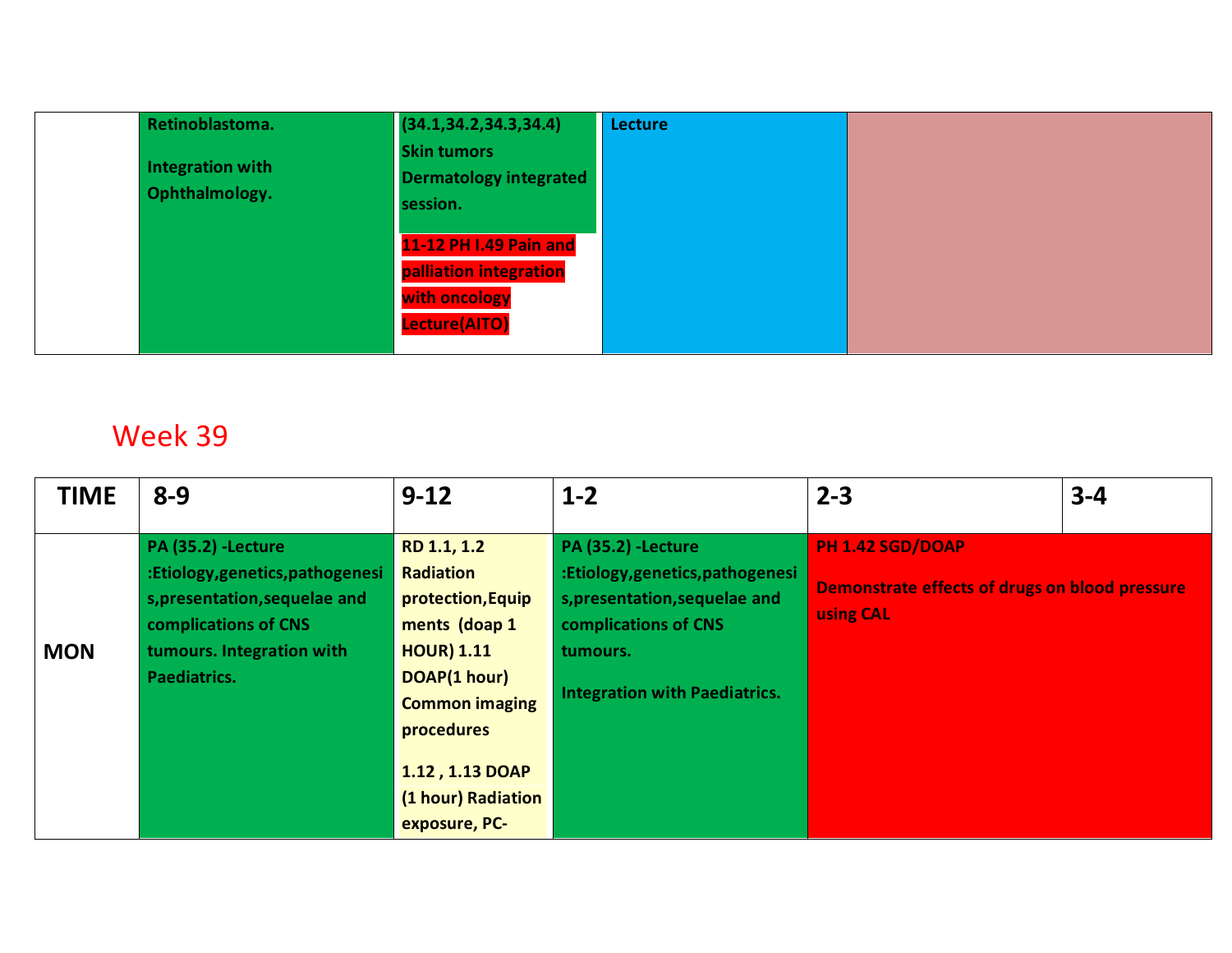|            |                                                                                                         | <b>PNDT</b>                                                                                                                                                                                                    |                                                                                                                                                                                          |                                                                                                                                                           |
|------------|---------------------------------------------------------------------------------------------------------|----------------------------------------------------------------------------------------------------------------------------------------------------------------------------------------------------------------|------------------------------------------------------------------------------------------------------------------------------------------------------------------------------------------|-----------------------------------------------------------------------------------------------------------------------------------------------------------|
|            |                                                                                                         |                                                                                                                                                                                                                |                                                                                                                                                                                          |                                                                                                                                                           |
| <b>TUE</b> | <b>PH 1.19 Antiepileptic drugs</b><br><b>Lecture</b>                                                    | <b>Common</b><br>radiological<br>investigations CT<br>and Chest X ray<br><b>RD 1.5, AN 25.7</b><br>DOAP (1 hour)<br>IM 3.7, IM 3.11,<br><b>IM 6.12 DOAP (1)</b><br>hour)<br>PE 34.8, PE 23.13<br>DOAP (1 hour) | MI (5.1,5.2)-Lecture-Infective<br>syndromes of CNS                                                                                                                                       | <b>SGD/DOAP</b><br>MI (8.9,8.10,8.11) -Specimen collection and<br>transport of CNS infections-SGD, Video assisted<br>learning                             |
| <b>WED</b> | MI (5.1)Lecture -Acute<br>pyogenic meningitis-<br>Meningococci, Pneumococci<br>and Hemophilus influnzae | IM 1.19, PE 23.16<br>$CVS - 2D$ Echo<br>(Bedside 1 hour),<br>1M 3.11, PE 23.13<br><b>HRCT (DOAP 2</b><br>hours)                                                                                                | PA(35.1)-Lecture:<br>Etiology, types, pathogenesis, di<br>fferentiatingfactors, CSF<br>findings in meningitis.<br><b>Integration with General</b><br><b>Medicine &amp; Microbiology.</b> | PA(35.3) -DOAP : Identify the etiology of<br>meningitis based on given CSF parameters.<br><b>Integration with General Medicine &amp;</b><br>Microbiology. |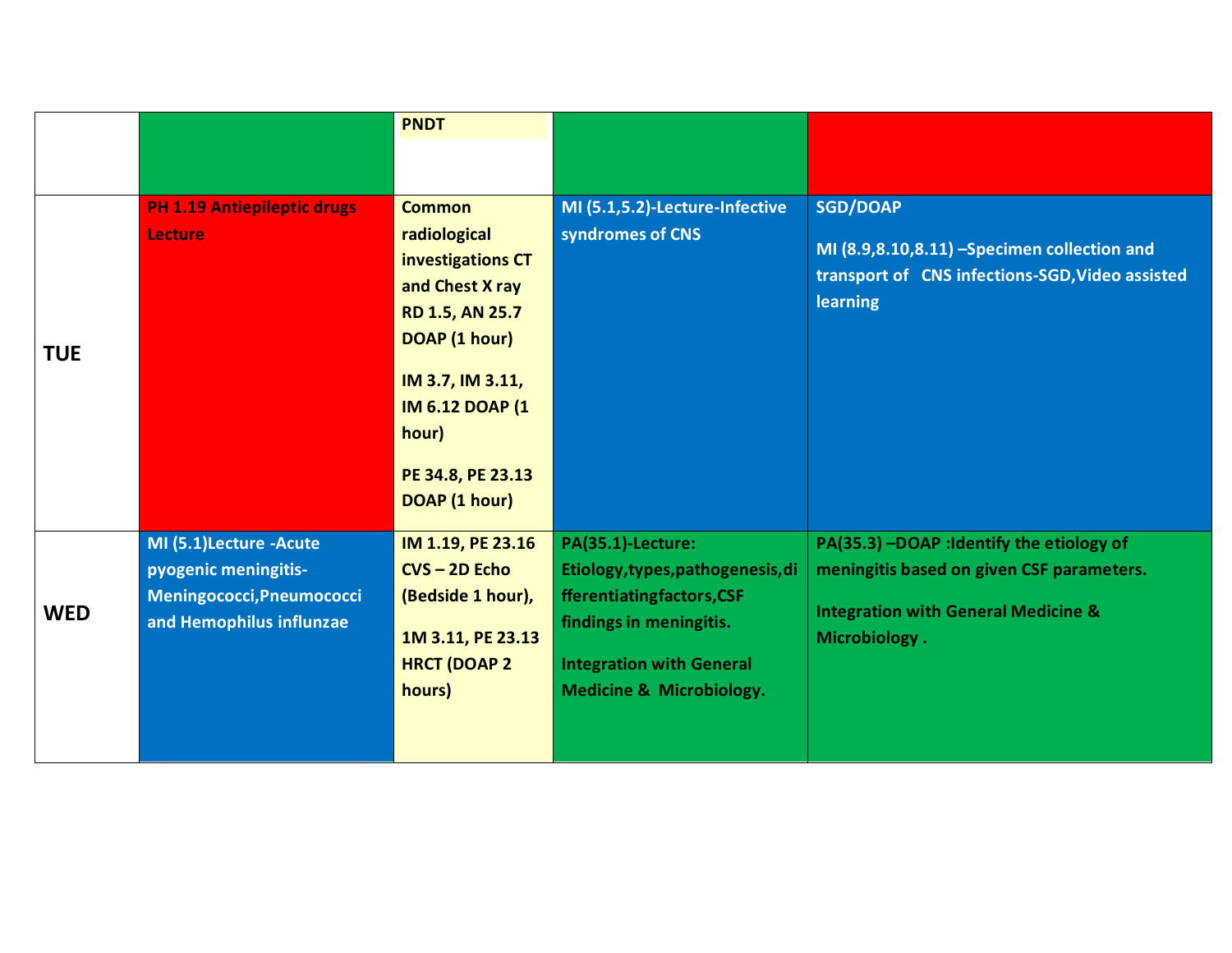| <b>THURS</b> | MI(5.1)-Lecture-Neonatal<br><b>Meningitis Listeria, Group B</b><br>Streptococci, Ecoli | <b>RD 1.4, AN 51.2</b><br><b>Investigations and</b><br>findings in OBG,<br><b>Pelvis Imaging</b><br>(Bedside - 1 hour)<br>SU 25.3, Breast<br>(Bedside 1 hour)<br><b>OG 9.4 GTD</b><br>(DOAP 1 hour)                                                                        | <b>PHARMACOLOGY</b><br><b>PH 1.19 Antiepileptic drugs</b><br><b>SGD</b> | (MI 5.1,5.2)-Lecture Viral<br>meningitis and encephalitis-                    | <b>Formative</b><br>assessment<br><b>Pharmacology</b>                                            |
|--------------|----------------------------------------------------------------------------------------|----------------------------------------------------------------------------------------------------------------------------------------------------------------------------------------------------------------------------------------------------------------------------|-------------------------------------------------------------------------|-------------------------------------------------------------------------------|--------------------------------------------------------------------------------------------------|
| <b>FRI</b>   | <b>CLINICAL THEORY</b><br>OG 10.1 Antepartum<br>hemorrhage -1 Lecture                  | <b>Investigations and</b><br>findings in<br>surgery,<br>pediatrics,<br>Medicine_<br><b>Malignancy (1</b><br>hour)<br><b>RD 1.1 Bedside</b><br><b>Emergency</b><br>radiology (1 hour)<br><b>IM 13.12 Chest X</b><br>ray,<br>Mammogram,<br><b>Biopsy (Bedside) 1</b><br>hour |                                                                         | <b>CLINICAL THEORY OG 10.1</b><br>Antepartum hemorrhage - 2<br><b>Lecture</b> | <b>SPM CM 9.1,9.2</b><br><b>Demographic</b><br>cycle & Fertility<br><b>Indicators</b><br>Lecture |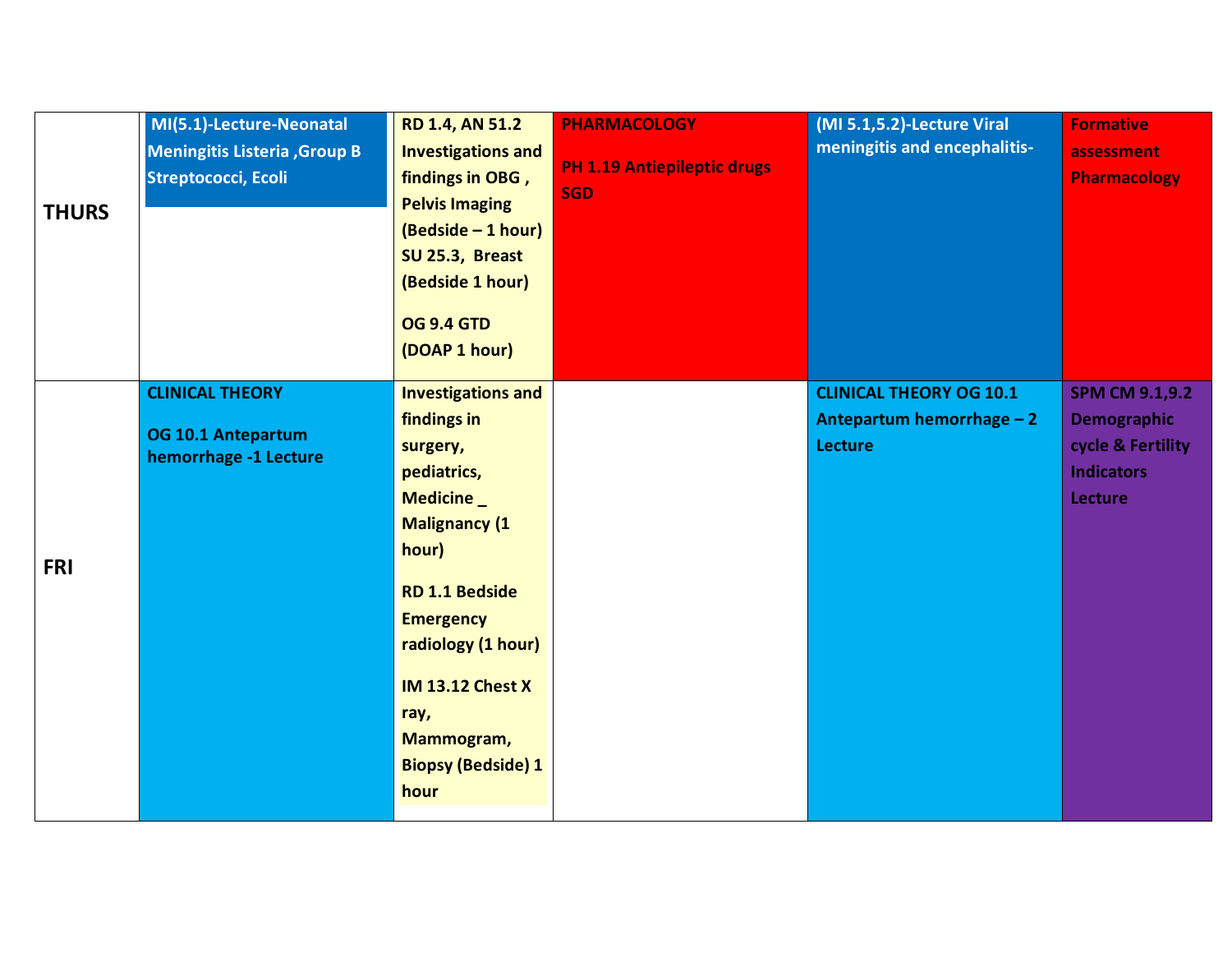|            | <b>PH 1.19 Opioid Agonists and</b> | 9-10 FM 12.1                                                                                                                                                               | <b>PHARMACOLOGY</b>                                         | <b>Sports</b> |
|------------|------------------------------------|----------------------------------------------------------------------------------------------------------------------------------------------------------------------------|-------------------------------------------------------------|---------------|
|            | antagonists SGD                    | <b>Drugs of abuse</b><br>toxicological and<br>legal aspects-<br>Seminar/SGD                                                                                                | <b>PH 1.19 Opioid Agonists and</b><br>antagonists Lecture 1 |               |
|            |                                    | 10-11 PH 1.22,<br>1.63 Lecture<br><b>Drugs of abuse</b><br><b>Pharmacological</b><br>aspects                                                                               |                                                             |               |
| <b>SAT</b> |                                    | <b>Drug regulation</b><br>acts and legal<br>aspects(NDPS Act)                                                                                                              |                                                             |               |
|            |                                    | 11-12 FM8.9<br><b>Describe the</b><br>procedure of<br>intimation of<br>suspicious cases<br>or actual cases of<br>foul play to the<br>police,<br>maintenance of<br>records, |                                                             |               |
|            |                                    | preservation and<br>dispatch of<br>relevant samples<br>for laboratory                                                                                                      |                                                             |               |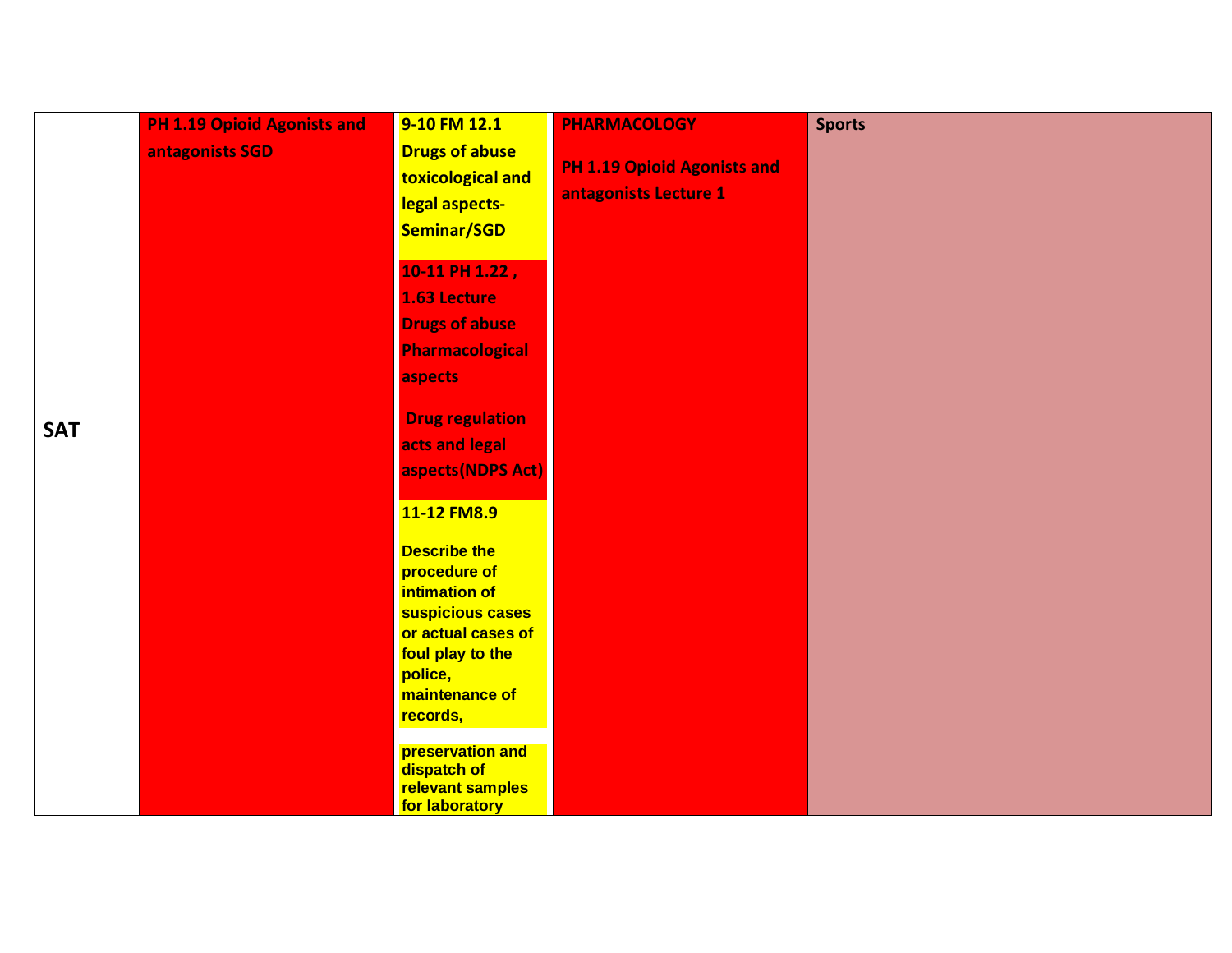|  | <b>Analysis.SGD</b> |  |  |
|--|---------------------|--|--|
|  |                     |  |  |
|  |                     |  |  |
|  |                     |  |  |

| <b>TIME</b> | $8 - 9$                                       | $9 - 12$                                                                                                                                                                                                                             | $1-2$                      | $2 - 3$                                                                    | $3 - 4$ |
|-------------|-----------------------------------------------|--------------------------------------------------------------------------------------------------------------------------------------------------------------------------------------------------------------------------------------|----------------------------|----------------------------------------------------------------------------|---------|
| <b>MON</b>  | PA (12.1)-SGD:Injury by<br>therapeutic drugs. | <b>IM 10.19 Renal</b><br>ultrasound, PE<br>21.13 Ultrasound<br>KUB (I hour -<br><b>Bedside</b> )<br><b>IM 18.9</b><br><b>Diagnostic and</b><br><b>Imaging test</b><br>DOAP (1 hour)<br><b>PE 21.12 Xray,</b><br>KUB-DOAP (1<br>hour) | PA (12.1) -SGD: Drug abuse | <b>DOAP</b><br>PH 3.5,3.7 Prepare P drugs, Essential drugs Ex No.<br>30,31 |         |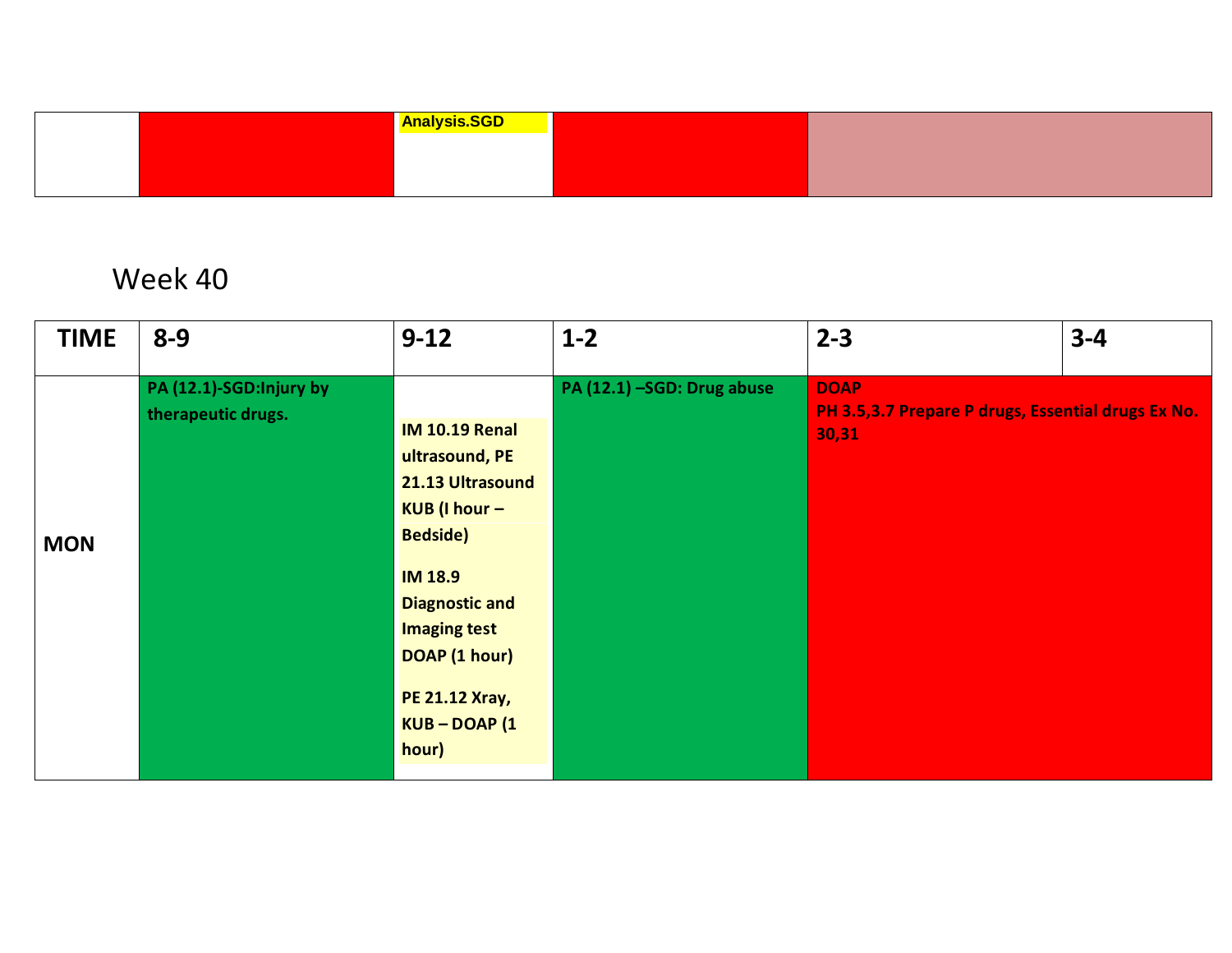| <b>Ethanol - Effects of acute and</b><br><b>Head and Neck</b><br>and prion diseases<br>pyogenic meningitis- Gram staining<br>chronic intake Lecture<br>DOAP (1 HOUR)<br>PE 30.23<br>Interpretation of<br><b>CT, MRIAN 43.8,</b><br>43.9 Carotid and<br>vertebral<br>angiogram<br>DOAP (1 hour) AN | SGD/DOAP-MI(5.1)Laboratory diagnosis of |
|---------------------------------------------------------------------------------------------------------------------------------------------------------------------------------------------------------------------------------------------------------------------------------------------------|-----------------------------------------|
|                                                                                                                                                                                                                                                                                                   |                                         |
| <b>RD 1.3, ENT</b><br><b>TUE</b><br>investigations and<br><b>Interpretation (1)</b><br>hour)<br>DOAP (1 hour) AN<br><b>43.7 Skull, C</b><br>spine, PNS<br><b>PE 28.17 PNS</b>                                                                                                                     |                                         |
| <b>Xray, Chest Xray</b><br>for foreign body                                                                                                                                                                                                                                                       |                                         |
| aspiration                                                                                                                                                                                                                                                                                        |                                         |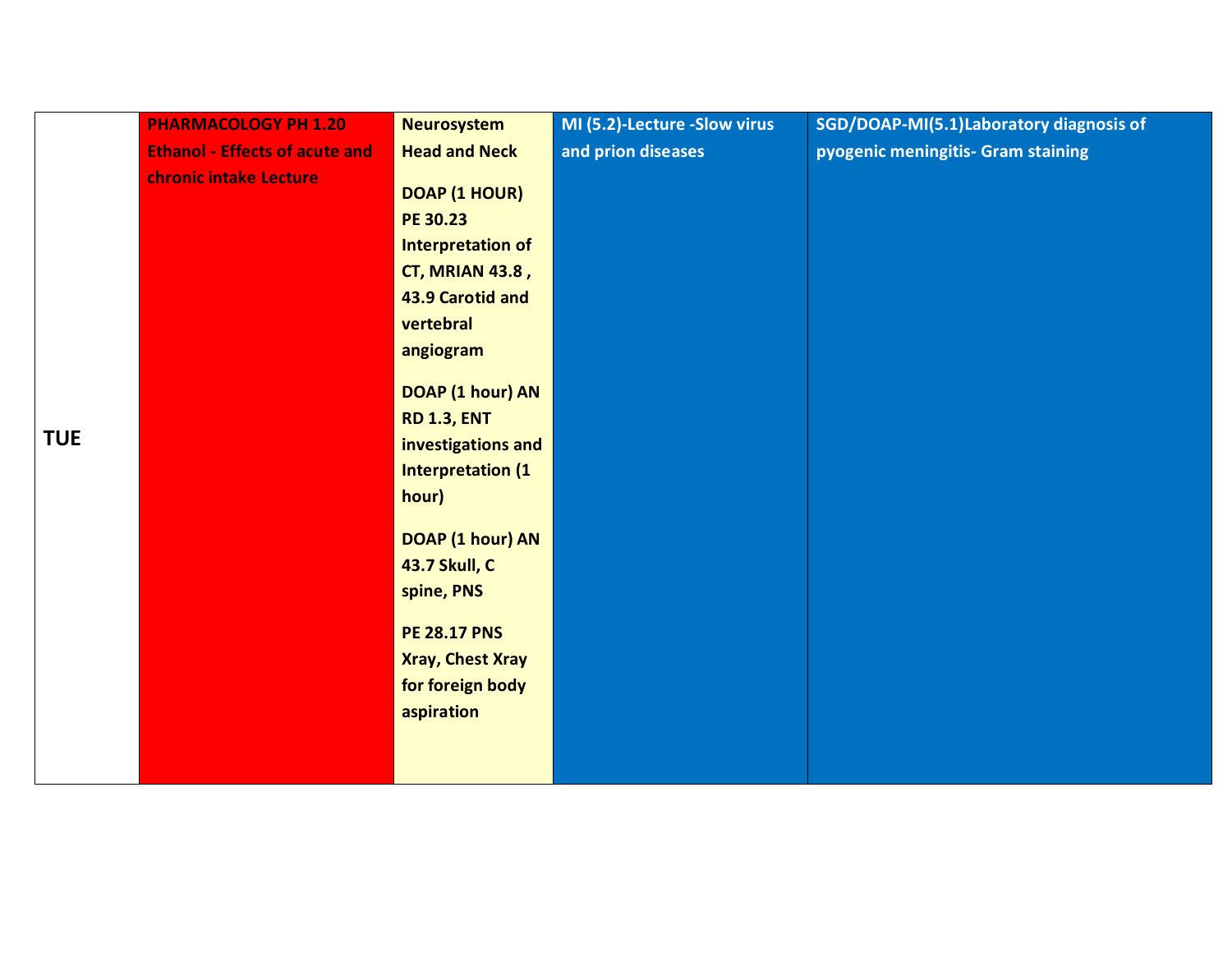| <b>WED</b>   | MI(5.1,5.2)-Lecture -Parasitic<br>infections of CNS- Free living<br>amoeba Neurocysticercosis,,<br><b>Toxoplasmosis</b>                  | <b>AN 13.4 DOAP</b><br>Upper $limb -$<br>Views (1 hour)<br><b>AN 20.6 DOAP</b><br><b>Lower limb views</b><br>(1 hour)<br>IM 7.18, IM 19.7<br><b>Movement</b><br>disorders and X<br>ray Joints DOAP<br>(1 hour)                                                       | MI(5.1,5.2)-lecture - Fungal<br>infections of CNS-<br><b>Cryptococcosis, Rhinocerebral</b><br>mucomycosis                                                                                                      | PA (12.1) -SGD : Pathogenesis of disorders<br>caused tobacco. Integration with community<br><b>Medicine</b> |                                   |
|--------------|------------------------------------------------------------------------------------------------------------------------------------------|----------------------------------------------------------------------------------------------------------------------------------------------------------------------------------------------------------------------------------------------------------------------|----------------------------------------------------------------------------------------------------------------------------------------------------------------------------------------------------------------|-------------------------------------------------------------------------------------------------------------|-----------------------------------|
| <b>THURS</b> | <b>PHARMACOLOGY PH 1.21 Mx</b><br>of Methanol and Ethanol<br>poisoning - Drug levels, Signs<br>and symptoms, complications<br><b>SGD</b> | AN 25.8, AN 51.1,<br><b>Barium swallow,</b><br><b>Cross section in</b><br>transpyloric plane<br>AN 54.1, 54.2,<br><b>54.3 X ray</b><br>abdomen Barium<br>studies, CT<br>Abdomen, MRI,<br><b>IVU HSG - DOAP</b><br>(1 hour)<br><b>IM 5.13, MRCP,</b><br><b>RD 1.9</b> | <b>FM 9.4 Decontamination,</b><br>supportive Rx antidote Rx,<br><b>Procedures to enhance</b><br>elimination with regard to<br>ethanol<br><b>Integration with Medicine and</b><br><b>Pharmacology - Lecture</b> | <b>PH 1.19 Drugs for Mania</b><br><b>Lecture</b>                                                            | <b>Formative</b><br>assessment FM |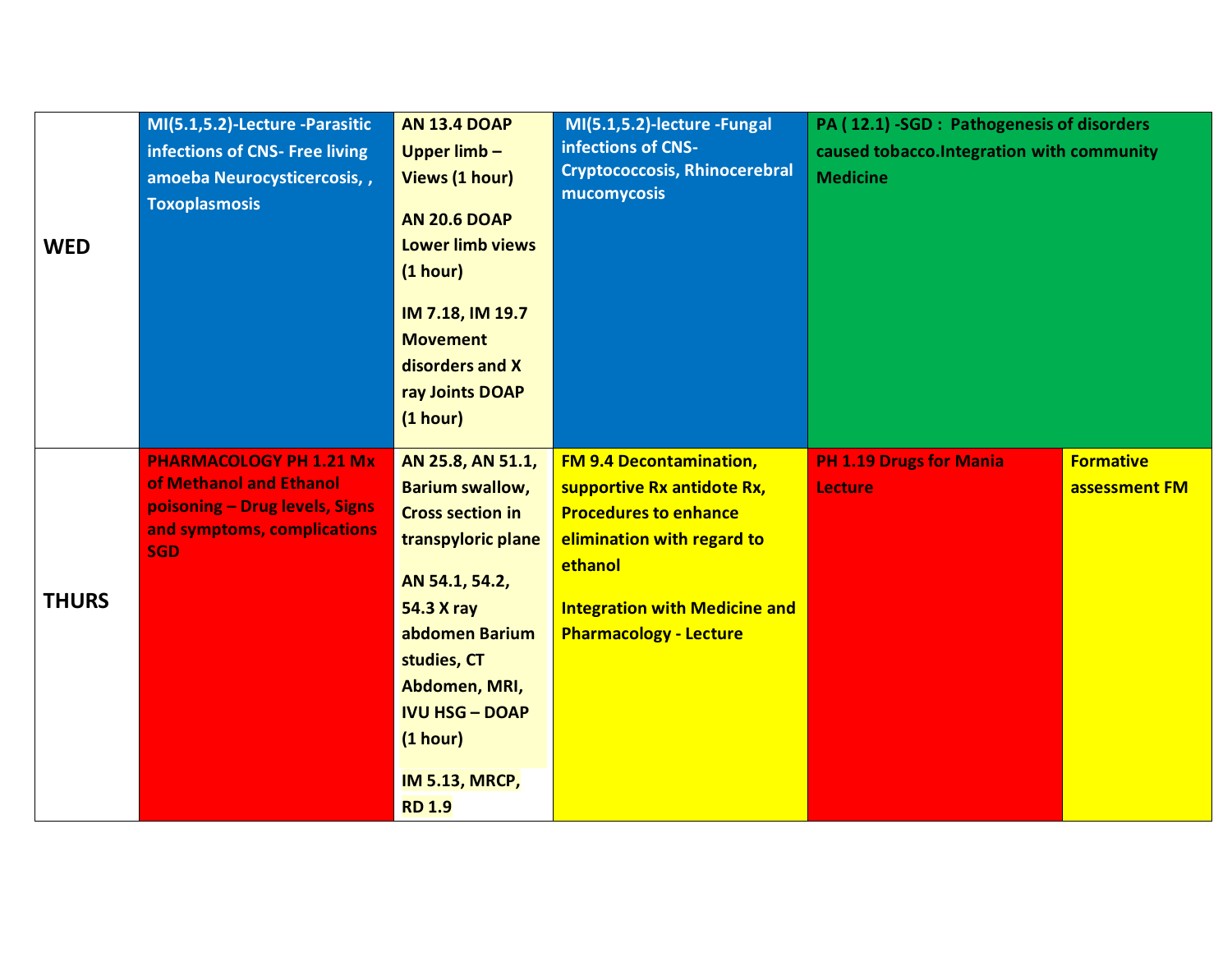| <b>FRI</b> | <b>CLINICAL THEORY</b><br>OG 14.4 Abnormal labor<br>management Lecture                                                                                                      | <b>Interventional</b><br>radiology DOAP (1<br>hour)<br>FM 1.9 DOAP<br>Documentation-<br>3 hours                                                                                                                                                                                                            |                                                                                                                             | <b>CLINICAL THEORY</b><br><b>OG 16.2 Uterine inversion</b><br><b>Lecture</b> | <b>PH 1.19</b><br><b>Antidepressants</b><br><b>Lecture</b> |
|------------|-----------------------------------------------------------------------------------------------------------------------------------------------------------------------------|------------------------------------------------------------------------------------------------------------------------------------------------------------------------------------------------------------------------------------------------------------------------------------------------------------|-----------------------------------------------------------------------------------------------------------------------------|------------------------------------------------------------------------------|------------------------------------------------------------|
| <b>SAT</b> | <b>FM9.4</b><br><b>Decontamination, supportive</b><br>Rx antidote Rx, Procedures to<br>enhance elimination with<br>regard to methanol, ethylene<br>glycol<br><b>Seminar</b> | 9-10 PH 1.19<br><b>Antidepressants</b><br><b>SGD</b><br>$10 - 11$<br><b>PHARMACOLOGY</b><br>PH 1.23 Lecture<br><b>Pharmacological</b><br>mechanisms of<br>drug addiction<br><b>Integration with</b><br><b>FM</b><br>$11-12 - PA(12.1)$<br><b>SGD</b><br>:Pathogenesis of<br>disorders caused<br>by alcohol | PA (12.1) -SGD : Pathogenesis<br>of disorders caused by air<br>pollution.<br><b>Integration with community</b><br>Medicine. | SPM CM 9.7 Health Information System<br><b>SGD/Demonstration</b>             |                                                            |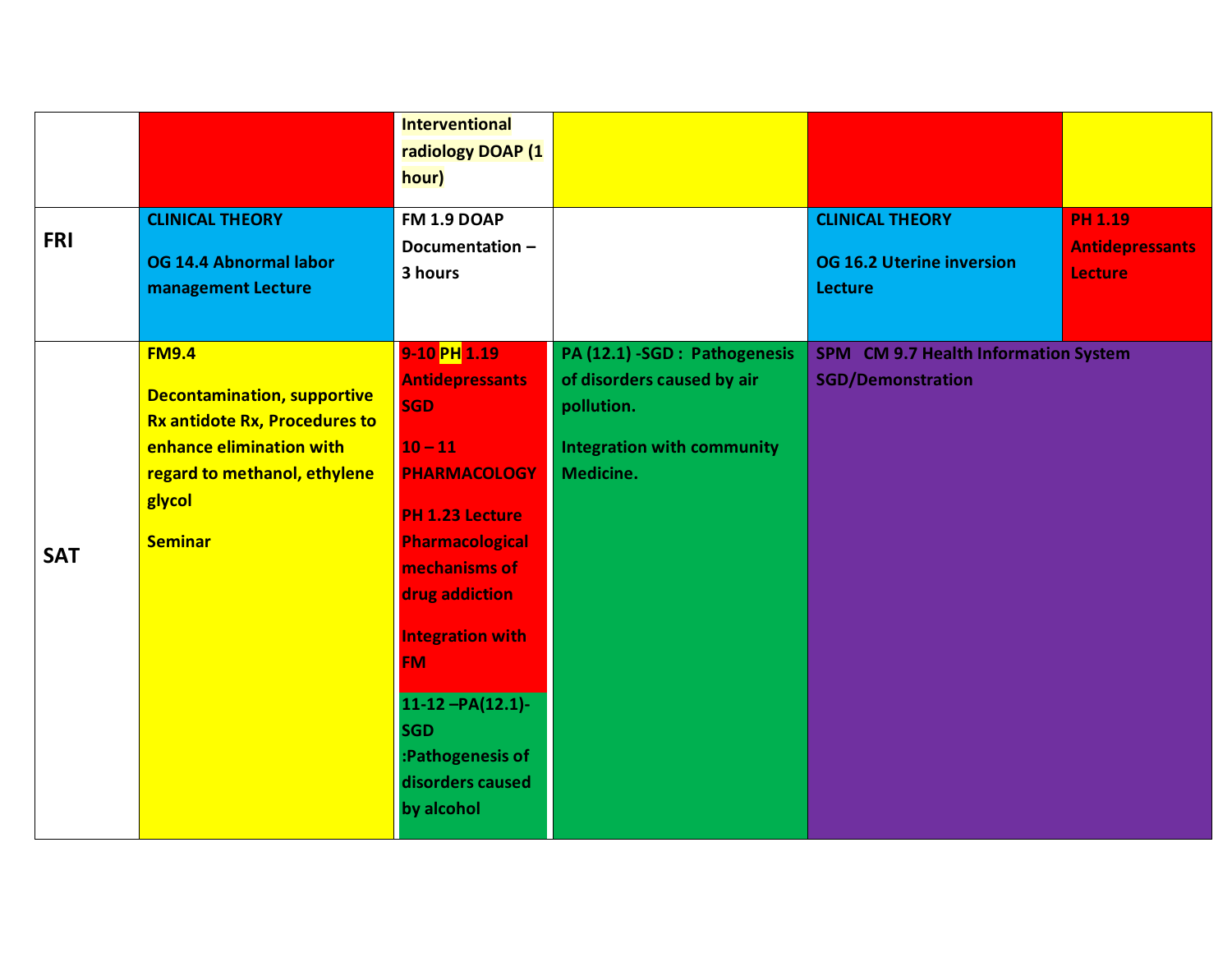| Integration with<br>community |  |
|-------------------------------|--|
|                               |  |
| Medicine.                     |  |
|                               |  |
|                               |  |

| <b>TIME</b> | $8 - 9$                                                                             | $9 - 12$                                                                                                                               | $1 - 2$                                                                                         | $2 - 3$                                                                                                                                                                                                             | $3 - 4$ |
|-------------|-------------------------------------------------------------------------------------|----------------------------------------------------------------------------------------------------------------------------------------|-------------------------------------------------------------------------------------------------|---------------------------------------------------------------------------------------------------------------------------------------------------------------------------------------------------------------------|---------|
| <b>MON</b>  | PA (12.1) -SGD: Radiation<br>injury<br><b>Integration with Medical</b><br>Oncology. | $CP - Dermatology$<br>$-3$ hours<br>DR 1.2 Identify<br>and grade the<br>various common<br>types of acne.<br><b>Bedside Clinic</b>      | PA(12.1) -SGD: Therapy<br>induced malignancies.<br><b>Integration with Medical</b><br>Oncology. | <b>DOAP Sessions</b><br>PH 3.6, 5.4<br>Interaction with representative to get authentic<br>information on drugs<br><b>Relation between cost and patient compliance</b><br>Ex. No 10 - Cost analysis of prescription |         |
| <b>TUE</b>  | <b>PHARMACOLOGY</b><br><b>PH 1.19 Sedative hypnotics</b><br>Lecture 1               | <b>CP-Dermatology</b><br>$-3$ hours<br>9-11 DR3.1<br><b>Identify and</b><br>distinguish<br>psoriatic lesion<br>from other<br>causes.(2 | MI(5.2,5.3)-Lecture -Polio                                                                      | MI (8.9, 8.10 8.13, 8.15)-SGD Case discussions-<br><b>CNS infections- acute pyogenic meningitis, TB</b><br>meningitis, interpretation of lab results                                                                |         |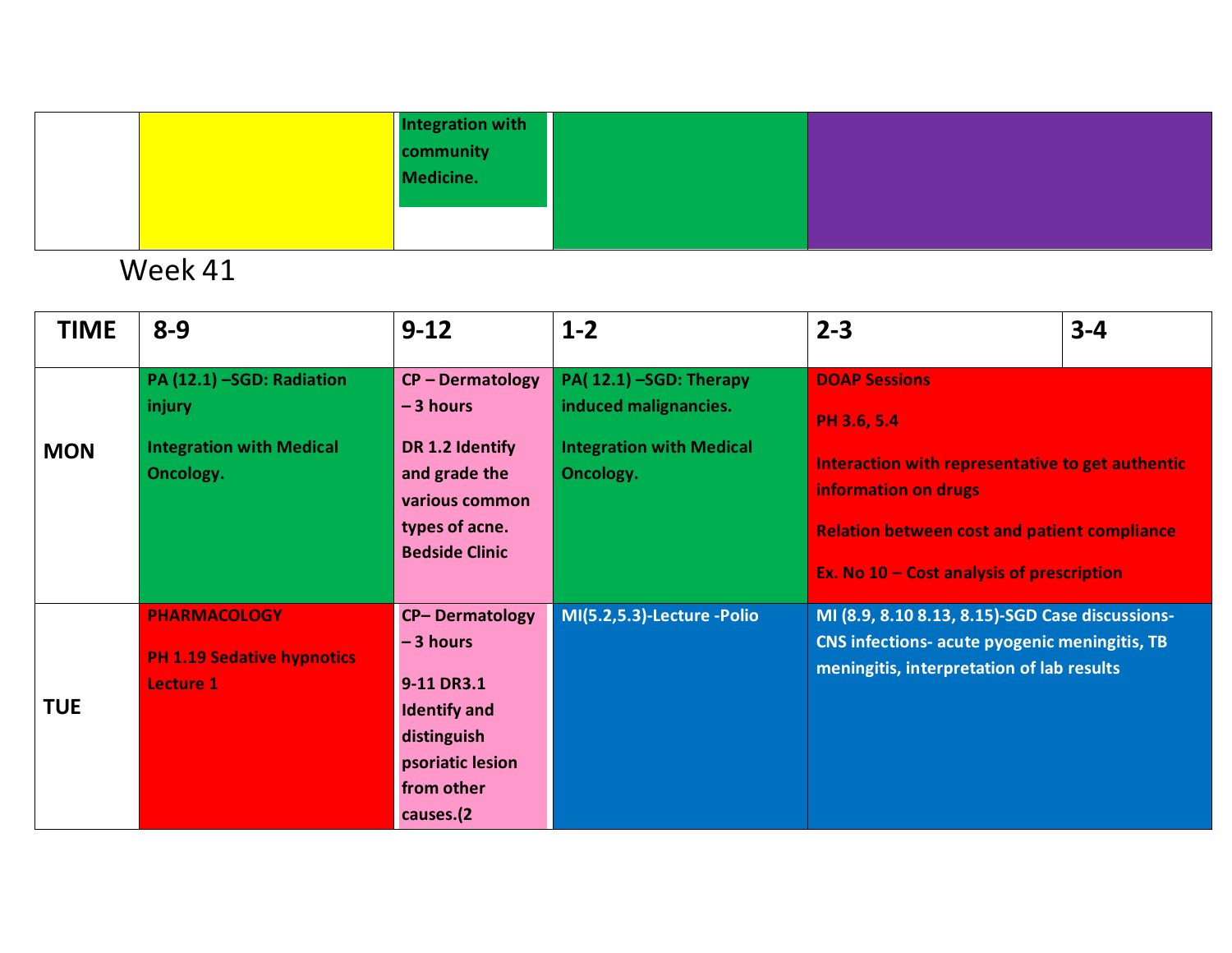|              |                                                                                                 | hoursBedside<br>Clinic)<br>$(11-12)$ DR 3.2<br><b>Demonstrate</b><br>grattage test $-$<br><b>Bedside clinic</b>                                                                                                                                                 |                                                                                   |                                                                                                                                         |                                    |
|--------------|-------------------------------------------------------------------------------------------------|-----------------------------------------------------------------------------------------------------------------------------------------------------------------------------------------------------------------------------------------------------------------|-----------------------------------------------------------------------------------|-----------------------------------------------------------------------------------------------------------------------------------------|------------------------------------|
| <b>WED</b>   | MI (8.13, 5.1, 5.2)_SGD_Case<br>discussions- Viral, Fungal,<br><b>Parasitic- CNS infections</b> | <b>CP-Dermatology</b><br>$-3$ hours<br>$9 - 11$ DR 4.1<br><b>Identify and</b><br>distinguish LP<br>lesion from other<br>causes (bedside<br>clinic)<br>$(11-12)$ - DR 4.2<br><b>Enumerate and</b><br>describe the<br>treatment<br>modalities of LP<br><b>SGD</b> | PA(12.1) -SGD: Lead<br>poisoning.<br><b>Integration with General</b><br>Medicine. | PA(13.2) - SGD: Drug induced hematological<br>malignancy.<br><b>Integration with General Medicine &amp; Medical</b><br><b>Oncology.</b> |                                    |
| <b>THURS</b> | <b>FM 12.1</b><br><b>CANNABIS ABUSE AND</b>                                                     | <b>CP-Dermatology</b><br>$-3$ hours                                                                                                                                                                                                                             | <b>PHARMACOLOGY</b><br><b>PH 1.19 Antianxiety drugs SGD</b>                       | <b>PHARMACOLOGY PH 1.19</b><br><b>Antipsychotic drugs Lecture 1</b>                                                                     | <b>Formative</b><br>assessment SPM |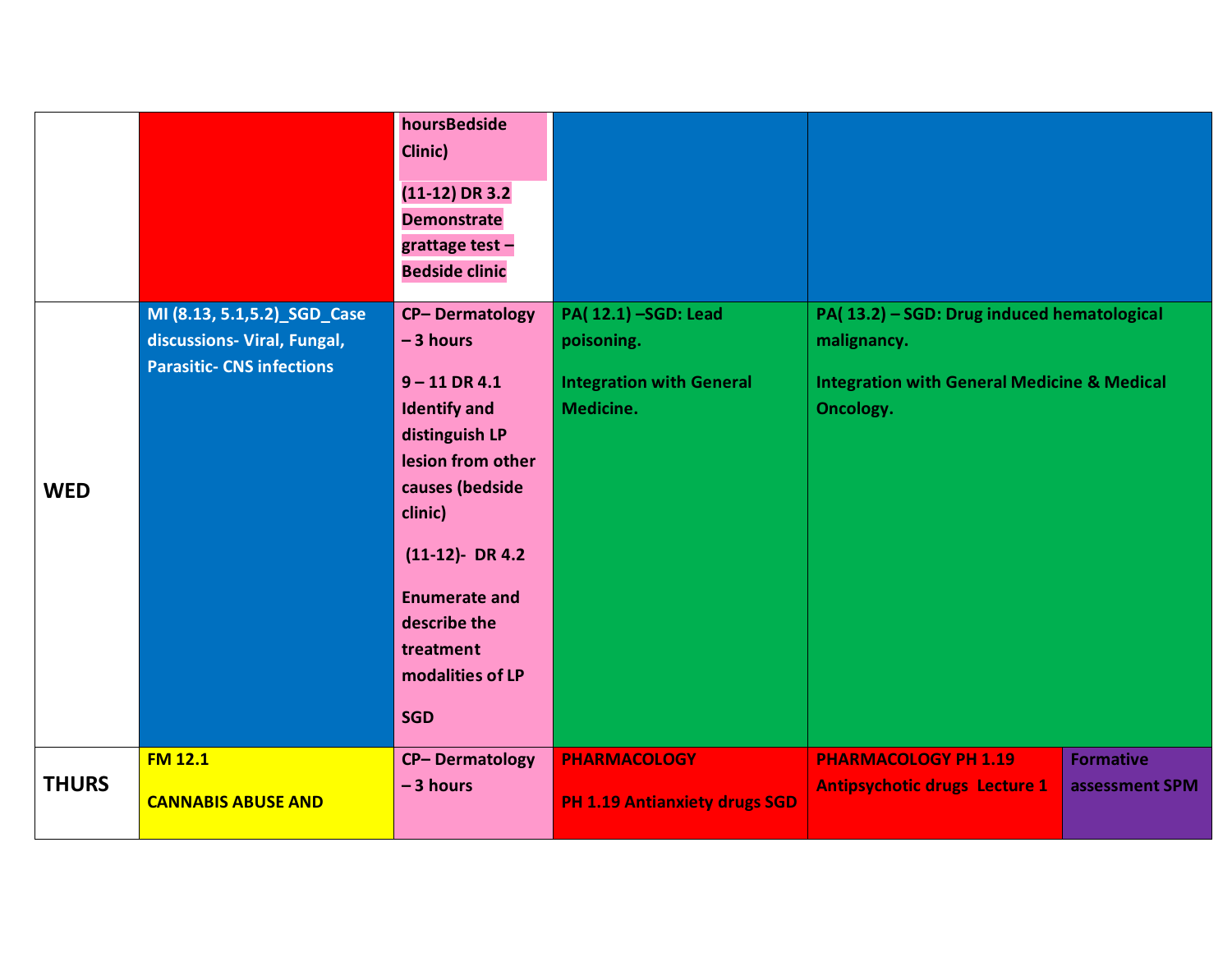|            | <b>POISONING</b><br><b>Integration with General</b><br><b>Medicine&amp; Pharmacology</b><br>Seminar/SGD | 9-12 DR 5.2<br><b>Identify and</b><br>differentiate<br><b>Scabies from</b><br>other lesions in<br>adults and<br>children - Bedside<br>clinics                                  |                                                                                                                                                 |                                                                                                                |                                                                                                |
|------------|---------------------------------------------------------------------------------------------------------|--------------------------------------------------------------------------------------------------------------------------------------------------------------------------------|-------------------------------------------------------------------------------------------------------------------------------------------------|----------------------------------------------------------------------------------------------------------------|------------------------------------------------------------------------------------------------|
| <b>FRI</b> | <b>CLINICAL THEORY</b><br>OG 19.1 Sterilization and<br>counselling Lecture                              | <b>CP-Dermatology</b><br>$-3$ hours (9-12)<br>DR 6.2 Identify<br>and differentiate<br>pediculosis from<br>other skin lesions<br>in adults and<br>children - Bedside<br>clinics | PA (12.1) -SDL- Peripheral<br>smear picture -Lead<br>poisoning.                                                                                 | <b>SPM</b><br><b>Practical - CM 10.6,10.7</b><br><b>Family planning Temporary</b><br>methods SGD/Demonstration | <b>SPM CM 10.6</b><br><b>Family Planning</b><br><b>Permanent</b><br>methods, MTP<br><b>SGD</b> |
| <b>SAT</b> | <b>FM 11.1 Features of snake</b><br><b>bite</b><br><b>SGD</b>                                           | Integrated<br>sessions<br>$9-10$ MI $(1.1)$ -<br>Lecture-Tetanus<br>10-11 FM 12.1<br><b>COCAINE ABUSE</b><br><b>AND POISONING</b>                                              | <b>CLINICAL THEORY</b><br><b>OG 20.1 Medical termination</b><br>of pregnancy - Indications,<br>Legal aspects, methods,<br>complications Lecture | <b>AETCOM (2 HOURS) - SGD</b><br>2.8--Empathy in patient encounters                                            |                                                                                                |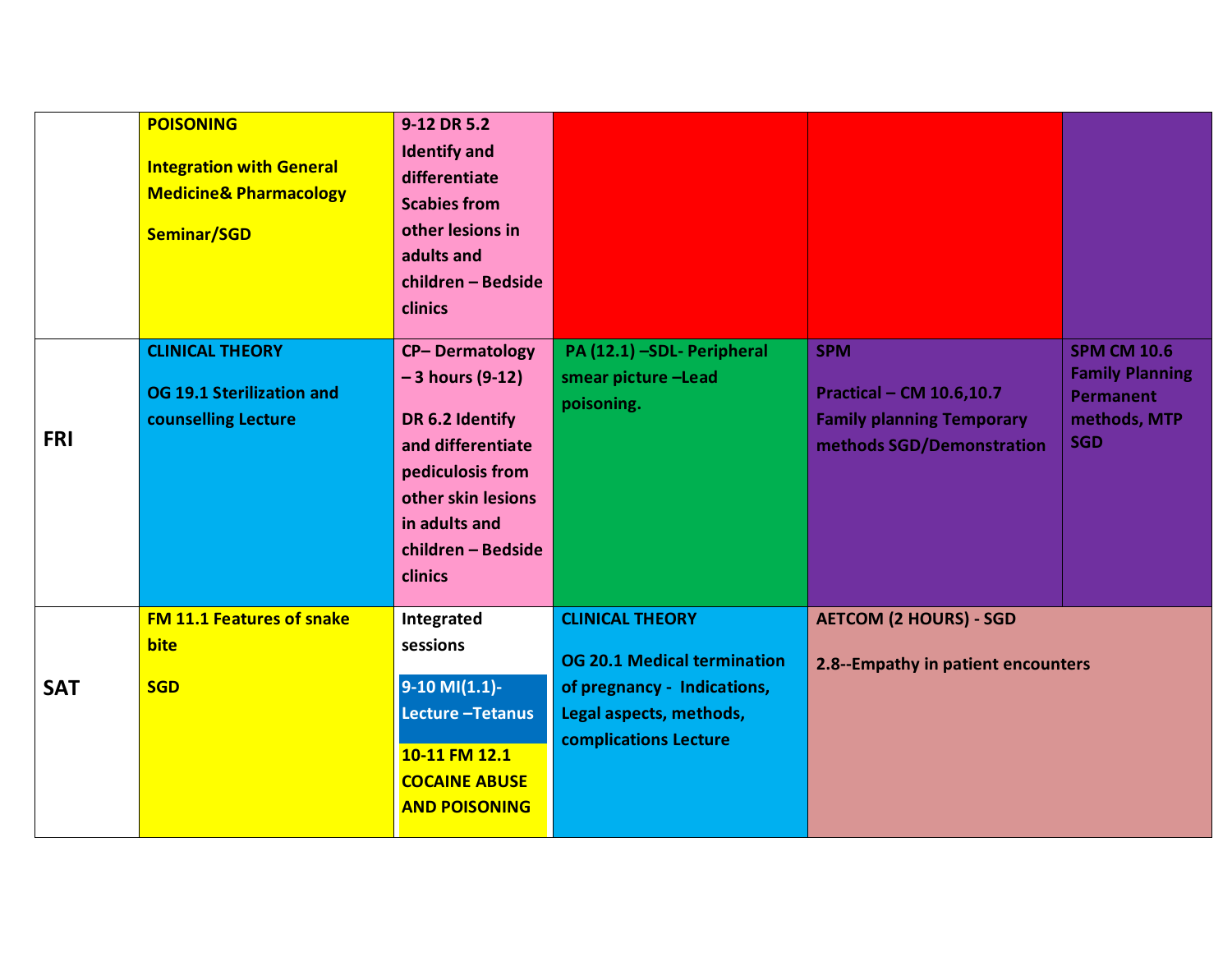|  | 11-12 PH 1.19           |  |
|--|-------------------------|--|
|  | <b>Lecture Bipolar</b>  |  |
|  | disorder and            |  |
|  | <b>Psychosis</b>        |  |
|  | <b>integration with</b> |  |
|  | <b>Psychiatry</b>       |  |
|  |                         |  |

| <b>TIME</b> | $8 - 9$                                                                                                                     | $9 - 12$                                                                                                                                                                                                                                       | $1-2$                                                                                                                              | $2 - 3$                                                                | $3 - 4$ |
|-------------|-----------------------------------------------------------------------------------------------------------------------------|------------------------------------------------------------------------------------------------------------------------------------------------------------------------------------------------------------------------------------------------|------------------------------------------------------------------------------------------------------------------------------------|------------------------------------------------------------------------|---------|
| <b>MON</b>  | PA (35.3)-SGD:<br><b>Cerebrovascular diseases</b><br><b>Integration with General</b><br><b>Medicine &amp;Neuromedicine.</b> | <b>CP-Dermatology</b><br>$-3$ hours (9-12)<br><b>DR 9.2</b><br><b>Demonstrate and</b><br><b>Classify based on</b><br>the clinical<br>features of<br><b>Leprosy including</b><br>neurological<br><b>Examination -</b><br><b>Bedside clinics</b> | PA (35.4) -SGD :Metabolic&<br>toxic neurologic diseases.<br><b>Integration with General</b><br><b>Medicine &amp;Neuromedicine.</b> | <b>PH 1.4 DOAP</b><br>Dose calculation and Percentage solution Ex 6, 7 |         |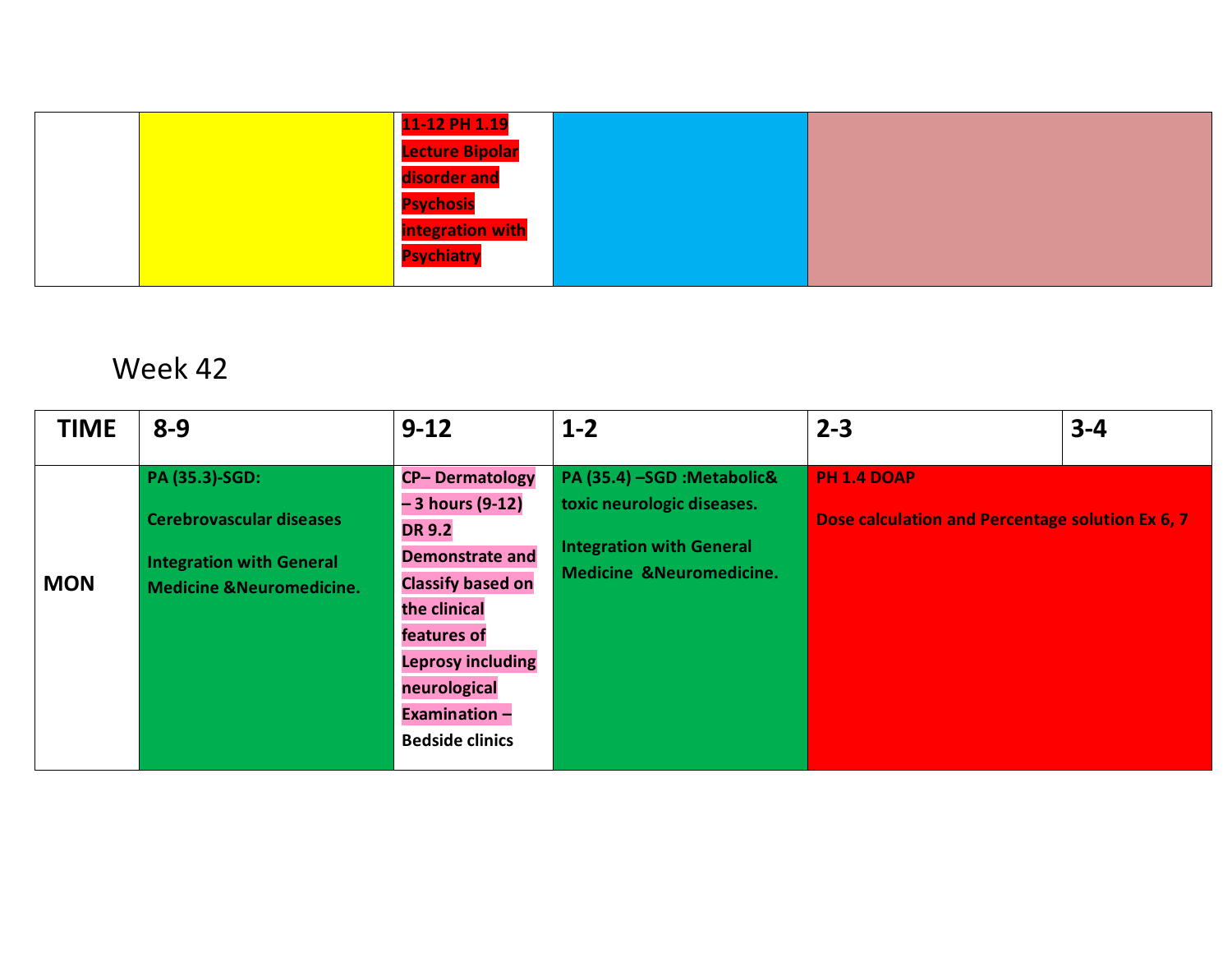| <b>TUE</b>   | <b>PHARMACOLOGY</b><br><b>PH 1.19 Antipsychotic drugs</b><br><b>SGD</b>                                | <b>CP-Dermatology</b><br>$-3$ hours<br><b>DR 9.3 Indications</b><br>and performance<br>of slit skin smear<br>in patients with<br>leprosy (Bedside<br>$clinics - 2 hours$ | SPM-SDL<br><b>CM 18.1 Notable persons in</b><br>public health                                                                       | MI(8.4)-SGD-Microbial agents of bioterrorism                                                                                                              |                                                   |
|--------------|--------------------------------------------------------------------------------------------------------|--------------------------------------------------------------------------------------------------------------------------------------------------------------------------|-------------------------------------------------------------------------------------------------------------------------------------|-----------------------------------------------------------------------------------------------------------------------------------------------------------|---------------------------------------------------|
| <b>WED</b>   | MI (1.1, 8.15) Lecture -<br><b>Congenital infections-</b><br><b>Screening tests</b>                    | $DOAP - 1 hour)$<br><b>CP-Dermatology</b><br>$-DR 10.1$ Identify<br><b>Atopic Dermatitis</b><br>and Manage(3<br>hours - Bedside<br>clinics)                              | SPM (PM 2.4) CM 8.5<br><b>Prearation of a microplan for</b><br>vaccination activity at PHC<br>level SDL - 1 hour                    | PA (35.5)-SGD:<br><b>Neurodegenerative diseases</b><br><b>Integration with General Medicine</b><br><b>&amp;Neuromedicine.</b>                             |                                                   |
| <b>THURS</b> | MI (1.1)-Recent advances in<br>treatment of infectious<br>diseases ; Phage therapy -<br><b>lecture</b> | <b>CP-Dermatology</b><br>$-3$ hours<br>9-11 am, DR 13.1<br><b>Distinguish bullae</b><br>from Vescicles                                                                   | SPM - PM 2.4, CM 8.5 Role of<br>community in vaccination<br>activities, Immunization in a<br>PHC & cold chain equipment<br>in a PHC | SPM - PM 2.4, CM 8.5 Role of<br>community in vaccination<br>activities, Immunization in a<br>PHC & cold chain equipment<br>in a PHC<br><b>SDL 2 hours</b> | <b>Formative</b><br>assessment<br><b>Clinical</b> |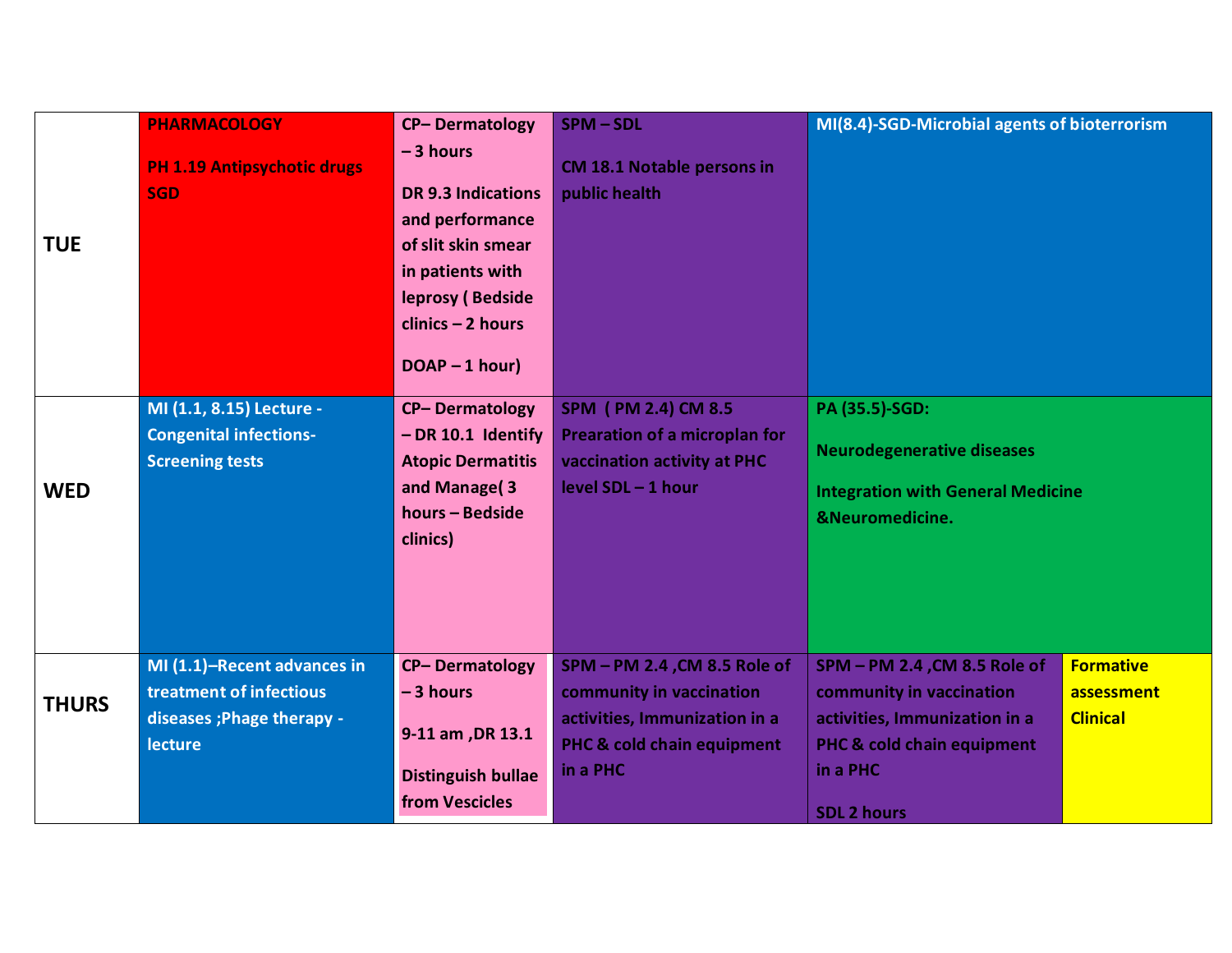|            |                                                  | (Bedside clinics -2<br>hours)<br>11-12, DR13.2<br><b>Demonstrate the</b><br><b>Tzanck test,</b><br>Nicolsky sign and<br>bulla spread sign<br>(1 Hour bedside<br>clinic)                                                                                                                           |                                                                                |                                                                                      |
|------------|--------------------------------------------------|---------------------------------------------------------------------------------------------------------------------------------------------------------------------------------------------------------------------------------------------------------------------------------------------------|--------------------------------------------------------------------------------|--------------------------------------------------------------------------------------|
| <b>FRI</b> | FM 11.1 Mx of snake bite<br><b>Seminar / SGD</b> | <b>CP-Dermatology</b><br>$-3$ hours<br>9-11 (2 hours) DR<br>12.2 Ildentify<br><b>Eczema</b> and<br>differentiate it<br>from<br><b>Lichenification</b><br>and changes of<br>ageing - Bedside<br>clinics<br>11-12 (1 hour) DR<br>12.6 Identify and<br>distinguish<br>exfoliative<br>dermatitis from | <b>CLINICAL THEORY</b><br>OG 12.4 Heart disease in<br><b>Pregnancy Lecture</b> | <b>Pandemic</b><br>module 2.3<br>Lecture $-$<br><b>Diagnostic test</b><br>validation |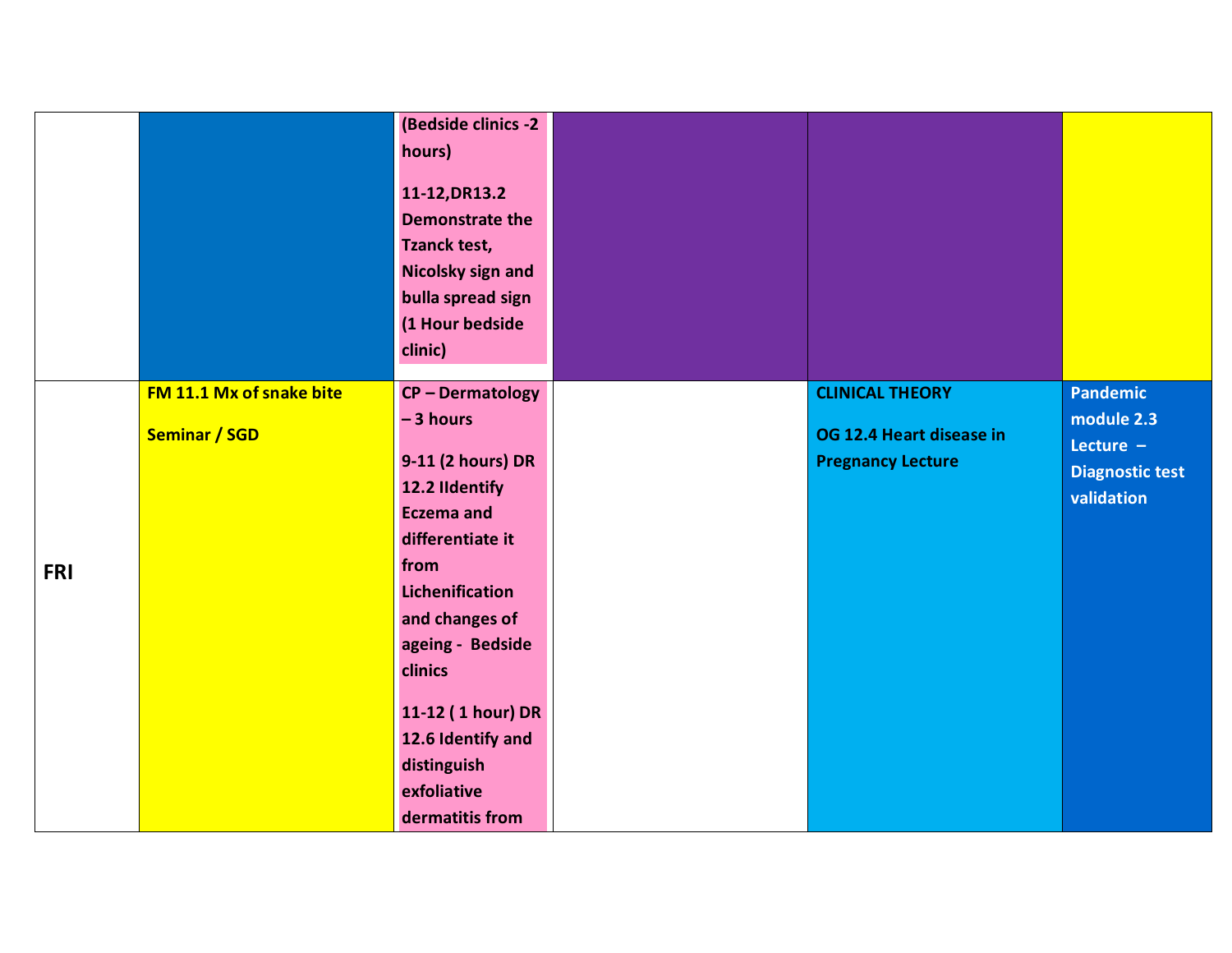|            |                                                                                             | other skin lesions                                                                                                                                                                                                                                                                                                                                                                             |                                                                                                             |                                                                                                                            |  |
|------------|---------------------------------------------------------------------------------------------|------------------------------------------------------------------------------------------------------------------------------------------------------------------------------------------------------------------------------------------------------------------------------------------------------------------------------------------------------------------------------------------------|-------------------------------------------------------------------------------------------------------------|----------------------------------------------------------------------------------------------------------------------------|--|
|            |                                                                                             | - bedside clinics                                                                                                                                                                                                                                                                                                                                                                              |                                                                                                             |                                                                                                                            |  |
| <b>SAT</b> | <b>PHARMACOLOGY</b><br>PH 1.19 Drugs for<br>neurodegenerative disorders<br><b>Lecture 1</b> | Integrated<br>sessions<br>9-10 IM 22.5<br><b>Clinical features,</b><br>Acute care,<br>stabilization, Mx<br>and rehabilitation<br>of a patient with<br>dementia Lecture<br>$10 - 11$<br><b>PHARMACOLOGY</b><br>PH 1.19 Drugs for<br>neurodegenerativ<br>e disorders SGD<br>11-12 PH 1.19<br><b>Lecture Mx of</b><br>Neurodegenerativ<br>e disorders<br>integration with<br><b>Neuromedicine</b> | OG 24.1 Abnormal uterine<br>bleeding - Etiology, clinical<br>features, Investigations, Mx<br><b>Lecture</b> | <b>AETCOM (1 HOUR) SGD</b><br>2.8--Reflection based on experiences regarding<br>sympathy & empathy<br><b>SPORTS 1 HOUR</b> |  |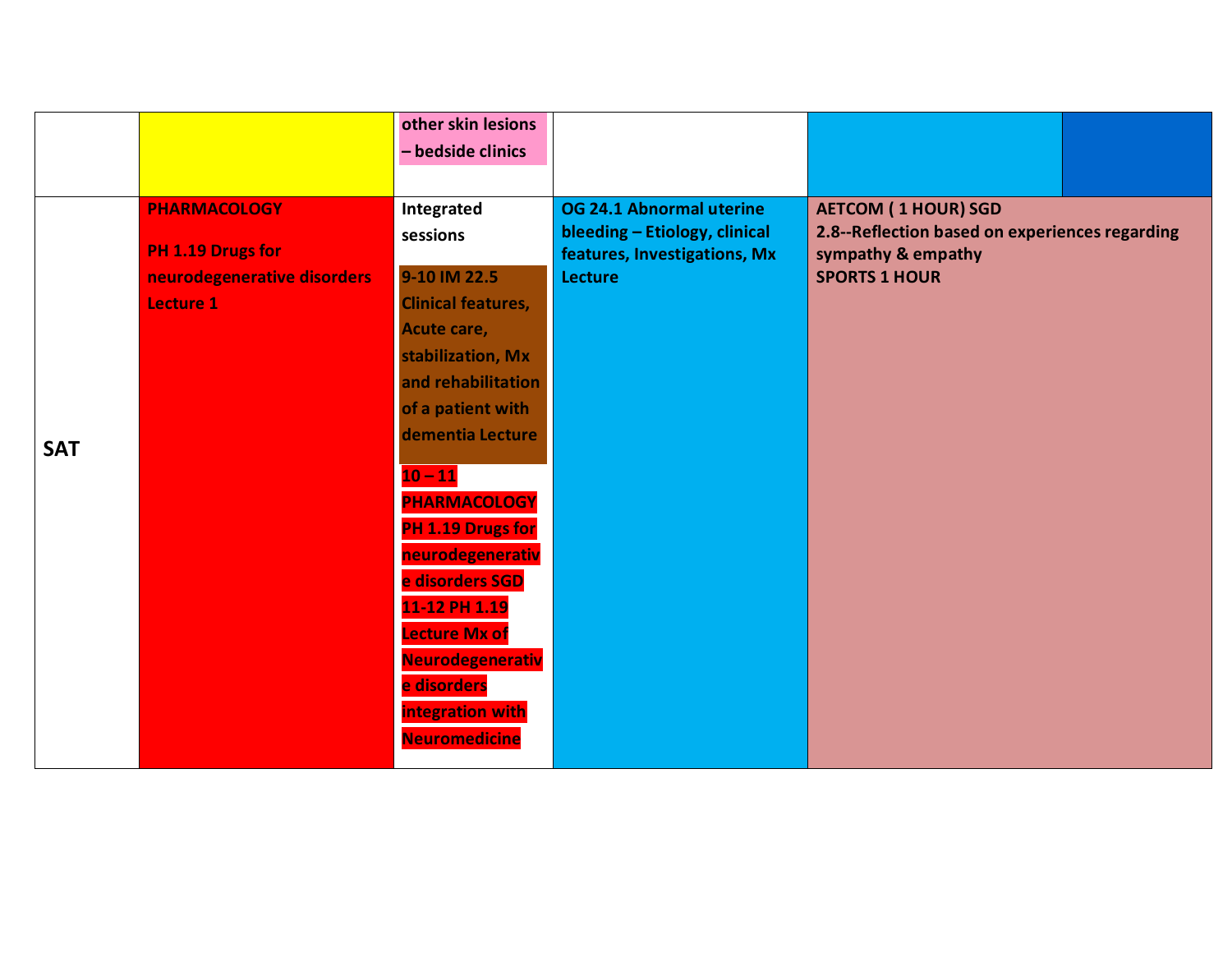| <b>TIME</b>  | $8 - 9$                                                                                                 | $9 - 12$                                                                                                  | $1 - 2$                                                                               | $2 - 3$                                                                   | $3 - 4$                                                                                                           |
|--------------|---------------------------------------------------------------------------------------------------------|-----------------------------------------------------------------------------------------------------------|---------------------------------------------------------------------------------------|---------------------------------------------------------------------------|-------------------------------------------------------------------------------------------------------------------|
| <b>MON</b>   | SPM SGD - CM 8.1 Influenza                                                                              | <b>PA (10.4)- Lecture</b><br>: Pathogenesis &<br>pathology of Viral<br>infections.                        | SPM SGD - CM 8.1 Influenza                                                            | <b>DOAP PH 3.1 Prescription writing basic pattern</b>                     |                                                                                                                   |
| <b>TUE</b>   |                                                                                                         |                                                                                                           |                                                                                       | SGD(MI 8.15)- Choose and interpret the results of<br>immunological tests. |                                                                                                                   |
| <b>WED</b>   | MI (8.4)+ Pandemic module<br>2.3-SGD-Environmental<br>surveillance-choose<br>appropriate testing method | <b>PA (10.4)- Lecture</b><br>: Pathogenesis &<br>pathology of<br>protozoal and<br>helminthic<br>diseases. | PA (25.3) -SGD: Case<br>discussion : Hepatitis                                        | PA (10.4)- SGD : Pathogenesis & pathology of<br>bacterial diseases.       |                                                                                                                   |
| <b>THURS</b> | FM 11.1 Mx of snake bite<br><b>Integration with Medicine</b><br><b>Seminar /SGD</b>                     |                                                                                                           | <b>PHARMACOLOGY PH 1.54 SGD</b><br><b>Vaccines Sera and</b><br><b>Immunoglobulins</b> | <b>PH 1.62 Antiseptics,</b><br><b>Disinfectants SGD</b>                   | <b>FM 11.1</b><br><b>Features and Mx</b><br>of snake bite,<br><b>Bee and Wasp</b><br>bite<br><b>Seminar / SGD</b> |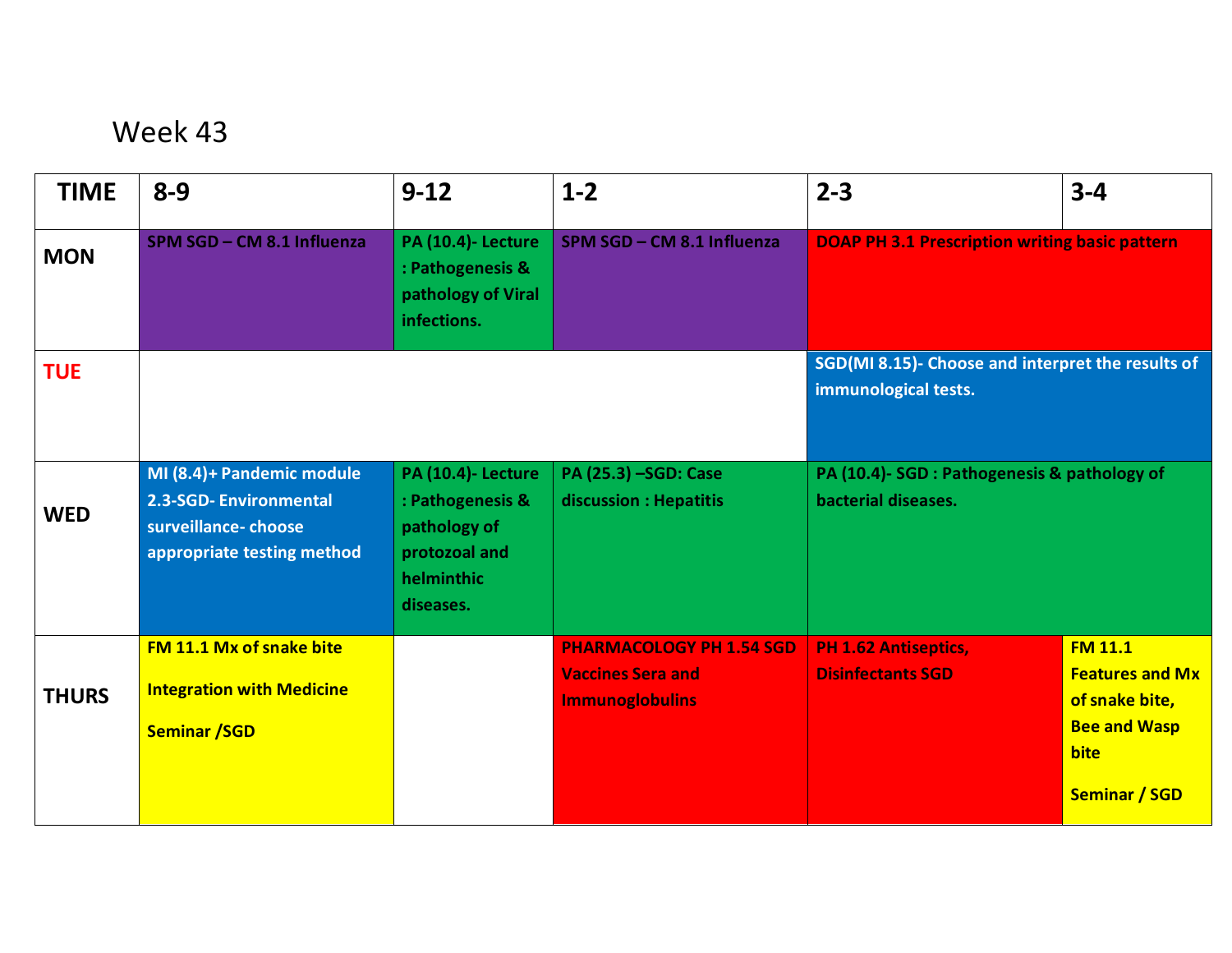| <b>FRI</b> | <b>Clinical theory SU15.1</b>                       |                        | PA (25.3) -Lecture: Case      | <b>SPM CM 7.2,8.1 Small</b> | SPM SGD CM 8.1        |
|------------|-----------------------------------------------------|------------------------|-------------------------------|-----------------------------|-----------------------|
|            | <b>Hospital waste Management</b>                    |                        | discussion : Viral Hepatitis  | pox, Chicken pox Lecture    | <b>Mumps, Measles</b> |
|            | and disposal Lecture                                |                        |                               |                             | <b>Rubella</b>        |
|            | <b>FM11.1 Features and MxofBee</b><br>and Wasp bite | Integrated<br>sessions | <b>CLINICAL THEORY</b>        | <b>Sports</b>               |                       |
|            |                                                     |                        | OG 14.3 Rupture uterus        |                             |                       |
|            | <b>SDL</b>                                          | 9-10 MI-Ocular         | causes, diagnosis, Mx Lecture |                             |                       |
|            |                                                     | infections -           |                               |                             |                       |
|            |                                                     | <b>Lecture</b>         |                               |                             |                       |
| <b>SAT</b> |                                                     | $10 - 11$ PA (36.1)-   |                               |                             |                       |
|            |                                                     | <b>SDL:Ocular</b>      |                               |                             |                       |
|            |                                                     | <b>Pathology</b>       |                               |                             |                       |
|            |                                                     | 11-12 PH Drugs         |                               |                             |                       |
|            |                                                     | for Ocular             |                               |                             |                       |
|            |                                                     | disorders              |                               |                             |                       |
|            |                                                     | integration with       |                               |                             |                       |
|            |                                                     | <b>Ophthalmology</b>   |                               |                             |                       |

| TIN AF<br>I IIVIE | $8 - 9$ | $\sim$<br>Ð<br>$\sim$<br>ч-<br>-<br>--- | $\overline{\phantom{a}}$<br>$L^-$ | ⌒<br>$\sim$<br><b>/-3</b><br>-<br>- |  |
|-------------------|---------|-----------------------------------------|-----------------------------------|-------------------------------------|--|
|                   |         |                                         |                                   |                                     |  |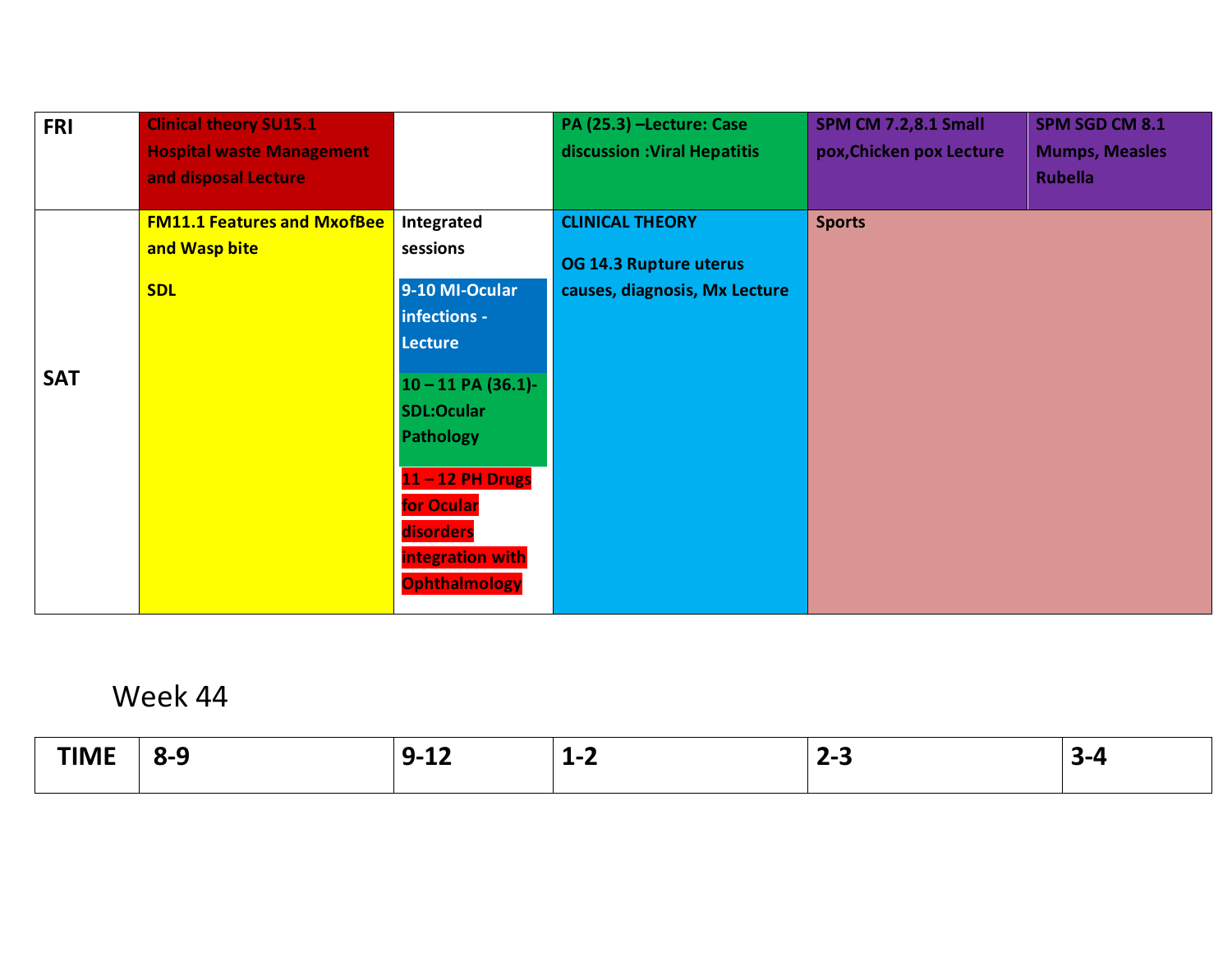| <b>MON</b>   | <b>Final sessional Pharmacology Paper 1</b> |
|--------------|---------------------------------------------|
|              | <b>Internal assessment</b>                  |
| <b>TUE</b>   | <b>Final sessional Pharmacology Paper 2</b> |
|              | <b>Internal assessment</b>                  |
| <b>WED</b>   |                                             |
|              |                                             |
| <b>THURS</b> | <b>Final sessional Pathology Paper 1</b>    |
|              | <b>Internal assessment</b>                  |
| <b>FRI</b>   | <b>Final sessional Pathology Paper 2</b>    |
|              | <b>Internal assessment</b>                  |
| <b>SAT</b>   |                                             |
|              |                                             |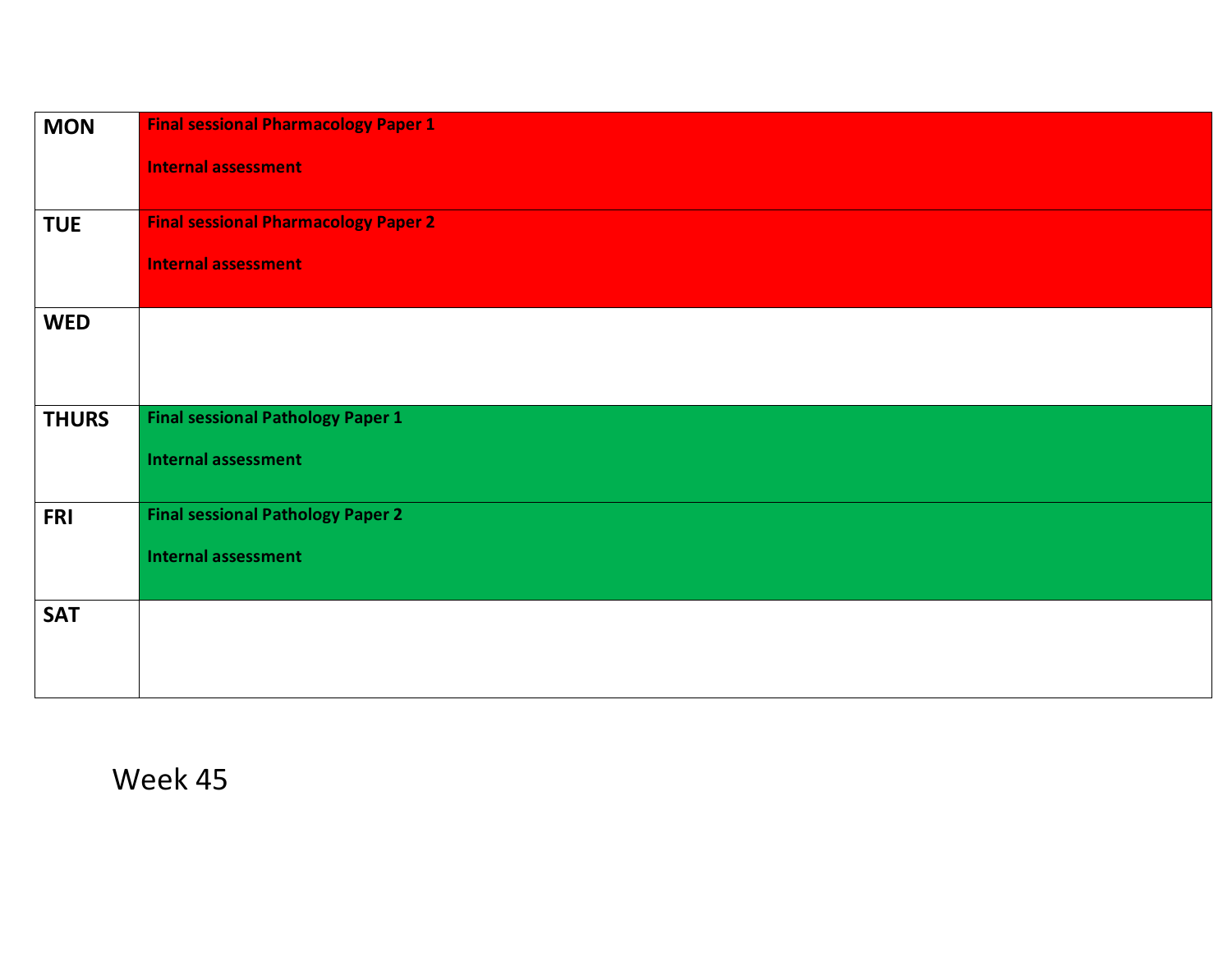| <b>TIME</b>  | $8 - 9$                                     | $9-12$ | $1-2$ | $2 - 3$ | $3 - 4$ |
|--------------|---------------------------------------------|--------|-------|---------|---------|
| <b>MON</b>   | <b>Final sessional Microbiology Paper 1</b> |        |       |         |         |
|              | <b>Internal assessment</b>                  |        |       |         |         |
|              | <b>Final sessional Microbiology Paper 2</b> |        |       |         |         |
| <b>TUE</b>   | <b>Internal assessment</b>                  |        |       |         |         |
|              |                                             |        |       |         |         |
| <b>WED</b>   |                                             |        |       |         |         |
|              |                                             |        |       |         |         |
| <b>THURS</b> |                                             |        |       |         |         |
|              |                                             |        |       |         |         |
| <b>FRI</b>   |                                             |        |       |         |         |
|              |                                             |        |       |         |         |
| <b>SAT</b>   |                                             |        |       |         |         |
|              |                                             |        |       |         |         |
|              |                                             |        |       |         |         |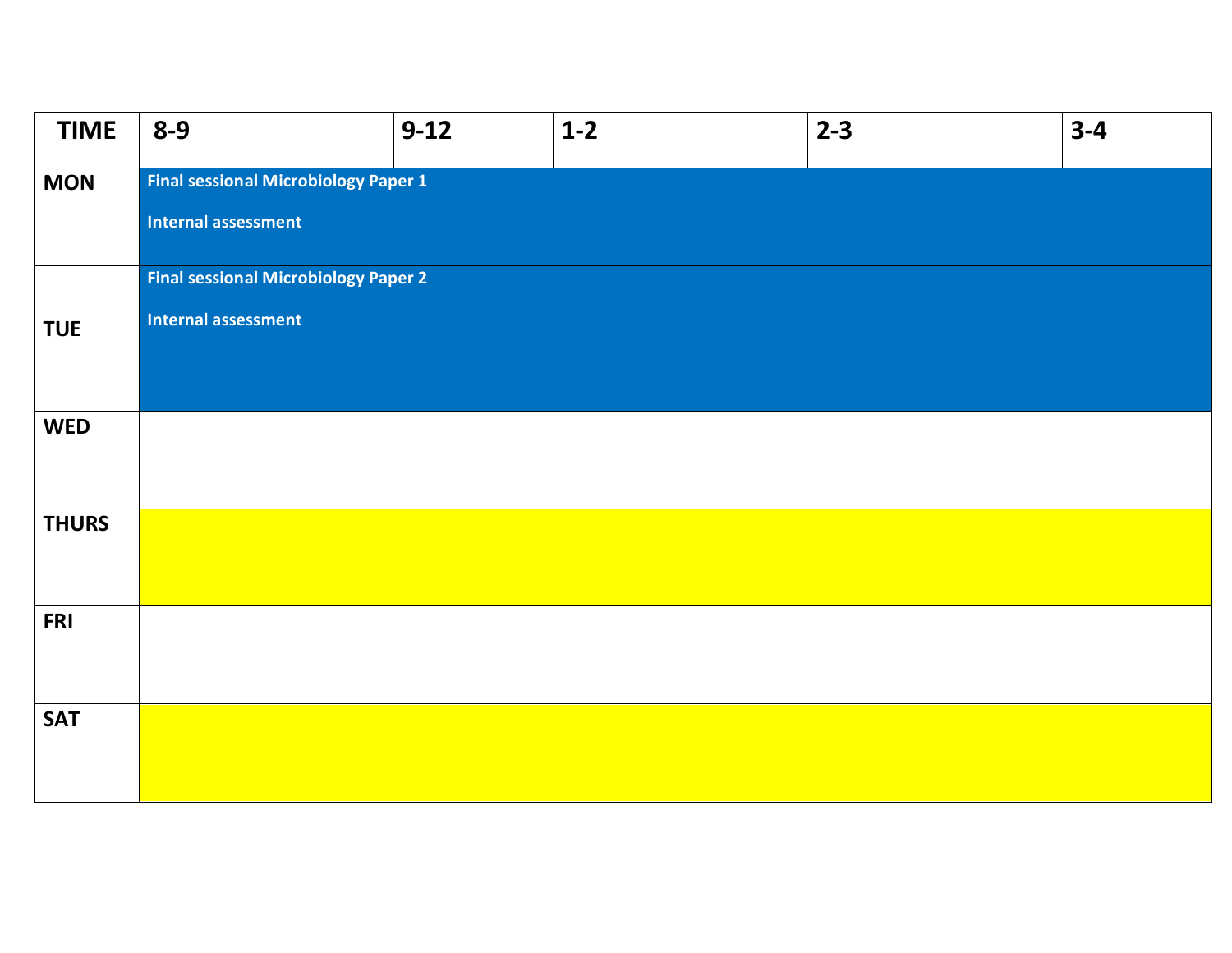#### Week 46 – PRACTICAL EXAMS : Internal assessment

| <b>TIME</b>  | $8 - 9$ | $9-12$ | $1-2$ | $2 - 3$ | $3-4$ |
|--------------|---------|--------|-------|---------|-------|
| <b>MON</b>   |         |        |       |         |       |
| <b>TUE</b>   |         |        |       |         |       |
| <b>WED</b>   |         |        |       |         |       |
| <b>THURS</b> |         |        |       |         |       |
| <b>FRI</b>   |         |        |       |         |       |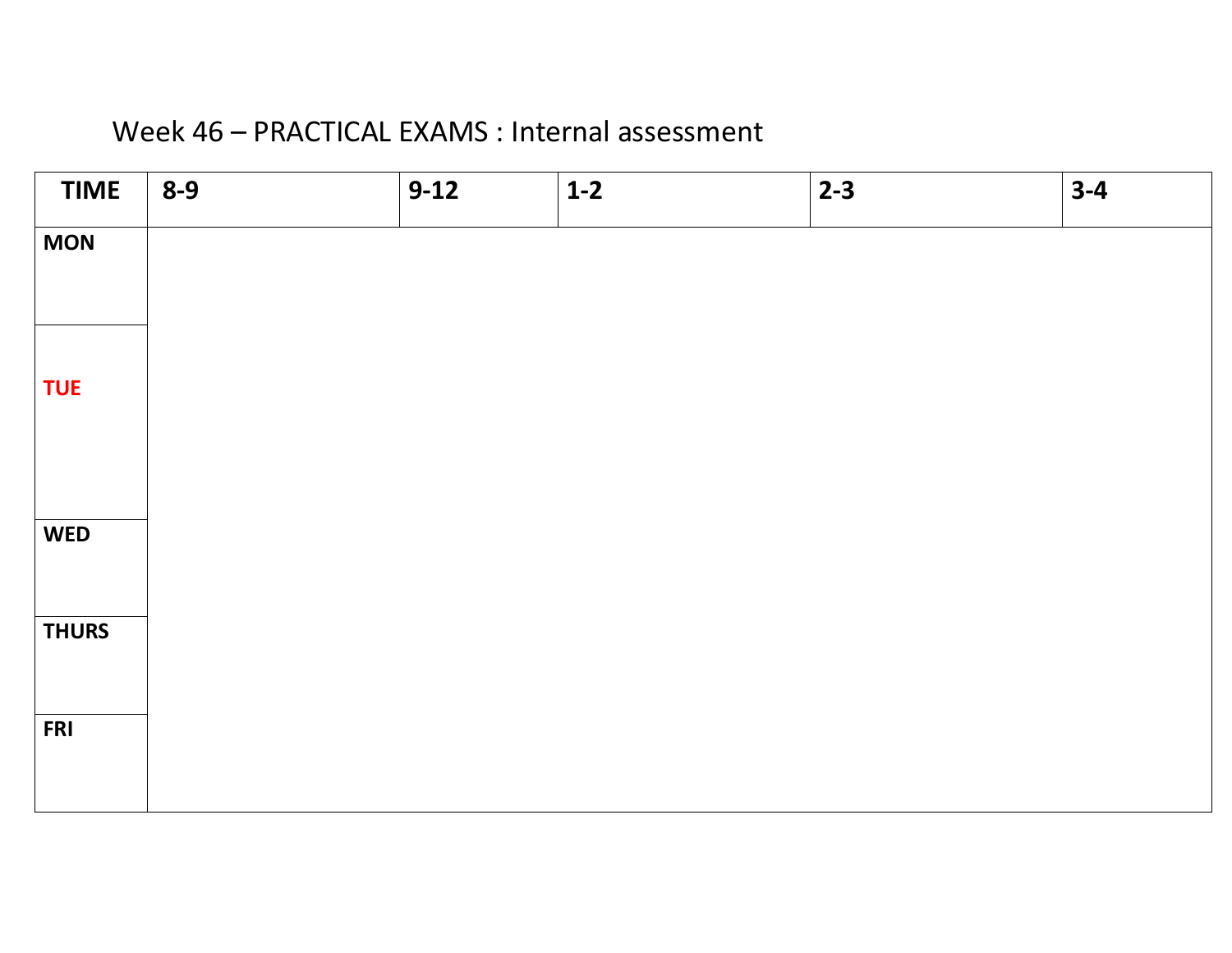**SAT**

#### Week 47, 48,49 – Study Holidays

Week 50, 51 – University Theory Exams

Week 52 – Practical Revision

| <b>TIME</b> | $8 - 9$             | $9 - 12$ | $1-2$ | $2 - 3$ | $3 - 4$ |
|-------------|---------------------|----------|-------|---------|---------|
| <b>MON</b>  | <b>PHARMACOLOGY</b> |          |       |         |         |
| <b>TUE</b>  | <b>PATHOLOGY</b>    |          |       |         |         |
| <b>WED</b>  | <b>MICROBIOLOGY</b> |          |       |         |         |